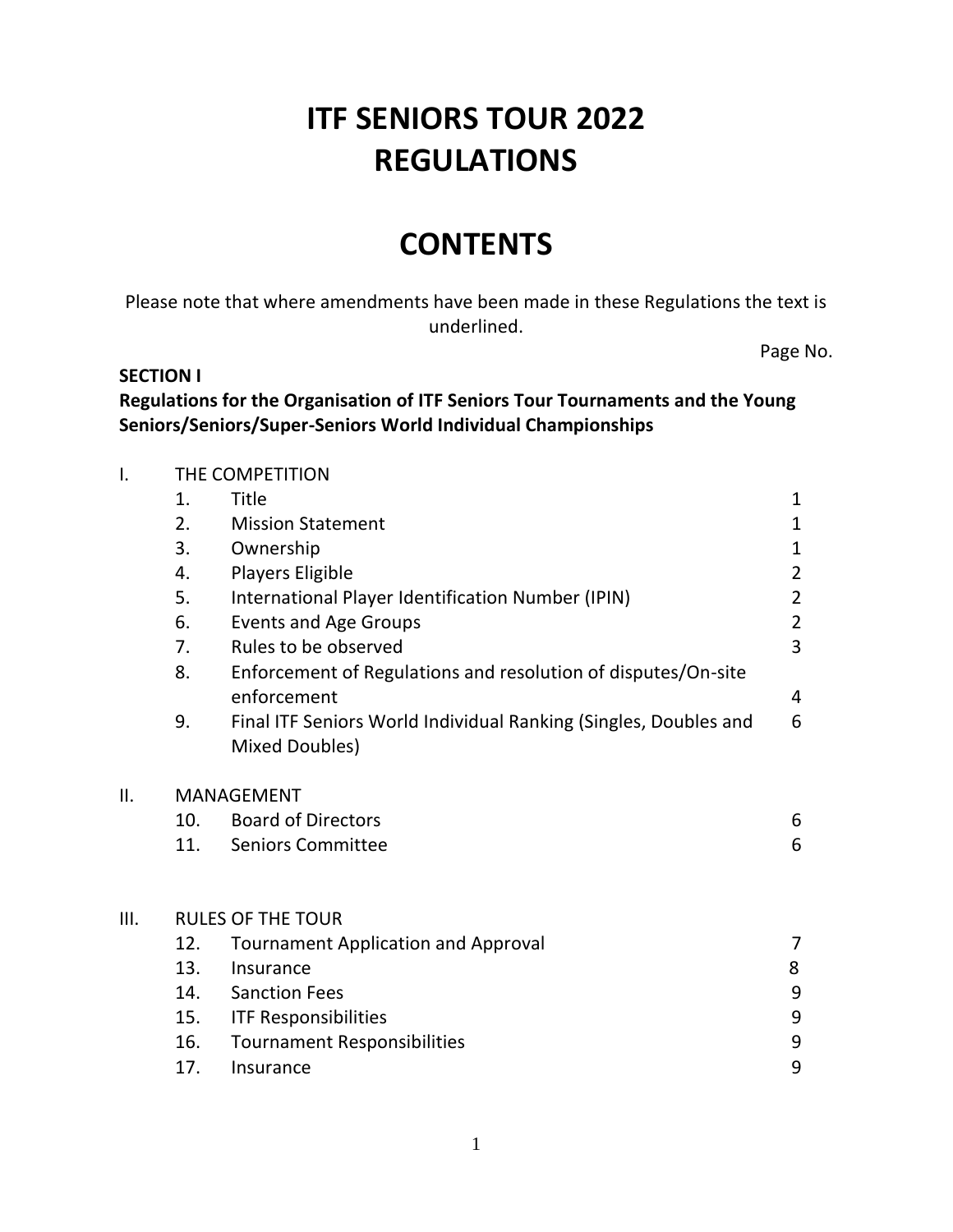| 18. Tournament Grading                                                   | 10 |
|--------------------------------------------------------------------------|----|
| 19. Method of Ranking                                                    | 10 |
| 20. Allocation of Points                                                 | 12 |
| 21. ITF Points Tables for Singles, Doubles and Mixed Doubles Rankings 14 |    |

| IV. |     | <b>TOURNAMENT REGULATIONS</b>              |    |  |  |
|-----|-----|--------------------------------------------|----|--|--|
|     | 22. | Variations to Regulations                  | 15 |  |  |
|     | 23. | One tournament                             | 15 |  |  |
|     | 24. | Number of events per week                  | 16 |  |  |
|     | 25. | <b>Tournament Types</b>                    | 16 |  |  |
|     | 26. | <b>Entry and Withdrawal Procedures</b>     | 16 |  |  |
|     | 27. | <b>Criteria for Acceptances</b>            | 18 |  |  |
|     | 28. | <b>Composition of draws</b>                | 21 |  |  |
|     | 29. | <b>Publication of Acceptance lists</b>     | 22 |  |  |
|     | 30. | Administrative error on an Acceptance list | 22 |  |  |
|     | 31. | <b>Entry Definitions</b>                   | 22 |  |  |
|     | 32. | <b>Vacancies and Substitutions</b>         | 24 |  |  |
|     | 33. | Sign-in/Registration                       | 27 |  |  |
|     | 34. | <b>Draws</b>                               | 29 |  |  |
|     | 35. | <b>Singles Seeding Criteria</b>            | 30 |  |  |
|     | 36. | Doubles and Mixed Doubles Seeding criteria | 31 |  |  |
|     | 37. | Seed Exempts – Singles and Doubles         | 33 |  |  |
|     | 38. | Placing the Seeds/Method of Draw           | 33 |  |  |
|     | 39. | <b>Withdrawal of Seeds</b>                 | 35 |  |  |
|     | 40. | <b>Match Formats Singles and Doubles</b>   | 36 |  |  |
|     | 41. | Draws of Eight (8) or Less Players/Teams   | 37 |  |  |
|     | 42. | <b>Amalgamation of Age Groups</b>          | 38 |  |  |
|     | 43. | Format of Play of Round Robin Events       | 38 |  |  |
|     | 44. | <b>Consolation Events</b>                  | 40 |  |  |
|     | 45. | Daily Order of Play                        | 41 |  |  |
|     | 46. | <b>Suspension and Postponement</b>         | 41 |  |  |
|     | 47. | Players' Rest                              | 42 |  |  |
|     | 48. | Duties of the Referee                      | 43 |  |  |
|     | 49. | Settlement of On-Site Disputes             | 44 |  |  |

| 50. | <b>ITF Representatives</b> |  |
|-----|----------------------------|--|
|-----|----------------------------|--|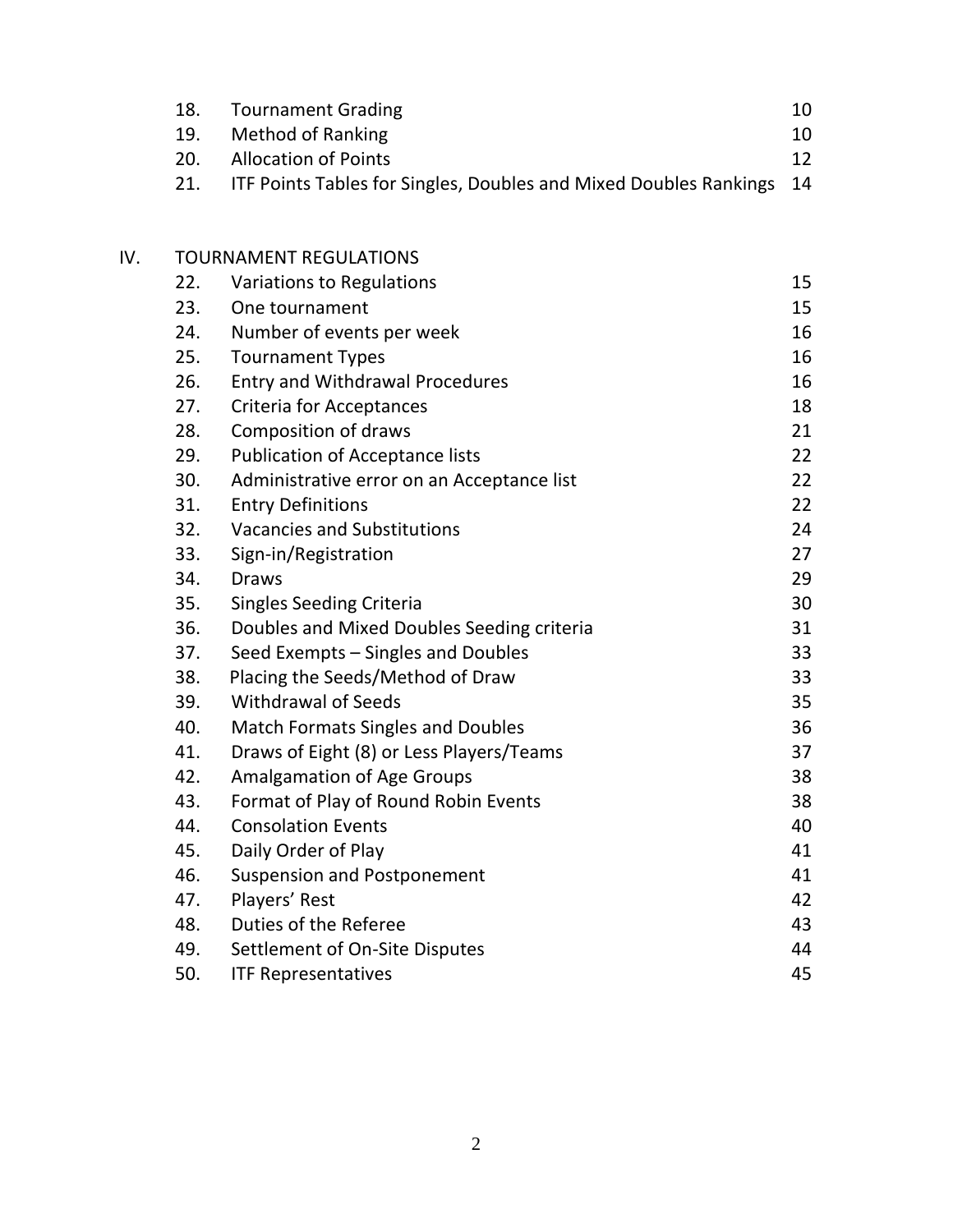| V. |     | ORGANISATIONAL REQUIREMENTS                   |    |  |  |
|----|-----|-----------------------------------------------|----|--|--|
|    | 51. | <b>Tournament Fact Sheets</b>                 | 46 |  |  |
|    | 52. | <b>Entry Fees</b>                             | 46 |  |  |
|    | 53. | Results, Report Forms and Tournament Software | 47 |  |  |
|    | 54. | Prize Money/Player Hospitality Money          | 47 |  |  |
|    | 55. | <b>Officials</b>                              | 47 |  |  |
|    | 56. | Doctor on Call/Sports Physiotherapist         | 48 |  |  |
|    | 57. | Courts                                        | 49 |  |  |
|    | 58. | <b>Practice Facilities</b>                    | 49 |  |  |
|    | 59. | <b>Banner</b>                                 | 49 |  |  |
|    | 60. | Scoreboards                                   | 49 |  |  |
|    | 61. | <b>Balls</b>                                  | 49 |  |  |
|    | 62. | Code of Conduct                               | 50 |  |  |
|    | 63. | <b>Publicity and Promotion</b>                | 50 |  |  |
|    | 64. | <b>Waiver of Claims</b>                       | 50 |  |  |
|    | 65. | <b>Commercial Rights</b>                      | 51 |  |  |
|    | 66. | <b>Related Regulations</b>                    | 52 |  |  |

# **SECTION II**

# **Regulations for the ITF Young Seniors/Seniors/Super-Seniors World Team Championships**

|     | THE COMPETITION |                                                       |    |
|-----|-----------------|-------------------------------------------------------|----|
|     | 1.              | Title                                                 | 53 |
|     | 2.              | Ownership                                             | 55 |
|     | 3.              | Format                                                | 55 |
|     | 4.              | <b>Nations Eligible</b>                               | 55 |
|     | 5.              | <b>Prize Money</b>                                    | 55 |
|     | 6.              | Trophies                                              | 55 |
|     | 7.              | <b>Rules to be Observed</b>                           | 55 |
|     | 8.              | Variations                                            | 56 |
|     | 9.              | Enforcement of Regulations and resolution of disputes | 56 |
|     | 10.             | International Player Identification Number (IPIN)     | 59 |
|     | 11.             | Sponsorship                                           | 59 |
| ΙΙ. |                 | <b>MANAGEMENT</b>                                     |    |
|     | 12.             | <b>Board of Directors</b>                             | 59 |

| ---- | _ _ _ _ _ _ _ _ _ _ _ _ _ _ _ | __ |
|------|-------------------------------|----|
|      | 13. Seniors Committee         |    |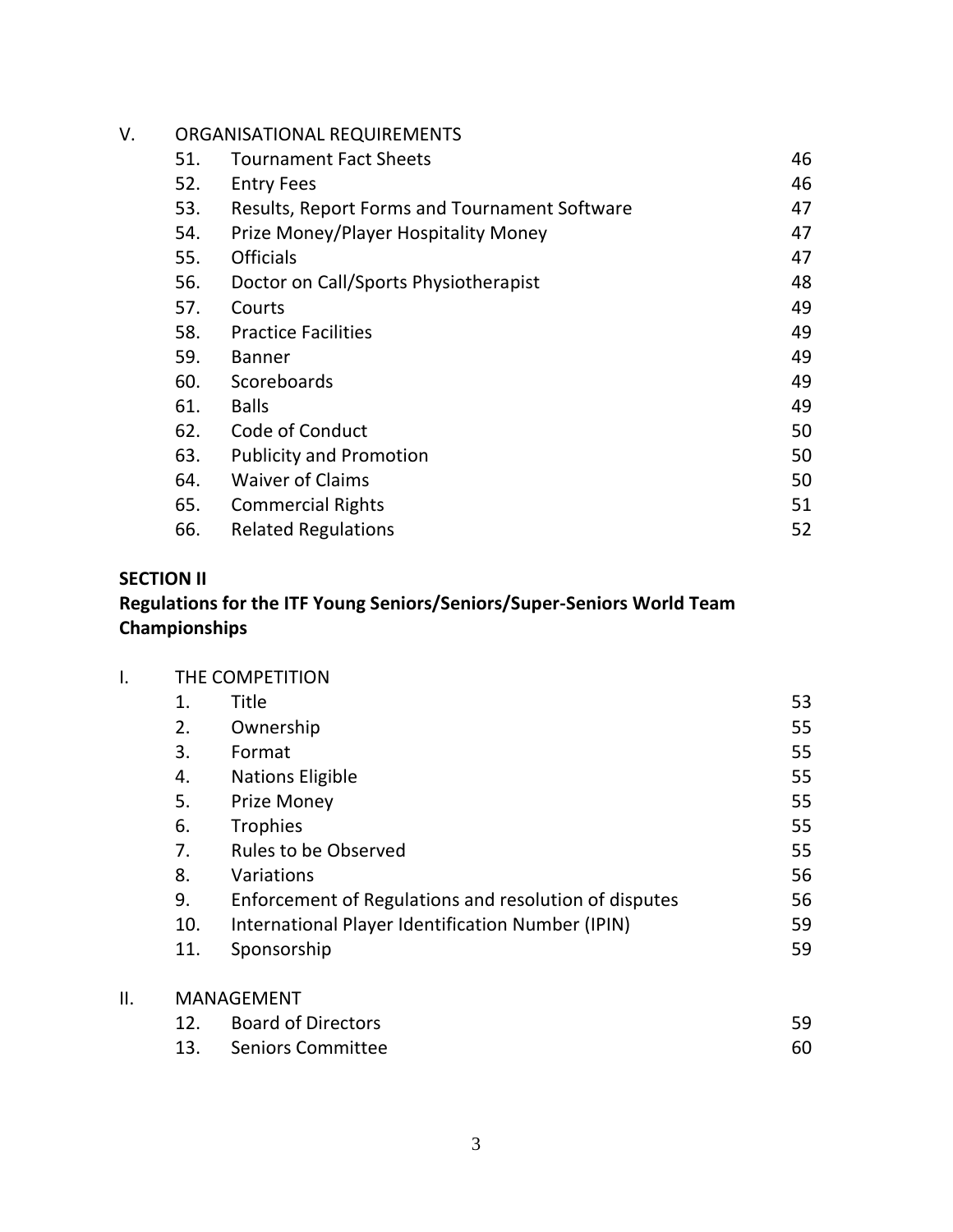# III. RULES OF THE COMPETITION

|     | 14. | Application to Stage the Competition                     | 60 |
|-----|-----|----------------------------------------------------------|----|
|     | 15. | Financial Arrangements for On-site Organisation          | 60 |
|     | 16. | <b>Entries</b>                                           | 60 |
|     | 17. | Default in Payment                                       | 61 |
|     | 18. | Withdrawals                                              | 61 |
|     | 19. | <b>Number of Entries</b>                                 | 61 |
|     | 20. | <b>Facilities</b>                                        | 61 |
|     | 21. | <b>Composition of Teams</b>                              | 61 |
|     | 22. | Nomination of Players/Seeding                            | 61 |
|     | 23. | Changes to Nominations and Order of Merit                | 62 |
|     | 24. | Passport                                                 | 62 |
|     | 25. | Eligibility of a Player or Captain to Represent a Nation | 63 |
|     | 26. | <b>Waiver of Claims</b>                                  | 64 |
|     | 27. | Insurance                                                | 65 |
|     | 28. | <b>Publicity and Promotion</b>                           | 65 |
|     | 29. | <b>Related Regulations</b>                               | 66 |
|     | 30. | Failure to Abide by the Rules and Regulations            | 66 |
| IV. |     | <b>COMPETITION REGULATIONS</b>                           |    |
|     | 31. | Conduct of Event - Local Organising Committee            | 66 |
|     | 32. | The Captain                                              | 66 |
|     | 33. | Captains' Meeting                                        | 66 |
|     | 34. | Arbitration                                              | 67 |
|     | 35. | <b>Officials</b>                                         | 67 |
|     | 36. | Duties of the Referee                                    | 67 |
|     | 37. | <b>ITF Representative</b>                                | 68 |
|     | 38. | Seeding                                                  | 68 |
|     | 39. | Format of Play                                           | 69 |
|     | 40. | <b>Match Formats</b>                                     | 69 |
|     | 41. | Draw                                                     | 70 |
|     | 42. | Order of Play                                            | 70 |
|     | 43. | <b>Court Surface</b>                                     | 70 |
|     | 44. | <b>Balls</b>                                             | 70 |
|     | 45. | Notification of Singles and Doubles Players              | 71 |
|     | 46. | <b>Composition of the Doubles Pairing</b>                | 71 |
|     | 47. | <b>Entitlement to Rest</b>                               | 71 |
|     | 48. | Substitutions                                            | 71 |
|     | 49. | Interval between Singles and Doubles                     | 71 |
|     | 50. | <b>Relocation of Doubles Match</b>                       | 71 |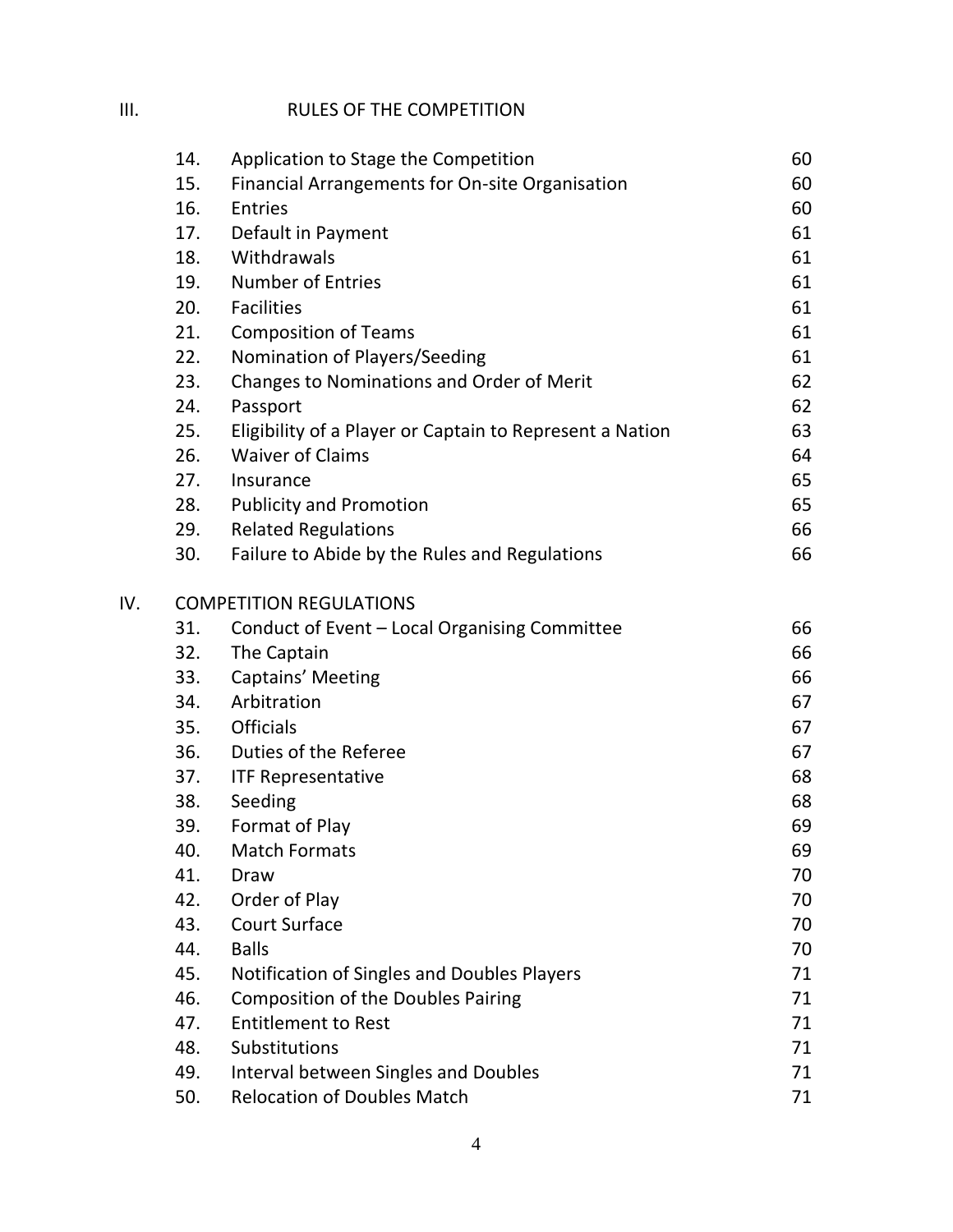| 51. | Method of Determining Positions in Round Robin Events  | 72. |
|-----|--------------------------------------------------------|-----|
| 52. | <b>Team Identification</b>                             | 72. |
|     | 53. C – Young Seniors/Seniors/Super-Seniors World Team |     |
|     | Championships points                                   | 72. |
| 54. | Seniors World Team Rankings                            | 73. |

#### **SECTION III Code of Conduct**

| Article I:                                | <b>GENERAL</b>                                                                                                                  | 75                |
|-------------------------------------------|---------------------------------------------------------------------------------------------------------------------------------|-------------------|
| Article II:                               | <b>ENTRY OFFENCES</b>                                                                                                           | 76                |
|                                           | Article III : ON-SITE OFFENCES                                                                                                  | 78                |
|                                           | Article IV: MAJOR OFFENCES                                                                                                      | 89                |
| Article V:                                | MEDICAL CONTROL - ANTI-DOPING POLICY                                                                                            | 94                |
| Article VI:                               | <b>TOURNAMENT OFFENCES</b>                                                                                                      | 94                |
|                                           | Article VII: WELFARE POLICY                                                                                                     | 98                |
| Article VIII:                             | <b>RECIPROCITY</b>                                                                                                              | 98                |
|                                           | Article IX : INTERPRETATIONS                                                                                                    | 98                |
| Article X: NOTICE                         |                                                                                                                                 | 99                |
| <b>APPENDIX II</b> Regional Championships | <b>APPENDIX I</b> National Closed Championships<br><b>APPENDIX III</b> Medical, Extreme Weather Conditions and Toilet/Change of | 100<br>101<br>102 |
| <b>APPENDIX IV Welfare Policy</b>         | <b>Attire Breaks</b>                                                                                                            | 112               |
| <b>APPENDIX V</b> The Players             |                                                                                                                                 | 114               |
|                                           |                                                                                                                                 |                   |

| <b>APPENDIX VI Data Rights</b>             | 116  |
|--------------------------------------------|------|
| <b>APPENDIX VII Contacts</b>               | 120. |
| <b>APPENDIX VIII ITF Seniors Committee</b> | 120. |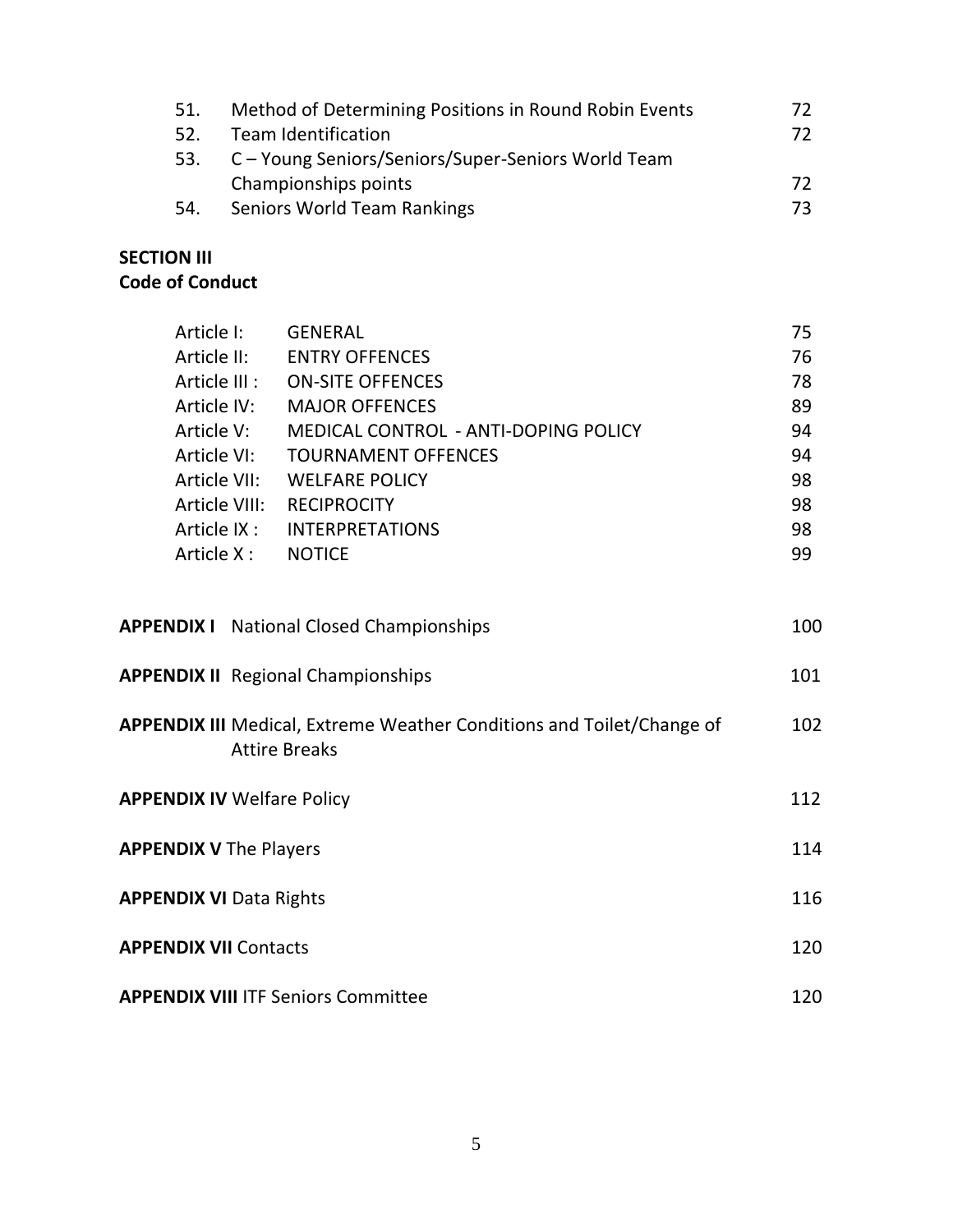#### **SECTION I**

#### **REGULATIONS FOR THE ORGANISATION OF ITF SENIORS TOUR TOURNAMENTS AND THE YOUNG SENIORS/SENIORS/SUPER-SENIORS WORLD INDIVIDUAL CHAMPIONSHIPS**

The following Regulations apply to all Seniors Tournaments in Grades 100, 200, 400, 700 & 1000, with some exceptions to National Closed Championships, as well as the Young Seniors/Seniors/Super-Seniors World Team Championships and other international team competitions. These exceptions are given in Section II (ITF Young Seniors/Seniors/Super-Seniors World Team Championships), together with additional clauses in Appendix I for National Closed Championships.

For all other Seniors Tournaments without an ITF sanction, whether listed in the Seniors Calendar or not these Regulations are to be regarded as guidelines to be followed in order to achieve desirable standards and uniformity for the benefit of Seniors players worldwide.

These Regulations are subject to change during the 2022 edition of the ITF Seniors Tour with the introduction of the ITF World Tennis Number as a global rating applicable to ITF tournaments. Upon incorporation into these Regulations, the ITF World Tennis Number may be relied on for the purposes of entry to and seeding at ITF Seniors Tour tournaments.

#### **I. THE COMPETITION**

#### **1. Title**

The Competition, an international singles, doubles, and mixed doubles competition, shall be called the "ITF Seniors Tour".

#### **2. Mission Statement**

The ITF's Mission is to make Seniors Tennis the leading sport in terms of player participation.

#### **3. Ownership**

The Competition shall be owned and managed by ITF Limited, hereinafter referred to as the "ITF".

Ownership shall include, but not be limited to, the following national and international rights: registered trademarks of the ITF; commercial exploitation of the event; television and radio, film and video recordings; plus, new media and internet coverage. In the case of the Young Seniors/Seniors/Super-Seniors World Individual Championships, which are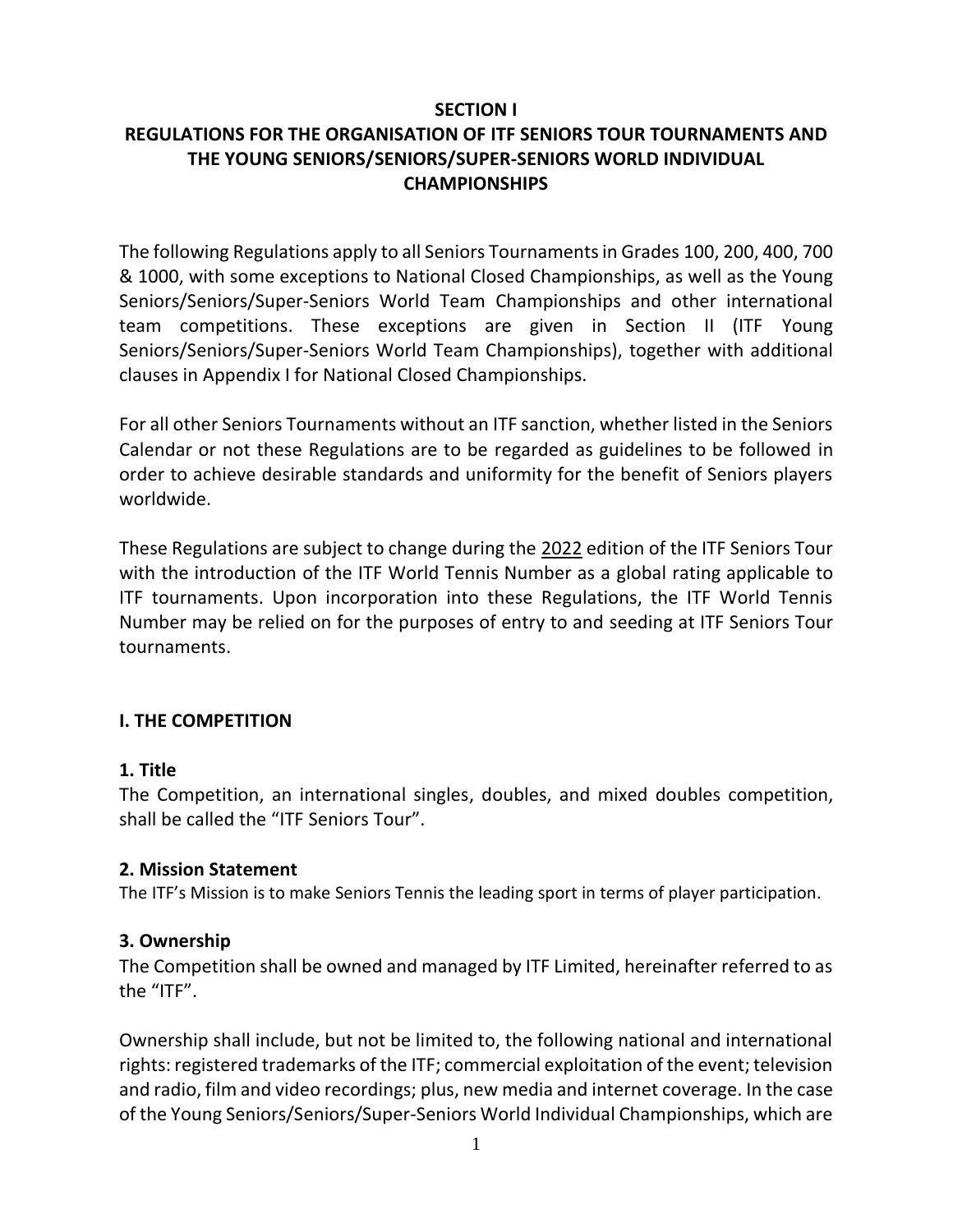conducted by and under the direction and control of the International Tennis Federation, the Board of Directors may assign all or any rights to the host nation in accordance with detailed guidelines issued by the ITF consistent with these regulations.

#### **4. Players Eligible**

Only players who are under the jurisdiction of a national tennis association affiliated to the ITF may compete in any of the tournaments that comprise the 2022 ITF Seniors Tour. They must be in "good standing" with their national association as defined in Appendix V of the ITF Seniors Regulations.

All tournaments shall be open to all eligible players of the appropriate age group, except National Closed Championships that may apply alternative criteria for acceptance as stated in Appendix I.

# **5. International Player Identification number (IPIN)**

In order to enter ITF Seniors Tour tournaments, players must have registered for a Seniors IPIN membership. All players entering ITF Seniors Tour tournaments agree, as a condition of their entry, to accept the related terms and conditions.

Players cannot compete and earn ranking points until IPIN registration is complete. A player will not earn ranking points from any tournament where IPIN and/or entry fees are outstanding.

Notwithstanding any other provision of these Regulations, the ITF has the absolute right to refuse to accept or revoke any player's entry to any ITF Senior Tour tournament(s). The ITF may exercise that right as it sees fit, with or without providing reasons.

#### **6. Events and Age Groups**

Until otherwise determined by the ITF, the age groups to which ITF Seniors World Individual ranking points will be awarded shall be:

| Men               |                   |                   | Women             |
|-------------------|-------------------|-------------------|-------------------|
| 30 years and over | 65 years and over | 30 years and over | 65 years and over |
| 35 years and over | 70 years and over | 35 years and over | 70 years and over |
| 40 years and over | 75 years and over | 40 years and over | 75 years and over |
| 45 years and over | 80 years and over | 45 years and over | 80 years and over |
| 50 years and over | 85 years and over | 50 years and over | 85 years and over |
| 55 years and over | 90 years and over | 55 years and over | 90 years and over |
| 60 years and over |                   | 60 years and over |                   |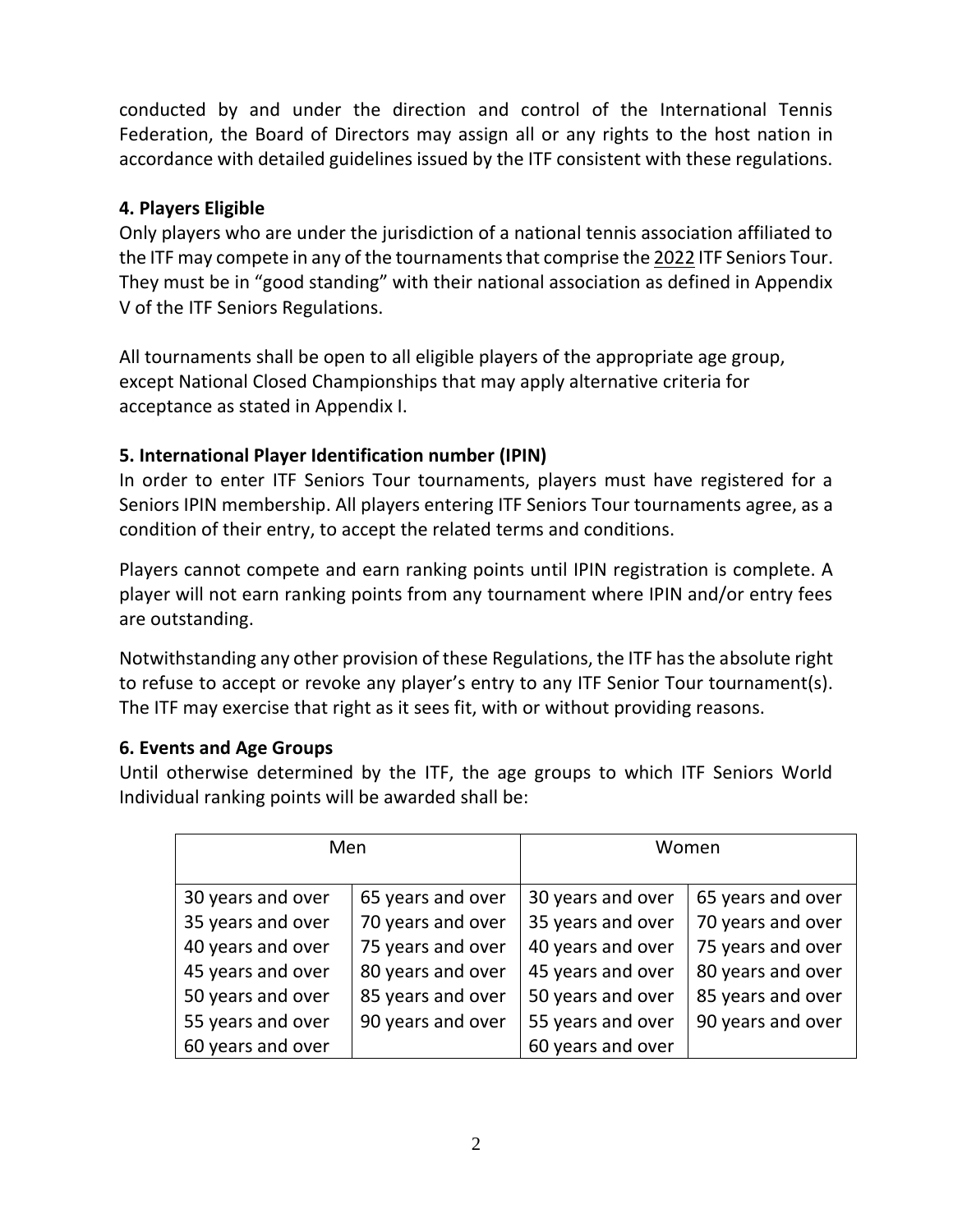The following events can be organised at any of the age groups listed above at Seniors Tour tournaments:

- Singles (Main Draw, Qualifying and Consolation)
- Doubles (Main Draw)
- Mixed Doubles (Main Draw)

# **7. Rules to be Observed**

a) The Competition shall take place in accordance with these Regulations including without limitation the Seniors Code of Conduct and ITF Welfare Policy (together the "**Regulations**"), the Constitution of the ITF Limited, the ITF Rules of Tennis and the Duties and Procedures for Officials.

b) In submitting an application, a tournament automatically undertakes to abide by and fulfil all its obligations under the above Rules and Regulations.

c) In submitting an entry to a tournament sanctioned by the ITF as a constituent tournament of the Tour, a player automatically undertakes to commit him/herself to abide by and be bound by the above Rules and Regulations and Code of Conduct.

# d) Power to amend

These ITF Senior Tour Rules and Regulations may only be amended, repealed or otherwise modified, in whole or in part, by the ITF Board of Directors.

# e) Extraordinary Circumstances

The Board of Directors may grant dispensation from, modify, waive or otherwise alter these Regulations or their application in extraordinary circumstances.

# f) Variations for a particular tournament

Tournaments may apply for a limited variation to the Regulations, pursuant to Section I, Regulation 22.

# g) Governing Law

These Regulations and any dispute arising out of or in connection with them (including any dispute or claim relating to non-contractual obligations) shall be governed by and construed in accordance with English law, without regard to the conflict of law principles thereof. Each Player, Covered Person and Nation and each of its Team Members, directors, officials, officers, members of staff, employees, contractors, agents, and representatives agrees to submit any disputes or claims or other matters arising in relation to the Regulations (including any non-contractual disputes or claims) to arbitration pursuant to Regulation 8 of these Regulations, to the exclusion of any other forum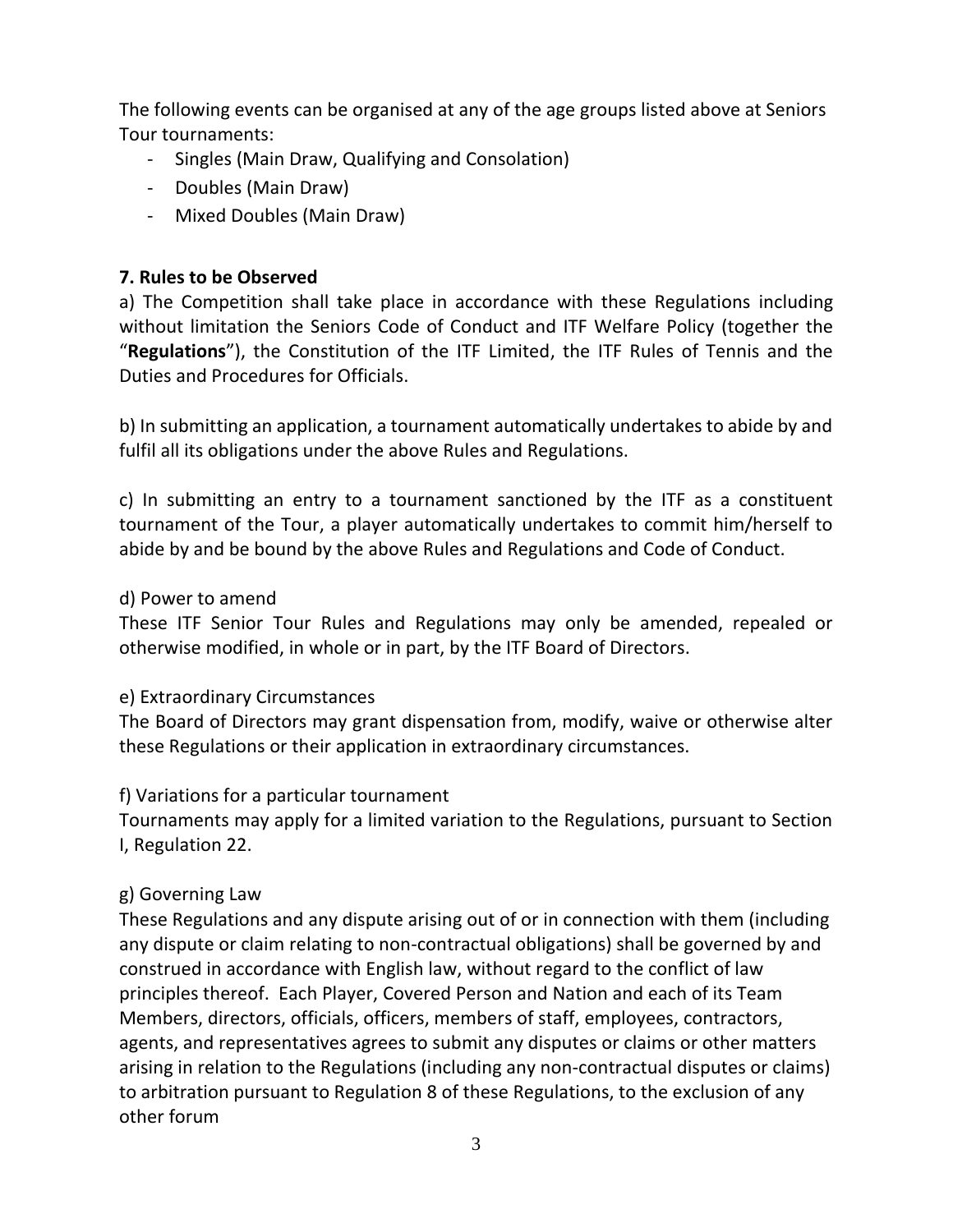#### **8. Enforcement of Regulations and resolution of disputes/On-site enforcement**

It is the responsibility of the Referee, with the assistance of the ITF Representative (if present) to enforce these Regulations on-site.

#### **First instance proceedings**

The Referee shall have exclusive jurisdiction, in the first instance, over the following matters:

- (a) unless expressly referred elsewhere, an allegation that a player has committed an offence under the Code of Conduct that is not a Major Offence or a breach of the Welfare Policy;
- (b) any disputes or questions of interpretation that arise on court in respect of the Rules of Tennis; and
- (c) any other decisions, disputes or other matters that are entrusted under these Regulations to the Referee.

The ITF Representative shall have exclusive jurisdiction, in the first instance, over the following matters:

- (a) any disputes or questions of interpretation that arise on-site regarding these Regulations; and
- (b) any other decisions, disputes, questions of interpretation or other matters that are entrusted under these Regulations to the ITF Representative.

The Referee, ITF Seniors Committee or other person/entity designated under these Regulations may decide any issues entrusted to them (respectively) under these Regulations. Unless expressly provided otherwise, there will be no right of appeal from their respective decisions.

The ITF Internal Adjudication Panel shall have exclusive jurisdiction, in the first instance, over the following matters (to be determined in accordance with its Procedural Rules):

- (a) any request for a decision that is entrusted under these Regulations (including the Code of Conduct) to the ITF Internal Adjudication Panel;
- (b) any dispute or question about the proper interpretation of these Regulations (including reviewing as appropriate any on-site interpretations);
- (c) any dispute or question about player eligibility arising under these Regulations (unless expressly referred elsewhere);
- (d) any allegation that a player, Related Person or other person or entity bound by these Regulations has failed to comply with any other aspect of these Regulations (unless expressly referred elsewhere);
- (e) any allegation that a Covered Person has committed a breach of the Welfare Policy; and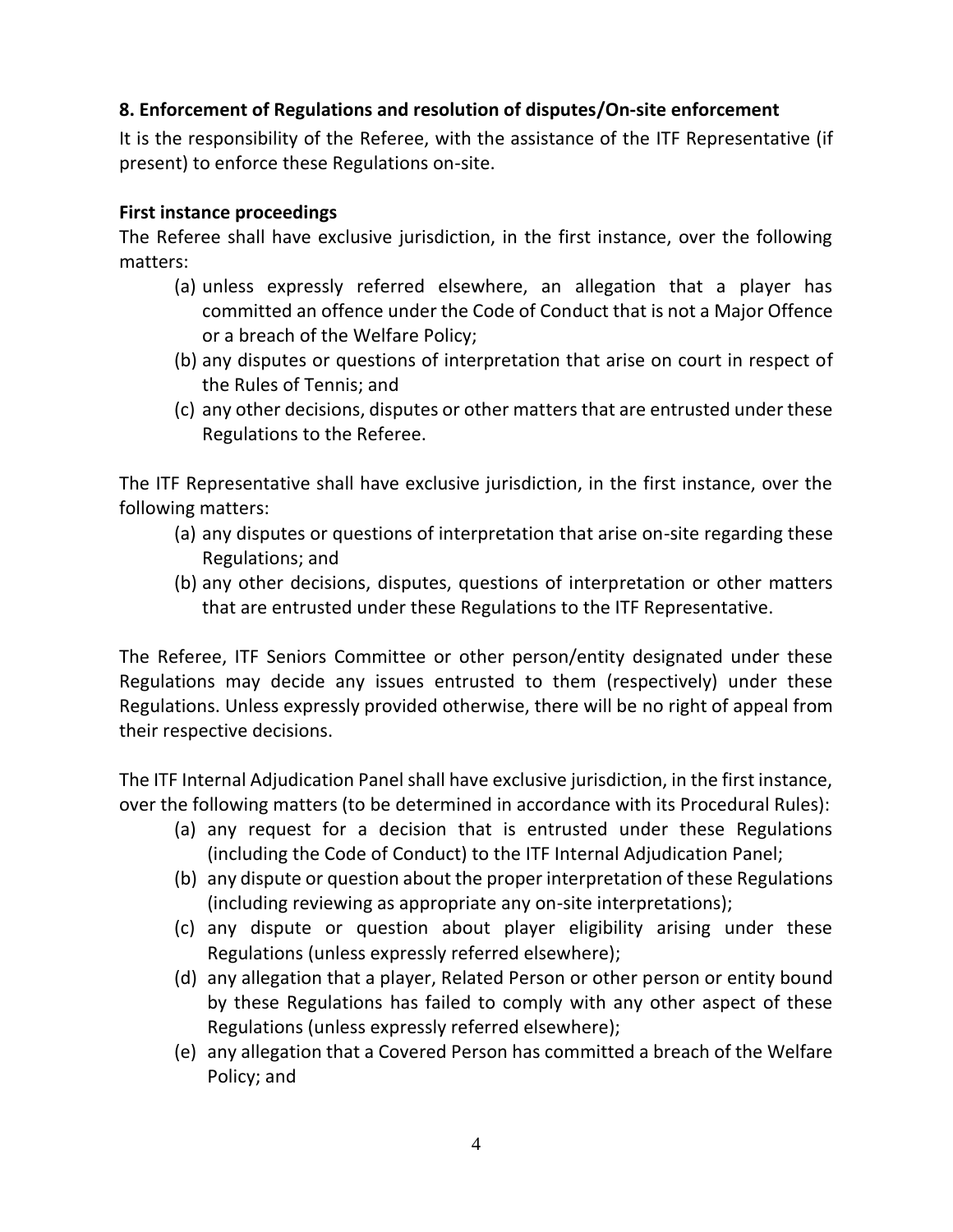(f) any other dispute arising out of or relating in any way to these Regulations that is referred to it by the Board.

The Independent Tribunal shall have exclusive jurisdiction, in the first instance, over the following matters (to be determined in accordance with its Procedural Rules):

- (a) any request for a decision that is entrusted under these Regulations to the Independent Tribunal;
- (b) an allegation that a player, Related Person or other person participating on the ITF's Seniors Tour has breached the Tennis Anti-Doping Programme;
- (c) an allegation that a player or Related Person has committed a Major Offence under the Code of Conduct;
- (d) any allegation that a Tournament Offence has been committed under the Code of Conduct; and
- (e) any other dispute arising out of or relating in any way to these Regulations that is referred to it by the Board.

The Procedural Rules for both the Internal Adjudication Panel and the Independent Tribunal are available online at www.itftennis.com, or a hard-copy can be requested in writing to the ITF.

# **Sanctions**

Where the ITF Internal Adjudication Panel and/or Independent Tribunal upholds an allegation of breach of these Regulations, it will determine the sanctions for such breach in accordance with the sanctions provisions in its Procedural Rules, unless these Regulations specify other sanctions for such breach, in which case it will apply the specific sanctions.

#### **Appeals**

Save where provided otherwise under these Regulations:

- (a) decisions by the Referee and ITF Representative under these Regulations may only be challenged by way of appeal to the ITF Internal Adjudication Panel, to be determined in accordance with its Procedural Rules (save that there shall be no right of appeal against the ITF Internal Adjudication Panel's decision);
- (b) subject to the preceding paragraph (a) above, decisions of the ITF Internal Adjudication Panel under these Regulations may only be challenged by way of appeal to the Independent Tribunal, in accordance with the Independent Tribunal's Procedural Rules (in particular, the section applicable to the Independent Tribunal sitting as an appeal panel);
- (c) decisions of the Independent Tribunal (sitting as a first instance tribunal) may only be challenged by way of appeal to the Court of Arbitration for Sport, as set out in the Independent Tribunal Procedural Rules;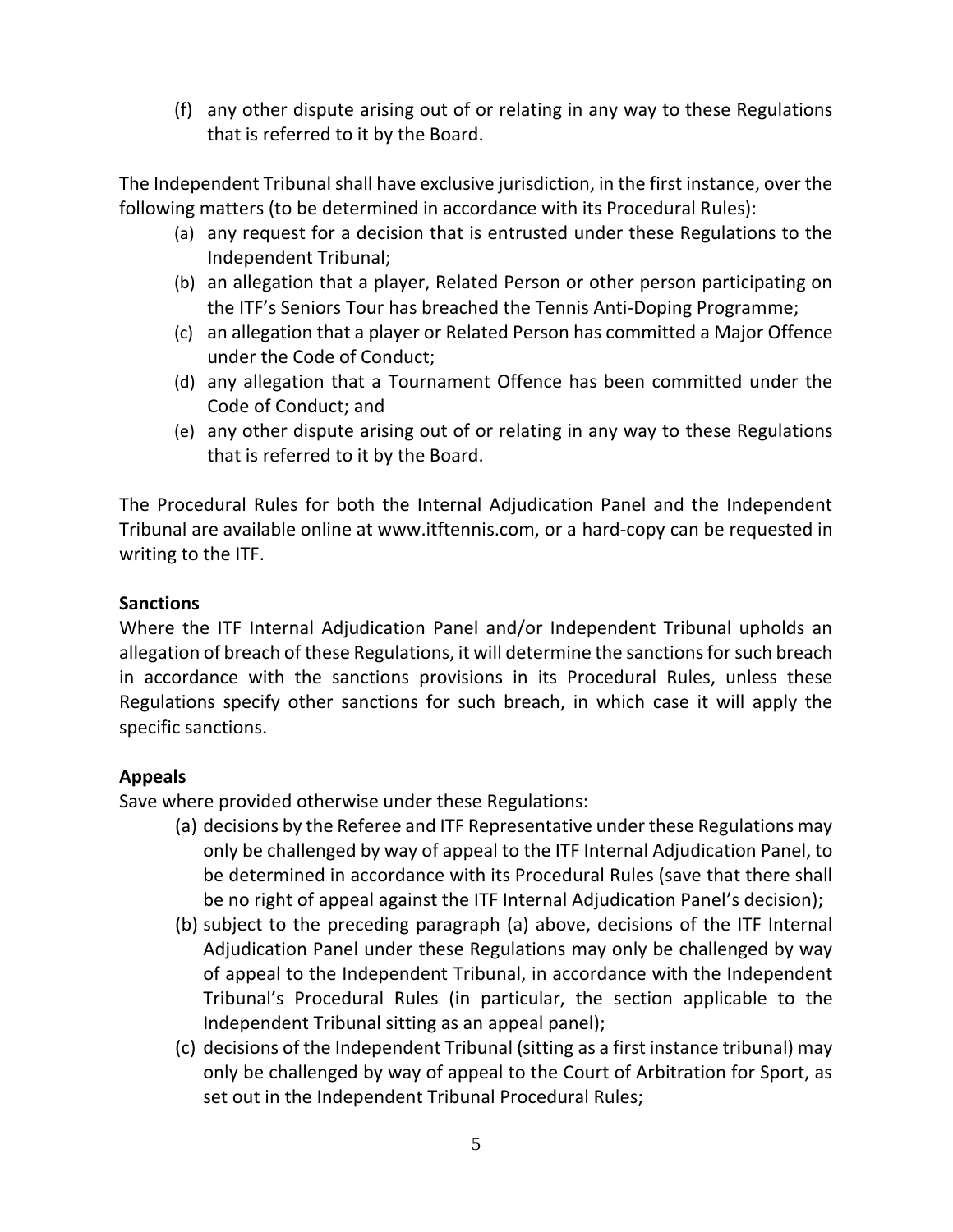Such appeals may only be brought by one of the following persons:

- (i) the person or entity that is the subject of the decision being appealed; and/or
- (ii) the ITF.

# **9. Final ITF Seniors World Individual Ranking (Singles, Doubles and Mixed Doubles)**

The final rankings, issued at the end of each calendar year shall be compiled on the basis of points earned for success in singles and doubles play in both individual and team events, as well as points earned for success in mixed doubles play in individual events.

# **II. MANAGEMENT**

# **10. Board of Directors**

a) Management

The ITF Seniors Tour shall be managed by the Board of Directors of the ITF.

#### b) Duties

The duties of the Board of Directors shall be:

- i) to approve, adopt and amend the Rules and Regulations and Code of Conduct for the Tour;
- ii) to register in the name of the ITF any trademarks in connection with the Tour and to protect such trademarks;
- iii) to appoint every two (2) years a Seniors Committee, which shall consist of a Chairman, who shall be a member of the Board of Directors, and further members as deemed necessary.

# **11. Seniors Committee**

The duties and powers of the Seniors Committee shall be:

- (a) to manage the Tour;
- (b) to recommend changes to and to ensure the uniform application of these Rules and Regulations and the Code of Conduct;
- (c) to administer the funds of the Tour within the financial framework of the ITF;
- (d) to report to the Board of Directors on all financial matters;
- (e) to submit regular reports to the Board of Directors; and
- (f) to approve events for all ITF Senior Competitions and to select the dates and venues for each of those events.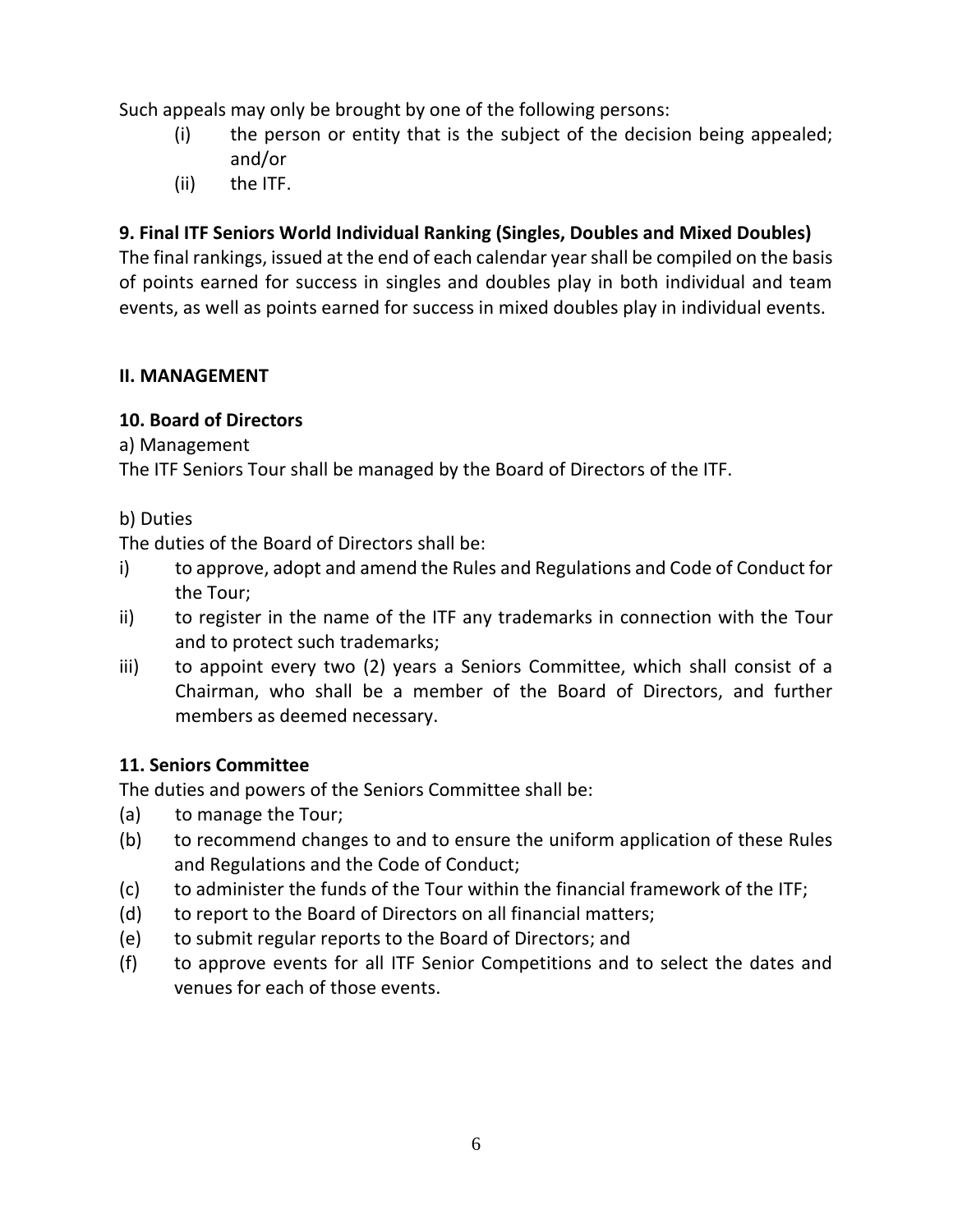#### **III. RULES OF THE TOUR**

#### **12. Tournament Application and Approval**

For the purposes of these Regulations, **Applicant** means any sanctioning National Association and/or the Tournament Organiser awarded a one (1) year sanction on the ITF Seniors Tour.

Applications for inclusion in the Tour, giving full details of new or existing tournaments, are to be sent to the ITF, or as otherwise directed by the ITF, in accordance to the following:

a) Completed tournament applications must be submitted to the ITF Seniors department in line with the following deadline unless otherwise communicated to National Associations:

- Grade 1000 16 weeks before the tournament start date;
- Grade 400 & 700 12 weeks before the tournament start date;
- Grade 100 & 200 8 weeks before the tournament start date.

Tournament applications may be rejected if they are submitted after the deadline. The ITF reserves the right to downgrade a tournament application up to the entry deadline based upon a review of travel restrictions and accessibility into the city/nation. This is based on the number of players who can access and play the tournament.

b) Only tournaments sanctioned by the host National Association concerned will be considered for inclusion.

c) All tournaments awarded ITF status will start at Grade 100 level in their first year on the Tour. In exceptional cases, a tournament may begin at Grade 200 or Grade 400 subject to approval of the ITF. When considering whether an exception should be made, the ITF shall have regard to previous experience of the Tournament Organisers and/or Venue in hosting any ITF tournaments or events, and the balance of grades within the nation and region.

d) The ITF reserves the right to refuse approval of or cancel any previously sanctioned Tournament or series of Tournaments for reasons of health, safety, security or any other potential threat to any persons attending the Tournament(s) or to the successful running of the Tournament(s). The ITF bears no liability to any Applicant, Tournament Organiser, Host, National Association, player, Related Person, Covered Person or any other person or entity for any loss incurred as a result of a delayed, rescheduled, postponed or cancelled Tournament. For the avoidance of doubt, neither the ITF or the Applicant shall be liable to any player, Related Person, Tournament Participant or any other persons or entities for any costs that they might have incurred in relation to such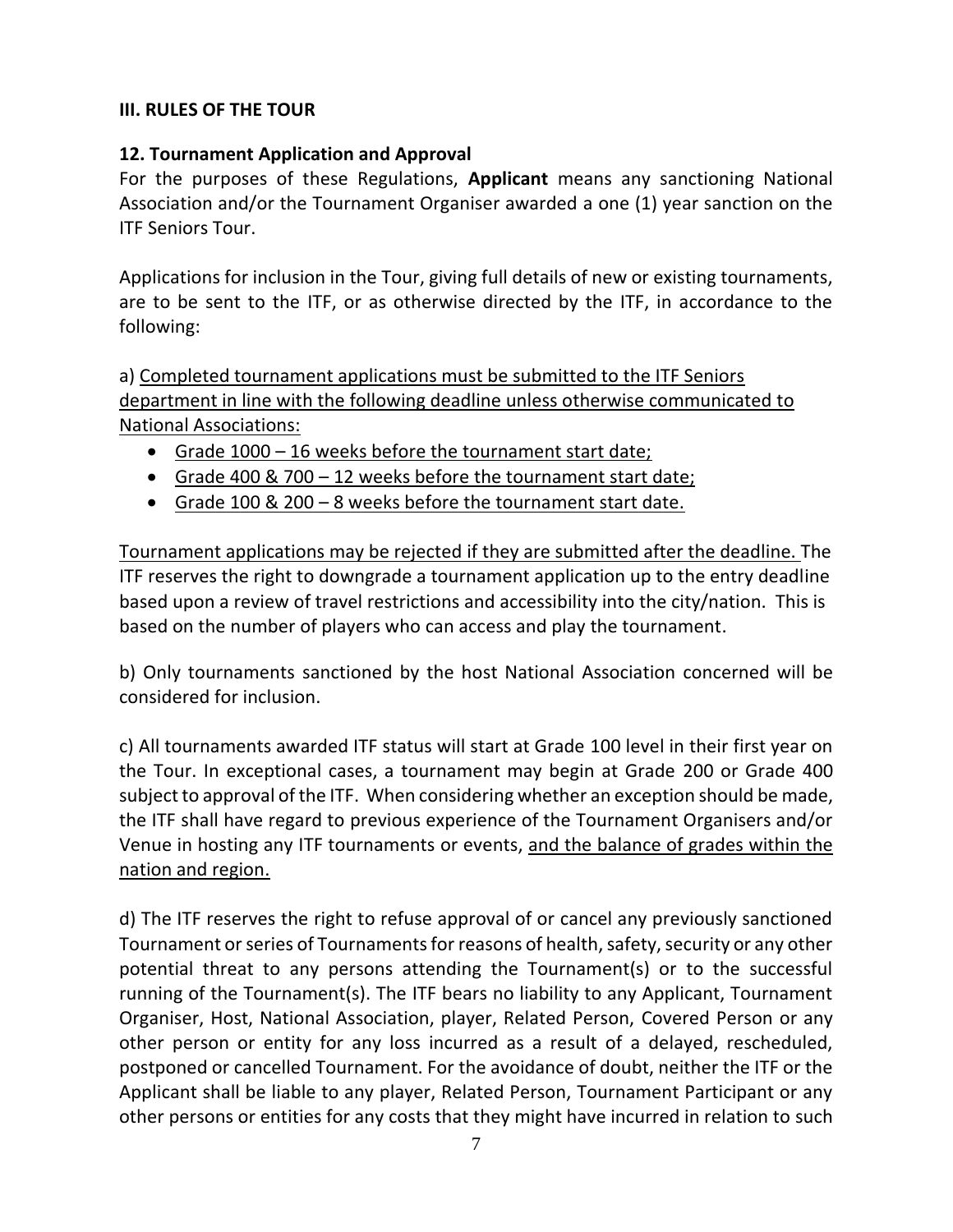delayed, rescheduled, postponed or cancelled Tournaments, including, without limitation, any travel, transport and/or accommodation costs. This decision (to refuse approval of or cancel any Tournament) will be made on behalf of the ITF by the ITF Seniors Committee, or by the ITF Executive if the Committee so delegates its decisionmaking power, and may be appealed by the Applicant only, to the Independent Tribunal.

e) If a tournament is included in the calendar and subsequently withdraws within 15 weeks of the scheduled first day of play, that tournament shall be subject to the Tournament Offences provision as set out in Article VI of the Code of Conduct. These tournaments must still pay the full amount of the sanction fee, as outlined in Section I, Regulation 14 below.

f) Application to host the Young Seniors/Seniors/Super-Seniors World Team and Individual Championships:

Any National Association wishing to stage the above Events shall submit its application in writing on the approved form provided by the ITF. Applications to host in 2023 must be submitted to the ITF Seniors department by 28 March 2022.

National Associations may submit a joint bid with other National Associations to stage the Competition.

The ITF will only consider bids offering to host both the ITF Young Seniors/Seniors/Super-Seniors World Team Championships and the ITF Young Seniors/Seniors/Super-Seniors World Individual Championships in the same year, in two consecutive weeks.

#### **13. Insurance**

The Applicant is responsible for taking out a suitable insurance policy which is compliant with local laws and regulations and which insures against claims made for damage to property and for death/injury caused to people at the event for which the applicant is legally liable. "ITF Ltd" and "ITF Licensing (UK) Ltd" must be named in the policy and on the certificate of insurance, and a copy should be provided to the ITF on request.

The Applicant is encouraged to take out those insurance policies that safeguard against employer's liability, business interruption and personal injury as well as any other appropriate insurance policies recognised under local law. In addition, it is strongly recommended that the Applicant obtain and maintain event cancellation and abandonment insurance which insures against all reasonably known financial risks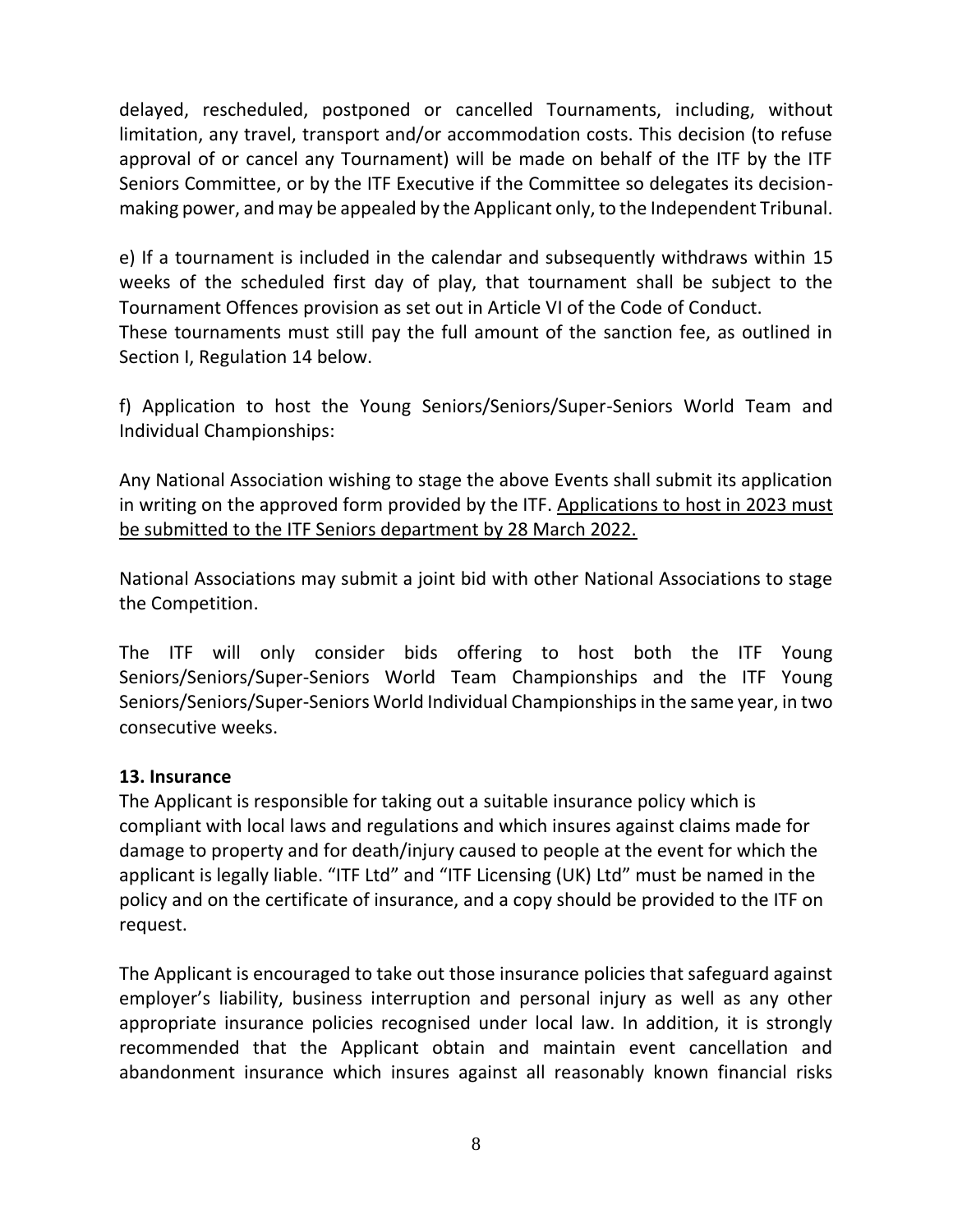arising from the rescheduling, cancellation and/or abandonment in whole or in part of a Tournament due to force majeure.

#### **14. Sanction Fees**

All tournaments on the ITF Seniors Tour must pay the relevant fee below in order to be included on the Calendar. All fees listed are in US Dollars (USD).

| Grade 1000 | \$1000 |
|------------|--------|
| Grade 700  | \$850  |
| Grade 400  | \$600  |
| Grade 200  | \$375  |
| Grade 100  | \$250* |

*\*The amount of \$250 shall only be charged if a Grade 100 Tournament has 100 or more players in the Tournament and/or 5+ age and gender events. Tournaments with less than 100 total players and who stage 4 or less age and gender events shall pay a sanction fee of \$50 per age and gender that is staged.*

Sanction fees for Team events will apply and will be agreed between the ITF and the host nation and/or region in advance of the event depending on duration and size of the event.

Approval to sanction a tournament on the ITF Seniors Tour may be subject to conditions imposed by the ITF in its discretion.

# **15. ITF Responsibilities**

The ITF is responsible for the overall administration of the Tour and shall do its utmost to ensure that the calendar is widely publicised.

The ITF shall process results from all the tournaments on the Seniors Tour and shall issue on a weekly basis latest world individual ranking points for singles, doubles and mixed doubles accumulated by players. These shall be published on the ITF Seniors website: [www.itftennis.com/seniors](http://www.itftennis.com/seniors)

#### **16. Tournament Responsibilities**

All tournaments must be played in accordance with these Regulations, the Seniors Tour Code of Conduct, the Constitution of the ITF Limited and the ITF Rules of Tennis. See also Section I, Chapter V, Organisational Requirements.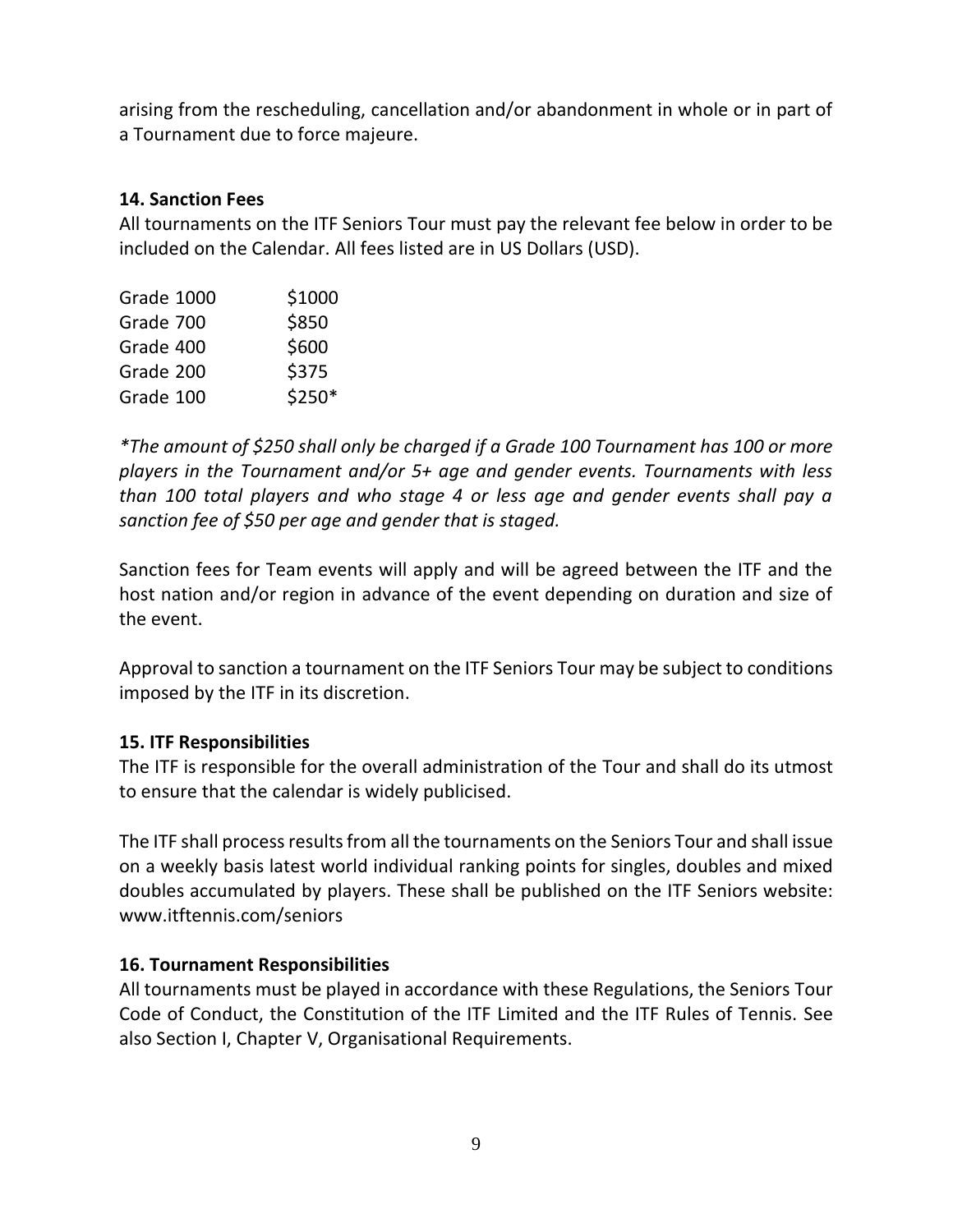#### **17. Insurance**

Each player is responsible for ensuring that he/she (as well as any accompanying person) is fully and adequately covered by medical and travel insurance for the purposes of attending and participating in ITF Seniors Tour events and ITF Young Seniors, Seniors & Super-Seniors World Individual Championships. The ITF Ltd, the host association and the host site cannot accept any liability for any participant or visitor in this respect.

## **18. Tournament Grading**

There are six (6) tournament grades. The entry level tournament grade is 100, followed by 200, 400, 700, 1000 and World Championships. Tournaments awarded the 1000 grade must not overlap event dates with the World Team & Individual Championships for the corresponding age group(s).

700 grade tournaments must not overlap event dates with 1000 grade tournament in the same region, unless approved by the ITF and where in its discretion there is a sufficiently large distance between the two tournament locations.

100 and 200 grade tournaments may only take place in the same nation and same tournament week where in the ITF's discretion there is a reasonable distance between the two tournament locations, and if approved by the National Association and ITF.

Tournaments shall be graded according to four factors:

- 1. A tournament's ITF Tournament Evaluation Score. This score is based on the combined ranking points of players playing in each event draw at the tournament in the previous 2 years;
- 2. Tournament Director Reports and Referee Reports submitted for the tournament in the previous year;
- 3. ITF Player Feedback Surveys from the previous year / previous year(s);
- 4. The need for global, regional and national spread of tournaments, in line with the ITF Seniors pyramid structure.

The ITF Seniors Department will review grading twice per year, either on application by the Tournament or of its own volition. The ITF will communicate the process and deadlines for submission of grading applications to National Associations in advance.

# **19. Method of Ranking**

To be ranked on the ITF Seniors World Individual ranking in singles, doubles and/or mixed doubles a player must have registered for a valid IPIN membership. Players must have paid their entry fee and IPIN fees to receive ranking points from any tournament.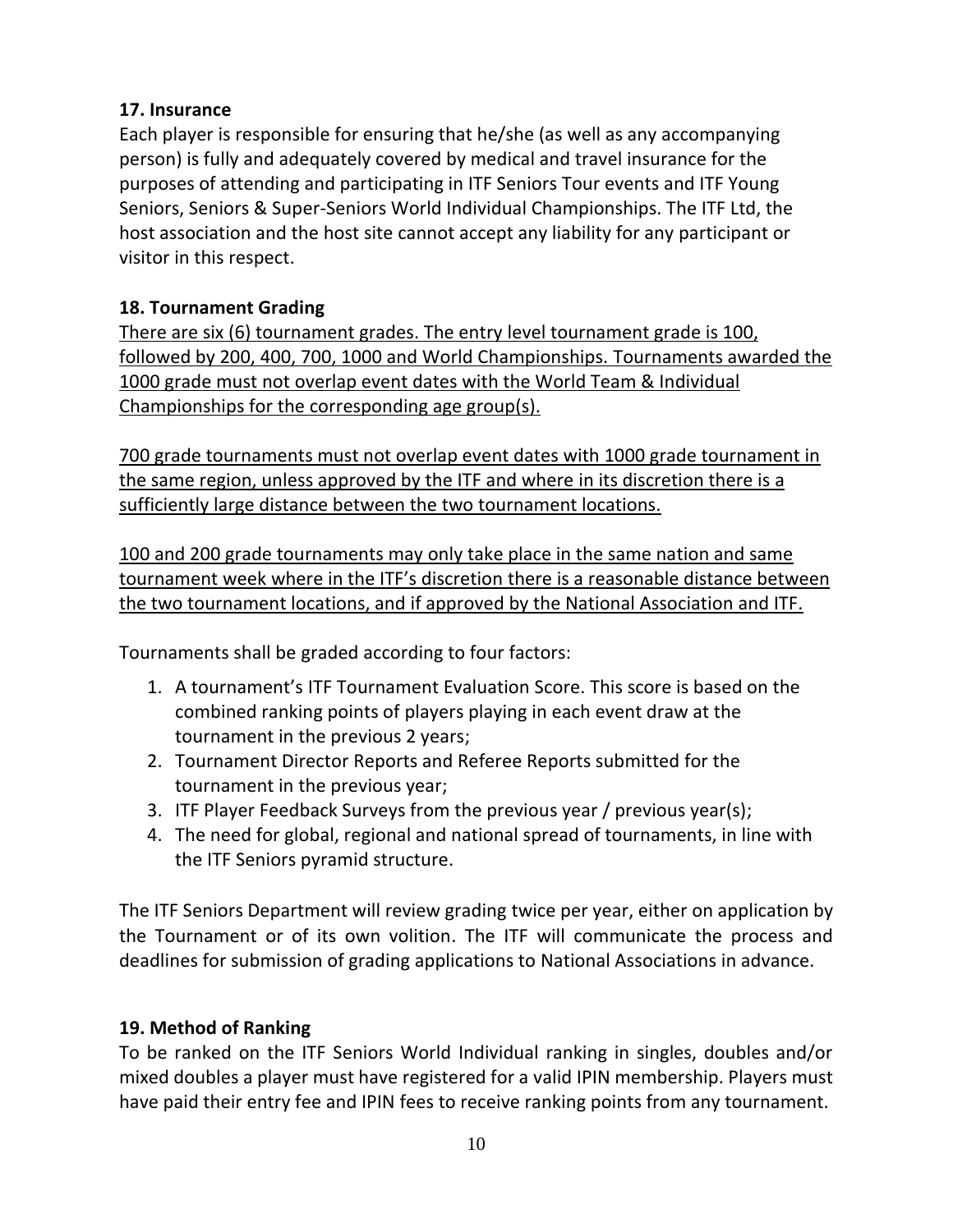A player may in a year, but not during one ITF Seniors Tour tournament play in more than one singles age group and therefore may appear in more than one singles age group ranking.

A player may in the course of a year, and during an ITF Seniors Tour tournament play in more than one doubles or mixed doubles age group, if permitted by the tournament. Ranking points from the event in which the player reached the furthest round will be awarded to their actual age group and therefore players will only appear in one doubles/mixed doubles age group for ranking purposes.

To be ranked in singles, doubles and mixed doubles a player must reach a round where points are available (see points table in Section I, Regulation 21 below). The number of points available will vary dependent upon the grading of the tournament and the round reached.

An extended rankings period is in place until 29 August 2022, at which time the ITF Seniors Rankings will return to a 52-week ranking.

Points earned from 18 March 2019 to 31 August 2020 are extended in line with the following:

| Points earned from 18<br><b>March 2019 to 2 September</b><br>2019                                                                  | Points earned from 9<br>September 2019 to 16 March<br>2020                    | Points earned from 7<br>September 2020 onwards                      |
|------------------------------------------------------------------------------------------------------------------------------------|-------------------------------------------------------------------------------|---------------------------------------------------------------------|
| Points earned in this<br>period will drop on a weekly<br>basis between 14 March 2022 basis between 6 September<br>- 29 August 2022 | Points earned in this<br>period will drop on a weekly<br>2021 - 14 March 2022 | Points earned from 7<br>September 2020 will drop<br>after 52 weeks. |
| Points remain countable for 3 Points remain countable for 2<br>years (156 weeks)                                                   | years (104 weeks)                                                             | Points earned drop after 52<br>weeks                                |

- Between January-March 2022, players will lose points earned between January-March in 2020 & 2021. For example, points earned on 6 January 2020 and 4 January 2021 will drop on 3 January 2022.
- Results from World Championships, 1000, 700 & 400 tournaments will be counted a maximum of once within a player's best 4 results during the extended rankings period, i.e., double counting of the same tournament is not permitted. If a player competes in the same tournament on multiple occasions within the extended period, the best result will be counted.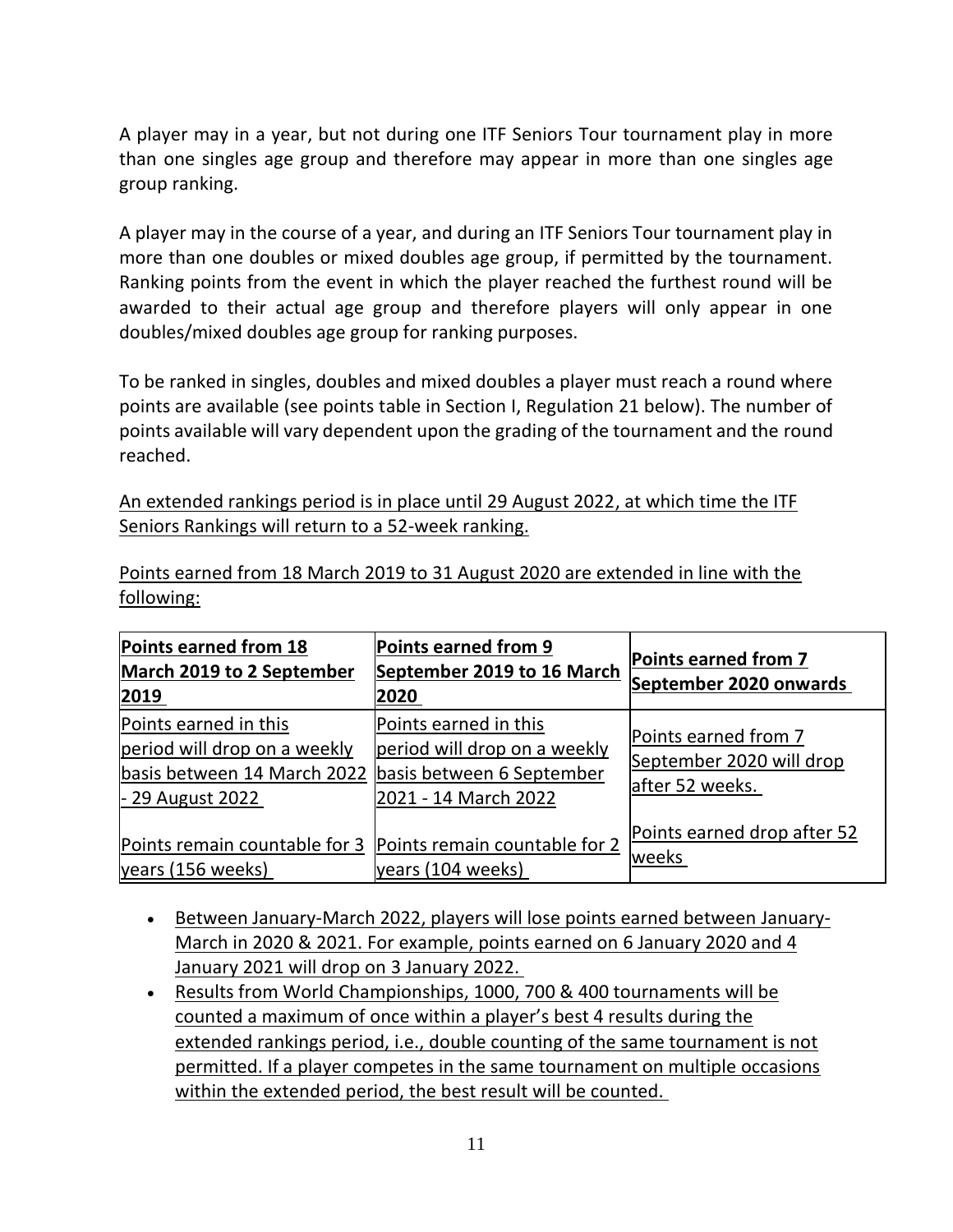- Points earned from the 2021 World Championships (Young Seniors, Seniors and Super-Seniors) will be the only edition included in the rankings calculation. These will be replaced in 2022 when then next edition takes place.
- From 29 August 2022 onwards, only points earned in the previous 52 weeks will remain countable.

At any given time, only the latest Grade 1000, ITF Young Seniors, Seniors and Super-Seniors World Individual and Team Championships(1000, WC & C) will count for ranking purposes. This may lead to the points from a previous year's grade 1000, WC or C event not being included in a player's ranking for the entire 52 weeks or the points staying in the player's ranking longer than 52 weeks depending on the dates of the respective tournaments in the calendar.

Rankings are published each Monday and will include results from tournaments that have completed up to and including the previous Sunday. Tournaments that complete on Monday, based on local time zone, shall be processed for Rankings published the following week.

The best four singles results in ITF Seniors Tour Tournaments in Grades 100, 200, 400, 700, 1000 and WC, and sanctioned ITF Seniors Team Competitions and will be counted for the Singles World Individual Ranking.

The best four doubles results in ITF Seniors Tour Tournaments in Grades 100, 200, 400, 700, 1000 and WC, and sanctioned ITF Seniors Team Competitions will be counted for the Doubles World Individual Ranking.

The best four mixed doubles results in ITF Seniors Tour Tournaments in Grades 100, 200, 400, 700, 1000 and WC, and sanctioned ITF Seniors Team Competitions will be counted for the Mixed Doubles World Individual Ranking.

If two or more players receive the same number of points, their ranking will follow the number of points they earned in Grade WC tournaments, if these feature among the players' best four results. If two or more players are still equal, their ranking will follow the number of points they earned in Grade 1000 tournaments, if these feature among the players' best four results. If two or more players are still equal, their ranking will follow the number of points they earned in Grade 700 tournaments and so on down to Grade 100 tournaments, excluding (Team Competitions).

When players qualify for a new age group, they shall carry over all ranking points to the new age group, so that those ranking points are included in their 'Own Age Group' (OAG) ranking points. These players shall be marked as *"bis"* on all ranking lists. *"Bis"* will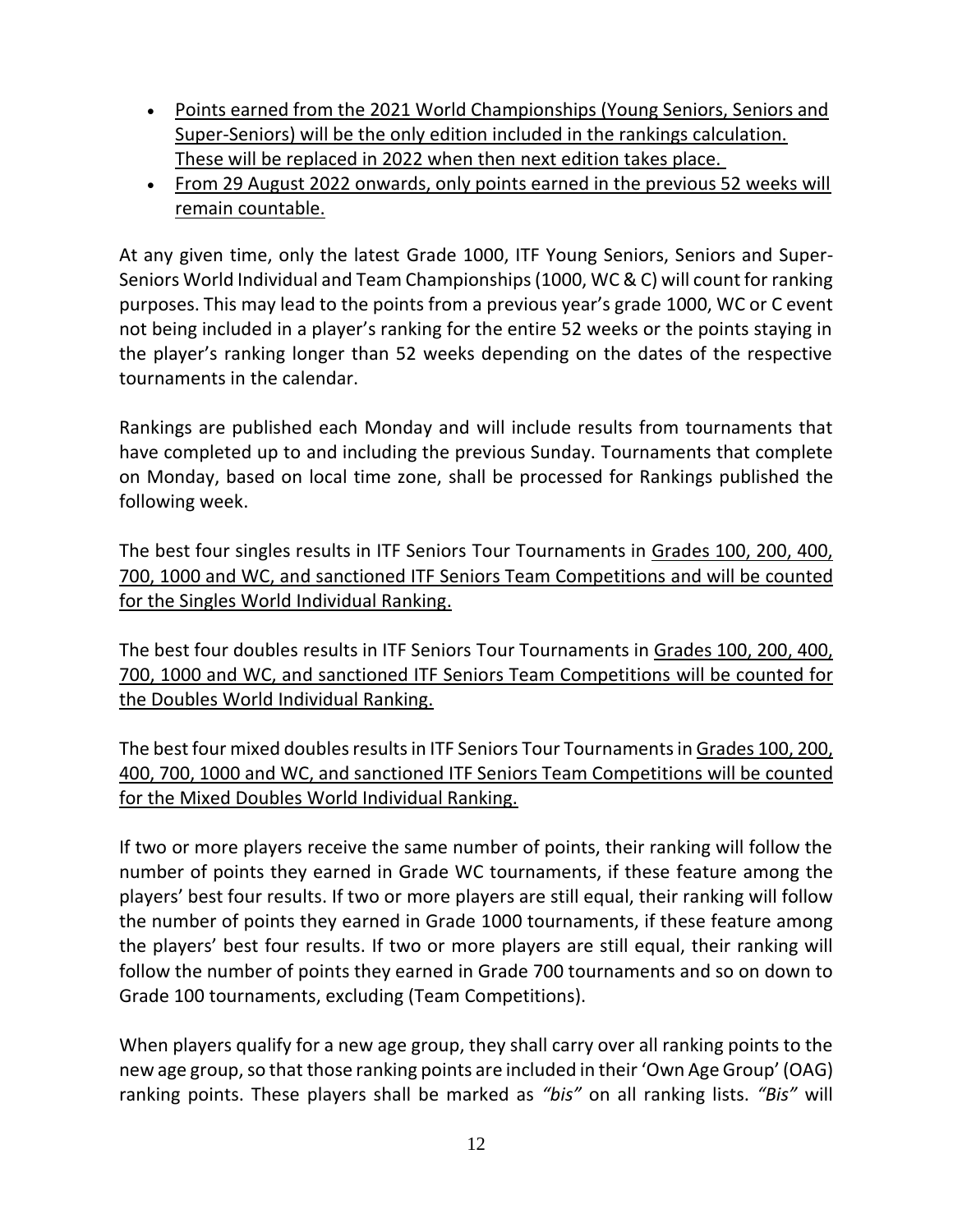continue to be displayed until points won in the previous age group no longer count towards the player's ranking.

Ranking points earned by a player in their previous qualified age group at the most recent edition of the World Individual Championships will remain countable until the week after the World Individual Championships of their current age group has taken place. Therefore, a player who has moved up to the 60+ age group in the current year will retain ranking points earned in the 55+ age group from the previous edition of the World Individual Championships, until the 60+ World Individual Championships takes place in the current year.

# **20. Allocation of Points**

World Individual Ranking points for singles, doubles and mixed doubles will be awarded as set out in the points table in Section I, Regulation 21 below.

- i) Points shall be awarded for main draw singles, doubles and mixed doubles events and singles consolation events. Only at World Individual Championships (WC), Grade 1000 and Grade 700 tournaments, will points be awarded in singles qualifying events.
- ii) A player will earn 1 ranking point if he/she loses their first match in the main draw. A greater value of points will only be awarded to a player who has won at least one round in either the main draw, qualifying or consolation draw. A walkover will be counted as a match won. The player receiving the walkover will not receive points for the following round if they withdraw before playing the next match.
- iii) Should a player win ranking points in more than one (1) doubles or mixed doubles events at the same tournament, he/she will receive ranking points for the event in which the player reached the furthest round.
- iv) In knock-out draws, if a tournament is abandoned, players will receive points for the round reached up to that point. In round robin draws, players will receive a percentage (%) of points available depending on the number of matches won, and the ranking points awarded to the winner of the event. E.g., if a player is in a round robin group of 5 players and has played and won 2 out of 4 scheduled matches, she/he will earn 50% of the ranking points that would be awarded to the winner of the event.
- v) Should any age group be amalgamated with a lower age group, and players in the former are obliged to play down, then those players shall be awarded points in their own age group.
- vi) Should a tournament not offer a specific age group and a player of that age group participate in a lower age group, this player shall be awarded points in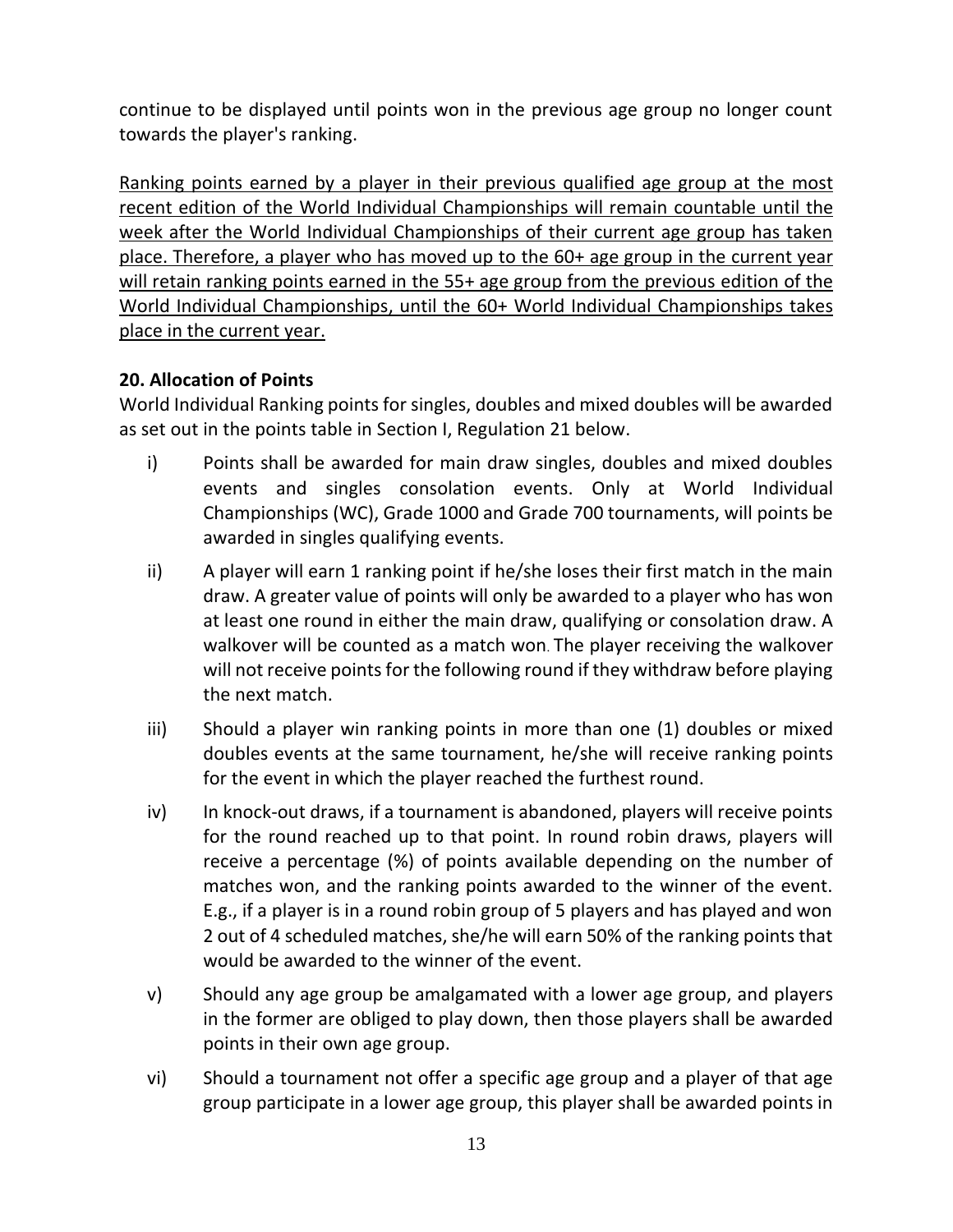his/her own age group. In Singles, this does not apply to players who deliberately enter a lower age group in a tournament where their own age group is offered. Any player who leaves a tournament prior to his/her elimination from all entered events or retires from a tournament without a valid medical certificate (from the official Tournament Doctor or Sports Physiotherapist), will forfeit all ranking points won in all events at that tournament. The player shall also be subject to additional penalties under Section III, Code of Conduct.

#### **21. ITF Points Tables for Singles, Doubles and Mixed Doubles Rankings**

The following points tables apply to all ITF Seniors' events from 1 January 2022.

a) Knock-out Events

| Grade                                       | World<br>Championships | Grade<br>1000 | Grade<br>700 | Grade<br>400 | Grade<br>200 | Grade<br>100 |
|---------------------------------------------|------------------------|---------------|--------------|--------------|--------------|--------------|
| Main Draw<br>Winner                         | 1600                   | 1000          | 700          | 400          | 200          | 100          |
| Main Draw<br>Runner-Up                      | 1100                   | 700           | 500          | 280          | 140          | 70           |
| Main Draw<br>Semi-finalist                  | 800                    | 500           | 330          | 190          | 90           | 45           |
| <b>Main Draw</b><br><b>Quarter Finalist</b> | 550                    | 330           | 210          | 120          | 60           | 30           |
| Main Draw<br>Loser in R16                   | 375                    | 210           | 140          | 80           | 40           | 20           |
| <b>Main Draw</b><br>Loser in R32            | 220                    | 140           | 75           | 40           | 20           | 10           |
| Main Draw<br>Loser in R64                   | 130                    | 75            | 35           | $\mathbf 0$  | $\mathbf 0$  | 0            |
| Consolation<br>Winner                       | 125                    | 75            | 35           | 25           | 20           | 15           |
| Consolation<br>Runner Up                    | 80                     | 50            | 27           | 17           | 15           | 10           |
| Consolation<br>Semi Finalist                | 50                     | 35            | 20           | 10           | 10           |              |
| Consolation<br><b>Quarter Finalist</b>      | 30                     | 20            |              |              |              |              |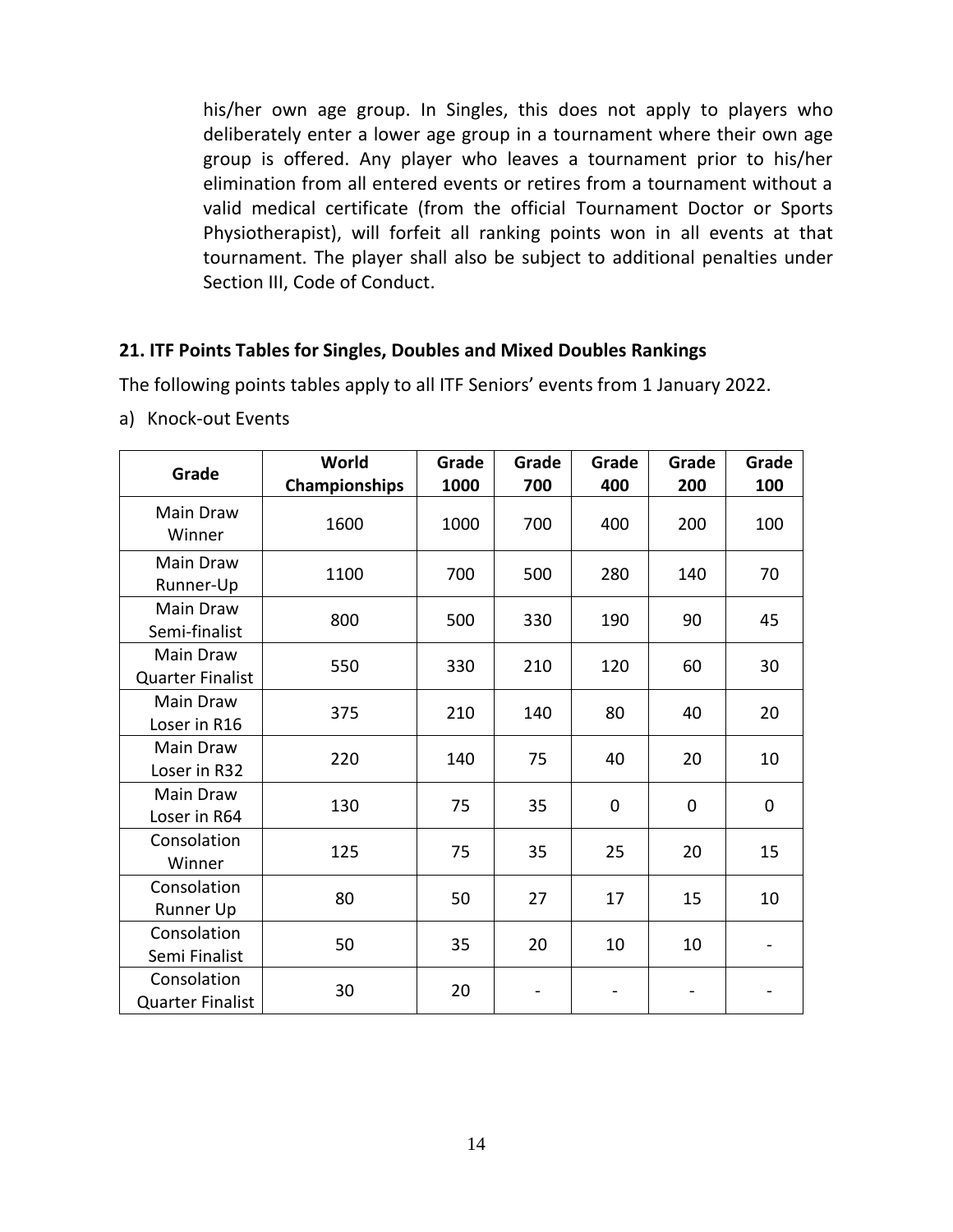When applicable, points will be awarded in Qualifying events as follows:

|                      | WC | Grade 1000 | Grade 700 |
|----------------------|----|------------|-----------|
| Qualifier            | 80 |            | 30        |
| Loser in final round | 50 | 35         |           |

Players will earn a minimum of 1 ranking point for competing in any event in any ITF Seniors Tour tournament. However, players that concede a walkover in their first match will not receive any ranking points.

Players who receive a walkover in their first match of an elimination draw will earn 50% of the total points allocation for the round reached. The player will receive 100% of the points allocation for any further round reached if they play and win further matches, including matches won by retirement.

| <b>Final Position</b>                               |           | <b>Grades</b> |     |     |     |     |
|-----------------------------------------------------|-----------|---------------|-----|-----|-----|-----|
|                                                     | <b>WC</b> | 1000          | 700 | 400 | 200 | 100 |
| 1st                                                 | 1600      | 1000          | 700 | 400 | 200 | 100 |
| 2 <sub>nd</sub>                                     | 1100      | 700           | 500 | 280 | 140 | 70  |
| $3rd$ & 4th                                         | 800       | 500           | 330 | 190 | 90  | 45  |
| 5 <sup>th</sup> & 6 <sup>th</sup> & 7 <sup>th</sup> | 550       | 330           | 210 | 120 | 60  | 30  |

b) Round Robin Events

Distribution of Ranking Points will be awarded to a player/team based on their final position in accordance with the Ranking Points table. For the purposes of this rule:

- i. if one (1) round robin group is played, a player's/team's final standing shall be used;
- ii. if two (2) round robin groups are played, the second-place player/team in each group shall be awarded semi-finalist ranking points and the remaining players/teams shall be awarded quarter-finalist ranking points; and
- iii. Points will be scaled as followed based on the number of matches won:
	- a. Full points will be awarded if the player/team has won a minimum of 3 singles, doubles or mixed doubles matches;
	- b. 75% of points will be awarded if the player/team has won 2 singles, doubles or mixed doubles; and

50% of points will be awarded if the player has won 1 singles, doubles or mixed doubles match.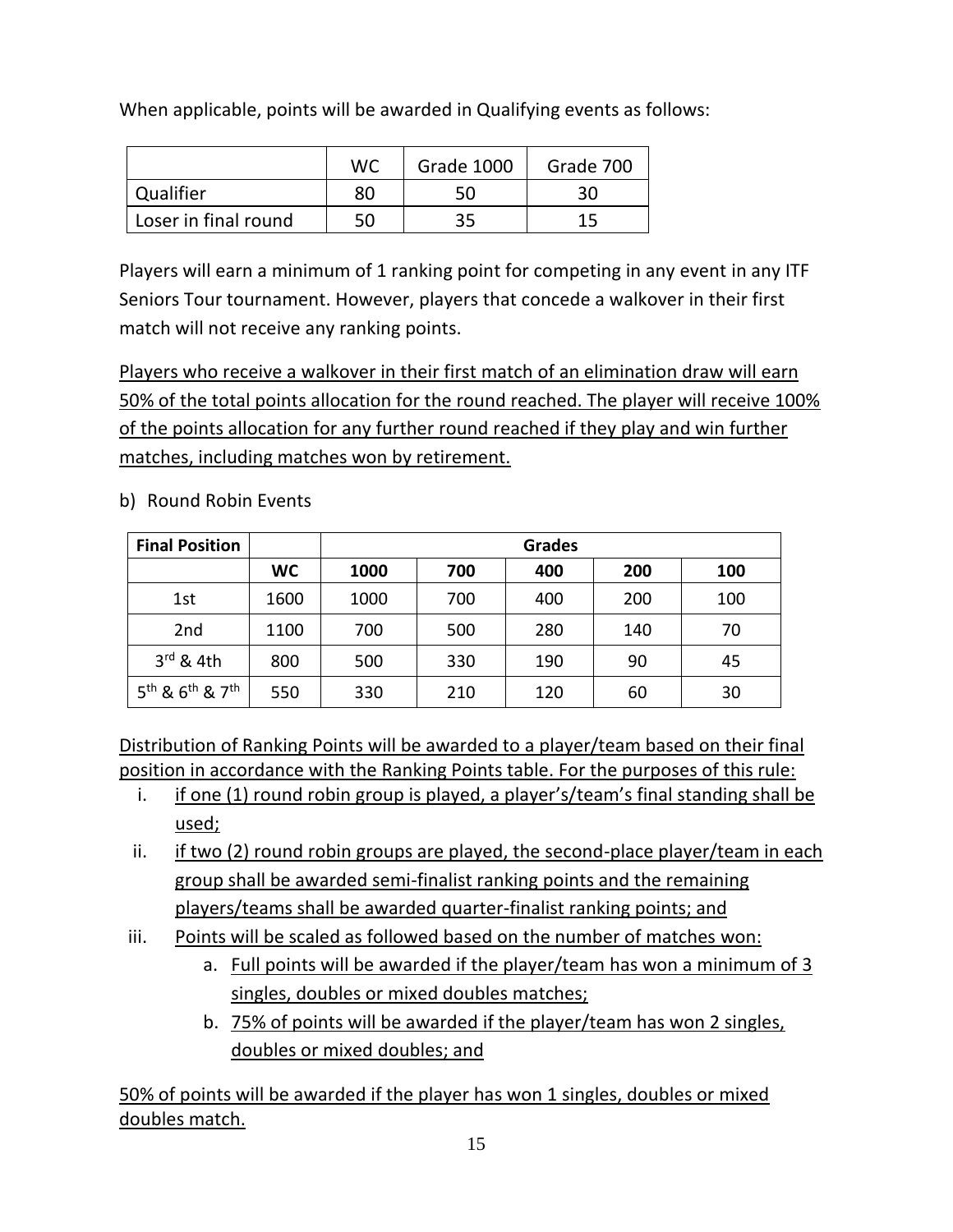#### c) Team Championships

ITF Team Championships sanctioned by the ITF Seniors Committee may be awarded ITF Ranking Points decided on a case by case basis by the ITF Seniors Committee. Decisions of the Committee regarding ITF Ranking Points at ITF Team Championships shall be available at [www.itftennis.com/seniors](http://www.itftennis.com/seniors)

Singles and doubles ranking points for matches won at ITF Team Championships (which form part of the ITF Seniors Tour) will be published by the ITF and made available to players in advance of each Competition.

Points tables can be seen within the Rankings Information available online at [www.itftennis.com/seniors](http://www.itftennis.com/seniors)

#### **IV. TOURNAMENT REGULATIONS**

#### **22. Variations to Regulations**

If a tournament wishes to vary any of the Regulations in Sections I and II, written application shall be made to the ITF, giving full reasons for the request. The application must be received prior to the approval of the fact sheet. The application shall be considered by the Seniors Committee.

#### **23. One tournament**

Once a player is committed to an ITF Seniors Tour tournament, he/she may not enter or compete in any other tournament for which the tournament event dates overlap. It is the player's responsibility to manage his/her entries.

Violation of this section shall subject the player to penalties under Section III, Article II, A.(3) in the Code of Conduct.

#### **24. Number of events per week**

At all ITF Seniors Tour tournament and World Individual Championships, a player may enter a maximum of three (3) events.

A player may compete in one (1) Singles event only either in his /her own age group or in a younger age group.

Tournament Organisers may further limit the number and type of events that a player can enter at their tournament and publish this on the official ITF Seniors Tour Fact Sheet.

#### **25. Tournament Types**

There are three (3) tournament types: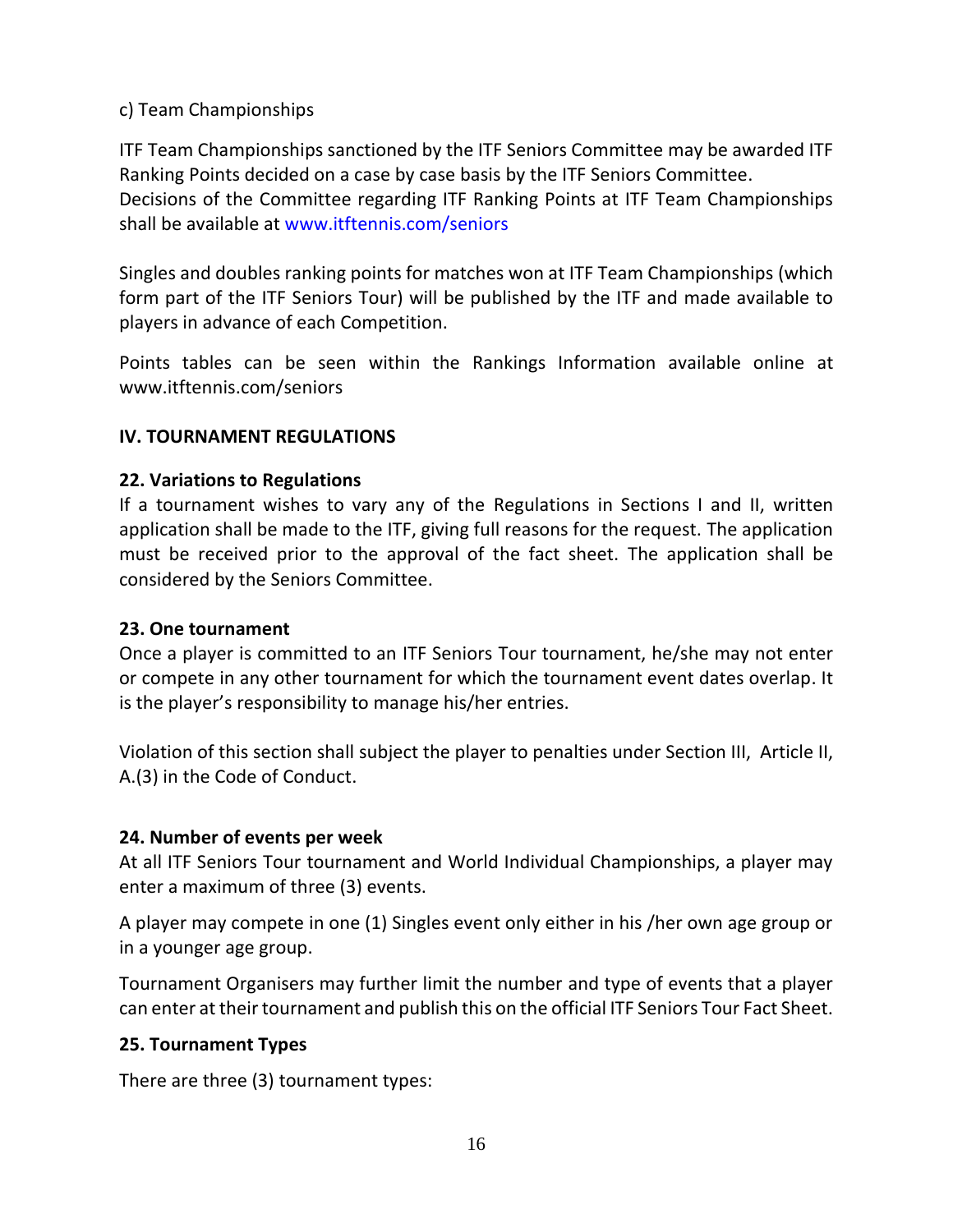- **Type 1A:** Singles entries close at the Entry Deadline. Doubles entries are possible online and on-site. On-site entries close at a Doubles Sign-in Deadline defined by the tournament.
- **Type 1B:** Singles and Doubles entries close at the Entry Deadline. There is no doubles entry possible on-site.
- **Type 1C:** Singles entries close at the Entry Deadline. There is a Singles (reconfirmation) sign-in on site for all entered players. Doubles entries are possible online and on-site and entries close at a Doubles Sign-in Deadline defined by the tournament.

# **26. Entry and Withdrawal Procedures**

ITF Seniors Tour tournaments (Grade 100, 200, 400, 700, 1000 and WC) and the ITF Young Seniors/Seniors/Super-Seniors World Team Championships events are open for players from all countries affiliated to ITF, provided they fulfil the IPIN and Age Eligibility rules as set out in the regulations. National Closed Championships may apply their own criteria for acceptances, as per Appendix I.

To be eligible to participate in any age group, a player shall have reached the minimum age limit by  $31<sup>st</sup>$  December of the year in which the competition is held.

- i) All Singles entries and withdrawals are made online at [www.itftennis.com/ipin,](http://www.itftennis.com/ipin) or in exceptional circumstances by email, to ITF Seniors Department using the official Entry Form or Withdrawal Form.
- ii) Withdrawals after the withdrawal deadline must be made to the tournament referee using the official form. Entries and Withdrawals submitted on the official forms must be signed by the player and must be fully completed.

At the entry deadline a player's entry is confirmed and he/she may not compete in any other age group event unless age groups are amalgamated by the organisers in accordance with Section I, Regulation 44.

A player applying for entry shall be deemed to apply for entry into Main Draw or Qualifying of the tournament.

ii) A player may enter a maximum of three (3) Doubles and/or Mixed Doubles events. However, if a player chooses to enter one (1) Singles event, he/she may compete in a maximum of two (2) Doubles and/or Mixed Doubles events. A player may enter without a partner but this entry will be deemed incomplete until a partnership is confirmed. A player may enter in a Doubles event of a lower age group. Doubles teams may consist of players from different nations. For the World Championships, please refer to the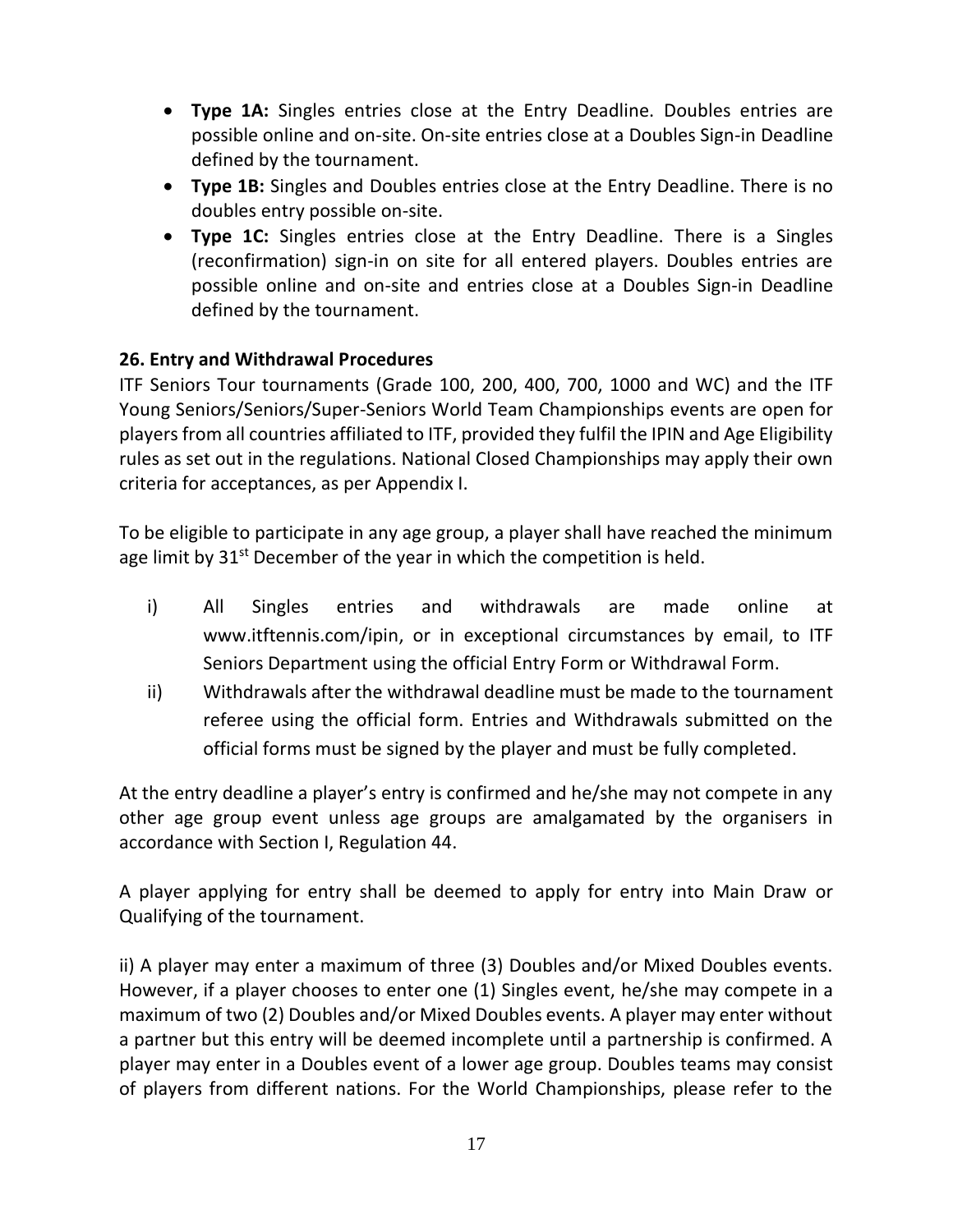official Fact Sheet for confirmation of number of Doubles/Mixed Doubles events permitted.

iii) The Entry Deadline is at 10.00 GMT on the Tuesday six (6) days prior to the Monday of the Tournament week. The withdrawal deadline for the World Individual Championships shall be 10.00 GMT on the Monday seven (7) days prior to the Monday of the Tournament week.

Each tournament entry (whether for Singles or Doubles or both) must be accompanied by a USD \$6 IPIN fee ("**Tournament IPIN Fee**"). Such IPIN Entry Fee will be fully refunded to a player that withdraws from the Tournament prior to the Withdrawal Deadline. The Tournament IPIN Fee will not be refunded to any player that withdraws from the tournament after the Withdrawal Deadline.

A Tournament Organiser may choose to extend the Doubles/ Mixed Doubles Entry Deadline by holding a sign-in on-site, details of which shall be published in the official Fact Sheet. Doubles teams that fully completed their entry online, are not required to reconfirm by signing in. If there are changes to an entered doubles team, the players must inform the Referee before the sign-in deadline of such change.

It is the player's responsibility to check the correct Entry Deadline on the official tournament Fact Sheet published within the IPIN online service. It is also a player's responsibility to check that any online entry made has gone through, that payment of the IPIN Entry Fee has been received by the ITF and that they have received a confirmation email.

iv) The Withdrawal Deadline for all tournament grades (100, 200, 400, 700 and 1000) is at 10.00 GMT on the Tuesday six (6) days prior to the Monday of the Tournament week – the same as the entry deadline. The withdrawal deadline for the World Individual Championships shall be 10.00 GMT on the Monday seven (7) days prior to the Monday of the Tournament week.

Players accepted into a Main Draw or Qualifying Acceptance list at the Withdrawal Deadline are deemed to be committed to play the event and subject to the entry offences and accompanying penalties set out in the Code of Conduct.

Any withdrawal made after the Withdrawal Deadline will be considered a Late Withdrawal. A player's first Late Withdrawal offence within a calendar year will be excused<sup>\*</sup> and the player will not be penalised, providing the withdrawal is made using the player's IPIN online account prior to the draw being published. All Withdrawals after the draw has been made will be subject to penalties set out in the Code of Conduct.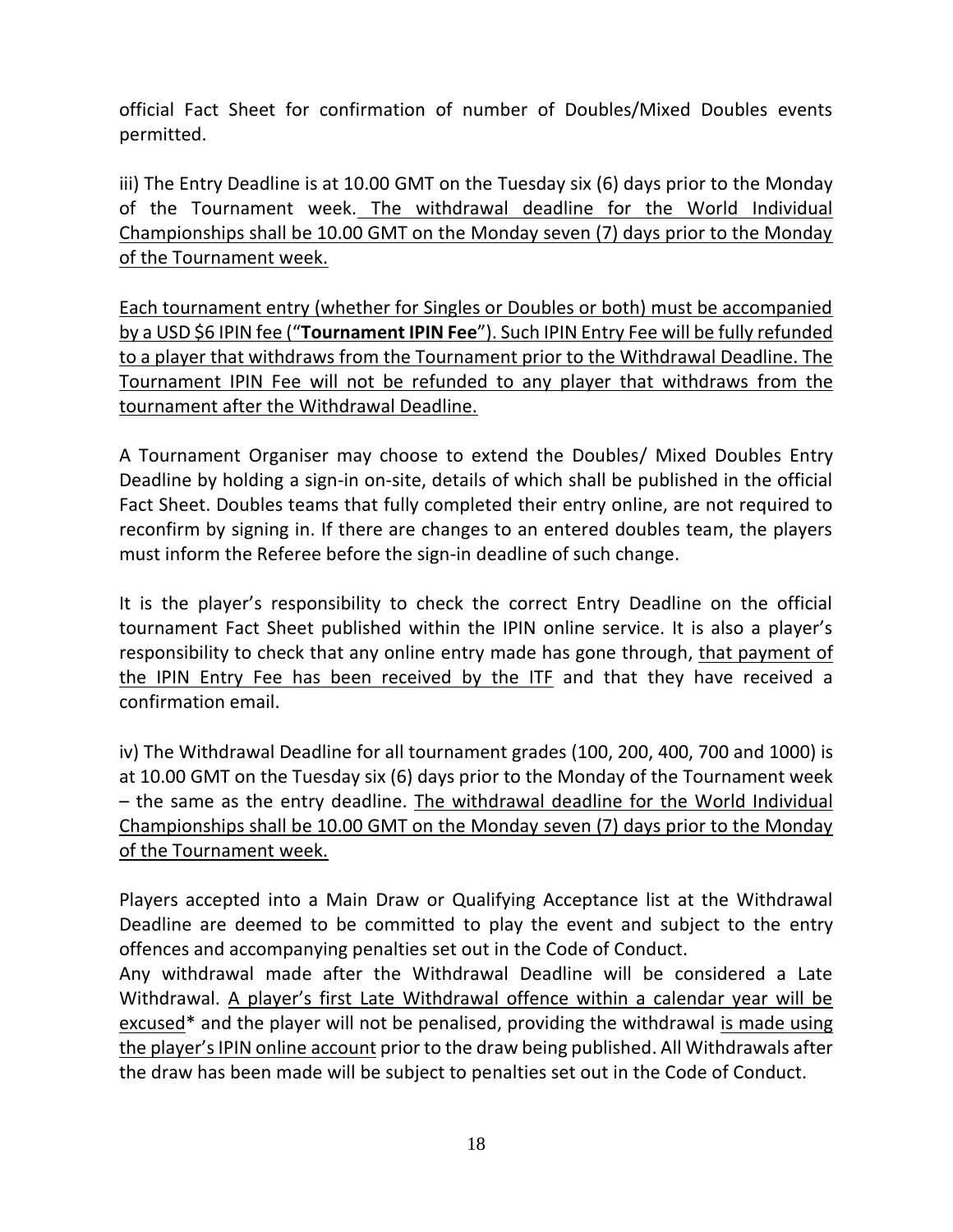*(\*An excused withdrawal is valid for two consecutive tournament weeks provided the player withdraws, as above, and notifies the ITF about the second week's late withdrawal by the last day of the first tournament withdrawn from).*

It is not necessary to provide a medical certificate in case of a Late Withdrawal.

A player who wishes to withdraw after the Withdrawal Deadline must withdraw online using the player's IPIN online service. Failure to withdraw will be subject to the penalties provided for a No-Show entry offence in the Code of Conduct at Section III. Only in exceptional circumstances, the Official Withdrawal Form may be sent by email to the Referee by the applicable deadline. Entry and withdrawal forms submitted by email must be signed by the player and be fully completed.

# **27. Criteria for Acceptance**

# **i. Singles**

For singles, following the Entry Deadline, all entered players are listed in ranking order according to the ITF Seniors World Individual Singles Ranking using the latest rankings at the time of the Entry Deadline. Tied players (with the same number of ranking points) will be randomised by the entry system.

Players without ITF Seniors World Individual Singles Ranking will be positioned according to the following criteria:

- Firstly, unranked players from outside the tournament zone will be drawn at random into positions.
- Secondly, unranked players from outside the tournament region will be drawn at random into positions.
- Thirdly, unranked players from the tournament region including the unranked players from the host country will be drawn at random into positions.

Zones and Regions are defined as follows:

**Regions:** (Asia) (Oceania) (Europe) (Africa) (South America) (Central America) (North America)

**Zones:** (Asia/Oceania) (Euro/Africa) (The Americas)

# **ii. Recalculated Own Age Group (OAG) points**

For acceptance purposes, a player that enters a Singles event in a lower age group than his/her own shall have his/her ITF Seniors World Individual ranking points recalculated as follows: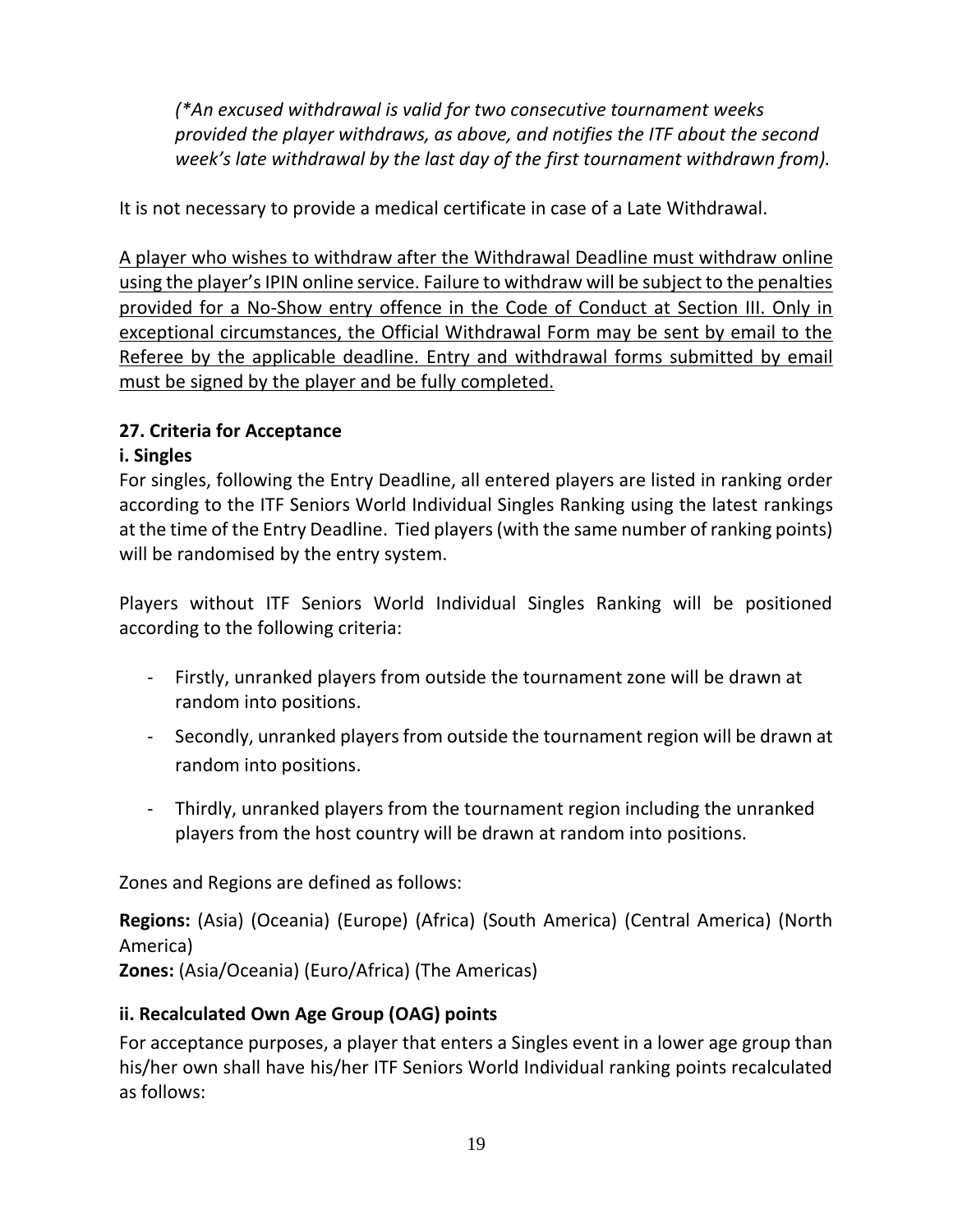A player playing down 1 age group: 30% deduction from their OAG ranking points A player playing down 2 age groups: 60% deduction from their OAG ranking points A player playing down 3 age groups: 90% deduction from their OAG ranking points A player playing down 4 age groups or more: 100 % deduction from their OAG group ranking points

This total shall be known as recalculated OAG (own age group) points.

When Singles events are amalgamated, recalculated OAG points shall be used as required to establish the Acceptance List.

For the purpose of acceptance, a player that is ranked in more than one age group on the ITF Seniors World Individual Singles Rankings, will always use the ITF Seniors Singles World Individual Ranking points of his/her own age group.

#### **iii. Draw Size and Acceptance**

Proposed draw sizes must be submitted to the ITF through the Tournament Fact Sheet process and be made available to players prior to the Entry Deadline. Immediately following the Entry Deadline, the Tournament Organiser must decide the following for each event:

- Whether all entered players can be accepted as Direct Acceptances (DA) into the Main Draw;
	- $\circ$  In the event that not all entered players can be accepted as Direct Acceptances, the Tournament Organiser must inform the ITF office of the number of players that will be accepted into the Main Draw of each event.
	- o Players not accepted as Direct Acceptances into the Main Draw will be given Qualifying Acceptance (QA) status. If no Qualifying event is to be played, then those players are to be given Alternate (ALT) status.
- Whether any age group events are to be amalgamated and so inform the ITF office. See Section I, Regulation 44 for the ITF recommendations for amalgamation of draws.

Should the Tournament Organiser fail to contact the ITF before, or immediately after the Entry Deadline, the decisions above will be taken by the ITF.

#### **iv. Doubles**

Teams are selected according to the following method:

Teams composed of two ranked players in either the ITF Seniors World Individual Singles Ranking or the ITF Seniors World Individual Doubles/Mixed Doubles Ranking (depending on event as applicable). The combined ranking points of the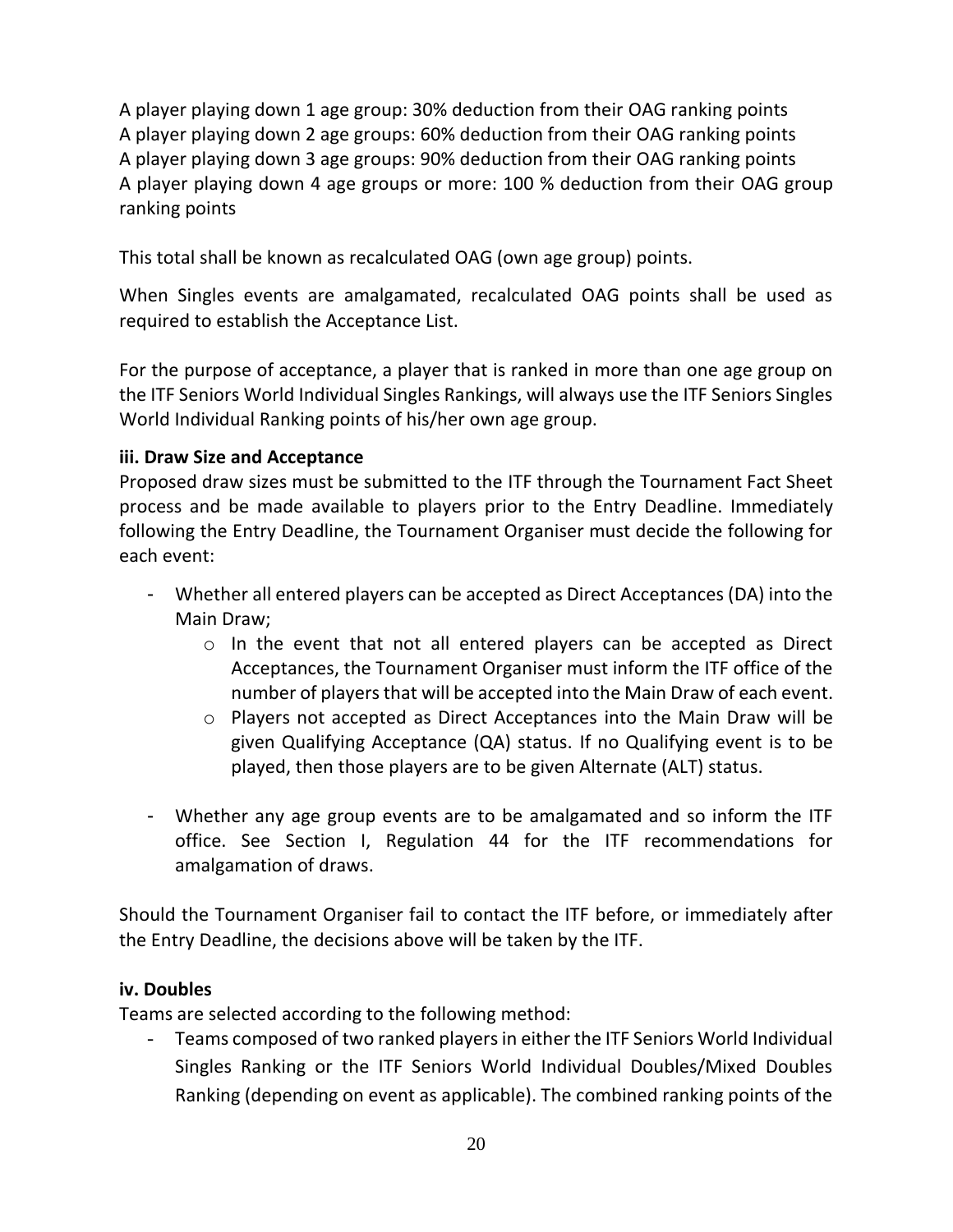two players (using best of singles or doubles ranking) shall be added together and the total used to determine the direct acceptances.

- Teams composed of one player in either the ITF Seniors World Individual Singles Ranking or the ITF Seniors World Individual Doubles/Mixed Doubles Ranking (depending on event as applicable) and one unranked player. The ranking points of the ranked player (using best singles or doubles ranking) shall be used to determine the direct acceptances.
- Teams composed of players, neither of them have a ITF Seniors World Individual Singles Ranking or ITF Seniors World Individual Doubles/Mixed Doubles Ranking (depending on event as applicable) - Such teams will be drawn by lot.

If two or more teams are tied within any of these combinations, the order shall be drawn by lot.

For the purpose of the above selection method, the ITF Seniors World Individual Singles ranking points of the player's own age group (OAG) shall be used.

A team of two ranked players will always be accepted ahead of a team where only one player is ranked, even if the latter have higher ranking points.

For Doubles Draws with additional on-site doubles entries (Tournament Types 1A,1C), acceptance rankings are based on the latest available ITF Seniors World Individual Singles and Doubles/Mixed Doubles Rankings at the Entry/Withdrawal Deadline.

When a doubles team enters a lower age group event, or when one of the partners in a doubles team is from a higher age group, for acceptance purposes the following percentage is deducted from their ranking points:

- Players playing down 1 age group: 30 % deduction from their own age group ranking points
- Players playing down 2 age groups: 60 % deduction from their own age group ranking points
- Players playing down 3 age groups: 90 % deduction from their own age group ranking points
- Players playing down 4 age groups and more: 100 % deduction from their own age group ranking points

For acceptance purposes, a player that holds a Singles ranking in more than one age group will always be listed in the tournament with Singles ranking of his/her own age group (OAG).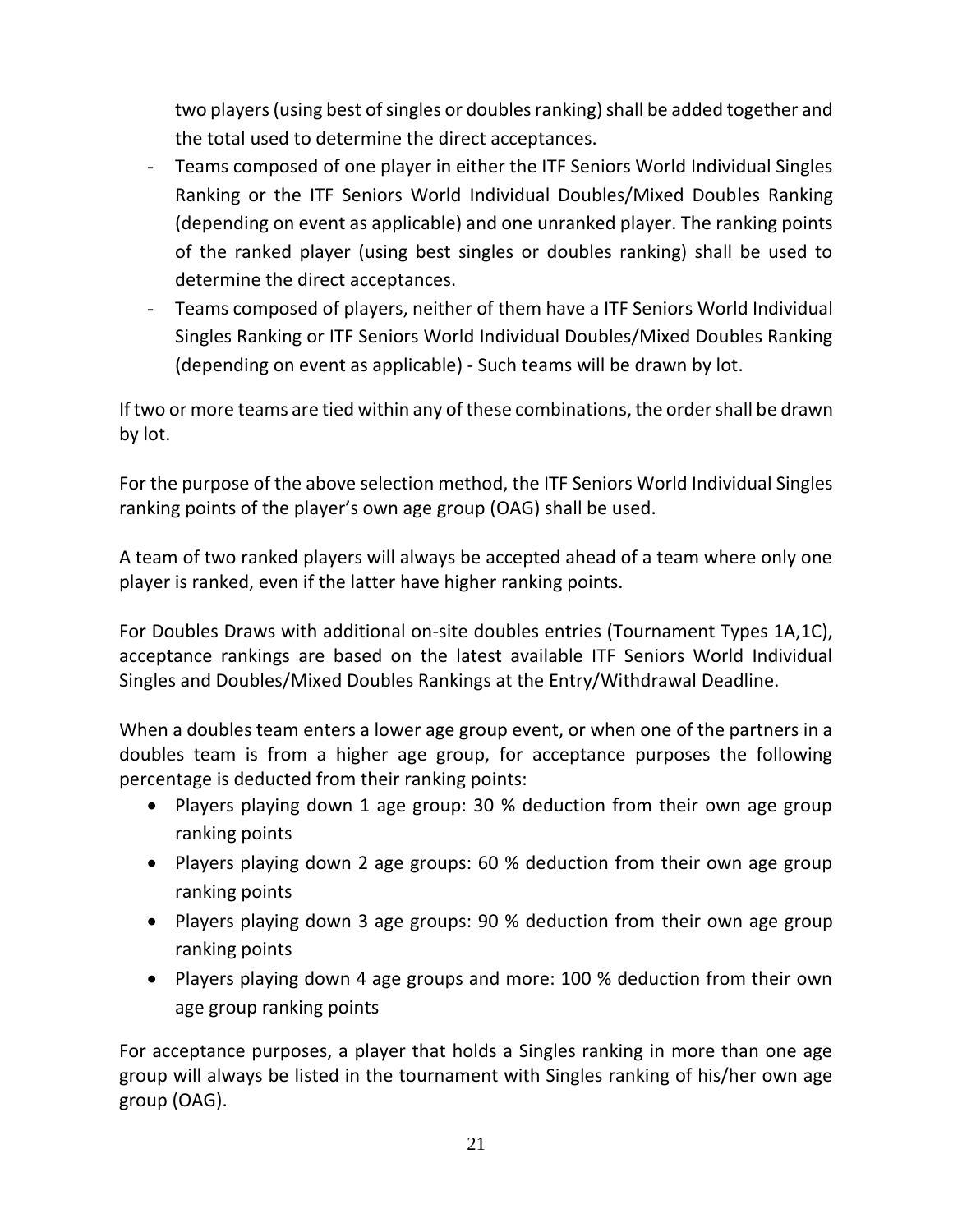#### **v. Draw Size and Acceptance**

Immediately following the Entry Deadline, the Tournament Organiser must decide the following for each event:

For 1B tournaments:

- Whether all entered doubles and mixed Doubles teams can be accepted as Direct Acceptances (DA) into the doubles and mixed doubles draws of the respective age categories.
- Decide if any age group doubles event is to be amalgamated and what age group range the amalgamated categories will include.

For 1A and 1C tournaments:

- The Tournament Organiser shall decide if any age group doubles event is to be amalgamated and what age group range the amalgamated categories will include at the doubles sign-in deadline.

#### **28. Composition of draws**

Depending on the draw size, events are composed as follows:

#### **Singles Main Draw**

| <b>Position</b> | 8 draw | 16 draw | 24 draw | 32 draw | 48 draw | 64 draw | 96 draw | 128 draw  |
|-----------------|--------|---------|---------|---------|---------|---------|---------|-----------|
| DA              |        | 14      | 22      | 22(30)  | 38 (46) | 54 (62) | 86 (94) | 118 (126) |
|                 | N/A    | N/A     | N/A     |         |         |         |         |           |

The DA number in brackets applies to events where Q positions are not used because no Qualifying event is played.

At the discretion of the tournament director and/or Referee and prior to the draw being made, all tournaments may accept an unlimited number of non-seeded players (in accordance with their ranking as at the tournament entry deadline) as late entries to fill empty spaces within a draw (draw size as published on the tournament fact sheet on the ITF website).

A Singles Qualifying Draw may never be larger than the Main Draw. For Singles Main Draws of 24 players or less, no Qualifying Draw may be held.

#### **Doubles**

Doubles draws are composed as follows:

| Draw |         | 1つ<br>∸∸ | 16    | 24        | 32    | 48    | 64    |
|------|---------|----------|-------|-----------|-------|-------|-------|
| size | 8 teams | teams    | teams | teams     | teams | teams | teams |
| DA   |         | ⊥∪       |       | າາ<br>ے ے | 30    | 46    | 62    |

There are no Doubles Qualifying draws.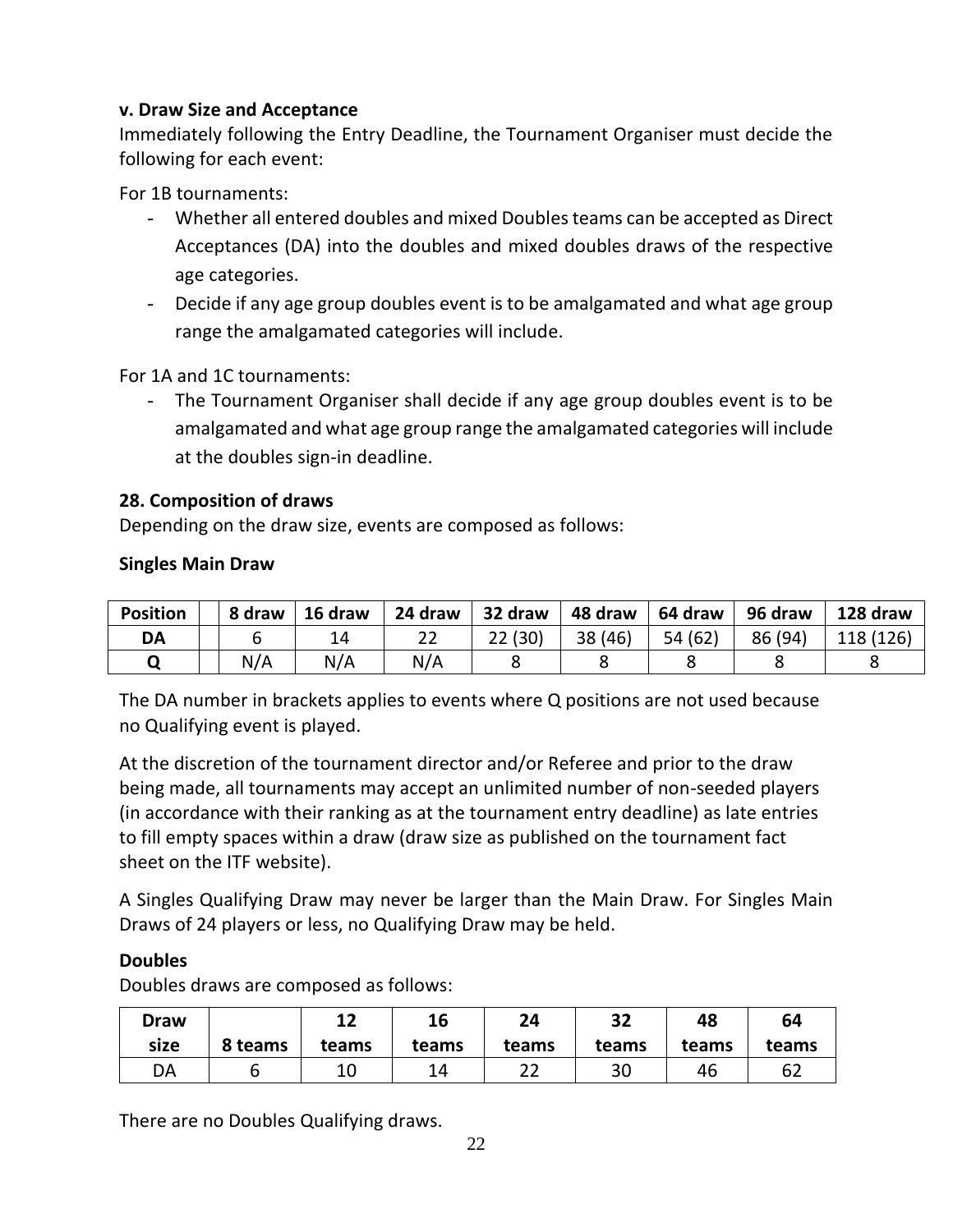#### **29. Publication of Acceptance lists**

The Singles Acceptance Lists are published on [www.itftennis.com/seniors](http://www.itftennis.com/seniors) one hour after the entry deadline.

For 1B tournament Doubles events, an Alphabetical Entry List, including incomplete doubles entries, will be published one hour after the Entry Deadline.

#### **30. Administrative error on an Acceptance list**

If an administrative error is made on a tournament Acceptance list and a player is not included or too many players are accepted into the tournament, the Acceptance list will be corrected at the earliest opportunity, up until the point that the draw is published in accordance with the criteria for acceptances.

#### **31. Entry Definitions**

A player's status in a tournament shall not be official until the Entry Deadline and publication of the tournament Acceptance List on the ITF website. Any arrangement, including travel, flights and accommodation made by a player (for themselves and/or their support personnel) to participate in a tournament prior thereto is made at his/her own risk.

Players who don't fulfil the entry fee payment obligation to the tournament they entered as specified on the official ITF Fact Sheet on the ITF Seniors website at [www.itftennis.com/seniors](http://www.itftennis.com/seniors) may be denied participation by the Tournament Organiser.

#### **Direct Acceptances (DA)**

Entered players accepted directly into the Singles Main Draw by virtue of their ITF Seniors World Individual Singles Ranking or the acceptance method described below for the applicable Age Group.

#### **Qualifying Acceptances (QA)**

Entered players accepted directly into the Singles Qualifying event by virtue of their ITF Seniors World Individual Singles Ranking or the acceptance method described below for the applicable Age Group.

#### **Alternates (Alt)**

Entered players not accepted into the Singles Main Draw or Qualifying event by virtue of their ITF Seniors World Singles Ranking or the acceptance method described below for the applicable Age Group any time after the Entry Deadline. If there is no Qualifying event, Alternates shall fill any vacant places in the Singles Main Draw, in accordance with their position on the Acceptance List. For vacancies that occur after the Order of Play has been released for the first day of play, the selection shall be made from the players who have signed-in for each day as applicable.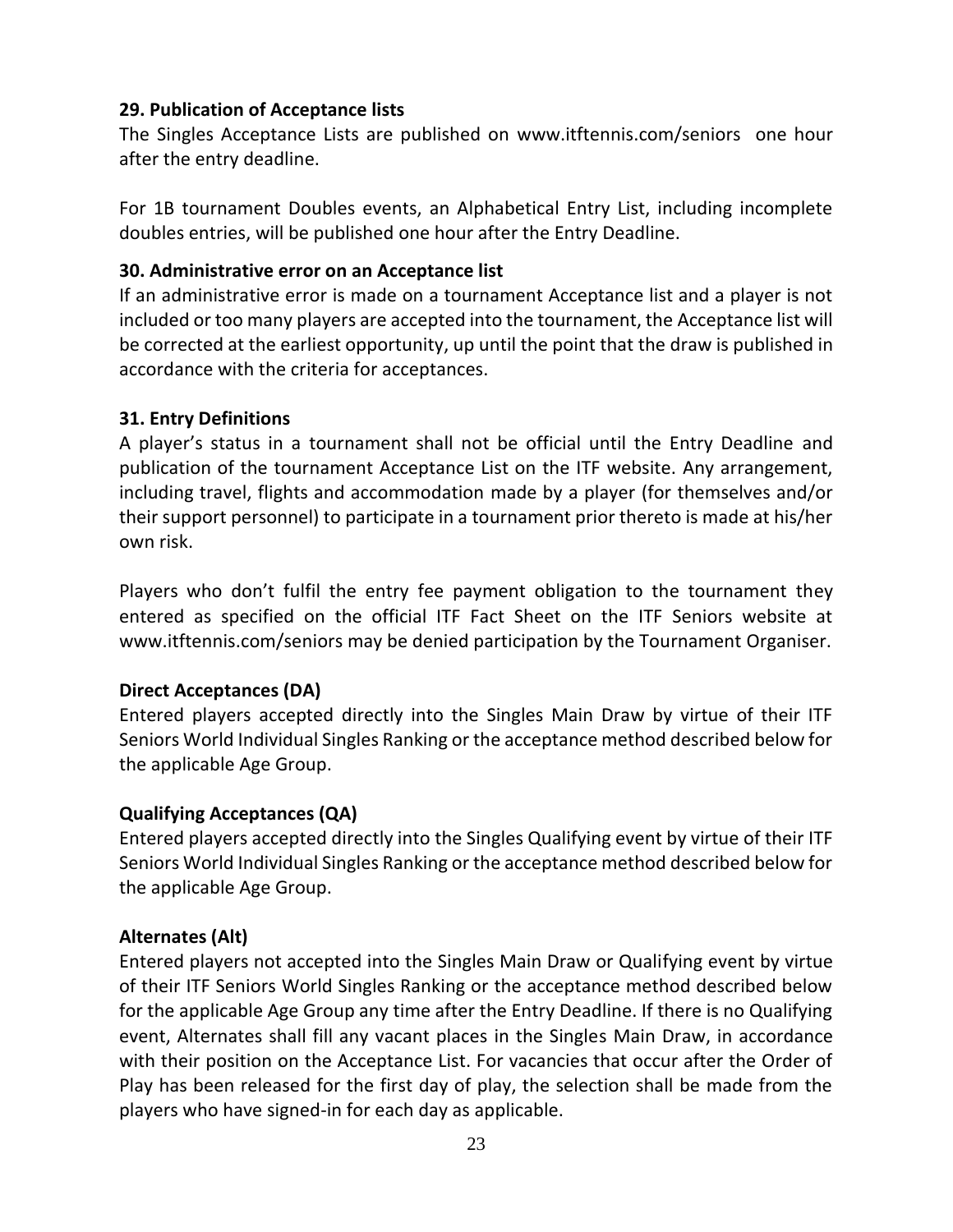#### **Wild Cards (WC)**

At the entry deadline, up to two (2) entered players per event may be directly included in the qualifying and/or main draw as a Wild Card at the sole discretion of the Tournament Committee. Wild cards must not be seeded players at 700, 1000 or WC grade tournaments (in accordance with their ranking as at the tournament entry deadline and acceptance into the tournament). Main draw wild card requests, including tournaments with on-site doubles sign-in, must be submitted to the Tournament Director and Referee by the entry deadline. Wild cards who withdraw cannot be replaced with new wild cards before the draw is made.

Players and tournaments shall retain written confirmation of the offer and acceptance of a wild card. Players and tournaments may not offer and/or receive any compensation for receiving or awarding a wild card, pursuant to Section III, Code of Conduct. Acceptance of the offer of a wild card constitutes a player's commitment to the tournament.

No player who has signed in for and been accepted into the Qualifying of the tournament may be named as a wild card after the Qualifying Competition has commenced.

#### **Late Entries**

Late entries may be added to a draw after the entry deadline at the discretion of the Referee. Late entries must not be seeded (in accordance with their ranking as at the tournament entry deadline) and only to fill empty spaces within a draw (draw size as published on the tournament fact sheet on the ITF website). Any late entry requests may be declined by the Referee if received less than 24 hours before the draw is made. Events within 100, 200 or 400 grade tournaments consisting of 7 or less players/pairs may accept late entries from seeded players at the discretion of the organising committee.

If it is determined that a player knowingly enters a tournament as a late entry when she/he otherwise would have been seeded, the ITF Senior Executive Director of Tours & Player Pathway may remove any ranking points earned by that late entry player if it considers it fair and reasonable to do so. The decision of the ITF Senior Executive Director of Tours & Player Pathway to remove any ranking points earned may be appealed by the late entry player to the ITF Internal Adjudication Panel in accordance with its Procedural Rules.

#### **Qualifiers (Q)**

Players who are included in the Main Draw by virtue of their success in the Qualifying Draw.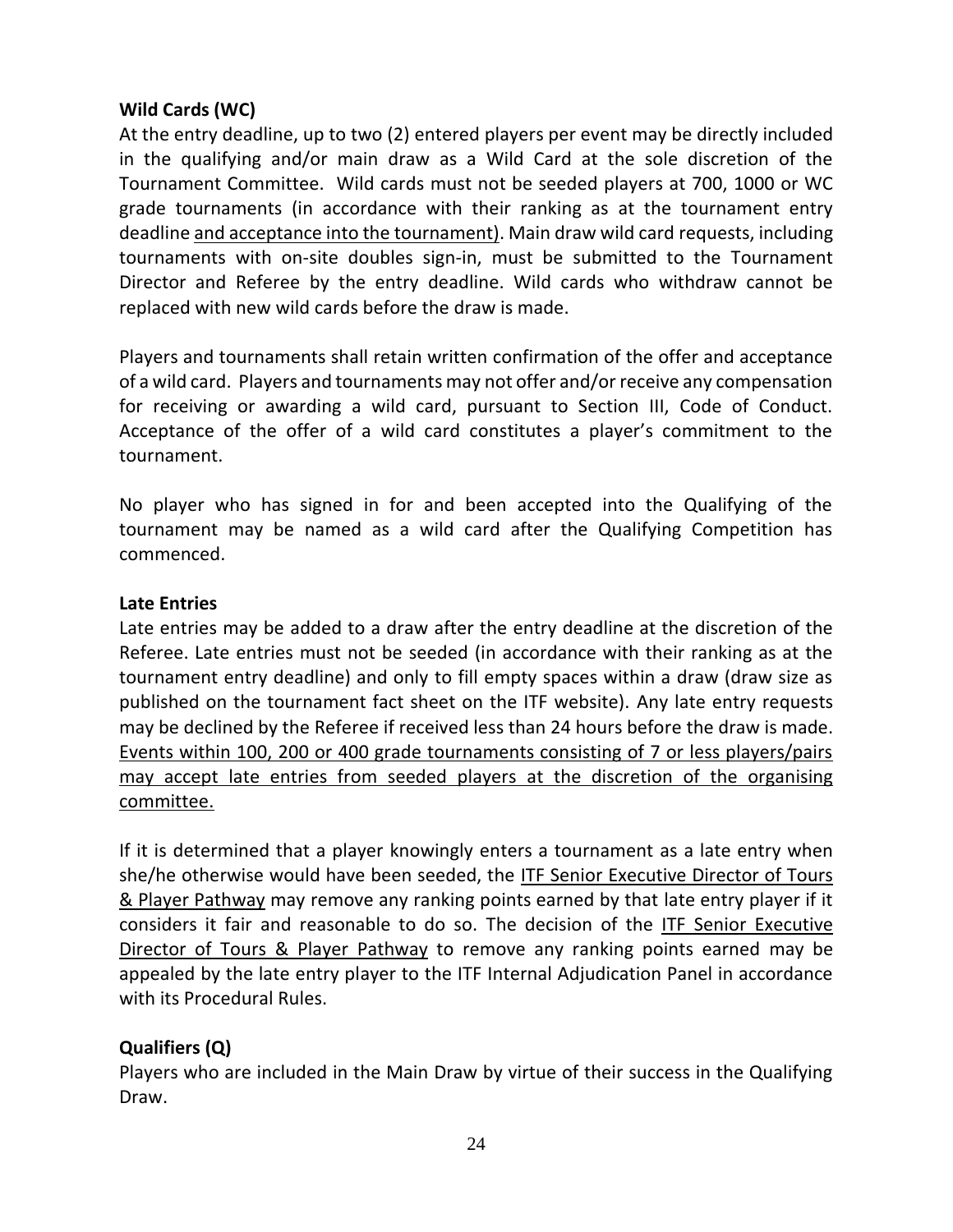# **Lucky Losers (LL)**

Players who have lost in the final round of the Qualifying Draw or, if more Lucky Losers are required for substitutions, those players that have lost in the previous rounds of the Qualifying Draw.

# **32. Vacancies and Substitutions**

# **Singles**

# **From the Withdrawal Deadline until the draw is made:**

Vacancies in the Main Draw (and Qualifying if applicable) shall be filled by entered players selected in accordance with their position on the Acceptance List.

# **For 1A and 1B tournaments:**

# **From the Withdrawal Deadline until the draw is made**:

Vacancies created between the Withdrawal Deadline and when the draw is made shall be filled by entered players selected in accordance with their position on the Acceptance List.

When a Qualifying Draw is held:

- 1) If player withdraws from the Qualifying Draw prior to the first ball being struck, vacancies shall be filled by entered players selected in accordance with their position on the Acceptance List.
- 2) If a player withdraws from the Qualifying Draw after the commencement of play, vacancies shall be filled by entered players selected in accordance with their position on the Acceptance List. Such a player must be ready to play within fifteen (15) minutes of being called. If such player is replacing a previously seeded player in the Qualifying draw, the other seed positions remain unaffected.
- 3) If a player withdraws from Main Draw prior to the first ball being struck in the Qualifying Draw, vacancies shall be filled by entered players selected in accordance with their position on the Acceptance List. Such players are then removed from the Qualifying Draw.
- 4) If a player withdraws from Main Draw after the commencement of play in the Qualifying Draw, vacancies shall be filled by players who have played and lost in the Qualifying Draw (Lucky Losers). The order of Lucky Losers is established as described below\*.

# **For 1C tournaments:**

Vacancies created between the Withdrawal Deadline and the Sign-in Deadline shall be filled by entered players selected in accordance with their position on the Acceptance List.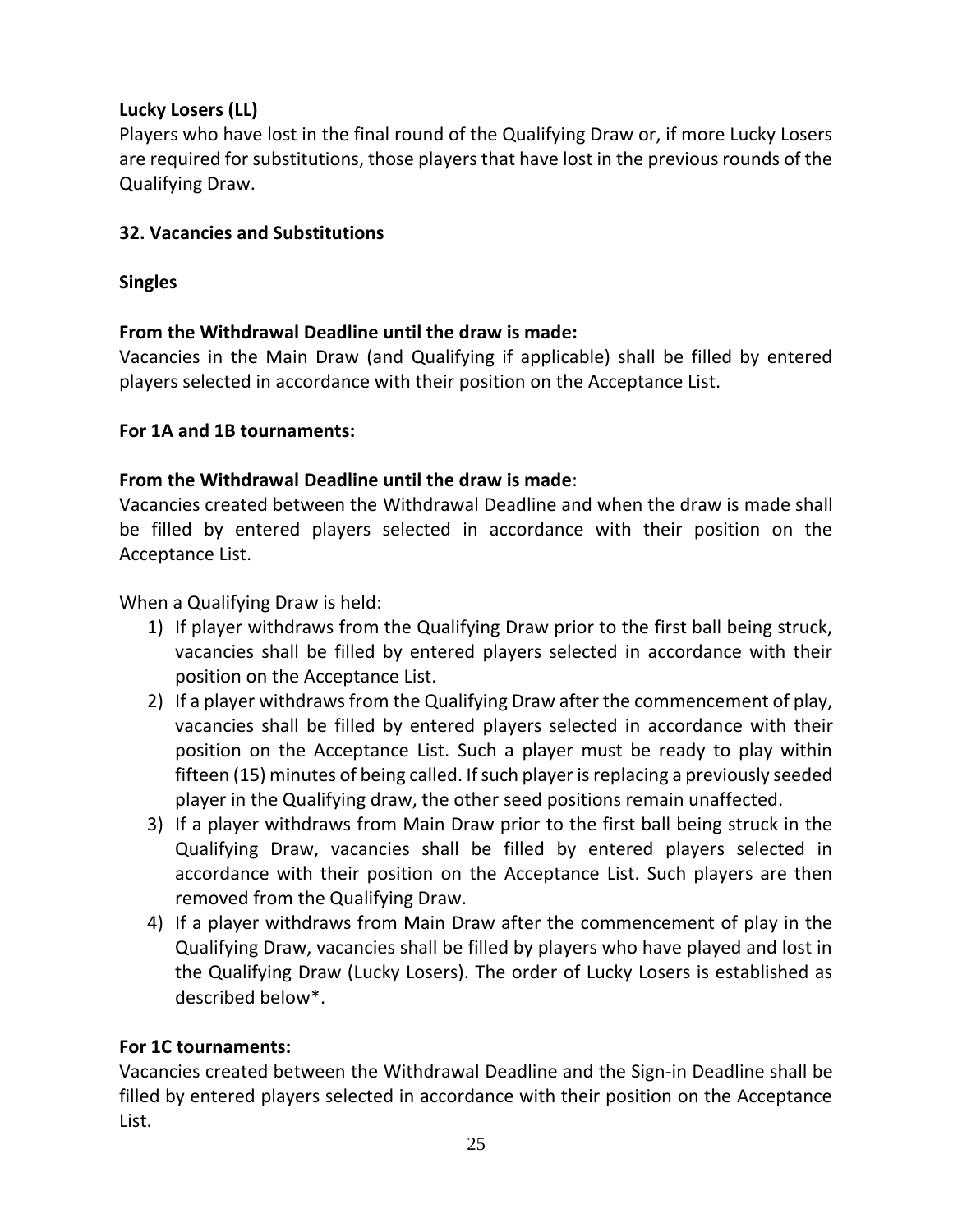Following the Sign-in Deadline, vacancies shall be filled by signed in players, in accordance with their position on the Acceptance List.

When a Qualifying Draw is held:

- 1) If player withdraws from the Qualifying Draw prior to the first ball being struck, vacancies shall be filled by entered players selected in accordance with their position on the Acceptance List.
- 2) If a player withdraws from the Qualifying Draw after the commencement of play, vacancies shall be filled by entered players selected in accordance with their position on the Acceptance List. Such a player must be ready to play within fifteen (15) minutes of being called. If such player is replacing a previously seeded player in the Qualifying draw, the other seed positions remain unaffected.
- 3) If a player withdraws from Main Draw prior to the first ball being struck in the Qualifying Draw, vacancies shall be filled by entered players selected in accordance with their position on the Acceptance List. Such players are then removed from the Qualifying Draw.
- 4) If a player withdraws from Main Draw after the commencement of play in the Qualifying Draw, vacancies shall be filled by players who have played and lost in the Qualifying Draw (Lucky Losers). The order of Lucky Losers is established as described below\*.

# **\*Lucky Losers**

Lucky Losers shall be selected as follows: The order of players with an ITF Seniors ranking shall be randomly drawn, thereafter the order of the unranked players shall be randomly drawn.

The order so established is also used for the Lucky Loser Sign-in lists used on each day of the Main Draw if there are still players to play their first match, whether this is in the first round or subsequent rounds. For such days, the Lucky Loser Sign-in closes 30 minutes before the scheduled start of play of the event and shall open at least 30 minutes before and must be signed in person each day, however a player does not lose their position on this list if they elect not to sign in on a particular day

Once called, a Lucky Loser must be ready to player within fifteen (15) minutes. If a Lucky Loser is called to play but is not ready within fifteen (15) minutes, the player will be moved to the bottom of the Lucky Loser list for that day but will keep his/her original position on the list for subsequent days.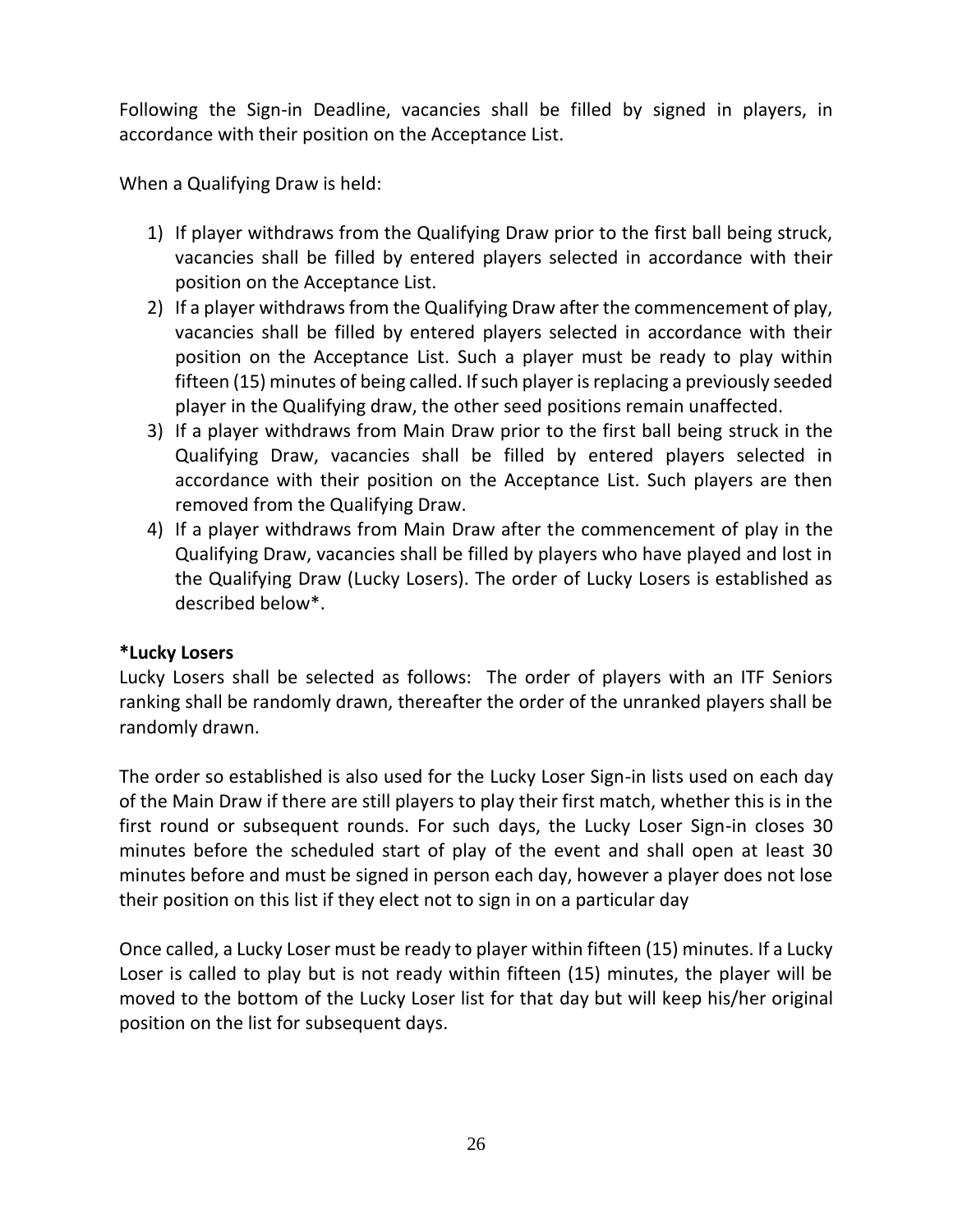#### **Doubles**

All references in this section to Doubles will also be valid for Mixed doubles unless otherwise stated.

#### **From the Entry/Withdrawal Deadline until the Sign-in (if applicable) or until the draw is made:**

If a player in a doubles team is forced to withdraw due to injury or exceptional circumstance, he/she can be replaced by another player up to but not later than the time the draw is made. If a replacement partner is not nominated the team shall be withdrawn and the open position shall be filled by the next eligible team, if applicable.

#### **Substitutes after the draw is made and up to completion of all first matches:**

If a player in a doubles team is forced to withdraw due to injury or other exceptional circumstance, he/she can be replaced by another player up to but not later than the completion of the first match of all pairs in the doubles event. In the case of an unseeded team, any replacement partner must, in the judgement of the seeding committee, be of a similar or lower standard. In the case of a seeded team, any replacement partner must, in the judgement of the seeding committee, be of a similar standard, otherwise the entire team shall be withdrawn and the open position shall be filled by the next eligible team to be seeded or as per Regulation 39 (Withdrawal of Seeds).

A replacement partner may or may not already be entered in the tournament.

#### **Withdrawal of entire doubles team after draw is made**

If a doubles team is forced to withdraw, or does not show for a match, the open position will be filled by the next eligible team in accordance with their position on the Acceptance List. The Alternates sign-in list will be available daily until 30 minutes before start of play in doubles until all teams have started their doubles match. The other player of the withdrawing team may not team up with another player.

#### **33. Sign-in/Registration**

Should a tournament choose to hold a sign-in, players must sign-in as follows:

#### **a) Qualifying**

Players who appear on the Singles Qualifying Acceptance list at the time of the Withdrawal Deadline are committed to play in the Qualifying event and to sign-in with the Referee before 18.00 hours local time on the day before start of the Qualifying event (Qualifying Sign-in Deadline). The Qualifying Sign-in Deadline shall open at least two (2) hours earlier.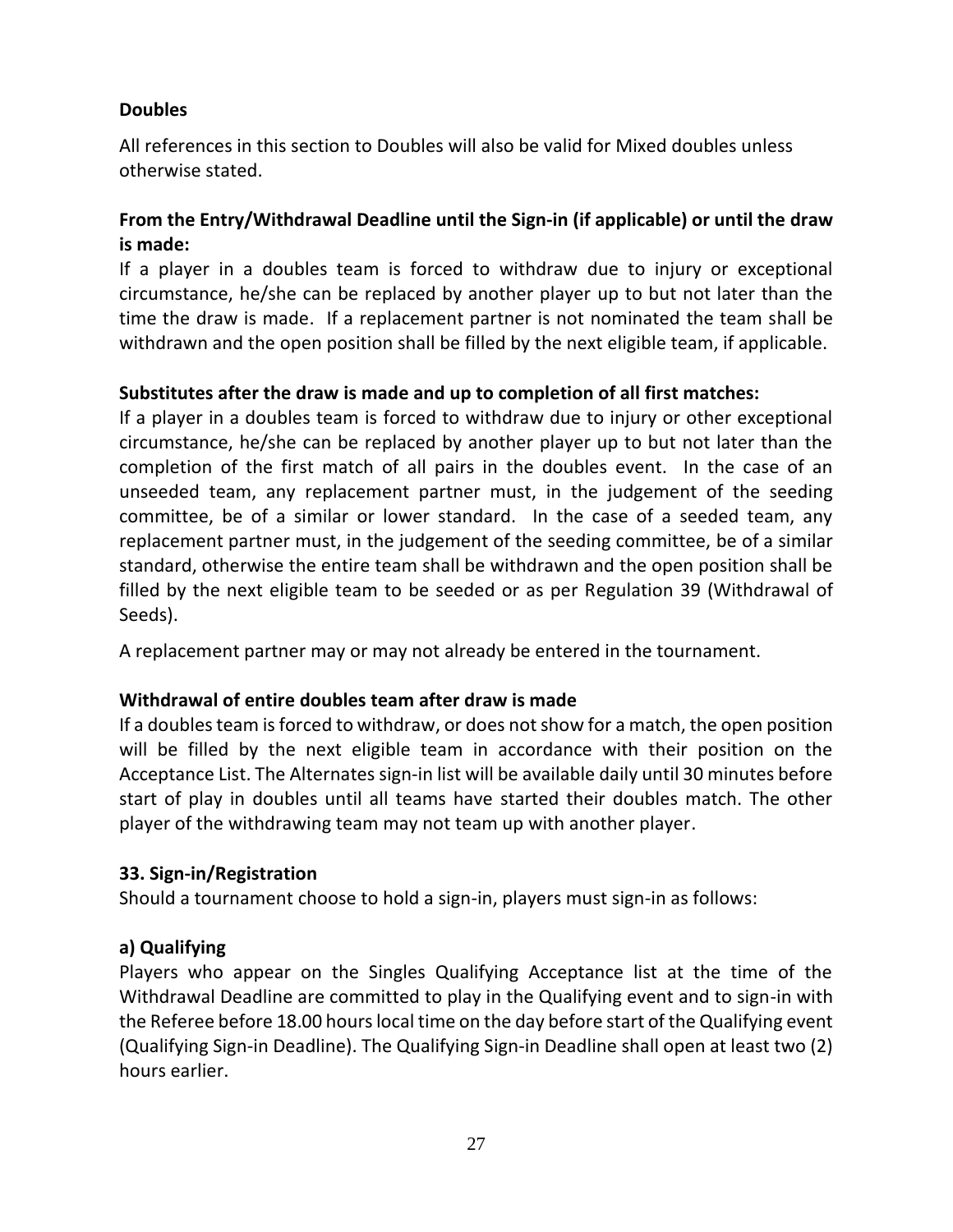Players on the Alternate list may also sign-in. Players shall, if required, present his/her Passport or National ID to the Referee to verify their Date of Birth and Nationality prior to the start of the competition.

#### **Exceptions for signing-in on-site in person**

Entered players who appear on the Singles Qualifying Acceptance list and have lost in the previous week's tournament on the ITF World Tennis Tour or ITF Seniors Tour on the day of the Singles Qualifying Sign-on or one day earlier may be signed-in by the Qualifying Sign-in Deadline through the Referee of the previous week's tournament, who must verify the schedule of the player. The player must be able to be on-site and play his/her first-round match by the end of the first round of Qualifying of that event.

Players who appear on the Singles Qualifying Acceptance list may sign-in on-time by telephone to the Referee to preserve eligibility for known vacant positions in the Singles Main Draw (e.g. following confirmed withdrawals after the Withdrawal Deadline). Such players will be moved into the Main Draw list following their sequence on the Qualifying Acceptance list. NB. Should such position not become available the player may not play in the Qualifying event and is subject to No-show suspension points.

#### **b) Main Draw**

Entered players who appear on the Singles Main Draw Acceptance list at the time of the Withdrawal Deadline are committed to play in the Singles Main Draw event and must sign-in with the Referee before 18.00 hours local time on the day before start of the Singles Main Draw event (or the Singles Draw, as applicable) (Main Draw Sign-in Deadline). The Main Draw Sign-in Deadline shall open at least two (2) hours earlier. Entered players who were signed-in to preserve eligibility for the Main Draw during the Qualifying sign-in and who were moved to the Singles Main Draw must also sign-in at this time.

Players shall, if required, present his/her Passport or National ID to the Referee to verify their Date of Birth and Nationality prior to the start of the competition.

#### **Exceptions for signing-in on-site in person**

Entered players who appear on the Singles Main Draw Acceptance list and have lost in the previous week's tournament on the ITF World Tennis Tour or ITF Seniors Tour on the day of the Singles Main Draw Sign-on or one day earlier may be signed-in by the Main Draw Sign-in Deadline through the Referee of the previous week's tournament, who must verify the schedule of the player. The player must be able to be on-site and play his/her first-round match by the end of the first round of Main Draw in that event.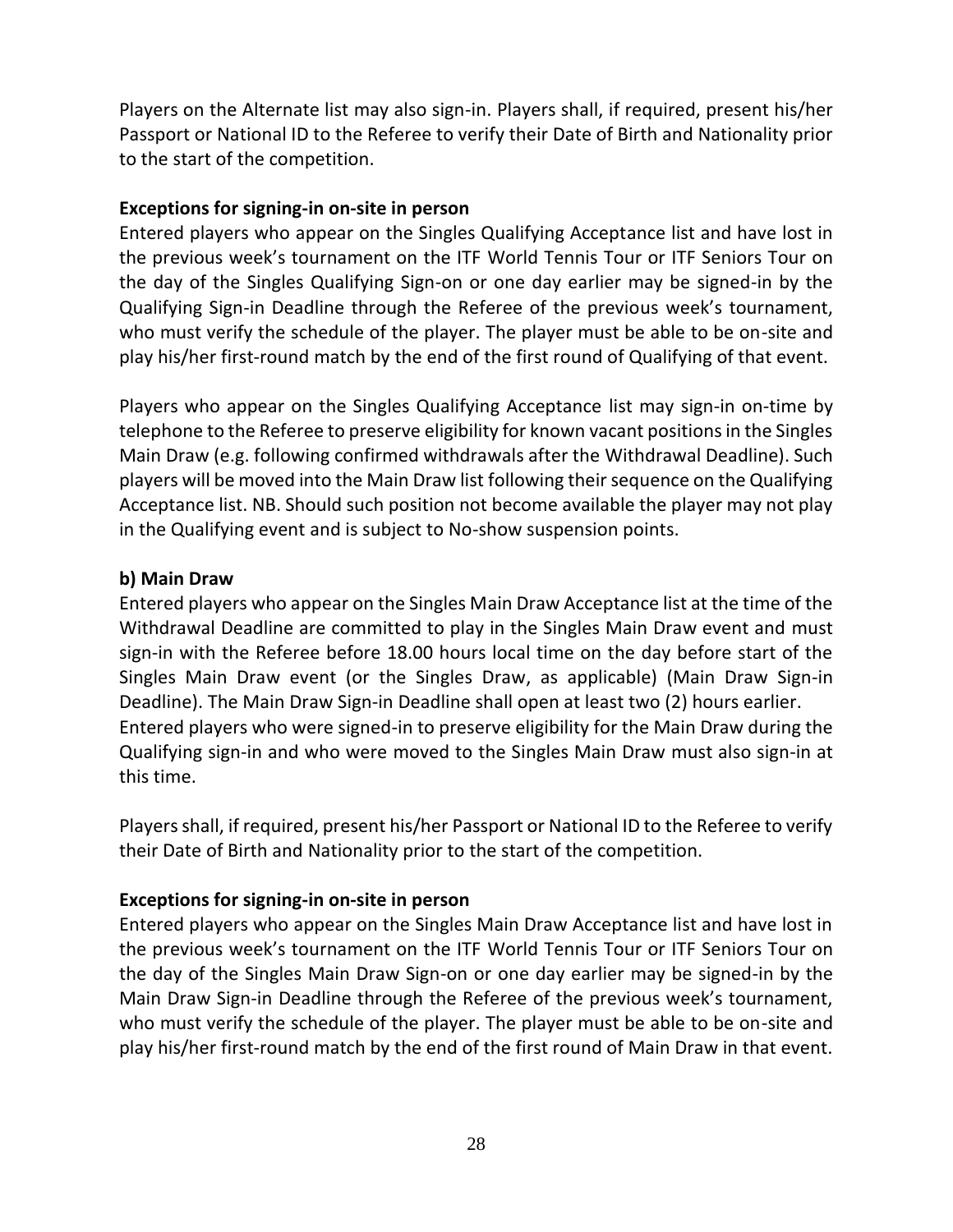Players who signed-in onsite for the Qualifying event and were subsequently moved to the Main Draw are considered signed in and are not required to sign-in again.

#### **c) Doubles Sign-In**

All references in this section to Doubles will also be valid for Mixed doubles unless explicitly mentioned otherwise.

The Doubles sign-in for Additional On-Site Doubles Entries is conducted by the Referee and closes at a time announced at the tournament venue or confirmed on the official factsheet. Only incomplete doubles entries, changed doubles teams and new doubles team entries must sign-in.

#### **After the Doubles Sign-in Deadline:**

Following the Doubles Sign-in Deadline the Referee and the Tournament Director must establish if any Doubles or Mixed Doubles draws must be amalgamated and if all entered doubles teams can be accepted. If a player enters two (2) Doubles or two (2) Mixed Doubles events which are subsequently amalgamated, and the Referee has no possibility of making contact, the player in both events will remain in the Acceptance List for their own age group.

Teams not selected as Direct Acceptances for the Doubles Draw are moved to an Alternates List, with the option to sign-in daily to replace any further vacancies in the draw.

The Doubles Draw shall be conducted immediately thereafter. For seeding and draw procedures, see below.

#### **d) Wild Cards**

Wild Cards are not required to sign-in but must reconfirm their participation by contacting the Referee before their respective event's Sign-in Deadline.

#### **34. Draws**

#### **Public Draws**

All draws shall be conducted by the Referee using Tournament Planner Software (Seniors TP). If possible, two player representatives shall be present to witness the process, one of which shall be of a different nationality to that of the host nation.

Once a draw has been made there shall be no change unless a seeded player withdraws as described below.

Depending on the Entry Deadline and the doubles procedures chosen by the Tournament Organiser the following deadlines apply until when draws must have been made and the Order of Play published: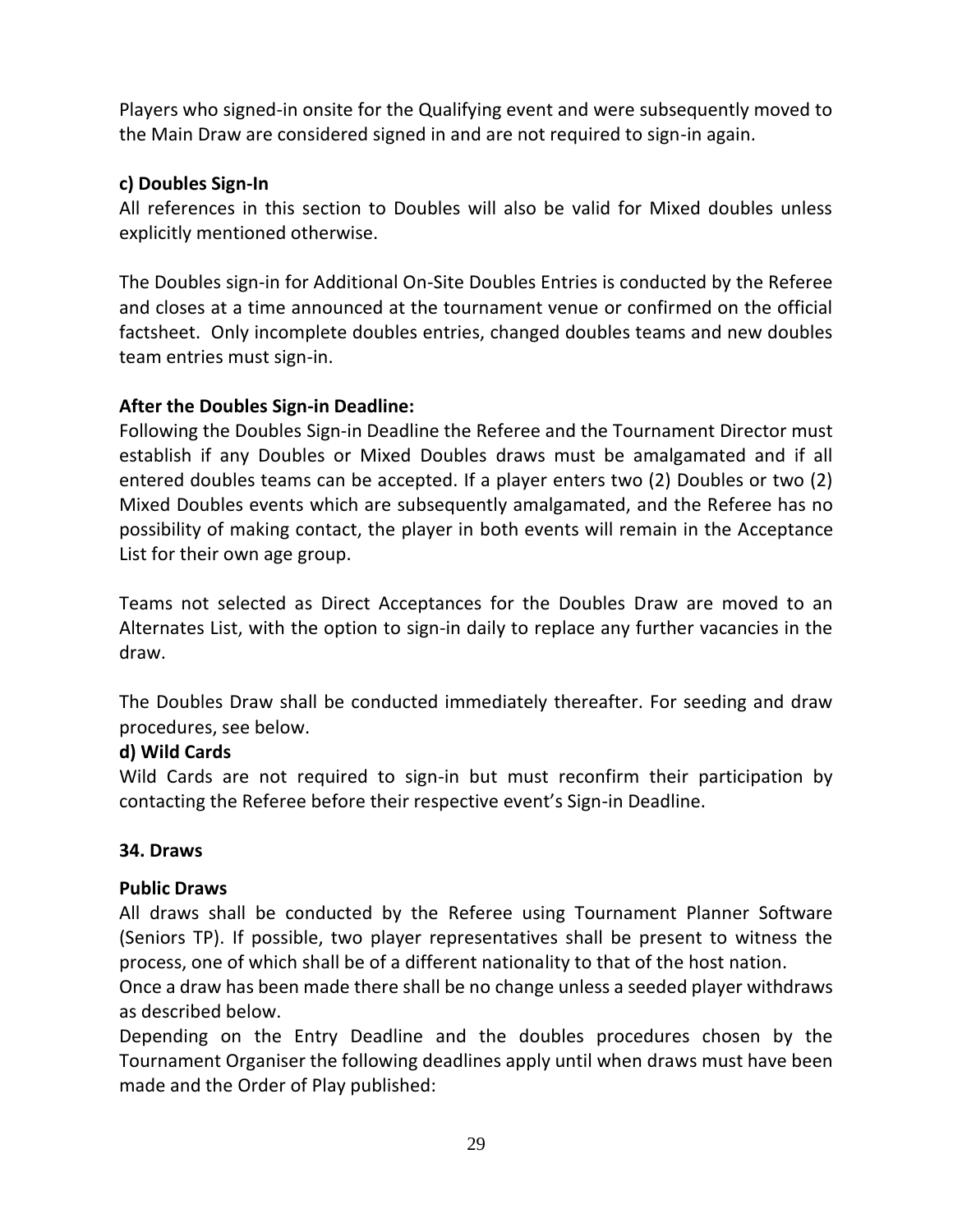# - **Normal Entry Deadline with Additional Entry on Site for Doubles (Tournament Type 1A):**

The Referee may conduct the Singles Draw immediately after having received the tournament data from the ITF office after the Withdrawal Deadline, on the Tuesday six (6) days prior to the Monday of the tournament week.

The Order of Play must be published on the ITF website at least 48 hours before the start of the tournament. Referees at all grades are required to email players their match time for the next day using the Tournament Planner email function. The Singles draw must be published at least one hour before the start of the first scheduled match. The Doubles Draw must be made immediately after the Doubles Sign-in Deadline, or at another time to be announced on the official ITF Fact Sheet.

# - **Early Entry Deadline without Additional Entry on Site for Doubles (Tournament Type 1B):**

The Referee may conduct the Singles Draw and publish the Order of Play immediately after having received the tournament data from the ITF office after the Withdrawal Deadline, on Tuesday six (6) days prior to the Monday of the tournament week. The Order of Play must be published on the ITF website at least 48 hours before the start of the tournament. The Singles and Doubles draw must be published at least one hour before the start of the first scheduled match.

# - **Normal Entry Deadline with Additional Entry on Site for Doubles and Reconfirmation Sign-In for Singles (Tournament Type 1C):**

The Singles Qualifying Draw must be made immediately after closure of the Singles Qualifying Draw sign-in. The Singles Main Draw must be made immediately after the Singles Main Draw Sign-in Deadline.

The Doubles Draw must be made immediately after the Doubles Sign-in Deadline, or at another time to be announced on the official ITF Fact Sheet.

#### **35. Singles Seeding Criteria**

#### **(a) Singles Seeding Process**

Singles seeding shall be based on the ITF Seniors World Individual Singles Ranking points as of seven (7) days before the Monday of the Tournament Week, and strictly in world ranking order.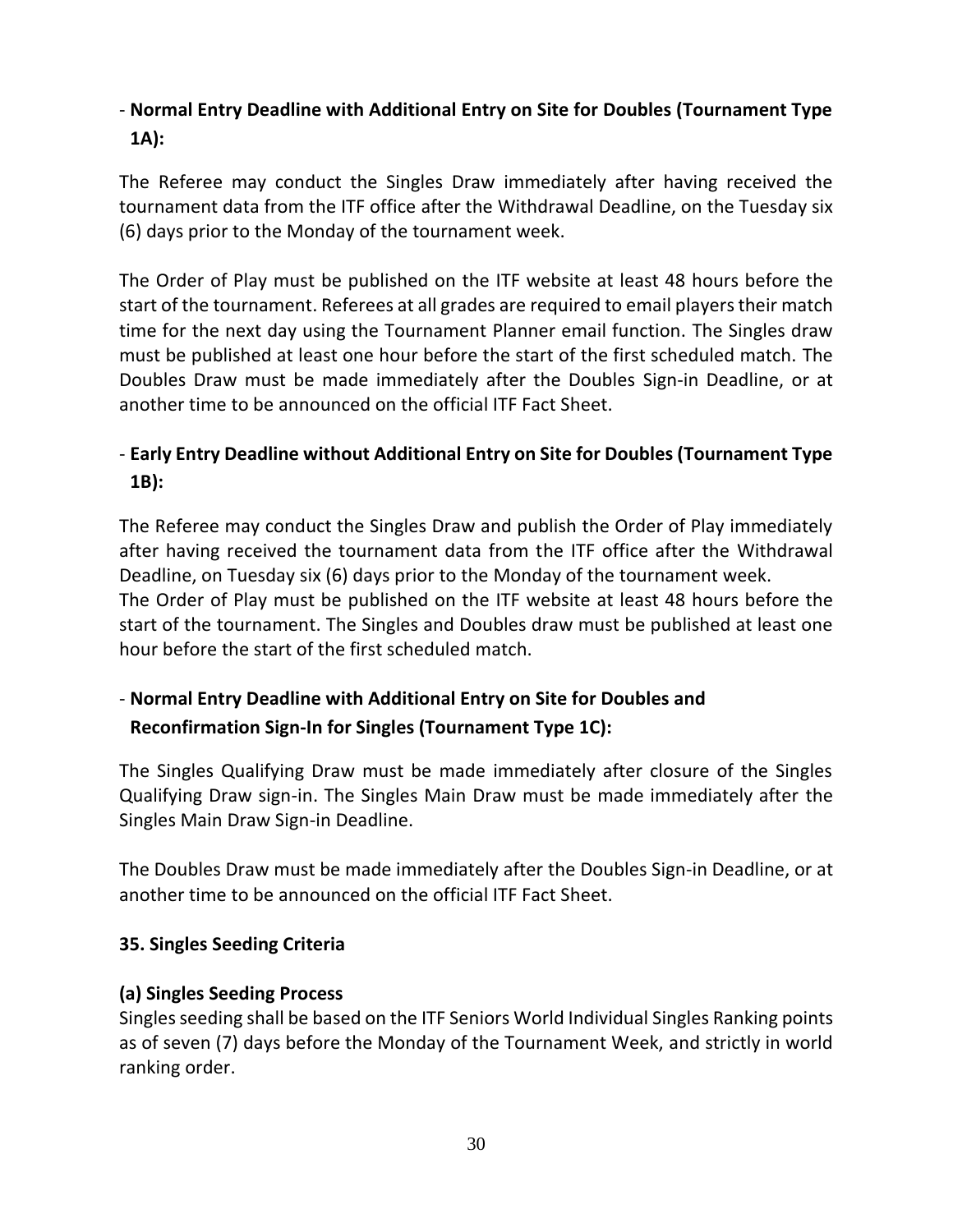The number of seeds in Knock-out draws shall be as follows:

| For a draw of 128: | 32 seeds |
|--------------------|----------|
|                    |          |
| For a draw of 96:  | 32 seeds |
| For a draw of 64:  | 16 seeds |
| For a draw of 48:  | 16 seeds |
| For a draw of 32:  | 8 seeds  |
| For a draw of 24:  | 8 seeds  |
| For a draw of 16:  | 4 seeds  |
| For a draw of 8:   | 2 seeds  |

The number of seeds in Round Robin draws shall be as follows: 3 players: 0 seeds 4-7 players: 2 seeds

Except for Seed Exempt positions as specified in Regulation 37, players without an ITF Seniors World Individual Singles Ranking shall not be seeded.

#### **(b) Seeding in Amalgamated Draws**

For amalgamated draws the better of the recalculated ITF Seniors World Individual Singles Ranking points of the player's own age group ("recalculated OAG points") and the ITF Seniors World Individual Singles Ranking points of the age group he/she is competing in shall be used.

#### **(c) Players playing in lower age groups**

When a ranked player is entered in a lower age group in which he/she has no ranking, for the purpose of seeding, recalculated OAG points will be applied. When player is ranked in more than one age group, for the purpose of seeding, the better of the recalculated OAG points or the ranking points of the age group in which he/she is entered shall be used.

#### **(d) National Closed Championships**

National Closed Championships may choose to implement their own criteria for seeding, in accordance with the regulations of the National Association in whose jurisdiction the tournament is held (see Appendix I).

#### **36. Doubles and Mixed Doubles Seeding criteria**

#### **(a)Doubles seeding process**

Doubles and Mixed Doubles Seeding at Young Seniors/Seniors/Super-Seniors World Individual Championships (WC), Grade 1000 and Grade 700 shall be based on the latest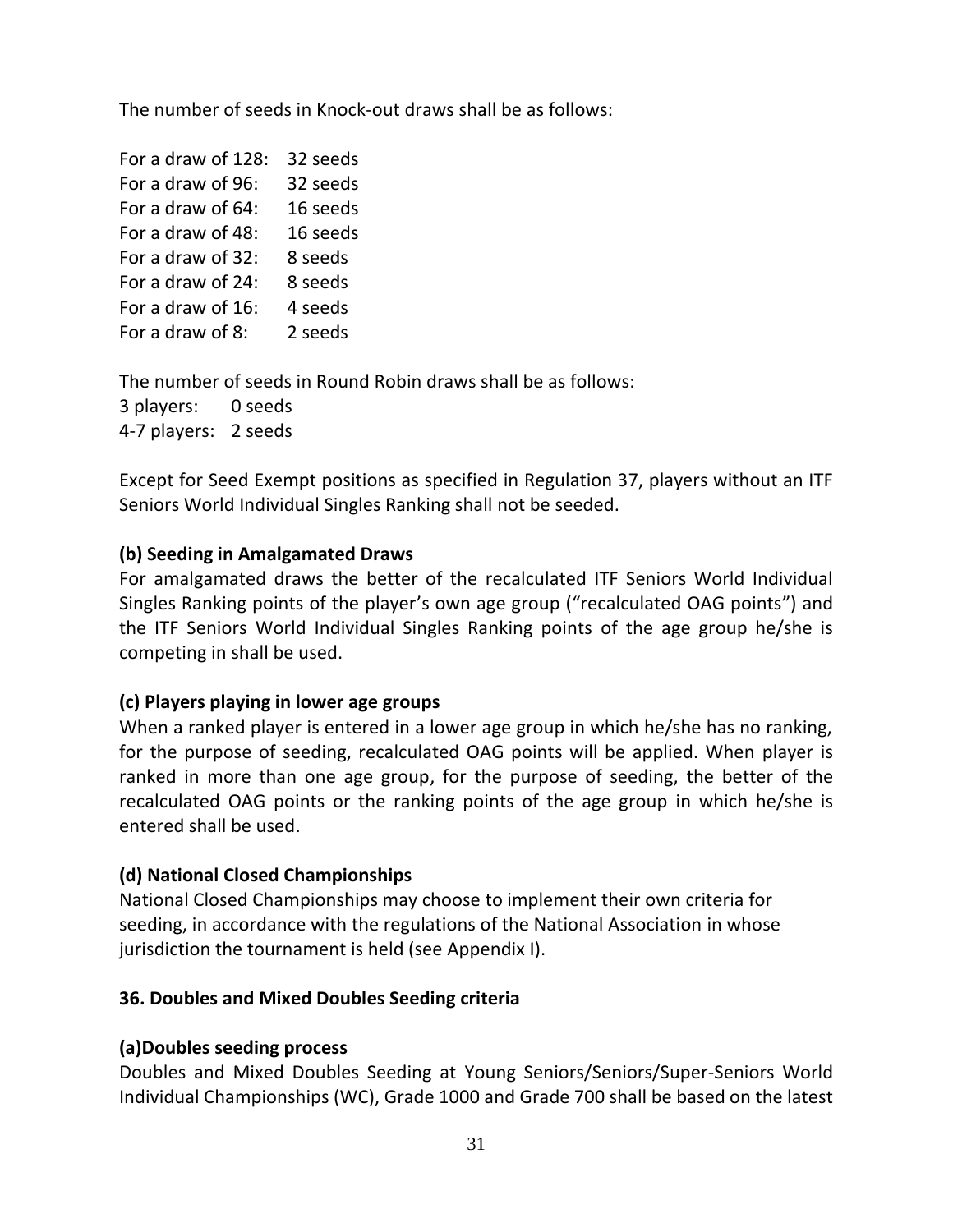available ITF Seniors World Individual Doubles/Mixed Doubles Ranking (depending on event as applicable) as of seven (7) days before the Monday of the Tournament Week, and strictly in world ranking order.

Grade 100, 200 and 400 Doubles and Mixed Doubles events shall be based on the latest available ITF Seniors World Individual Singles Ranking as well as the ITF Seniors World Individual Doubles/Mixed Doubles Ranking (depending on event as applicable) on the Monday of the week of the Withdrawal Deadline.

Teams are seeded according to the following seed order:

- 1) Young Seniors/Seniors/Super-Seniors World Individual Championships, Grade 700 and Grade 1000 Tournaments only: **Doubles:** The combined ITF Seniors World Individual Doubles ranking points of the two players shall be added together and the total used to determine the seed order. **Mixed Doubles:** The combined ITF Seniors World Individual Mixed Doubles ranking points of the two players shall be added together and the total used to determine the seed order.
- 2) If one player of a team is unranked, that team shall be seeded below any other teams which have the same number of ranking points.

If two or more teams are tied otherwise, the order shall be drawn by lot.

Grade 100, 200 & 400 Tournaments Only:

- 3) Doubles**:** The combined ranking points of the two players, using each players' best ITF Seniors World Individual Singles or World Individual Doubles ranking shall be added together and the total used to determine the seed order. Mixed Doubles: The combined ranking points of the two players, using each players' best ITF Seniors World Individual Singles or World Individual Mixed Doubles ranking shall be added together and the total used to determine the seed order.
- 4) If one player of a team is unranked, that team shall be seeded below any other teams which have the same number of ranking points.

If two or more teams are tied otherwise, the order shall be drawn by lot.

The number of seeds in knock-out draws shall be as follows: 4-7 teams: 2 seeds 8-16 teams: 4 seeds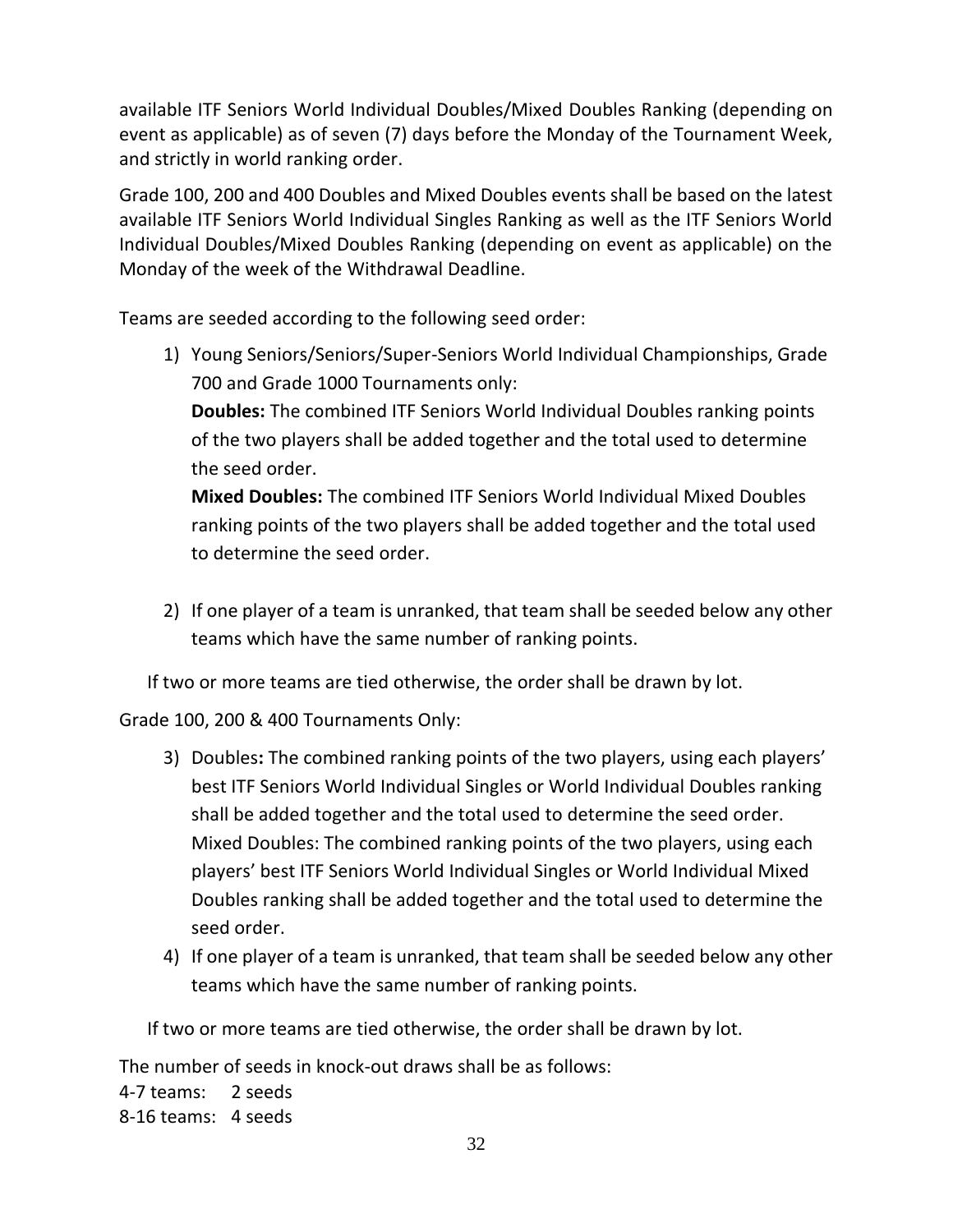17-47 teams: 8 seeds 48-64 teams: 16 seeds

The number of seeds in Round Robin draws shall be as follows:

| 3 teams:   | 0 seeds |
|------------|---------|
| 4-6 teams: | 2 seeds |
| 7 teams:   | 2 seeds |

For Doubles seeding, other than for a limited number of exempt seeds as described below, Doubles teams must not be seeded unless one of the players has got an ITF Seniors World Individual Singles Ranking or an ITF Seniors World Individual Doubles/Mixed Doubles Ranking (depending on event as applicable).

## **(b) Seeding in amalgamated draws**

For amalgamated draws the recalculated ITF Seniors World Individual Ranking points of the players' own age group ("recalculated OAG points") shall be used in accordance with Regulation 37(a).

## **(c) Players playing in lower age groups**

When a ranked player is entered in a lower age group in which he/she has no ranking, for the purpose of seeding, recalculated OAG points will be applied.

# **(d) National Closed Championships**

National Closed Championships may choose to implement their own criteria for seeding, in accordance with the regulations of the National Association in whose jurisdiction the tournament is held (see Appendix I).

## **37. Seed Exempts – Singles and Doubles**

Unless approved otherwise by the ITF, the following number of seed exempts can be nominated at all Tour tournaments, except for the World Individual Championships where the number of seed exempts is a matter for the discretion of the seeding committee:

| For a draw-size of 64-128 - |                          | up to $4$ |
|-----------------------------|--------------------------|-----------|
| For a draw-size of 48       | $\overline{\phantom{0}}$ | up to $3$ |
| For a draw-size of 8 - 32   | $\overline{\phantom{a}}$ | up to $2$ |

Seed exempts can be ranked or unranked players / teams.

If requested, the tournament committee must provide an explanation for the nomination of seed exempt(s) and their order within the seeding list.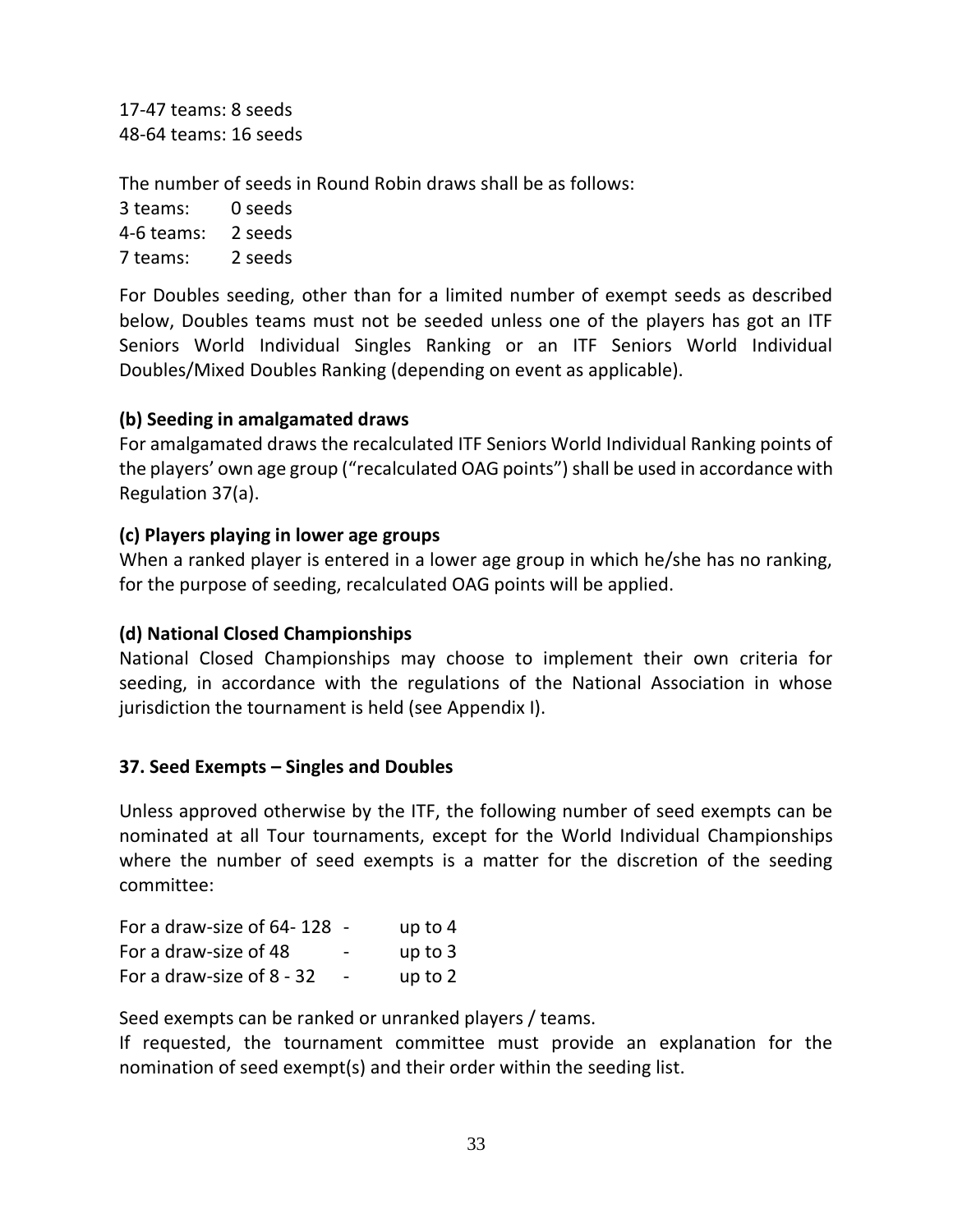## **38. Placing the Seeds/Method of Draw**

## **(a) Procedure for placing seeds for main and consolation draws**

| Draw size         | 8 draw | 16 draw       | 24 draw       | 48 draw        | 96 draw                   |
|-------------------|--------|---------------|---------------|----------------|---------------------------|
|                   |        |               | 32 draw       | 64 draw        | 128 draw                  |
| Seed 1            | Line 1 | Line 1        | Line 1        | Line 1         | Line 1                    |
| Seed 2            | Line 8 | Line 16       | Line 32       | Line 64        | <b>Line 128</b>           |
| Seed 3-4          |        | Draw to lines | Draw to lines | Draw to lines  | Draw to lines             |
|                   |        | 5, 12         | 9, 24         | 17,48          | 33, 96                    |
| Seed 5-8          |        |               | Draw to lines | Draw to lines  | Draw to lines             |
|                   |        |               | 8, 16, 17, 25 | 16, 32, 33, 49 | 32, 64, 65, 97            |
| <b>Seed 9-16</b>  |        |               |               | Draw to lines  | Draw to lines 16, 17, 48, |
|                   |        |               |               | 8, 9, 24, 25,  | 49, 80, 81, 112, 113      |
|                   |        |               |               | 40, 41, 56, 57 |                           |
| <b>Seed 17-32</b> |        |               |               |                | Draw to lines             |
|                   |        |               |               |                | 8, 9, 24, 25,             |
|                   |        |               |               |                | 40, 41, 56, 57            |
|                   |        |               |               |                | 72, 73, 88, 89            |
|                   |        |               |               |                | 104, 105, 120, 121        |

#### **Seed positions**

#### **Distribution of players from the same nation**

Seeded players from the same nation shall be distributed throughout the draw based on the seeding order of merit.

For doubles, only teams where both players are from the same nation are considered for such distribution.

Seeded players from the same country shall be distributed as follows:

- No. 1-2 seeds shall be drawn to different halves of the draw.
- No. 3-4 seeds shall be drawn to different quarters of the draw, not previously occupied by another player/team from that nation.
- No. 5-8 seeds shall be drawn to different eights (1/8th) of the draw, not previously occupied by another player/team from that nation.
- No. 9-16 seeds shall be drawn to different sixteenths (1/16th) of the draw, not previously occupied by another player/team from that nation.
- No. 17-32 seeds shall be drawn to different thirty-seconds (1/32nd) of the draw, not previously occupied by another player/team from that nation.

The remaining players from a nation shall be distributed as much as technically possible across the draw without regard to ranking.

If there is an insufficient number of players to fill all the positions in the draw, byes shall be awarded to seeded players in descending order. Any further byes shall then be drawn by lot.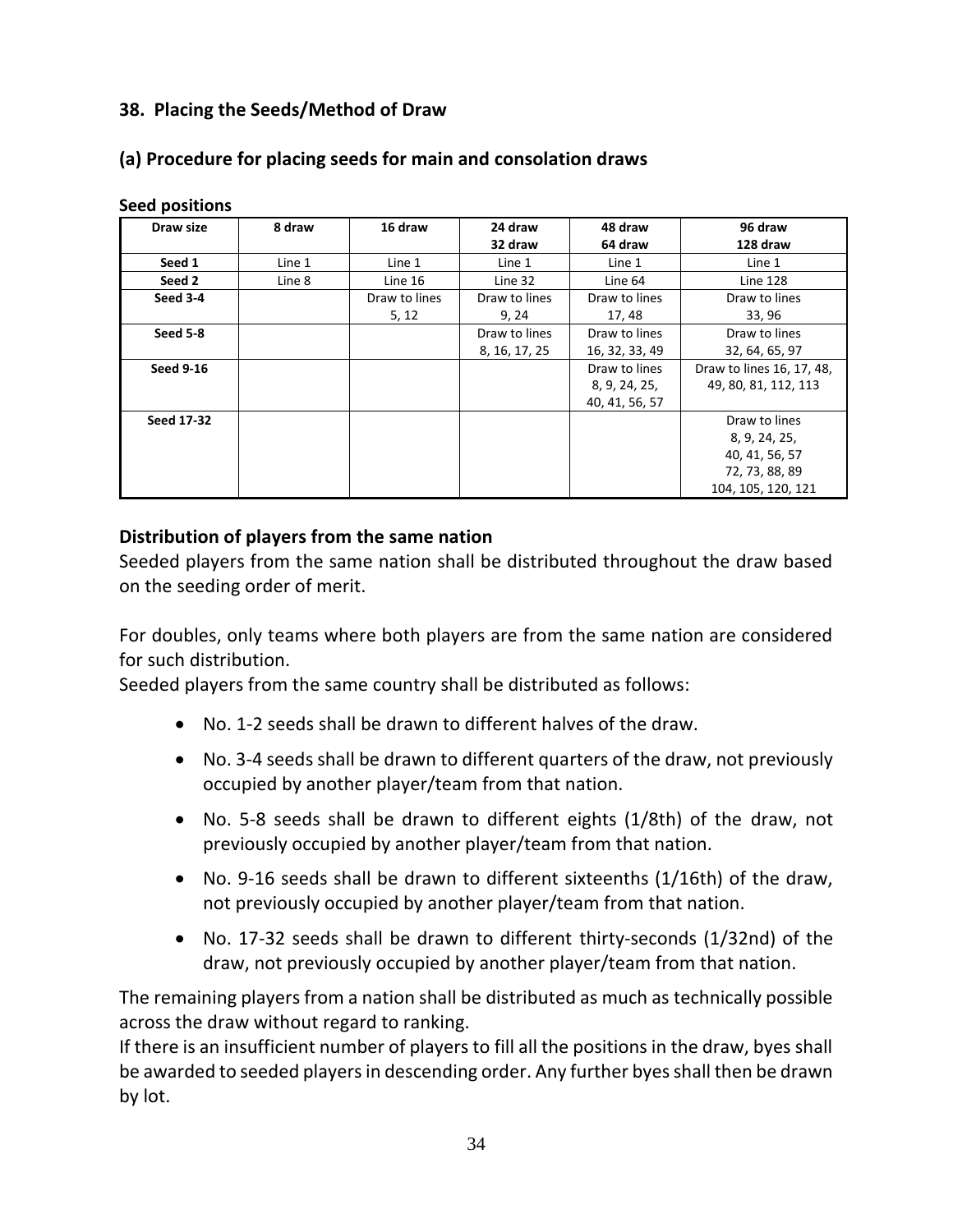# **(b) Procedure for placing seeds for Qualifying Draw**

The Qualifying draw shall be made in sections, and the winner of each section shall be given a place in the main draw.

If four (4) qualifiers are required, there shall be four (4) sections; if eight (8) qualifiers are required, there shall be eight (8) sections; and this principle followed for greater number of qualifying positions in the main draw. Each section shall have two seeded players.

• For a draw with 8 sections: 16 seeds

The first seed shall be placed at the top of the first section, the second seed shall be placed at the top of the second section and so on until all sections have one (1) seed on the top line of each section. The remaining seeds shall be drawn as one group. The first drawn shall be placed on the bottom line of the first section, the second drawn shall be placed on the bottom line of the second section and so on until all sections have one (1) seed on the bottom line of each section.

If there is an insufficient number of ranked players to fill all the positions for seeds in the draw, the section(s) with the highest seeds shall not have a second seeded player. There are no exempt seeds in qualifying.

If there is an insufficient number of players to fill all the positions in the draw, byes shall be awarded to seeded players in descending order.

## **Distribution of players from the same nation**

Seeded players from the same nation shall be distributed throughout the draw based on the seeding order of merit.

Seeded players shall be distributed as follows:

- The top group of seeded players (corresponding to the number of sections in the draw) from one country shall be drawn to different sections of the draw.
- The next group of seeded players (corresponding to the number of sections in the draw) from one country shall be drawn to different sections of the draw.

The remaining players from a nation shall be distributed as much as technically possible across the sections without regard to ranking.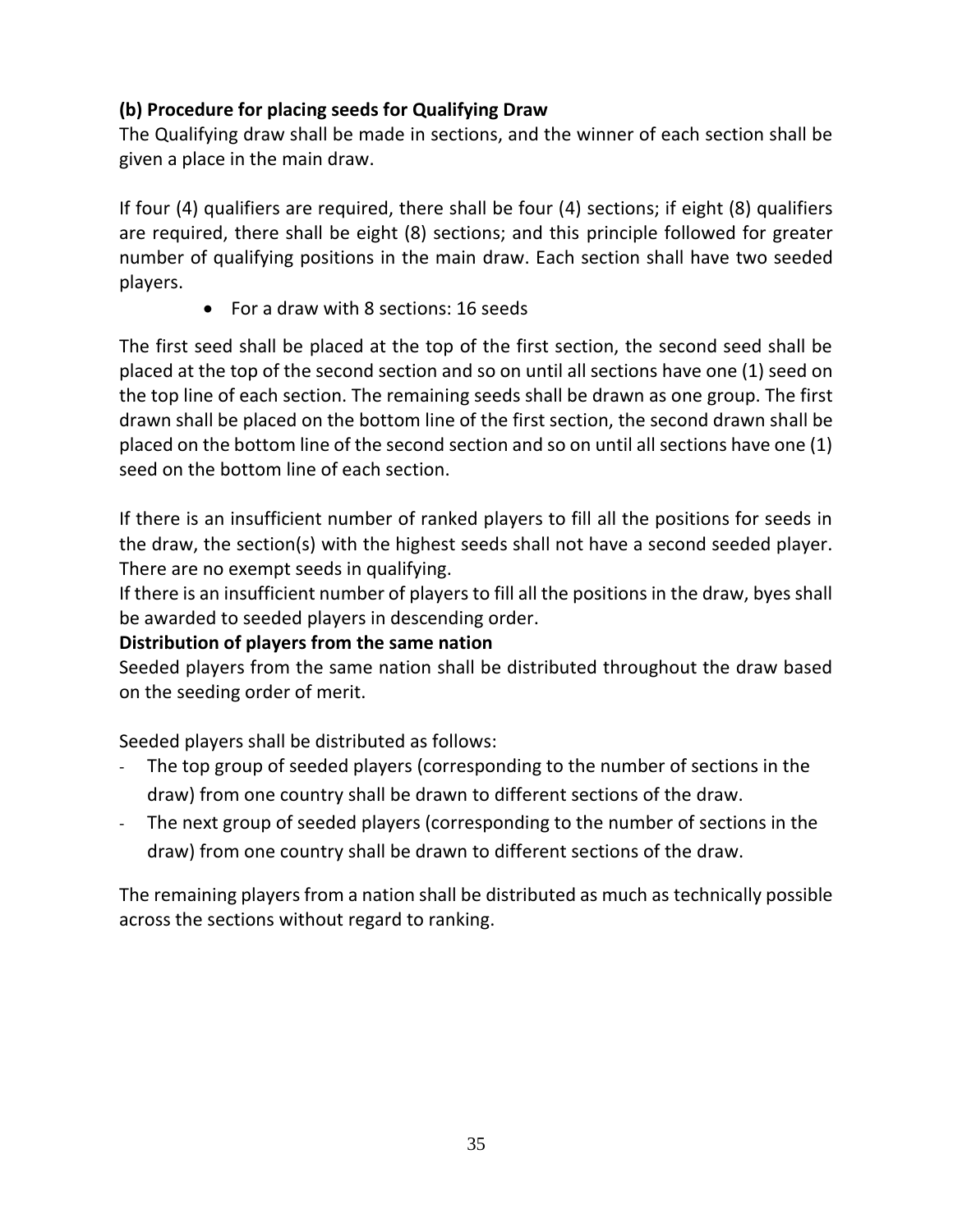## **39. Withdrawal of Seeds**

If a seeded player/pair withdraws before the event has started, the selection of seeds may be revised to fill the vacancy only if reasonably practicable. Where so revised, seed amendments should cascade as set out below:

| Seed Withdrawing Replacement Seed |               |
|-----------------------------------|---------------|
| 1                                 | $\mathcal{P}$ |
| $\mathcal{L}$                     | 3             |
| $3$ or $4$                        | 5             |
| $5$ to $8$                        | q             |
| 9 to 16                           | 17            |
| 17 to 32                          | 33            |

For example, if the number 2 seed withdraws, the vacant position on the draw will be filled by the number 3 seed. In turn, the number 3 seed position will be filled by the number 5 seed, and the number 5 seed position filled by the number 9 seed, and so on.

If an unseeded player/pair withdraws, and there are no alternates, the highest seed remaining who has an opponent shall receive a bye. The previous opponent of the seeded player/pair will move to the line of the player/pair who has withdrawn.

Any vacancy created by the withdrawal of a seed which occurs after 4.00 p.m. (1600 hours) local time on the day before the start of that event, or the publication of the order of play, may be filled by:

- a. an alternate if the vacancy occurs prior to the commencement of the Qualifying competition (where a qualifying draw has taken place); or
- b. the eligible Lucky Loser if the vacancy occurs after the commencement of the Qualifying competition.

If there are no Alternates, then the next seed shall receive a bye and the player they were originally playing shall move to the now vacant position in the draw.

In Qualifying, if a seeded player withdraws or is moved from Qualifying to the Main Draw, the remaining seeded players shall stay in their positions and the replacing player inserted in the vacated position.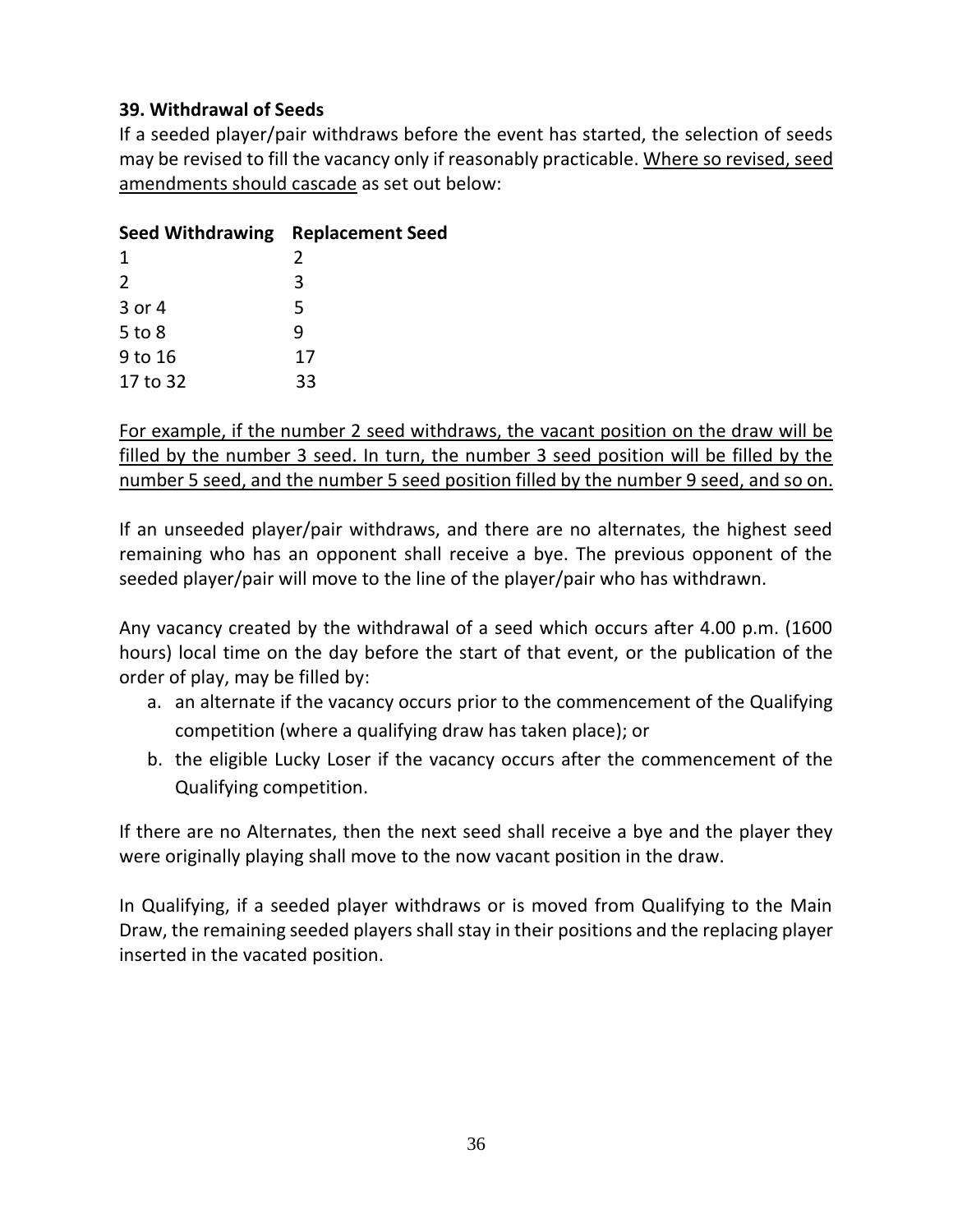## **40. Match Formats for Singles & Doubles**

The following tables outline the permitted scoring format for ITF Seniors main draw singles and doubles events and the recommended number of matches that may be scheduled per day. It is the decision of the Tournament Committee to decide on scoring formats for each event in line with the below. The chosen scoring format must be displayed for each event on the Tournament Factsheet prior to entry deadline.

| <b>SINGLES</b>         | <b>Best of 3 Tie Break</b><br><b>Sets</b>                                            | 2 Tie Break Sets & 10-point<br><b>Match-Tie Break</b>                                                                                                                                                                                                       | 2 Short Sets & 10-point<br><b>Match-Tie Break</b>                                                                                                                                                                                      |
|------------------------|--------------------------------------------------------------------------------------|-------------------------------------------------------------------------------------------------------------------------------------------------------------------------------------------------------------------------------------------------------------|----------------------------------------------------------------------------------------------------------------------------------------------------------------------------------------------------------------------------------------|
| World<br>Championships | Permitted in all age<br>groups except for 80-<br>90 age groups.<br>1 singles per day | Not Permitted for 30-75 age<br>groups singles events.<br>Permitted for 80-90 age groups<br>1 singles per day                                                                                                                                                | Not Permitted                                                                                                                                                                                                                          |
| Grade<br>700 & 1000    | Permitted in all age<br>groups except for 80-<br>90 age groups.<br>1 singles per day | Permitted for 80-90 age groups.<br>1 singles per day<br>Not Permitted for 30-75 age<br>groups with the exception of 30-<br>45 age group events scheduled<br>in 3 or less days. When used for<br>30-45 age groups, players may<br>play up to 2 singles a day | Not Permitted                                                                                                                                                                                                                          |
| Grade<br>200 & 400     | Permitted in all age<br>groups except for 80-<br>90 age groups.<br>1 singles per day | Permitted in all age groups<br>1 singles per day in 65-90 age<br>groups. A maximum of 2 singles<br>per day in 30-60 events                                                                                                                                  | <b>Not Permitted</b>                                                                                                                                                                                                                   |
| Grade 100              | Permitted in all age<br>groups except for 80-<br>90 age groups.<br>1 singles per day | Permitted in all age groups<br>1 singles per day in 65-90 age<br>groups. A maximum of 2 singles<br>per day may be played in 30-60<br>events                                                                                                                 | Permitted in 30-60 age<br>groups only, where event is<br>scheduled in 3 or less days<br>2 singles matches per day.<br>A total of 3 singles per day<br>may be played in the 30-45<br>age groups if player has no<br>doubles on same day |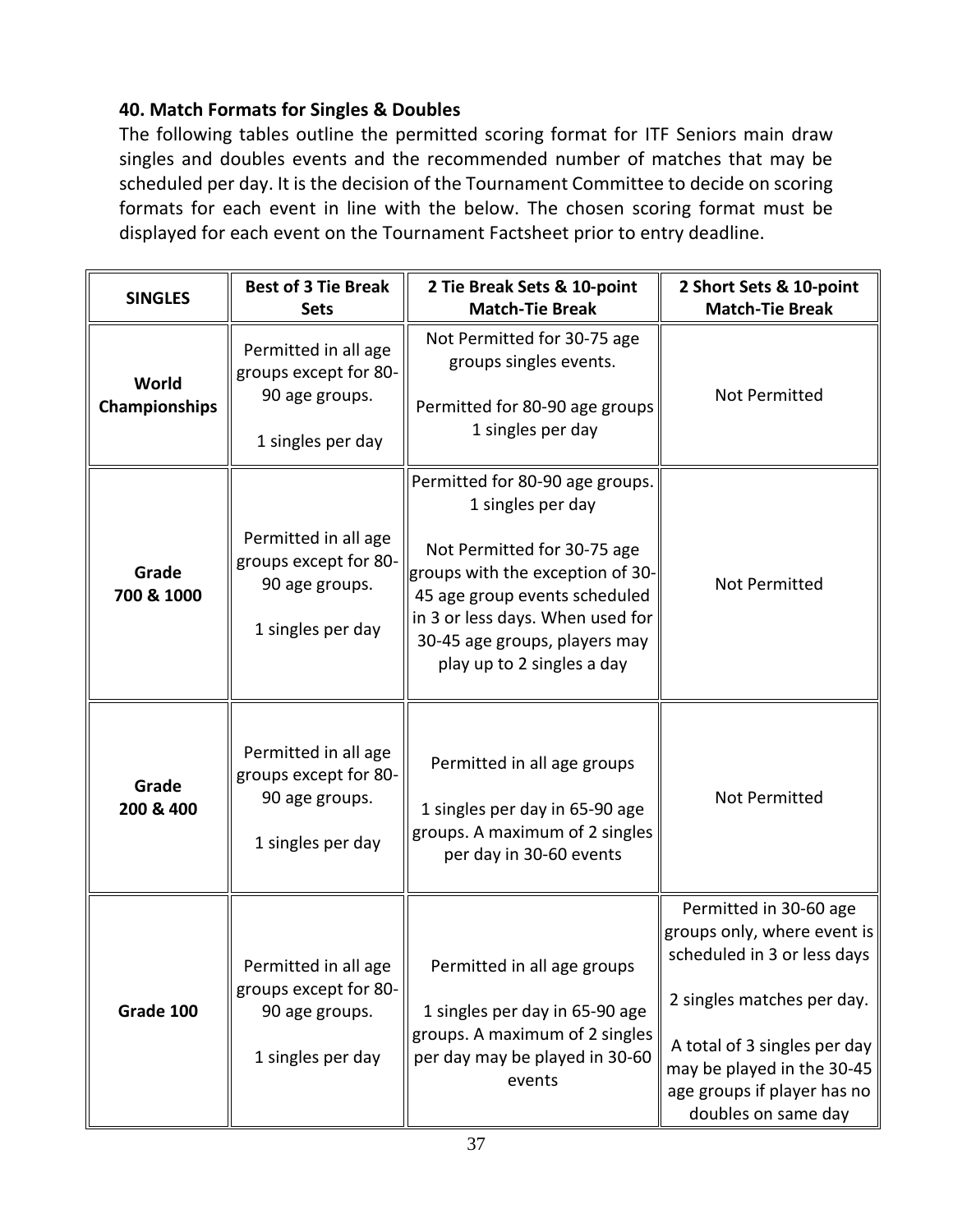| <b>DOUBLES</b> | <b>Best of 3 Tie Break</b> | 2 Tie Break Sets & 10-point                                        | 2 Short Sets & 10-point                               |
|----------------|----------------------------|--------------------------------------------------------------------|-------------------------------------------------------|
|                | <b>Sets</b>                | <b>Match-Tie Break</b>                                             | <b>Match-Tie Break</b>                                |
|                | Permitted in all age       |                                                                    |                                                       |
|                | groups except 80-90        | Permitted in all age groups                                        |                                                       |
| Grade          |                            |                                                                    | Not Permitted                                         |
| 700,           | Up to 2 doubles per        | Up to 2 doubles per day                                            |                                                       |
| 1000           | day                        |                                                                    | Tournaments may apply for                             |
| & WC           |                            | Players may only play 1 doubles $\parallel$                        | exception with ITF where                              |
|                |                            | Players may only play $\parallel$ if they have played 2 singles on | there is limited court space                          |
|                | 1 doubles if they have     | same day                                                           |                                                       |
|                | 2 singles on same day      |                                                                    |                                                       |
|                | Permitted in all age       |                                                                    |                                                       |
|                | groups except 80-90        | Permitted in all age groups                                        | Permitted in all age groups                           |
| Grade<br>100,  | Up to 2 doubles per        | Up to 2 doubles per day                                            | Up to 2 doubles per day                               |
| 200<br>& 400   | day                        | Players may only play 1 doubles                                    | 3 doubles matches may be<br>played on the same day in |
|                |                            | Players may only play $\parallel$ if they have played 2 singles on | the 30-60 age groups if no                            |
|                | 1 doubles if they have     | same day                                                           | singles on same day                                   |
|                | 2 singles on same day      |                                                                    |                                                       |

A shorter scoring format option amongst the scoring format options outlined above may be used in qualifying events, singles consolation events or where there is inclement weather that heavily affects Main Draw scheduling. For example, a Grade 1000 tournament may use the Short Sets format in Main Draw singles if the tournament is heavily affected by inclement weather.

Except for unavoidable disruption to a tournament, a player must not compete in more than 3 matches on the same day.

All Tie-Breaks shall be played as Change of Ends Tie-Breaks, with players changing ends after the first point, and thereafter every four (4) points.

Any short set matches shall play a 7-point tie-break at 4 games all in Set 1 and Set 2. The final (3rd) set shall consist of a 10-point match tie-break. Tournaments may use 'No-Ad Scoring Format' at the discretion of the Tournament Committee. The 'Short Set Tie-Break' and 'No Let' rule are not permitted on the ITF Seniors Tour. Please refer to Appendix V of the ITF Rules of Tennis.

## **41. Draws of Eight (8) or Less Players / Teams**

In singles and doubles events at Grade 100, 200 and 400, the tournament committee can select a format of play (round-robin or knock-out) of choice. An event must comprise a minimum of three (3) players / teams to qualify for ranking points.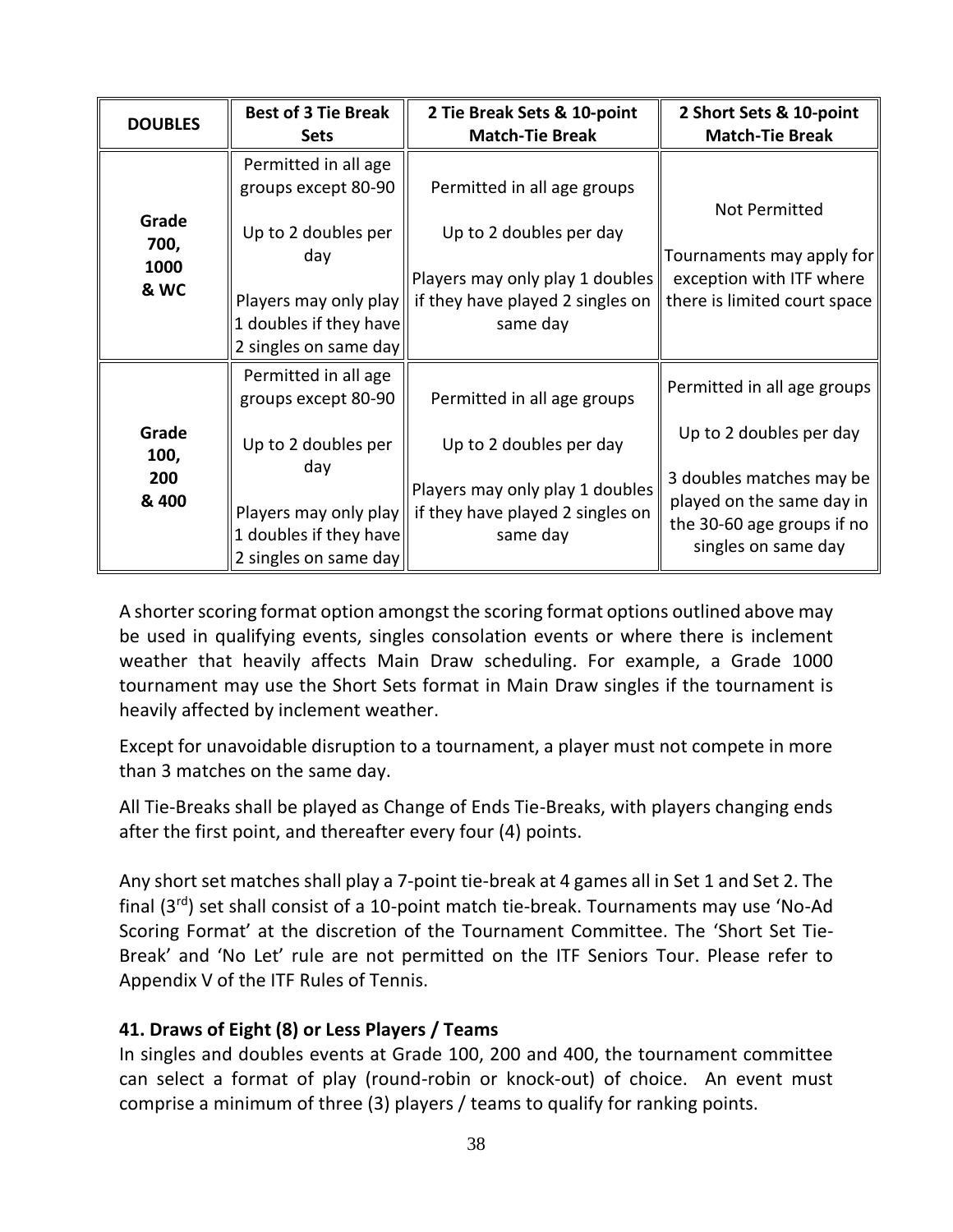In singles events at all other tournaments a round-robin format must be played for any event with less than eight (8) players entered (*except when an event has 5 players and 4 days or less of play, in which case a knock-out draw may be played instead of a Round Robin)* A singles event must comprise a minimum of three (3) players to qualify for ranking points.

In doubles and mixed doubles events at all other tournaments, a round-robin format must be played for any event with less than four teams entered. An event with a minimum of four (4) and a maximum of seven (7) teams entered can be played as a round-robin or knock-out format. An event with eight (8) or more teams entered must be played as a knock-out format.

## **42. Amalgamation of Age Groups**

The ITF recommends that tournament organisers consider amalgamation when an event has three (3) players/teams or less. The ITF recommends that a maximum of two (2) age groups are amalgamated.

An age group containing two (2) players/teams or less must be amalgamated with the age group immediately higher or lower. Multiple age groups can be amalgamated if necessary.

Tournament Organisers are responsible for immediately notifying all entered players if their age group is amalgamated, regardless of when the decision to amalgamate occurs. Where there are three (3) or less players/pairs in an event at the entry deadline, players should contact the Referee within 24 hours of the entry deadline if they do not wish to participate in an event that is amalgamated with a younger age group. Amalgamations must be confirmed before the draw is made.

Cancellation of an age group is not recommended by the ITF and should only occur if absolutely necessary. Any decision to cancel an age group must be immediately communicated by the Tournament Organisers to all players in the cancelled age group and to the ITF.

# **43. Format of Play of Round Robin Events**

## **3-5 players/teams**

One (1) Round Robin group shall be played.

## **6-7 players/teams**

Two (2) Round Robin Groups shall be played.

Upon completion of the Round Robin competitions the top two players/teams in each group shall play a final: Winner Group A vs Winner Group B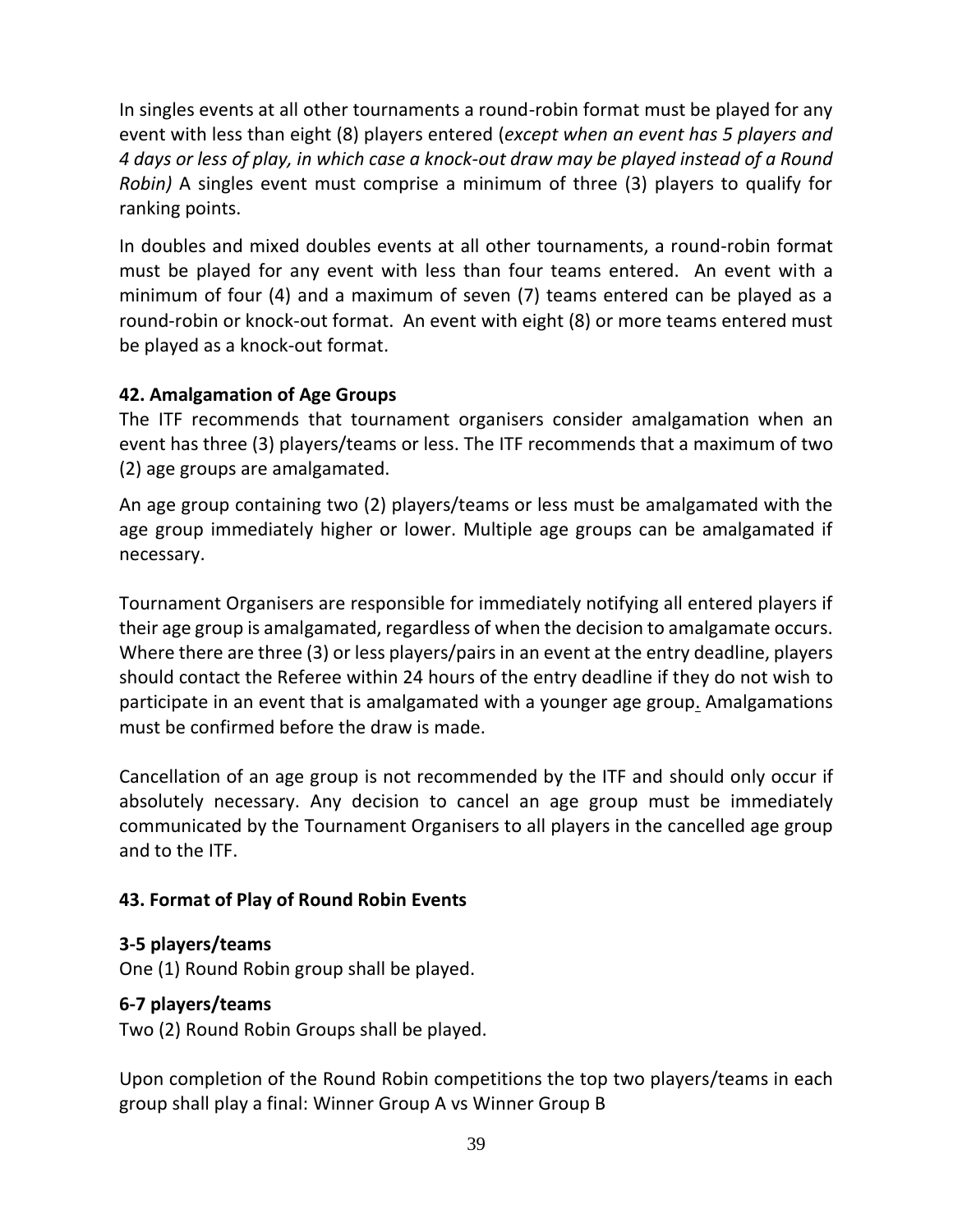| Draw size                | 3 draw           | 4 or 5 draw           | 6 draw                  | 7 draw            |
|--------------------------|------------------|-----------------------|-------------------------|-------------------|
| <b>Seeds</b>             |                  |                       |                         |                   |
| <b>Based on</b>          | 3 pos in Group A | 4 or 5 pos in Group A | 3 pos in Group A, 3 pos | 3 pos in Group A, |
| Round Robin Groups A & B |                  |                       | in Group B              | 4 pos in Group B  |
| Seed 1                   |                  | Line 1, Group A       | Line 1, Group A         | Line 1, Group A   |
| Seed 2                   |                  | Line 4 or 5, Group A  | Line 1, Group B         | Line 1, Group B   |

#### **Number of seeded players/Teams and seed positions**

The top two seeded players shall be placed in separate Round Robin groups. All other players shall be drawn by lot. If there are seven entries and one Round Robin group is larger than the other, the number 1 seed shall be placed in the smaller group.

# **Distribution of players from the same nation**

Players from a nation shall be distributed as far as technically possible across the Round Robin groups.

## **Rules for Round Robin events**

In the Round Robin groups, the following rules apply:

The standings calculation will only include the results of matches played amongst the players/teams who completed all matches in the round robin group. Retired matches count as completed for this purpose. A player/team that concedes 1 or more walkovers shall not be included for the purposes of the standings calculation.

Players/doubles teams are awarded one (1) point for winning a match. The final standings in a Round Robin group are determined by the number of points won by each player/team.

If the number of points is equal for two (2) players/doubles teams, head-to-head results shall determine the final standings.

If the number of points is equal for three (3) or more players/teams, the following criteria shall determine the final standings;

- 1. The percentage of sets won of sets played against all players/doubles teams in the group,
- 2. If, after this calculation, only two players/doubles teams remain tied, the result in the head-to-head match played between the two players/doubles teams will be used to break the tie
- 3. The percentage of games won of games played against all players/doubles teams in the group
- 4. If, after this calculation, only two players/doubles teams remain tied, the result in the head-to-head match played between the two players/doubles teams will be used to break the tie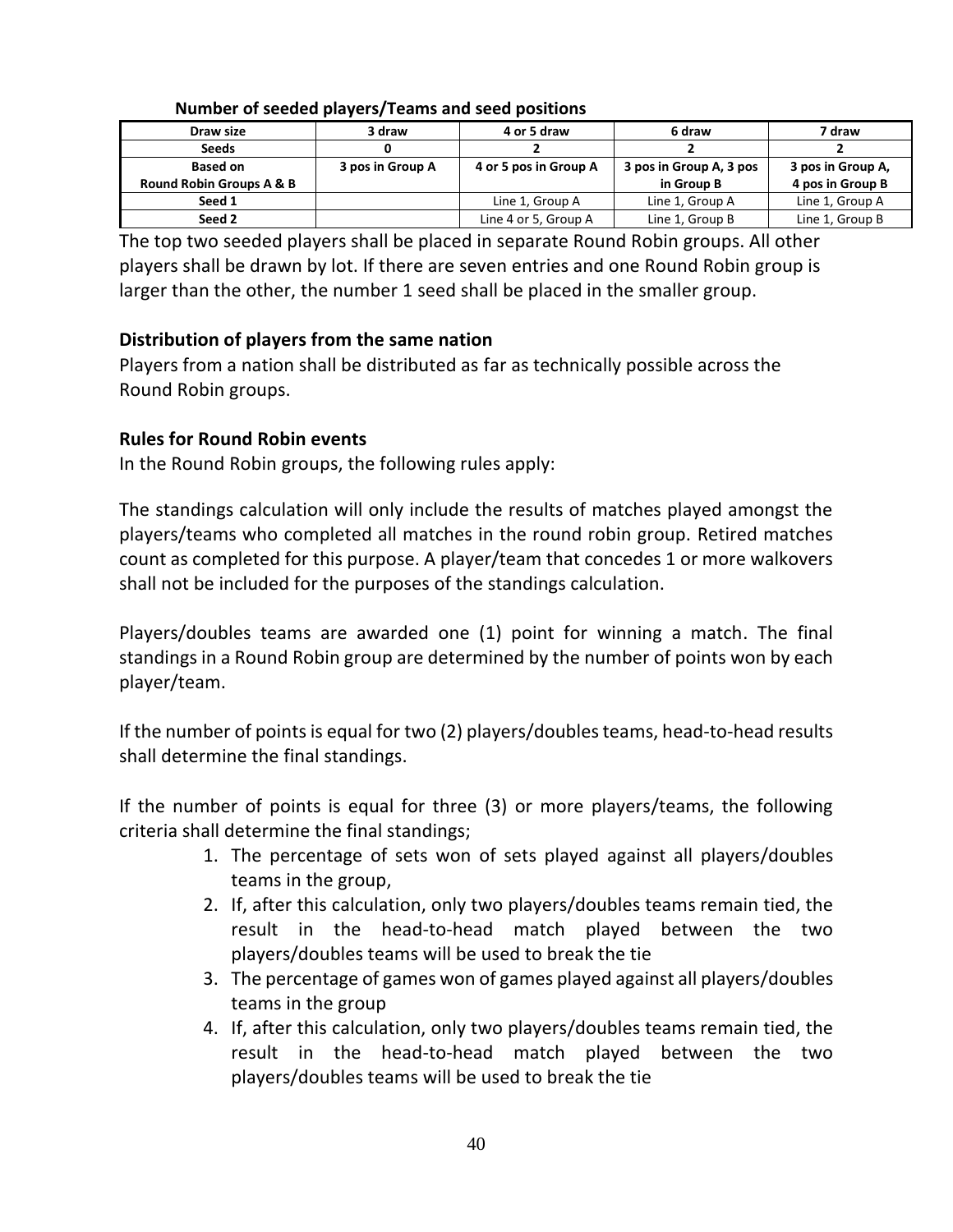- 5. If there are still players/doubles teams that remain tied, then the World Individual ranking points of the players/doubles teams used for seeding in the event will be used to break the tie\*.
- 6. If there are still players/doubles teams that remain tied, then drawn by lot.

*\*The ITF Seniors World Individual Ranking Points used for seeding in the event are determined as per Section I, Regulation 36 for Singles and Section I, Regulation 37 for Doubles and Mixed Doubles.*

If a withdrawal occurs after the draws have been made which results in a draw size of 6 or 7 players, and it is reasonably practicable to do so prior to the start of the event, the Referee has discretion to amend the draws. If a draw size of 7 reduces to 6 players, a non-seeded player may be moved to another group to create two groups of 3 players. An elimination draw of 8 players may be changed to a round robin draw if entries reduce to 7 or less players.

If a player withdraws or is a no-show for the entire tournament, the player is defaulted from the event and all his/her results from matches played are void and not to be considered.

## **44. Consolation Events**

Time and court availability permitting, the Tournament Organiser is encouraged to make every effort to hold a Consolation Singles event for each age group for all players that lose their first match in either the first or second round of Main Draw. Consolation matches may be played on a different surface to the main draw provided this information is made clear at sign in for the consolation event.

Consolation events shall be played in a knock-out draw format and must consist of three (3) or more players.

When necessary, the amalgamation of up to three (3) age categories is possible.

Consolation events for players who lose their first match (whether in round one (1) or round two (2)) should be held. Tournament organisers are expected to schedule consolation events to take place promptly after the completion of first matches.

Consolation matches at 100, 200 and 400 grade tournaments may be scheduled promptly following the completion of the first matches in the event, which can be on the same day provided Regulation 40 permits players to play more than one match per day. Players who lose their first round or first match on a later date can be fed into the consolation draw, provided they sign into consolation promptly after losing their first match. The Referee is permitted to amend and re-publish the draw to facilitate this.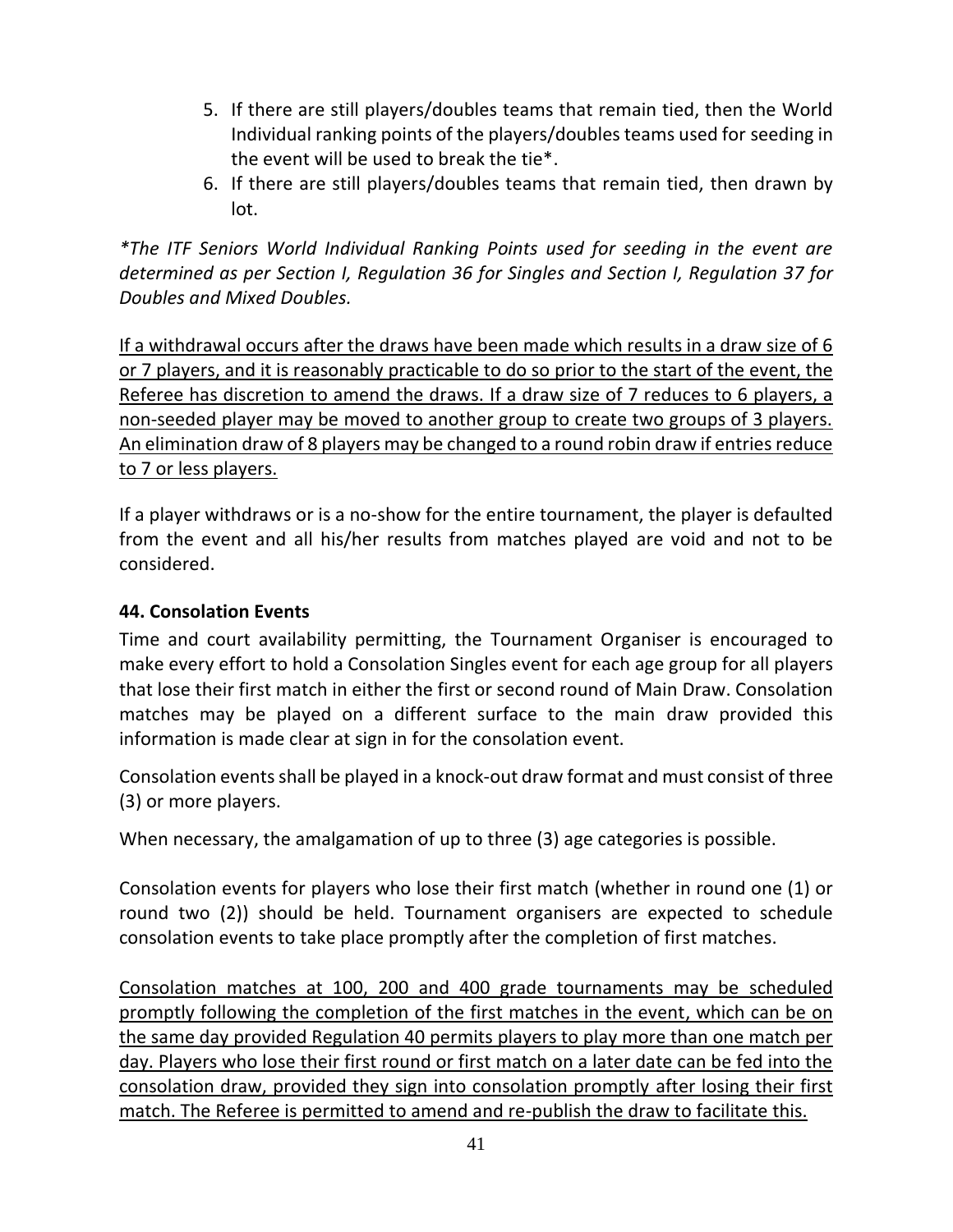Advancement to the second round by virtue of a walkover in a player's first match shall count as a match won for the purpose of the Consolation event. Players who get a walkover in their first match and lose their second match may choose whether to receive the ranking points won from the walkover or to play the Consolation event.

ITF Seniors World Ranking points will be awarded in the Consolation event.

# **Consolation at World Individual Championships**

Consolation draws at World Individual Championships shall be played as two short sets and a ten (10) point Match Tie-Break or two Tie-Break sets and a ten (10) point Match Tie-Break instead of a third set. However, the semi-finals and final must be played as two Tie-Break Sets and a ten (10) point Match Tie-Break unless for inclement weather and/or limited court availability.

Events shall follow the same seeding provisions as all other ITF Seniors Tour tournaments.

Advancement to the second round by virtue of a Bye in a player's first Main Draw match shall not count as a match won for the purpose of eligibility to participate in the Consolation event.

Advancement to the second round by virtue of a walkover in a player's first match shall count as a match won for the purpose of the Consolation event at the ITF World Individual Championships only. If the player loses his/her second-round match, the player may choose to forfeit the ITF Seniors World Individual Ranking points gained due to advancement to the second round by virtue of a walkover and thus become eligible to participate in the Consolation event.

## **45. Daily Order of Play**

Once the ITF Referee has determined the following day's Order of Play, it should be released by the ITF Referee, both online via ITF Tournament Planner program (Seniors TP) and on-site with print outs from the ITF Tournament Planner program (Seniors TP), as soon as possible, but no later than 22:00 hours local time.

Once officially released, the Order of Play shall not be amended unless the ITF Referee deems it necessary and/or appropriate. The ITF Referee will inform the ITF Seniors department of such occasions.

It is each player's responsibility to ascertain his or her times of play and when their match is called.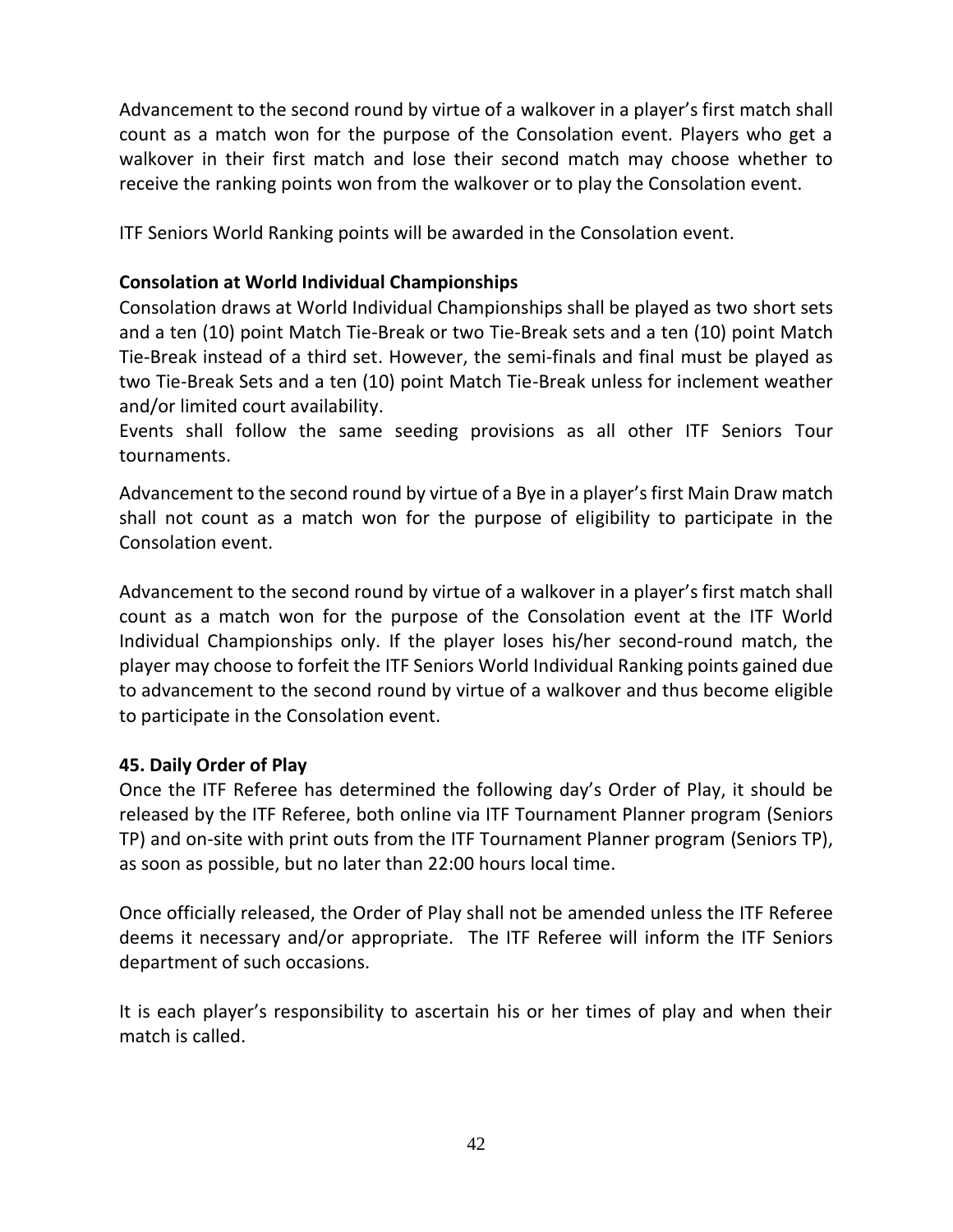#### **46. Suspension and Postponement**

The Chair Umpire or the Referee may suspend a match temporarily due to darkness or conditions of the grounds or weather. Any such suspension by the Chair Umpire must be reported immediately to the Referee. The Referee must, however, make all decisions on the postponement of a match until a later day. Unless and until the Referee postpones a match, the players, Chair Umpire and all on-court officials must remain ready to resume the match.

Upon suspension of a match, the Chair Umpire shall record the time, point, game and set score, and the name of the server, the sides on which each player was situated and shall collect all balls in use for the match.

If suspension is due to darkness it should, whenever possible, be after an even number of games have been played in the set-in progress or at the end of a set. There shall be five (5) minutes of warm-up before a match. In the case of a suspended or postponed match, the period of warm-up shall be as follows:

| 0-14 minutes delay          | $\sim$ | no warm-up                   |
|-----------------------------|--------|------------------------------|
| 15-29 minutes delay         | $\sim$ | three (3) minutes of warm-up |
| 30 or more minutes of delay | $\sim$ | five (5) minutes of warm-up  |

## **47. Players' Rest**

#### **a) Between sets:**

A ten-minute rest period shall be taken after the second set unless the players concerned agree otherwise. Players may leave the court during the ten-minute rest period. Players may interact with their support team members and tournament visitors during the ten-minute rest period.

The above does not apply in the case of a deciding ten (10) point Match Tie-Break, in which case play should be continuous.

When a ten-minute rest period is taken, the players concerned shall immediately inform the Chair Umpire, or where there is no Chair Umpire, the Referee or Court Official, so that he/she may determine the exact time for play to resume. Any failure by one or more of the players to return and commence play at the agreed time shall subject the player to Time Violations as set out in the Code of Conduct.

#### **b) Between matches:**

Except when weather or other unavoidable circumstances causes schedule disruption, players shall be scheduled for a maximum number of matches per day in line with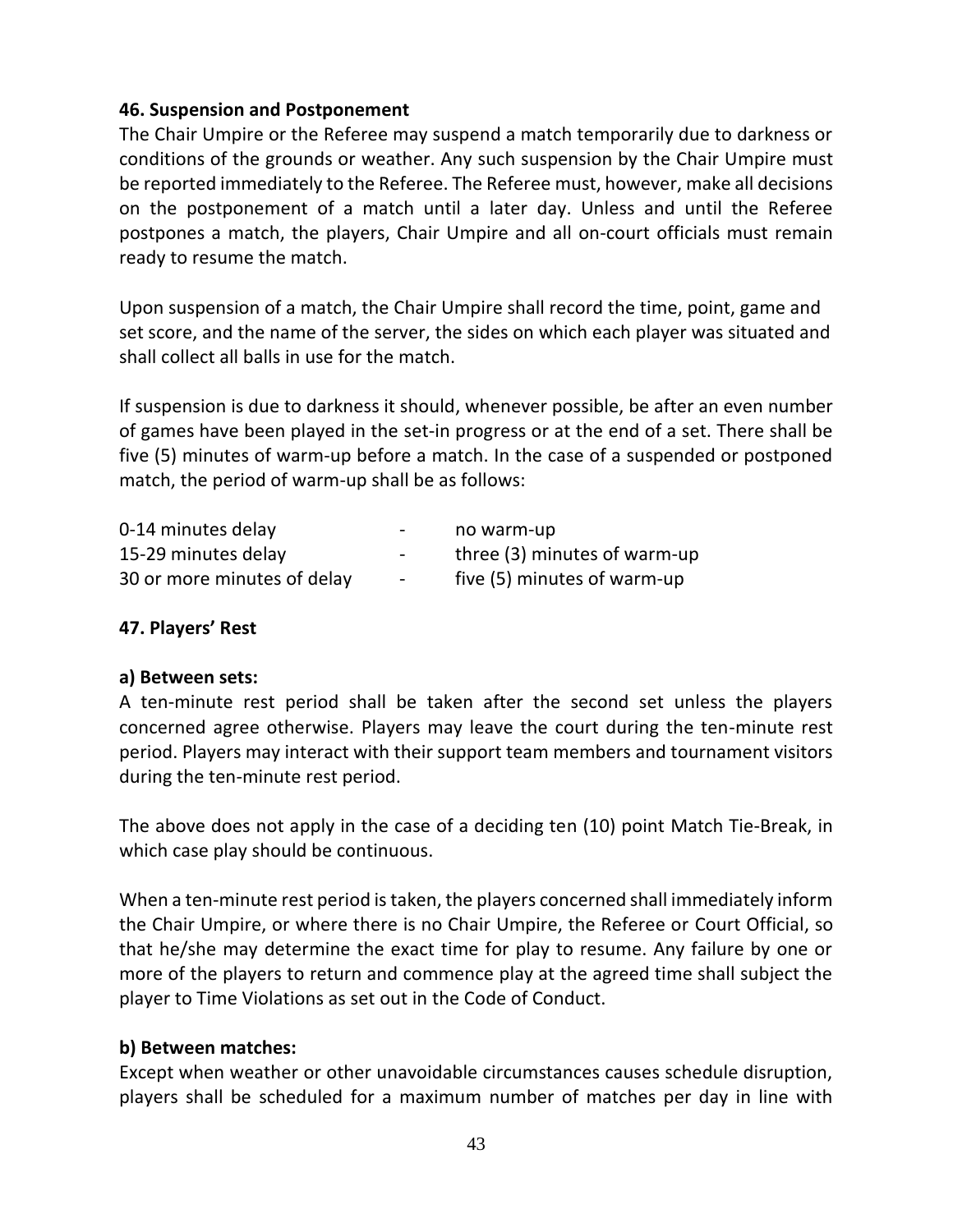Section 1. Regulation 40 (Match Formats Singles & Doubles). Where a player is required to play on consecutive days, matches should not be scheduled less than twelve (12) hours after completion of the last match of such player on the preceding day.

Players entered in to three (3) events at the same tournament must be prepared to play three (3) matches a day.

Except when weather or other unavoidable circumstances causes schedule disruption, it is recommended that players shall be scheduled for a maximum of one (1) Singles match per day.

Whenever it is necessary to schedule more than one match in the same day such player shall, unless he/she is in a Singles and Doubles final to be played consecutively, be given the following minimum rest periods:

- i) Played less than one (1) hour half  $(\frac{1}{2})$  an hour rest
- ii) Played between one (1) hour and one and one half  $(1 \frac{1}{2})$  hours one (1) hour rest
- iii) Played more than one and one half  $(1 \frac{1}{2})$  hours one and one half  $(1 \frac{1}{2})$  hours rest

If play has been interrupted for thirty (30) minutes or more due to rain or other warranted delay, the length of match time would be assessed from the moment play resumes following the delay.

If play is interrupted for less than thirty (30) minutes, match time would be considered continuous from the moment the first ball of the match was put into play.

The above rule applies to Main Draw matches and when possible to Consolation matches.

## **c) Between Qualifying and Main Draw:**

Other than in exceptional circumstances, no player shall be required to play his/her first round match in the Singles Main Draw until at least twelve (12) hours after the completion of his/her final Qualifying match.

## **48. Duties of the Referee**

- 1. The Referee shall:
- a) Be present at all times during the playing of matches.
- b) Prior to the event, conduct such training sessions and meetings as may be necessary to familiarise thoroughly all officials with all applicable Rules and procedures.
- c) Be responsible for all aspects of play.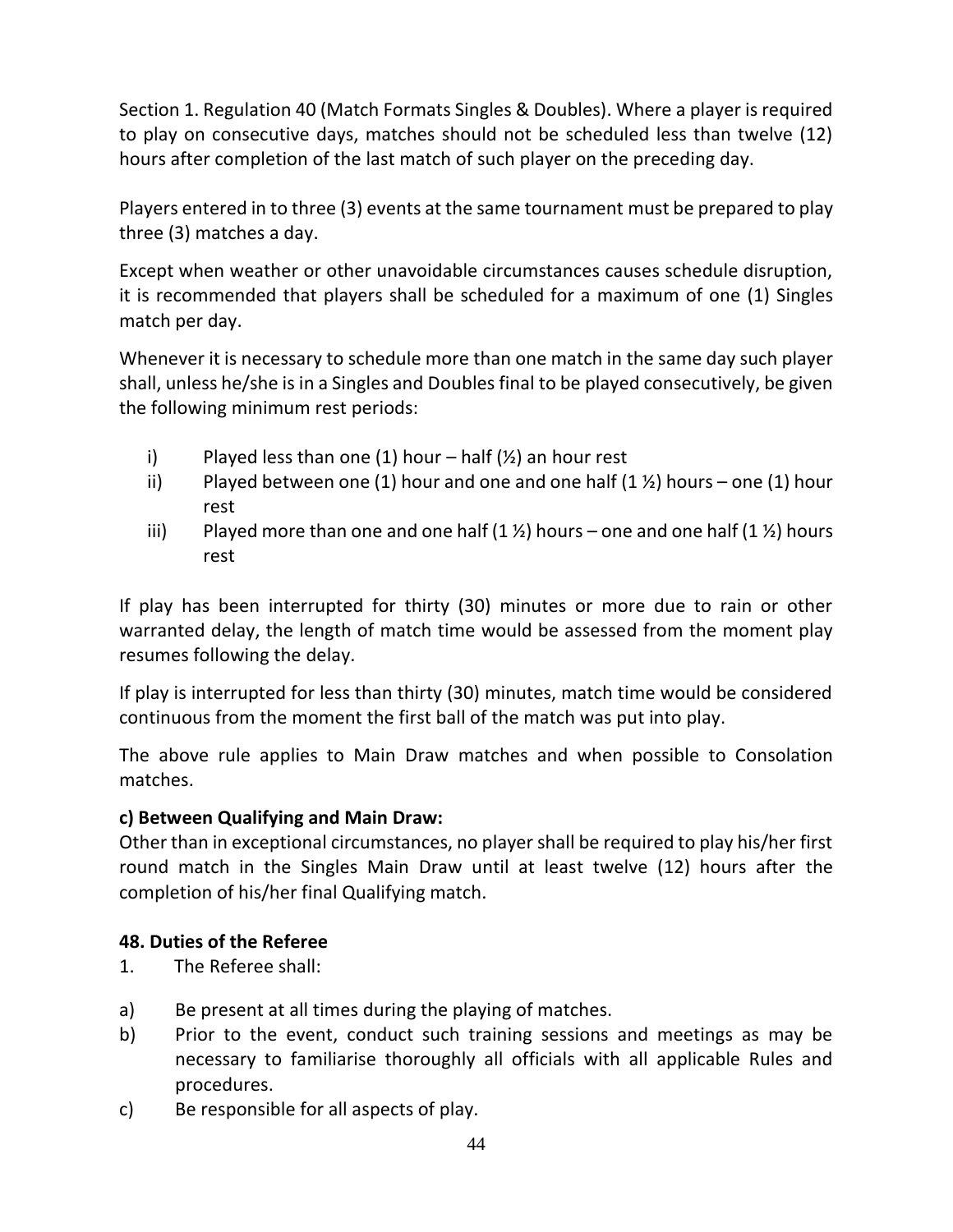- d) Be the final authority for on court disputes in respect of the Code of Conduct and interpretation of the Rules of Tennis;
- e) Appoint (or approve the assignment of) all Umpires for matches and replace any Umpire whenever he/she decides it is necessary to improve the officiating of a match. Where Umpires are not available, appoint (or approve) suitably qualified roving officials.
- f) Prior to making the draws, obtain the Wild Cards from the Tournament and consult with the Tournament to determine the final entry list. The Referee must take all necessary steps (including without limitation, checking player details on the ITF Seniors website) to ensure that late entries are not accepted where those late entries would be seeded.
- g) Make the draws for all events.
- h) Designate the official visible timepiece at a fixed location as the official clock of the tournament.
- i) Prepare the daily order of play and ensure that it is posted on the official notice board, that should be in a highly visible place in a general player's area and published online through the ITF Seniors Tournament Planner as early as is possible. In addition to publishing online, Referees are required to email each player daily from Tournament Planner with match times and location for the following day.
- j) Ensure that all courts are fit for play;
- k) Ensure that each court, net, net posts and singles sticks conform to the specifications in the Rules of Tennis and that each court is equipped with singles sticks, a Chair Umpire's chair, players' chairs, water cups and a measuring device.
- l) Decide if a match shall be moved to another court.
- m) Decide when play should be postponed or stopped because of weather conditions, inadequate light or other conditions.
- n) Ensure that all results are accurately recorded on the official draw sheet;
- o) Use Tournament Planner Software (Seniors TP) before and during the tournament
- p) In conjunction with the Tournament Organiser, ensure that entry fees and IPIN fees are paid by all players who compete in the tournament.
- q) Upload results daily using the Tournament Planner Software (Seniors TP).
- r) Be responsible for investigating Code of Conduct violations, issuing penalties and/or suspension points.
- s) On conclusion of the tournament, send to the ITF the ITF Referee's Report form, including details of all the penalties imposed under the Code of Conduct (through Seniors TP reports).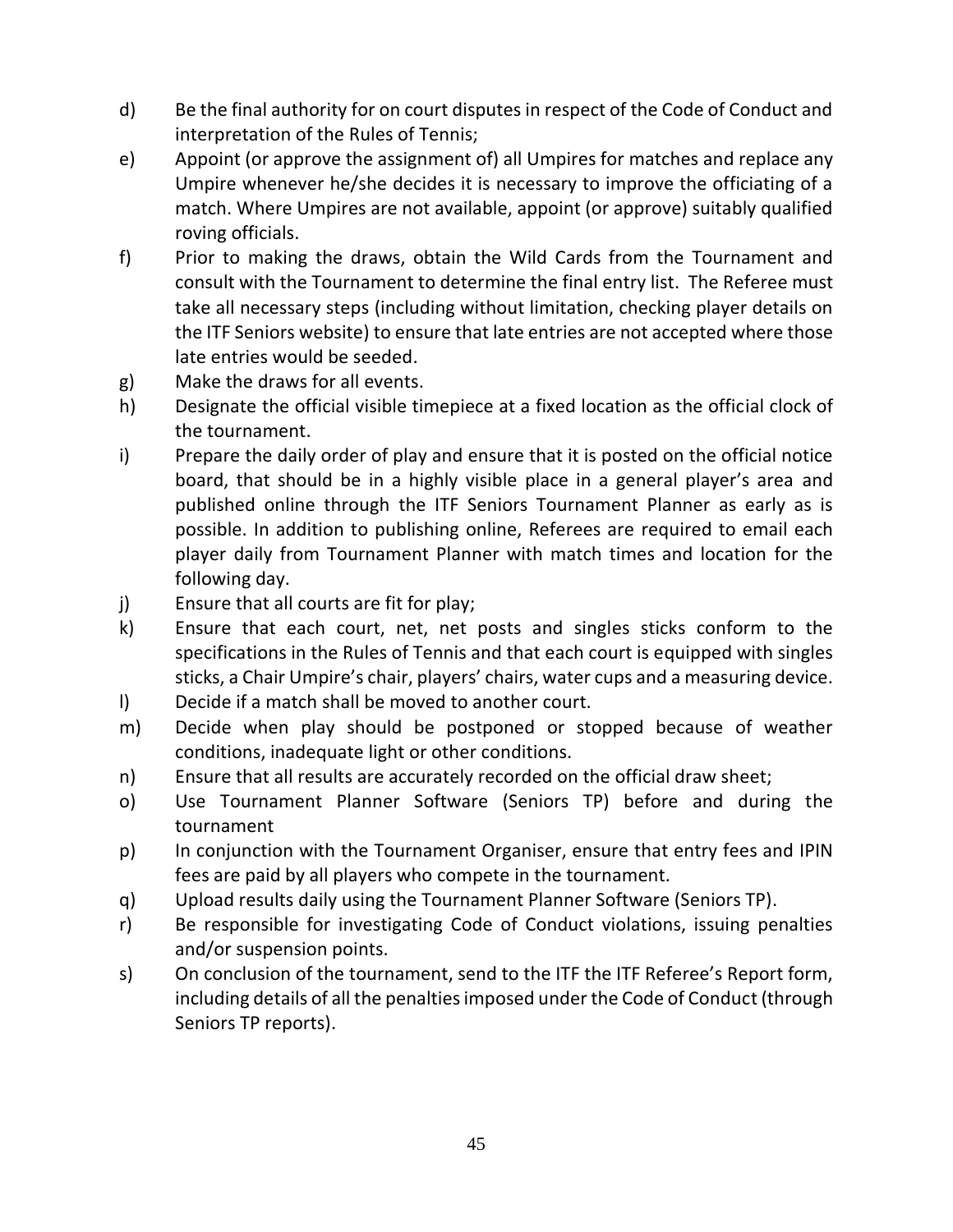- 2. The Referee's Powers
- a) The Referee is the on-site representative of the ITF, and is responsible for ensuring the uniform administration and interpretation of the Senior Tour Regulations, the Rules of Tennis, the Organisational Requirements, the Senior Tour Code of Conduct and the ITF Duties and Procedures for Officials.
- b) All decisions of the Referee are final, unless specified otherwise in these Regulations.

#### **49. Settlement of On-Site Disputes**

The Referee shall decide on any on-site disputes or interpretation of the Rules and Regulations and Rules of Tennis.

#### **50. ITF Representatives**

For the venue staging the Young Seniors/Seniors/Super-Seniors World Individual Championships, the ITF shall appoint one or more Representative(s) who shall arrive at least one day prior to the start of the Competition or as available depending on attendance at the Team Competition.

The ITF Representative shall be consulted on all matters and his/her duties shall include:

- a) Verification that the seeding have been correctly implemented.
- b) Liaison between the organising committee and the ITF.
- c) Determining matters of policy in the conduct of the Competition; and
- d) Acting as the on-site representative of the ITF in all matters.

The position of the ITF Representative on site is one of final authority on any decision taken in respect of any change in the agreed programme of events including change of surface due to bad weather conditions.

The Referee is solely responsible for decisions on court regarding the Rules of Tennis and the Code of Conduct, but any interpretation of the Seniors Tour Regulations must be referred to the ITF Representative.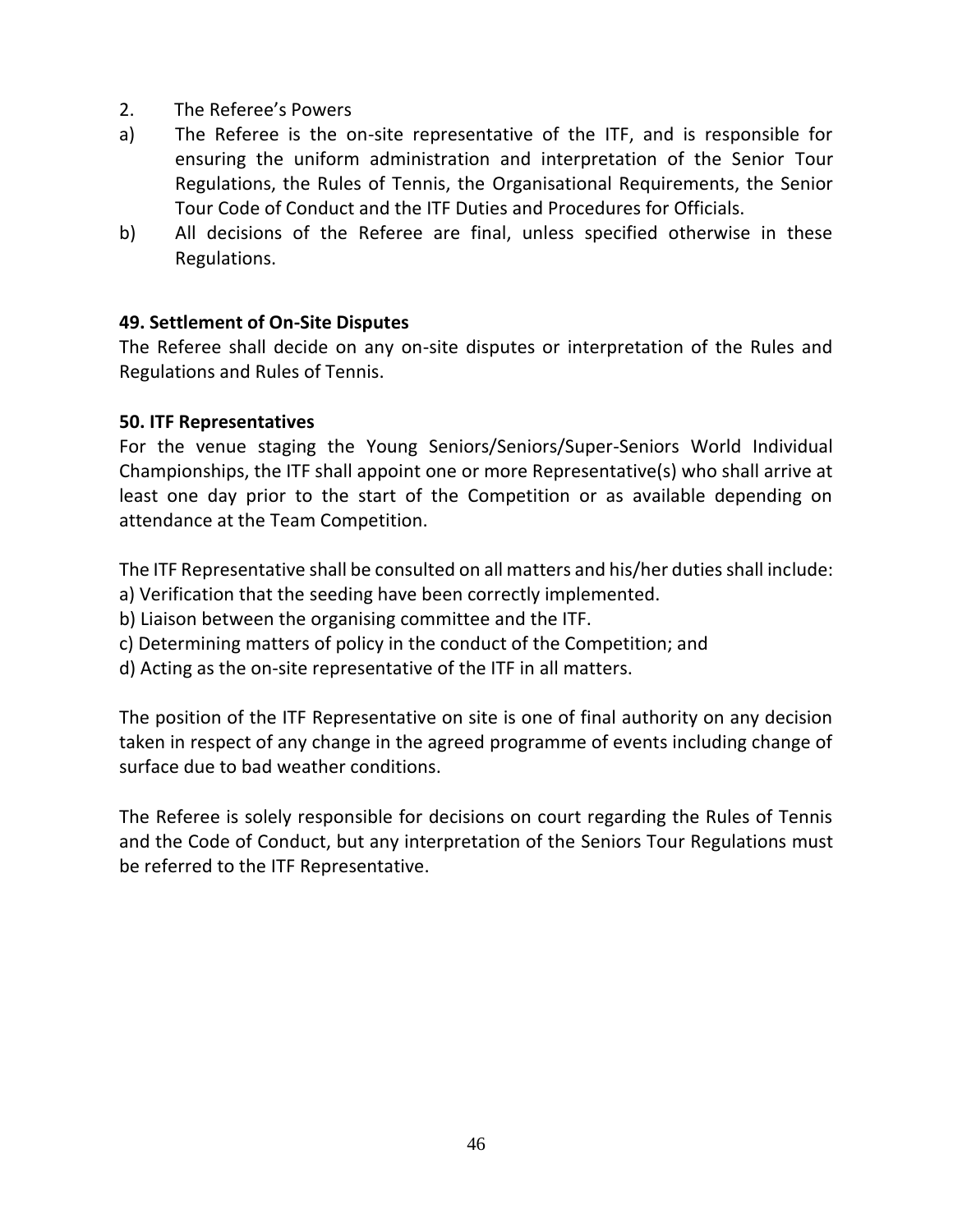## **V. ORGANISATIONAL REQUIREMENTS**

## **51. Tournament Fact Sheets**

All relevant information on arrangements for the tournament must be made available to the players in the form of the ITF standard Fact Sheet.

The Fact Sheet must be submitted to the ITF for approval no later than nine (9) weeks before the official start of the tournament.

Any other programme or flyer for the tournament shall publicise and correctly describe the approved grade of the event. A copy must be sent to the ITF as soon as it is produced. The ITF Seniors Department [\(seniors@itftennis.com\)](mailto:seniors@itftennis.com) must be copied on important organisational email messages sent out to players.

If required, tournaments shall assign to the ITF, free of charge, one (1) page in the official tournament programme for an ITF editorial or advertisement.

In the case of the Young Seniors/Seniors/Super-Seniors World Individual Championships, all information must be submitted to the ITF by the host nation by a date to be agreed with the ITF.

## **52. Entry Fees**

a) Grade 100, 200, 400, 700 and 1000 ITF Seniors Tour tournaments

The tournament committee shall determine a reasonable entry fee following recommendation by the ITF of what is considered reasonable. The entry fee, payment instructions and a deadline for payment shall be published in the official fact sheet. A tournament committee has the authority to officially withdraw any entered player that has not paid the entry fee according to the payment instructions and deadline published in the fact sheet. Entry fees and IPIN fees must be paid by each player before they play their first match.

b) ITF World Individual Championships

Entry fees for the World Individual Championships shall be as follows:

(1) The entry fee shall be \$150.00, plus an IPIN fee of \$6.00. The conditions of payment, including a deadline, shall be published in the fact sheet. Failure to meet these conditions of payment may result in the player's official withdrawal from the tournament.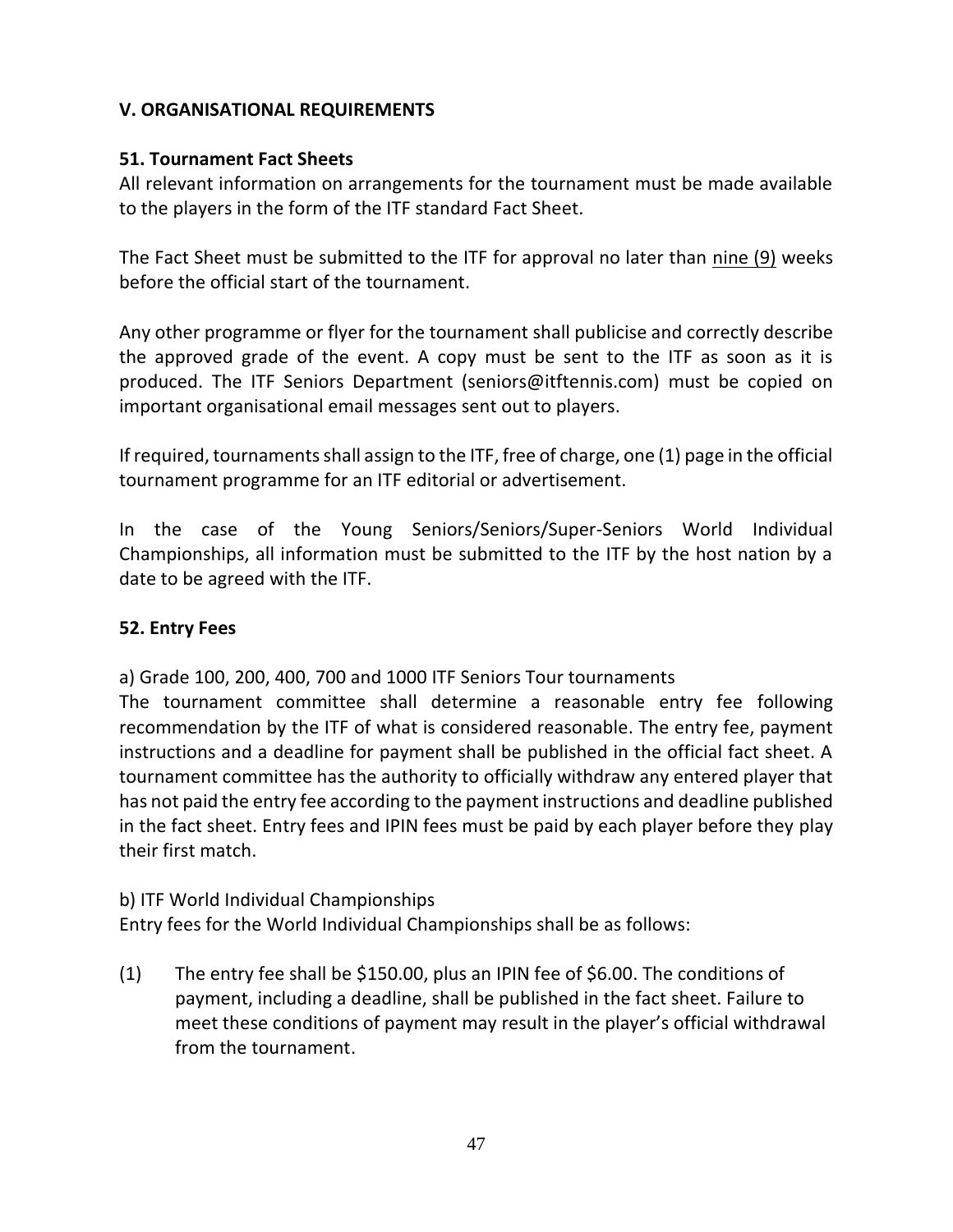(2) The conditions of refund shall be published in the fact sheet. A full refund will be made to an entered player that makes an official withdrawal prior to the Withdrawal Deadline. An official withdrawal is made online at [www.itftennis.com/ipin](http://www.itftennis.com/ipin) or by completing and signing an official Withdrawal Form and sending it to the ITF office. If the official withdrawal is made after the Withdrawal Deadline, a refund will be made only for reasons of health and/or injury supported by a medical certificate, or bereavement. A player that withdraws after the draw has been made is not eligible for a refund.

## **53. Results, Report Forms & Tournament Software**

The ITF will provide free of charge to the Referee a licensed copy of the Seniors Tournament Planner (Seniors TP) software.

The tournament shall have internet access on-site for use by the ITF Referee.

It is also mandatory that the Referee has a working email account and immediate access to a phone open for international calls.

Following conclusion of the tournament, the Tournament Director shall send/email to the ITF the Tournament Report form. The report must be submitted on the official form provided by the ITF (or Tennis Europe, for European tournaments).

# **54. Prize Money/Player Hospitality Money**

Prize Money or Player Hospitality Money may be offered to successful players at Grade 100, 200, 400, 700 and 1000tournaments at the discretion of the Organising Committee.

Should prize money be awarded and assuming draw sizes are equal in size, prize money must be equally distributed by gender and equally distributed across all age groups at the tournament.

The amount of prize money for Doubles and Mixed Doubles may differ from the amount of prize money for Singles, but the criteria of equality by gender and across all age groups must be adhered to for Doubles and Mixed Doubles also.

If, due to low participation figures, a round robin draw is played at an event instead of an elimination draw, then the advertised prize money may be reduced by up to a maximum of 50%.

## **55. Officials**

# **a) Young Seniors/Seniors/Super-Seniors World Individual Championships**

The Referee shall, as a minimum, be a certified Silver Badge Referee. Chair Umpires shall be provided for the main draw finals. In addition, the Organising Committee shall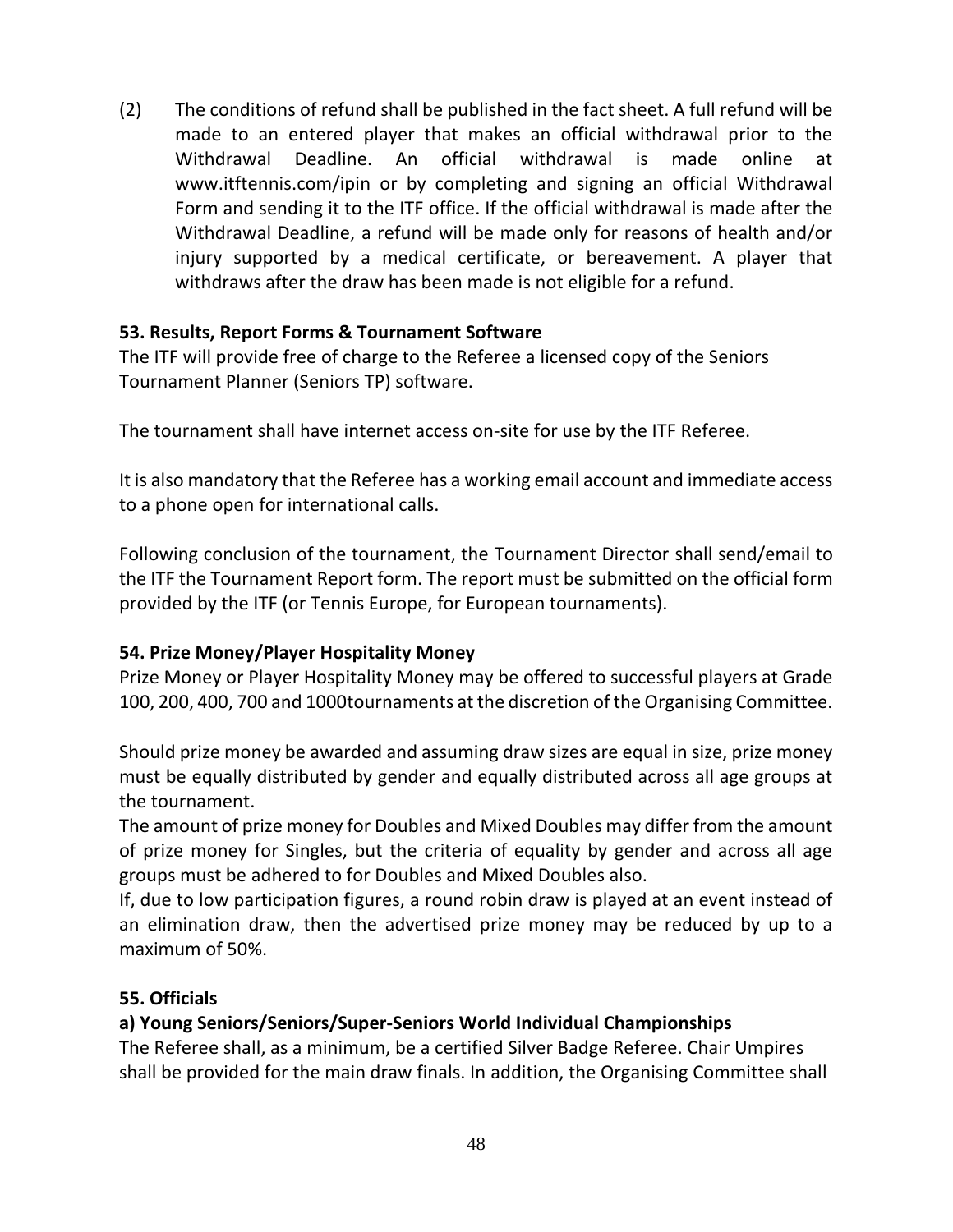make every effort to provide Chair Umpires in the main draw semi-finals. The Host Nation shall appoint on and off court officials as required by the ITF.

## **b) Grade 1000 Tournaments**

The Referee shall have ITF Silver Badge or Gold Badge certification. An ITF White Badge certified Referee may be permitted by the ITF but only where this individual refereed the event in previous years.

For Grade 1000 tournaments, a Chair Umpire is expected for the singles final as a minimum. It is recommended there is a minimum of one (1) Court Supervisor/Offcourt Umpire for every five (5) match courts.

## **c) Grade 200, 400 and 700 Tournaments**

The Referee shall have, as a minimum, ITF White Badge certification. A Chair Umpire is encouraged for singles finals at 400 and 700.

For Grade 700 tournaments, it is recommended there is a minimum of one Court Supervisor/Off-court Umpire for every five (5) match courts.

For Grade 200 and 400 tournaments, it is recommended there is a minimum of one Court Supervisor/Off-court Umpire for every eight (8) match courts.

# **d) Grade 100 Tournaments**

For Grade 100 tournaments, the Referee shall have ITF White Badge certification, unless otherwise approved in writing by the ITF. Where an ITF White Badge referee is unavailable or appointment is impractical, A National Referee may be appointed, but always subject to the approval and requirements of the National Association and the ITF.

For Grade 100, it isrecommended there is a minimum of one Court Supervisor/Off-court Umpire for each eight (8) match courts.

It is further recommended that for tournaments with more than 200 participants, an Assistant Referee, fluent in the English language, is appointed.

## **56. Doctor on call/ Sports Physiotherapist**

All ITF Seniors tournaments must have a doctor on-call.

It is required that all ITF Seniors World Championships, Grade 1000 and 700 tournaments arrange for a Sports Physiotherapist (*as defined in the ITF Guide to Recommended Health Care Standards*) to be on-site for the duration of the event (see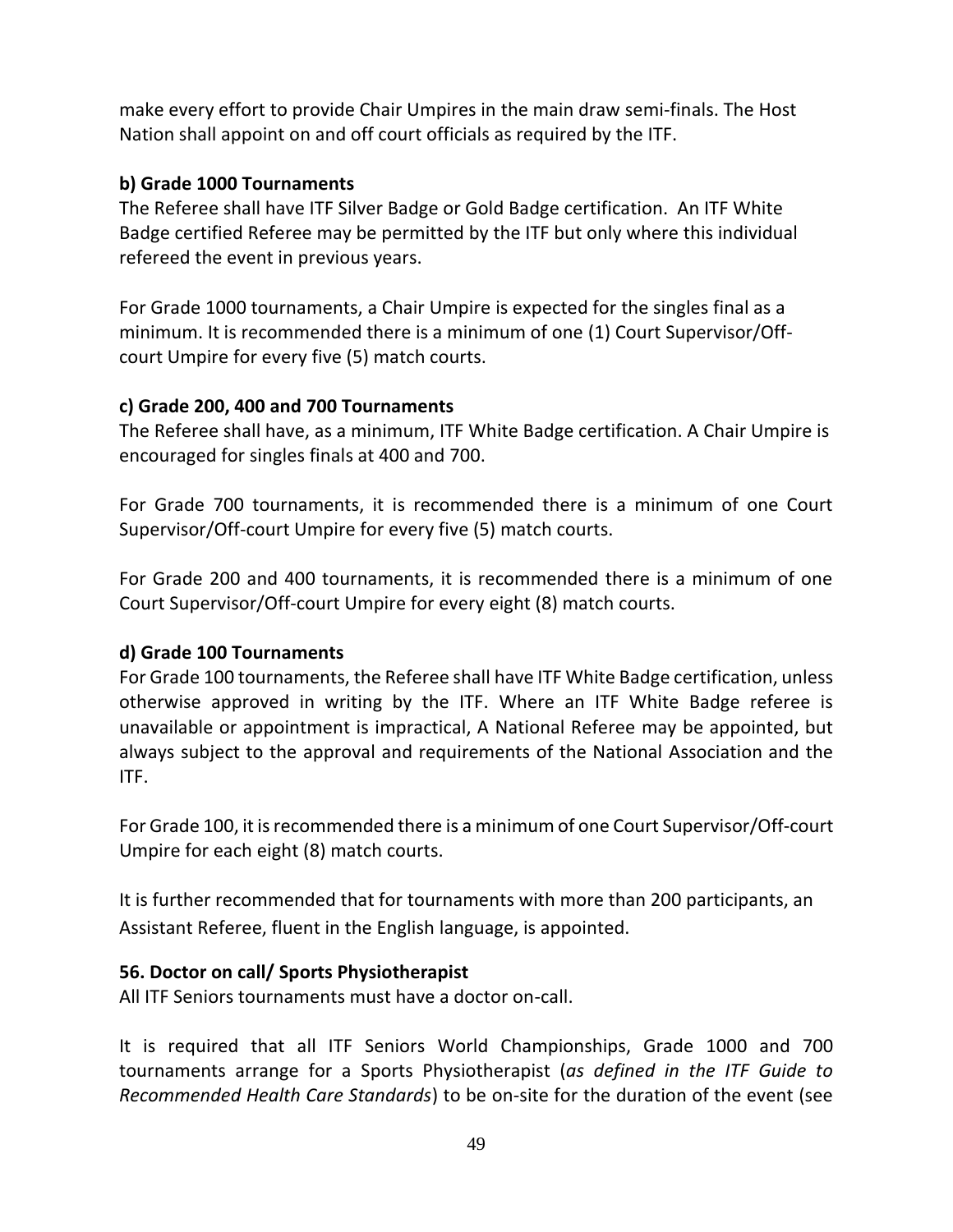Appendix III). The appointment of a Sports Physiotherapist is strongly recommended at Grade 100, 200 & 400 tournaments.

If there is no Sports Physiotherapist on site at a tournament, a person who is qualified in first aid and resuscitation must always be on site.

## **57. Courts**

All match courts for each event shall be played on the same surface throughout the tournament. However, in the event of bad weather, play may be moved to another surface, either under cover or not.

The surface of the courts to be used at the World Championships shall be subject to the approval of the Seniors Committee.

It is also recommended that in tournaments with foreign participation, on-site player announcements be made in English as well as the local language.

## **58. Practice Facilities**

If practice courts are available at an event, they shall be made available to all participants, free of charge.

#### **59. Banner**

Tournaments should display the ITF Seniors banner on their main court.

#### **60. Scoreboards**

Scoreboards must be displayed on-court at all Grade 700 and Grade 1000 events. Scoreboards should be used wherever possible at Grade 100, 200 and 400 events.

#### **61. Balls**

a) The balls to be used in the Competition must conform to the specifications in Rule 3 of the Rules of Tennis and must have been approved by the ITF.

b) In singles, doubles and mixed doubles main draw and qualifying there shall be a minimum of three new balls for each match. Another three or more new balls shall be provided for any third set at, Grade 1000, Grade 700 and Grade 400 tournaments.

c) New tennis balls for consolation events are recommended at all grades. New balls are mandatory for consolation at semi-finals and finals at 1000, 700 and 400.

d) Balls shall be provided for practice, but it is not obligatory to give new balls. A refundable deposit can be applied by the host organisers for return of the balls after practice within a reasonable time period published clearly.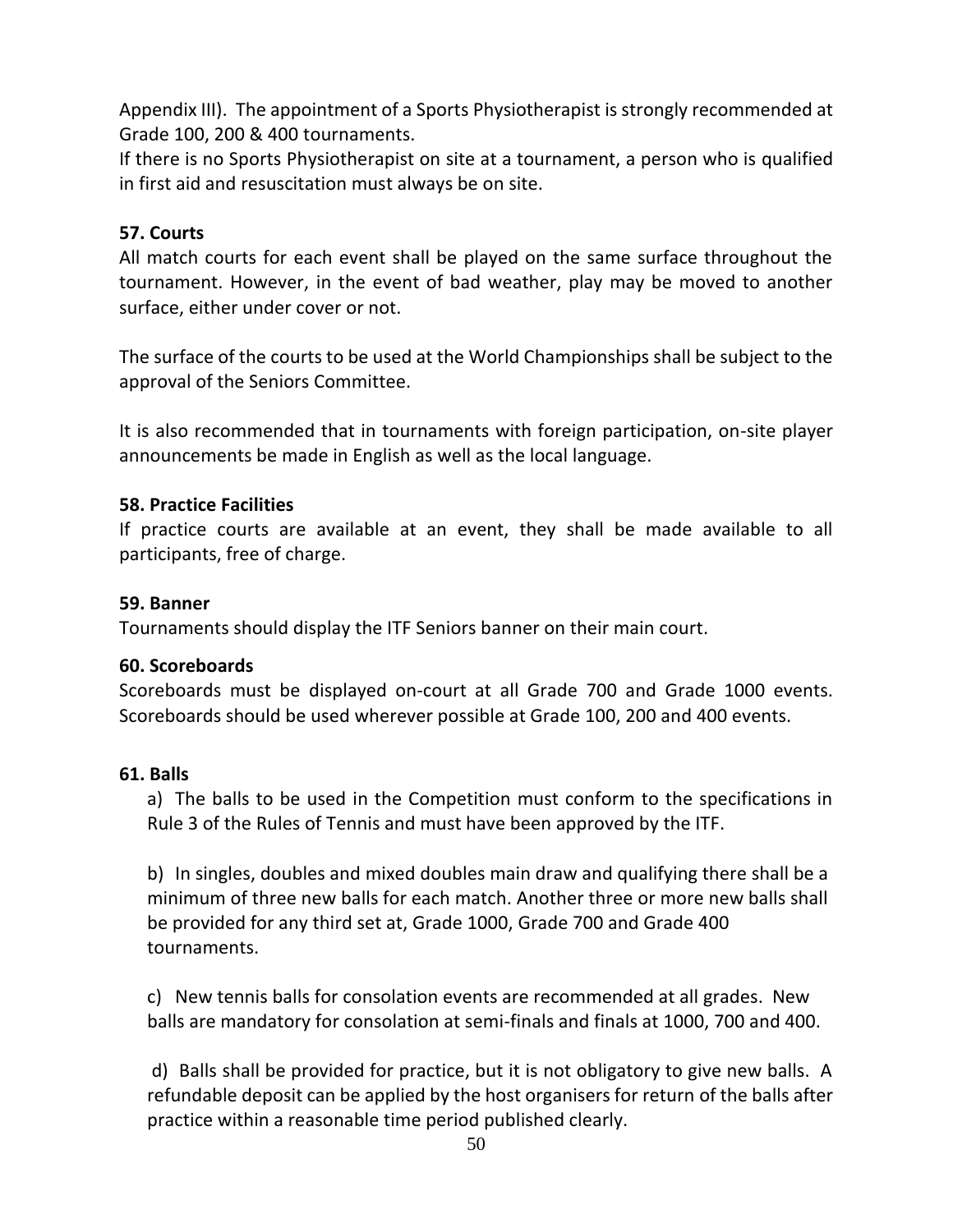e) At the ITF Young Seniors/Seniors/Super-Seniors World Championships (Grade WC) four new balls will be provided for each match and for any full third set played. New balls shall not be provided for any ten (10) point Match Tie-Break.

# **62. Code of Conduct**

The Code of Conduct for Seniors tournaments shall be prominently displayed on the official notice board at all tournaments (see also Section III Code of Conduct).

## **63. Publicity and Promotion**

(a) Each player grants to the ITF, the tournament's sanctioning National Association, the tournament and their agents and assignees the right, in perpetuity and for commercial and non-commercial purposes:

(i) to use or authorise the use of his or her name, voice, photograph, likeness, signature, biographical material and other identification, in any and all media, for the purpose of publicising and promoting the sport of tennis, the ITF, the tournament's sanctioning National Association, the tournament and their respective affiliates and events including the right to use the same on event posters, photos, programs, merchandise and other materials, and for the televising broadcasting and filming of the same; and

(ii) to make, show and otherwise use, in any and all media, still and moving pictures, whether live or otherwise, and any other visual and/or audio-visual reproductions of his or her performance or appearance as a sportsman on and off the court during the event.

(b) With respect to sub sections (a)(i) and (a)(ii) above:

(i) there will be no compensation payable in relation to the grant of such rights; and

(ii) the rights granted may not be used in such a way as to constitute an endorsement by the player of any product or company.

Players acknowledge that their tennis biography (including name, age and nationality) and complete tournament history shall be published on the ITF's website for the purposes of transparency and promotion of the sport.

# **64. Waiver of Claims**

In submitting an entry into an ITF Seniors event, all players agree, as a condition of entry, that, subject to the limits set out below for themselves, their executors, administrators, heirs and personal representatives, all claims of any kind, nature and description are waived, including past, present or future claims and injuries, if any, sustained in travelling to or from, or participating in an ITF Seniors event, against the ITF, the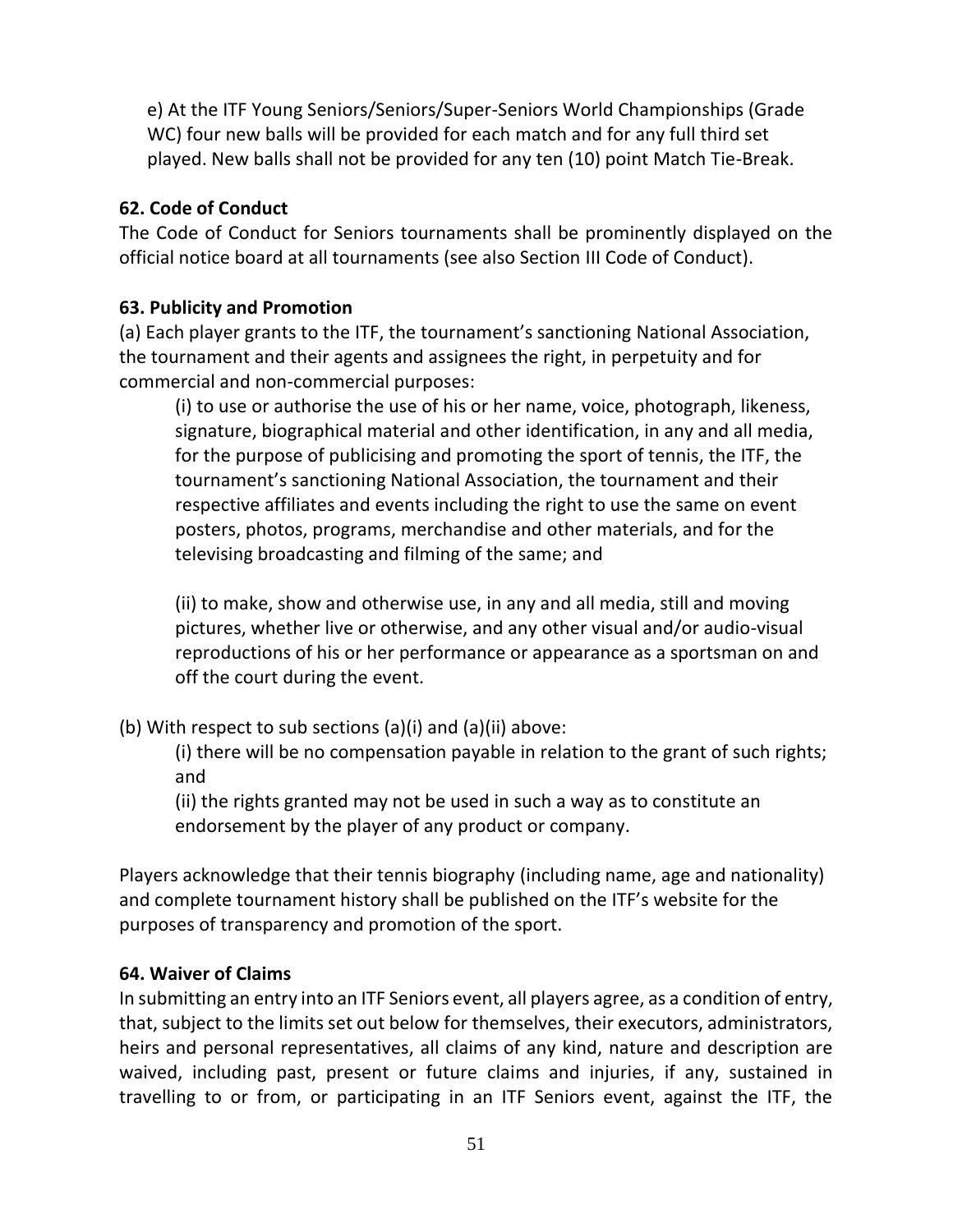National Association or the Regional Association sanctioning such events as well as officials, and (if applicable) sponsors, promoters, television or other broadcast licensees, vendors, venues, local organisers and others connected with such ITF Seniors Tour tournaments, including its employees, officer, directors, volunteers, and representatives.

Nothing in these Regulations excludes or limits the liability of the ITF, or any other parties listed above:

- (i) for death or personal injury caused by their (respective) negligence;
- (ii) for fraud; or
- (iii) to the extent that such exclusion or limitation is not permitted by applicable law.

## **65. Commercial Rights**

The ITF retains the right to secure sponsors (Title & International) for the Competition. A Title Sponsor or International Sponsor will have the right to exposure at select events of the Competition, and it will be the responsibility of the ITF to negotiate an agreement with each Tournament Organiser of these events with regards to this exposure. The ITF grants all Tournament Organisers of events the right to secure domestic sponsors.

No sponsorship will be permitted to any entity in respect of tobacco or e-cigarette products, hard liquor products, betting companies, political activity or other category deemed to be detrimental to the sport of tennis, as reasonably determined by ITF in consultation with the applicable National Associations. It is permitted to appoint casinos or national, regional or state sports lotteries as part of the above rights (with the prior approval of the ITF) provided they do not offer tennis betting as part of their business activity.

The ITF retains the exclusive right for net branding at each event of the Competition. The Tournament Organiser of each event of the Competition is not allowed to place branding on the net unless agreed otherwise in writing with the ITF.

The ITF will have the right to instruct individual tournaments on the ITF Senior Tour to use the balls of the Official Ball manufacturer providing that the balls are given to the tournament free of charge.

The ITF accepts that certain tournaments may have existing agreements in place with ball manufacturers and in such circumstances, the ITF will waive the right to require the use of the Official Ball at these tournaments for the duration of the existing agreement.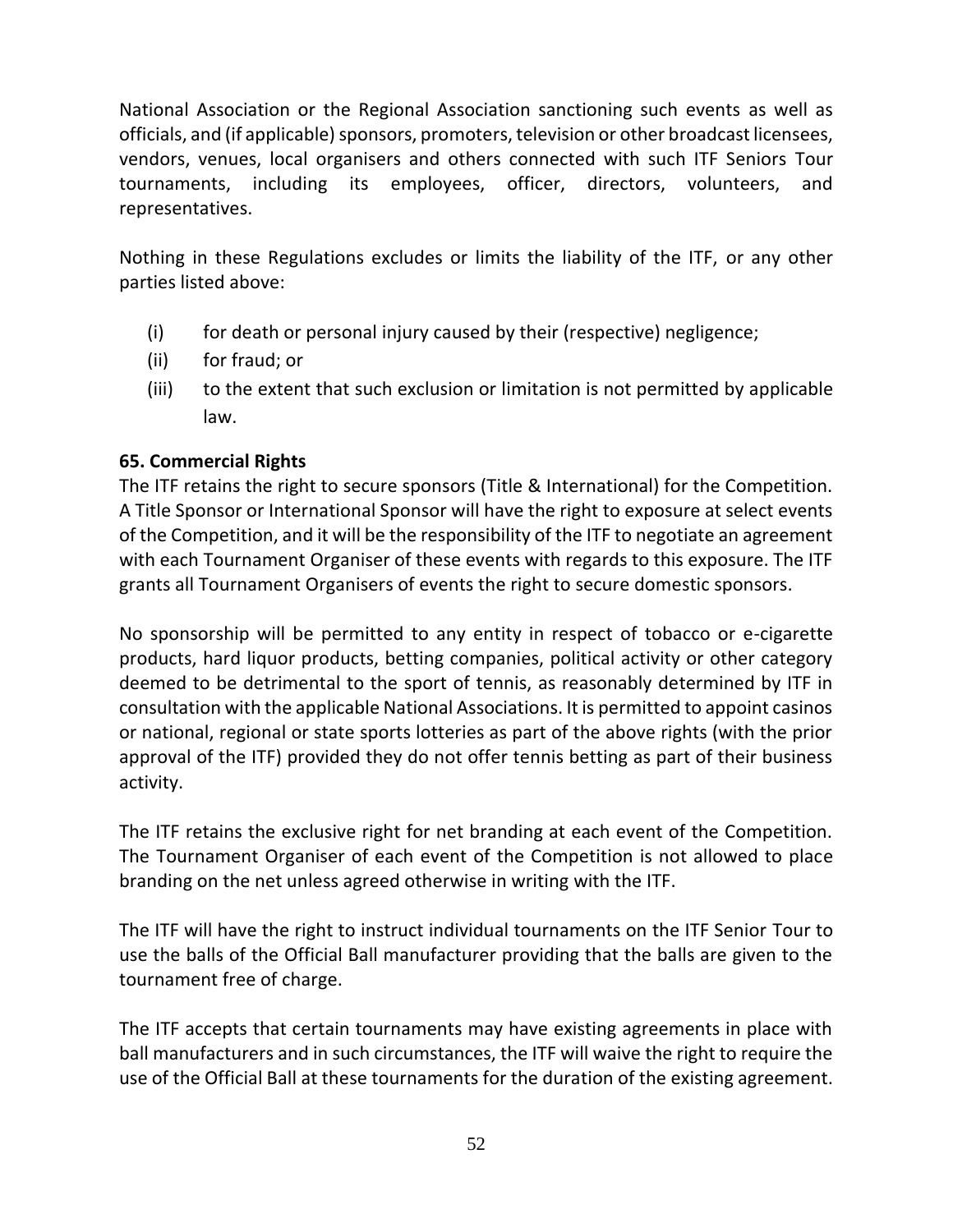Should the ITF inform a tournament on the ITF Seniors Tour of the intention to use an Official Ball, that tournament agrees that once their current agreement has expired, no new agreement with a ball manufacturer will be entered into.

#### **66. Related Regulations**

To the extent not covered herein The Constitution of ITF Limited and the Rules of Tennis shall be applicable to all ITF Seniors Tour Tournaments. Such applicability shall not affect the right of the ITF Seniors Tour Tournaments to promulgate and enforce their own special regulations insofar as they are consistent with the applicable provisions of these Rules and Regulations and have been approved by the ITF.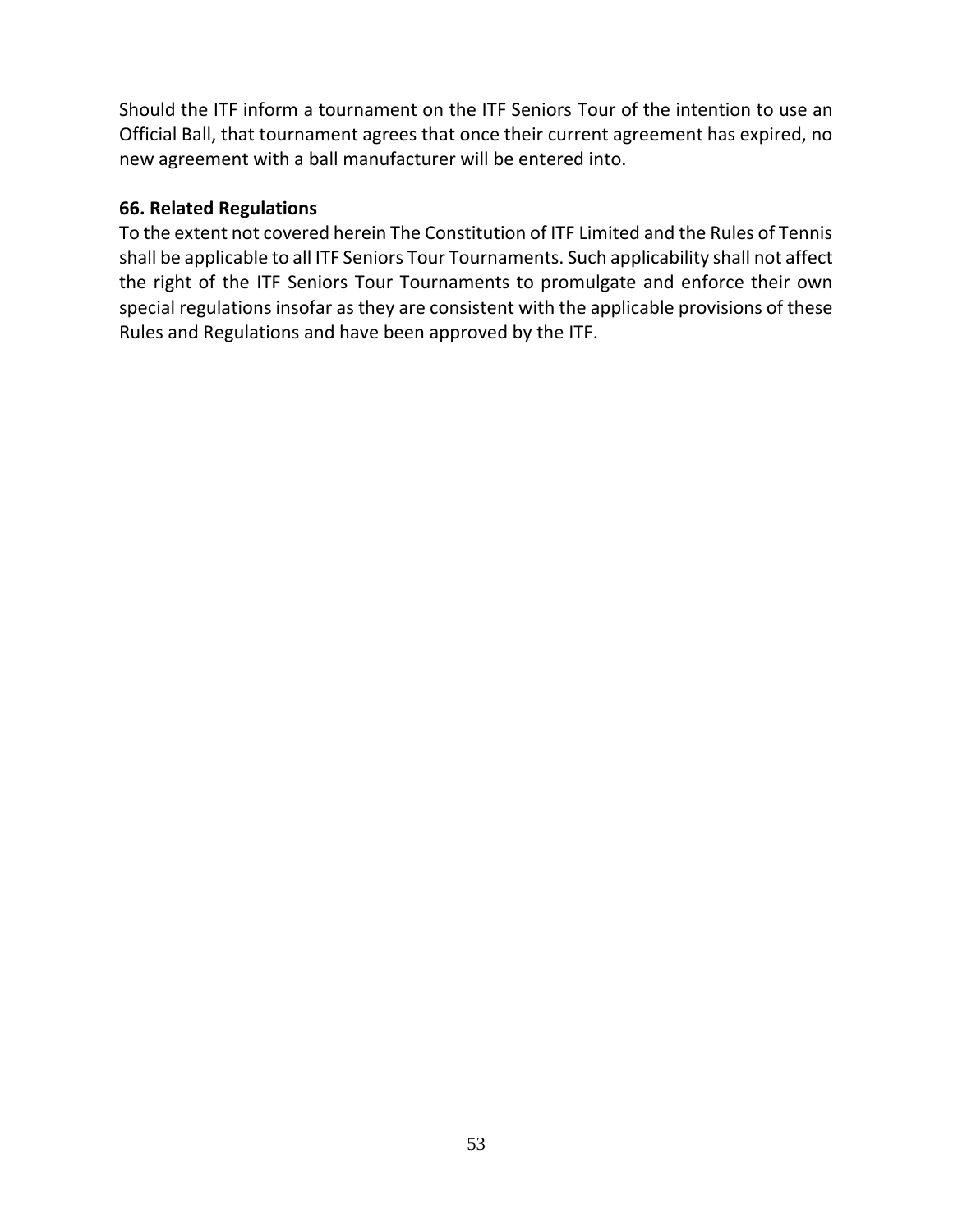## **SECTION II REGULATIONS FOR THE ITF YOUNG SENIORS/SENIORS/SUPER-SENIORS WORLD TEAM CHAMPIONSHIPS**

## **I. THE COMPETITION**

## **1. Title**

The Competition shall be called "The ITF Young Seniors/Seniors/Super-Seniors World Team Championships". The ITF Young Seniors/Seniors/Super-Seniors World Team Championships' Cups are as follows:

a) Official Team Competitions of the ITF:

| Italia Cup              | For men who have reached or will reach the age of 35 years on<br>or before the 31st December in the year in which the<br>Competition is held. |
|-------------------------|-----------------------------------------------------------------------------------------------------------------------------------------------|
| <b>Tony Trabert Cup</b> | For men who have reached or will reach the age of 40 years on<br>or before the 31st December in the year in which the<br>Competition is held. |
| <b>Dubler Cup</b>       | For men who have reached or will reach the age of 45 years on<br>or before the 31st December in the year in which the<br>Competition is held  |
| <b>Fred Perry Cup</b>   | For men who have reached or will reach the age of 50 years on<br>or before the 31st December in the year in which the<br>Competition is held. |
| Austria Cup             | For men who have reached or will reach the age of 55 years on<br>or before the 31st December in the year in which the<br>Competition is held. |
| Von Cramm Cup           | For men who have reached or will reach the age of 60 years on<br>or before the 31st December in the year in which the<br>Competition is held. |
| <b>Britannia Cup</b>    | For men who have reached or will reach the age of 65 years on<br>or before the 31st December in the year in which the<br>Competition is held. |
| Jack Crawford Cup       | For men who have reached or will reach the age of 70 years on<br>or before the 31st December in the year in which the<br>Competition is held. |
| <b>Bitsy Grant Cup</b>  | For men who have reached or will reach the age of 75 years on<br>or before the 31st December in the year in which the<br>Competition is held. |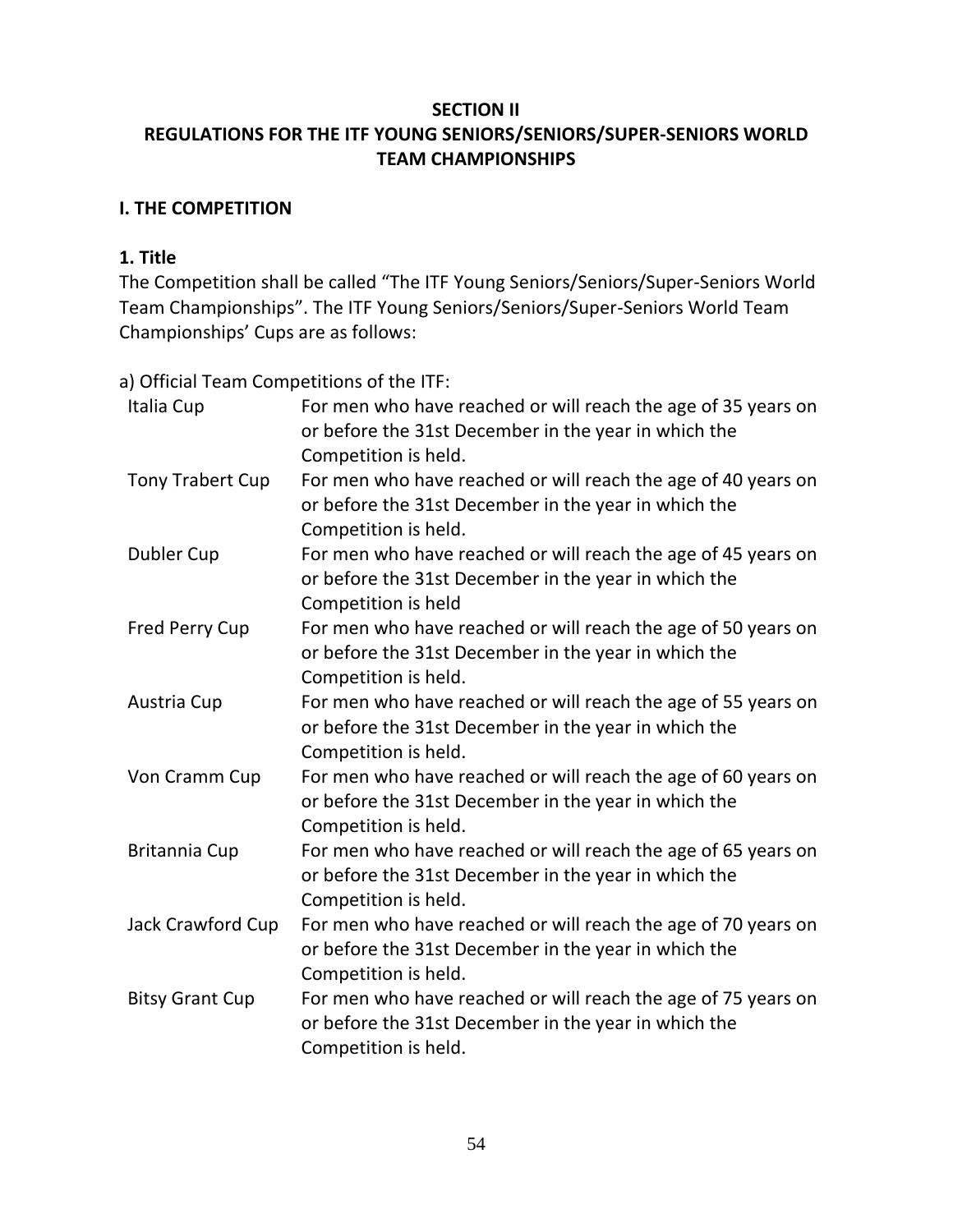| <b>Gardnar Mulloy</b><br>Cup   | For men who have reached or will reach the age of 80 years on<br>or before the 31st December in the year in which the<br>Competition is held.               |
|--------------------------------|-------------------------------------------------------------------------------------------------------------------------------------------------------------|
| Lorne Main Cup                 | For men who have reached or will reach the age of 85 years on<br>or before the 31 <sup>st</sup> December in the year in which the<br>competition is held    |
| Suzanne Lenglen<br>Cup         | For women who have reached or will reach the age of 35 years<br>on or before the 31 <sup>st</sup> December in the year in which the<br>Competition is held. |
| <b>Young Cup</b>               | For women who have reached or will reach the age of 40 years<br>on or before the 31st December in the year in which the<br>Competition is held.             |
| <b>Margaret Court</b><br>Cup   | For women who have reached or will reach the age of 45 years<br>on or before the 31st December in the year in which the<br>Competition is held.             |
| Maria Esther                   | For women who have reached or will reach the age of 50 years                                                                                                |
| <b>Bueno Cup</b>               | on or before the 31st December in the year in which the<br>Competition is held.                                                                             |
| <b>Maureen Connolly</b><br>Cup | For women who have reached or will reach the age of 55 years<br>on or before the 31st December in the year in which the<br>Competition is held.             |
| Alice Marble Cup               | For women who have reached or will reach the age of 60 years<br>on or before the 31st December in the year in which the<br>Competition is held.             |
| Kitty Godfree Cup              | For women who have reached or will reach the age of 65 years<br>on or before the 31 December in the year in which the<br>Competition is held.               |
| Althea Gibson Cup              | For women who have reached or will reach the age of 70 years<br>on or before the 31st December in the year in which the<br>Competition is held.             |
| Queens' Cup                    | For women who have reached or will reach the age of 75 years<br>on or before the 31st December in the year in which the<br>Competition is held.             |
| Doris Hart Cup                 | For women who have reached or will reach the age of 80 years<br>on or before the 31 <sup>st</sup> December in the year in which the<br>Competition is held  |
| Angela Mortimer<br>Cup         | For women who have reached or will reach the age of 85 years<br>on or before 31 December in the year in which the competition<br>is held                    |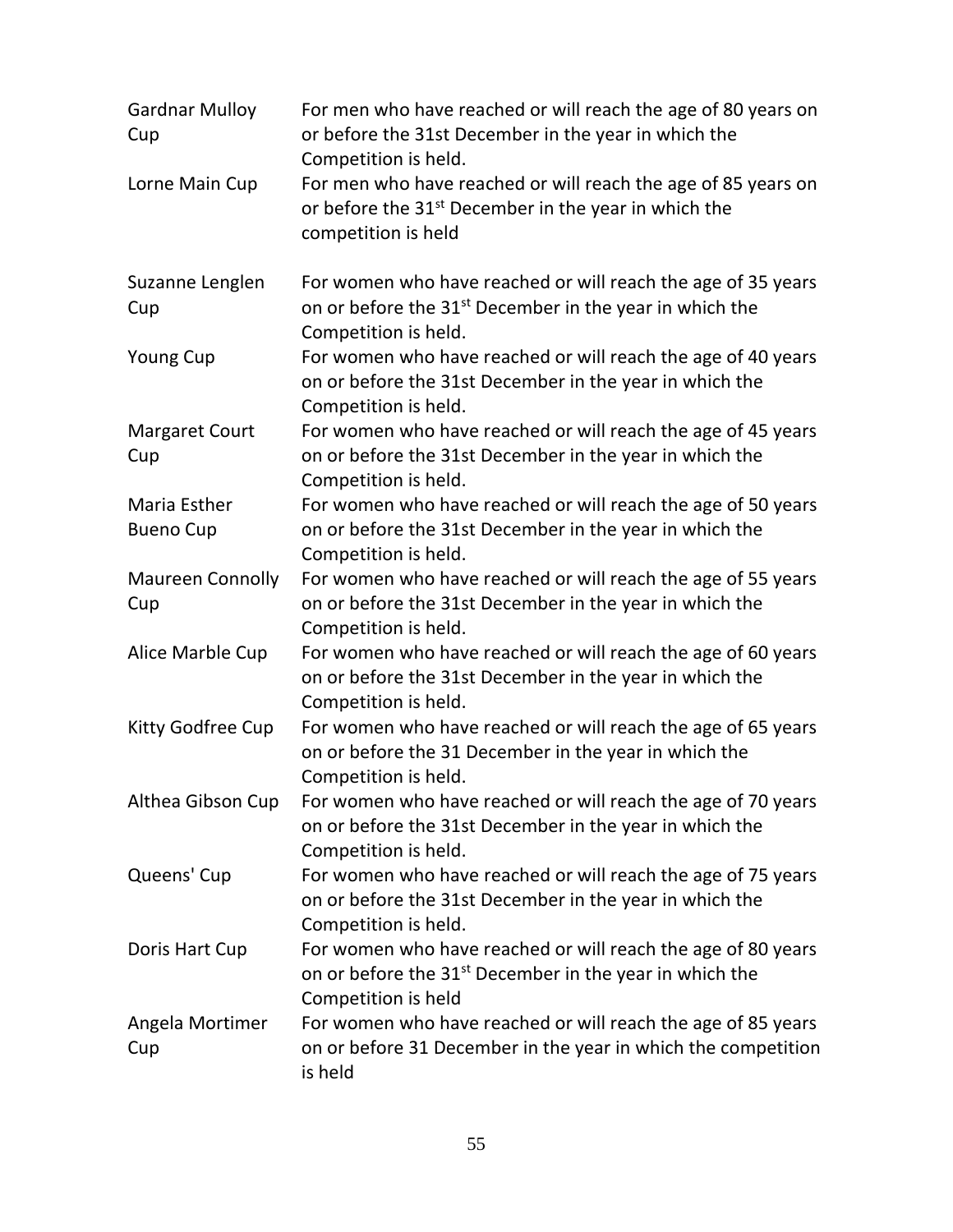## **2. Ownership**

The Competition shall be owned by and under the direction and control of the International Tennis Federation, hereinafter referred to as the "ITF".

Ownership shall include, but not be limited to, the following national and international rights: registered trademarks of the ITF; commercial exploitation of the event; television and radio, film and video recordings, plus new media and internet coverage. The Board of Directors may assign all or any rights to the host nation in accordance with detailed guidelines issued by the ITF consistent with these Regulations.

# **3. Format**

The Competition shall be played at one venue unless the Seniors Committee decides to approve an application to play in zones. The Competition shall be played under a Round Robin format in the initial stages after which a knock-out principle can be adopted to produce the final list of all teams.

## **4. Nations Eligible**

The Competition shall be open to Class B and Class C members of the ITF and only players who are eligible to represent a nation in accordance with Section II, Regulation 25 (Eligibility of a Player to Represent a Nation) may be nominated members of the team of that country.

Entry fees to be paid in US Dollars (USD). The Entry Fee for each Team Cup is US\$525.00 for a maximum of 4 players, plus an IPIN fee of US \$6.00 per player. An additional fee for a non-playing captain (5<sup>th</sup> person) is US\$125.00.

## **5. Prize Money**

No prize money shall be awarded unless approved by the ITF.

## **6. Trophies**

A list of trophies donated by National Associations can be found on the ITF Seniors website (www.itftennis.com/seniors).

# **7. Rules to be Observed**

The Competition shall take place in accordance with these regulations, and the approved Code of Conduct (together the "Regulations"), the Constitution of the ITF Limited and the Rules of Tennis.

In submitting an entry, a National Association and its team members, including the Captain, automatically undertake to abide by and fulfil all its obligations under the above Rules and Regulations.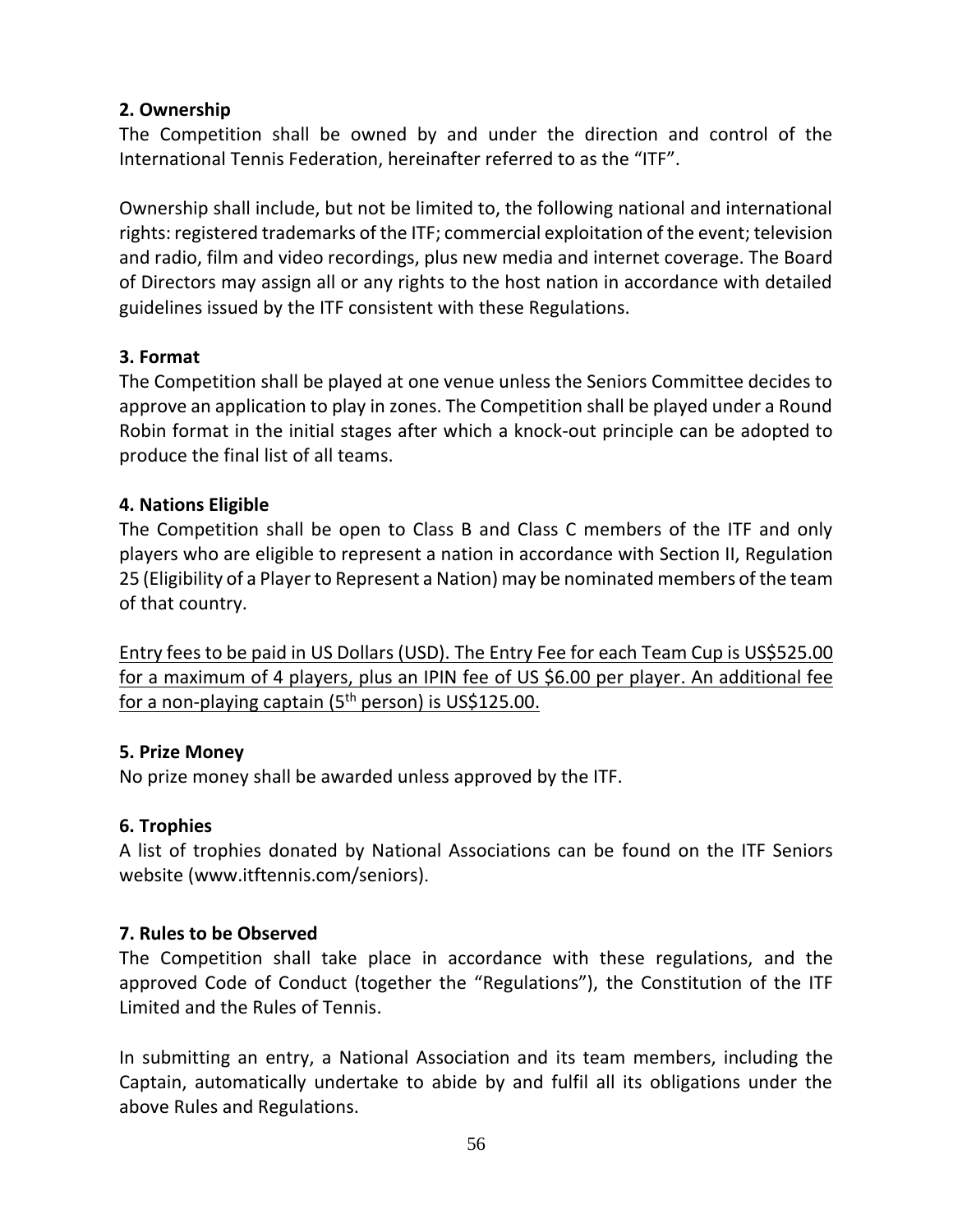Any National Association and its team members, including the Captain, failing to honour this undertaking shall be subject to penalties.

The ITF reserves the right to refuse approval of or cancel any previously sanctioned Tournament or series of Tournaments for reasons of health, safety, security or any other potential threat to any persons attending the Tournament(s) or to the successful running of the Tournament(s). The ITF bears no liability to any Applicant, Tournament Organiser, Host, National Association, player, Related Person, Covered Person or any other person or entity for any loss incurred as a result of a delayed, rescheduled, postponed or cancelled Tournament. For the avoidance of doubt, neither the ITF or the Applicant shall be liable to any player, Related Person, Covered Person or any other persons or entities for any costs that they might have incurred in relation to such delayed, rescheduled, postponed or cancelled Tournaments, including, without limitation, any travel, transport and/or accommodation costs. This decision (to refuse approval of or cancel any Tournament) will be made on behalf of the ITF by the ITF Seniors Committee, or by the ITF Executive if the Committee so delegates its decisionmaking power, and may be appealed by the Applicant only, to the Independent Tribunal.

## **8. Variations**

## **(a) Power to amend**

These ITF Senior Tour Rules and Regulations may only be amended, repealed or otherwise modified, in whole or in part, by the ITF Board of Directors.

## **(b) Extraordinary Circumstances**

The Board of Directors may grant dispensation from, modify, waive or otherwise alter these Regulations or their application in extraordinary circumstances.

## **(c) Variations for a particular tournament**

Tournaments may apply for a limited variation to the Regulations set out under Section II, pursuant to Section I, Regulation 22

## **9. Enforcement of Regulations and resolution of disputes**

## **On-site enforcement**

It is the responsibility of the Referee and on-site ITF Representative(s) (if present) to enforce these Regulations on-site.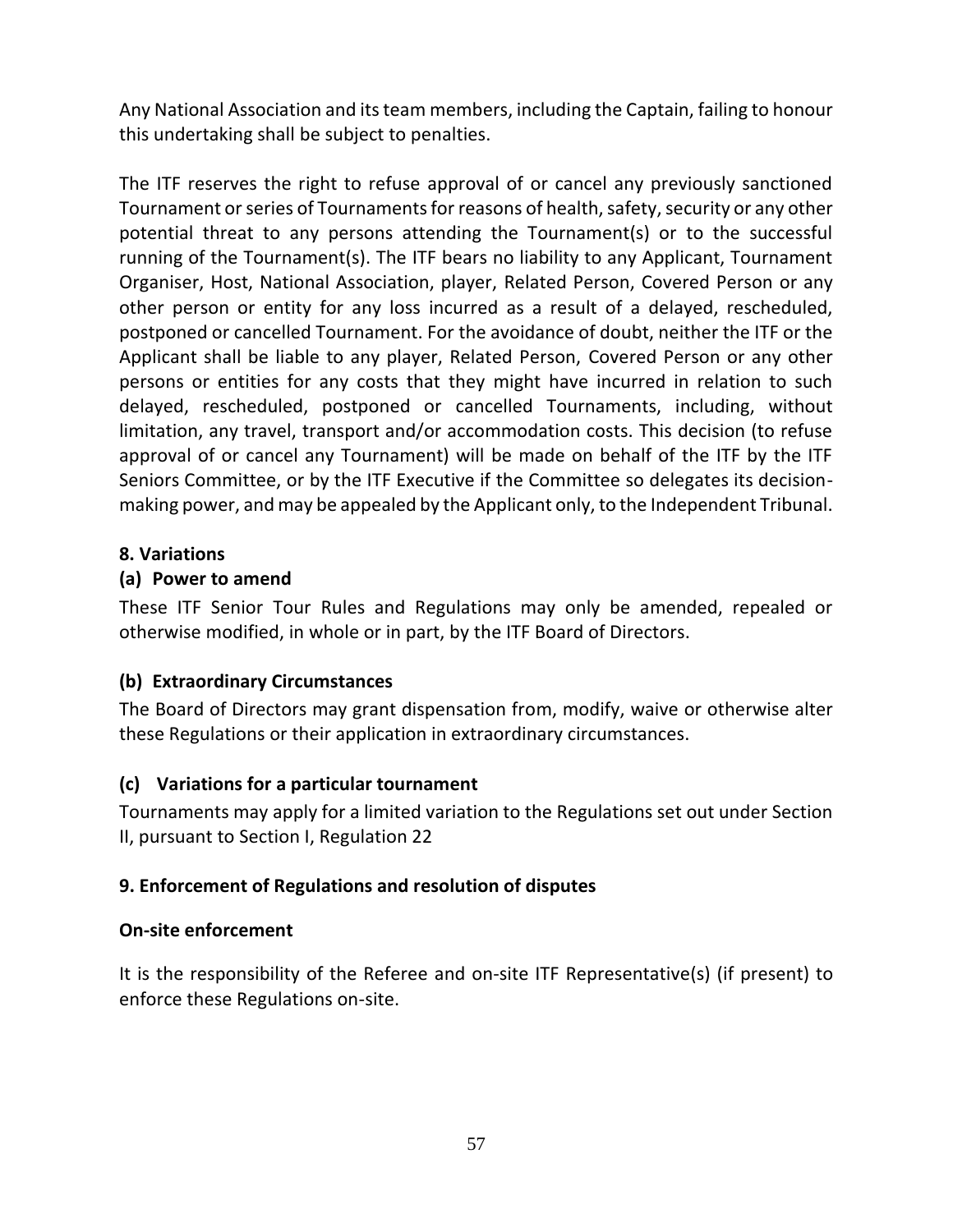## **First instance proceedings**

The Referee shall have exclusive jurisdiction, in the first instance, over the following matters:

- (a) unless expressly referred elsewhere, an allegation that a player has committed an offence under the Code of Conduct that is not a Major Offence or a breach of the Welfare Policy;
- (b) any disputes or questions of interpretation that arise on court in respect of the Rules of Tennis; and
- (c) any other decisions, disputes or other matters that are entrusted under these Regulations to the Referee.

The ITF Representative shall have exclusive jurisdiction, in the first instance, over the following matters:

- (a) any disputes or questions of interpretation that arise on-site regarding these Regulations; and
- (b) any other decisions, disputes, questions of interpretation or other matters that are entrusted under these Regulations to the ITF Representative.

The Referee, ITF Seniors Committee or other person/entity designated under these Regulations may decide any issues entrusted to them (respectively) under these Regulations. Unless expressly provided otherwise, there will be no right of appeal from their respective decisions.

The ITF Internal Adjudication Panel shall have exclusive jurisdiction, in the first instance, over the following matters (to be determined in accordance with its Procedural Rules):

- i. any request for a decision that is entrusted under these Regulations (including the Code of Conduct) to the ITF Internal Adjudication Panel;
- ii. any dispute or question about the proper interpretation of these Regulations (including reviewing as appropriate any on-site interpretation by the ITF Representative);
- iii. any dispute or question about player eligibility arising under these Regulations (unless expressly referred elsewhere);
- iv. any allegation that a Covered Person has committed a breach of the Welfare Policy;
- v. any allegation that a player, Related Person or other person or entity bound by these Regulations has failed to comply with any other aspect of these Regulations (unless expressly referred elsewhere); and
- vi. any other dispute arising out of or relating in any way to these Regulations that is referred to it by the Board.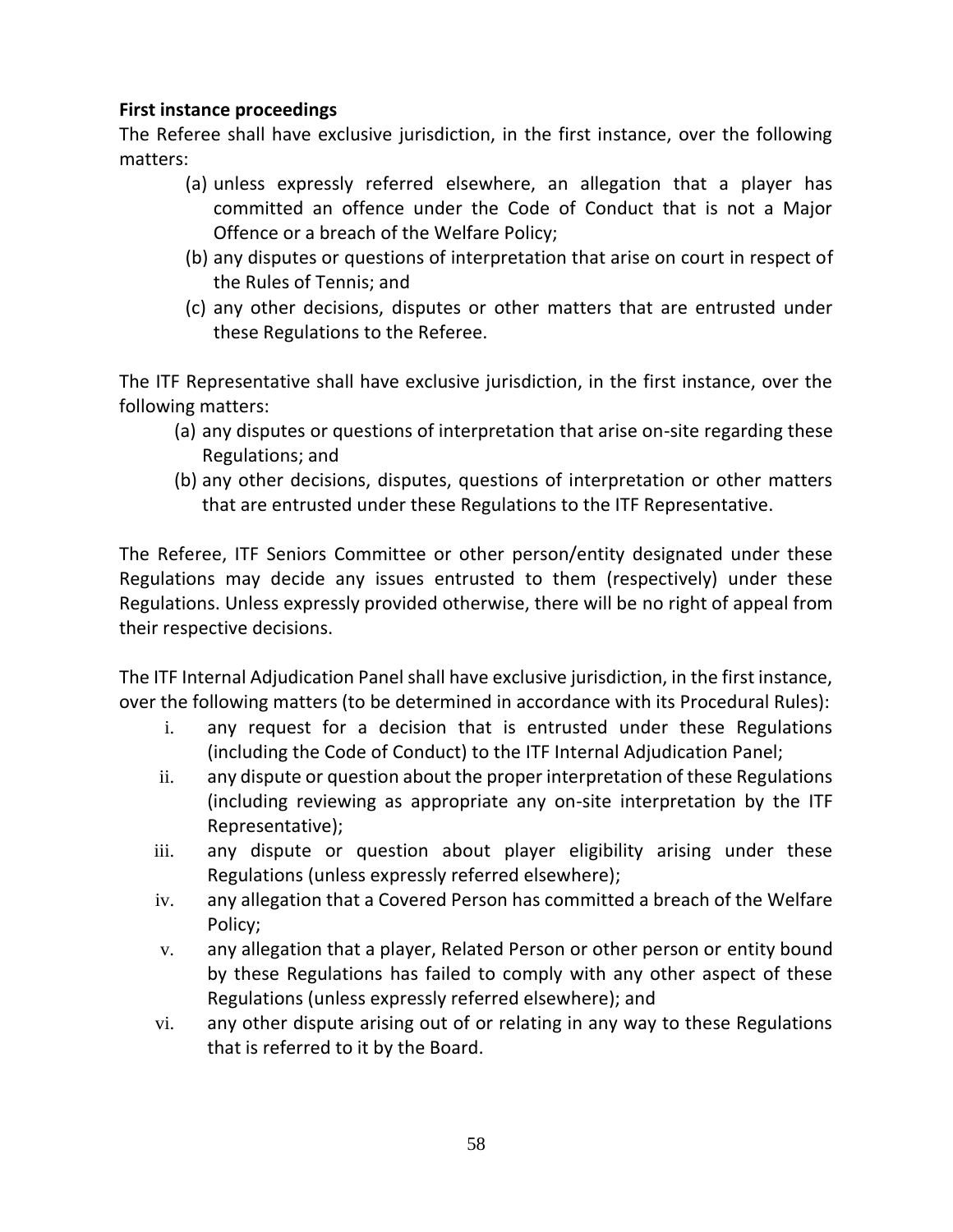The Independent Tribunal shall have exclusive jurisdiction, in the first instance, over the following matters (to be determined in accordance with its Procedural Rules):

- (a) any request for a decision that is entrusted under these Regulations to the Independent Tribunal;
- (b) an allegation that a player, Related Person or other person participating in the ITF Young Seniors/Seniors/Super-Seniors World Team Championships has breached the Tennis Anti-Doping Programme;
- (c) an allegation that a player or Related Person has committed a Major Offence under the Code of Conduct;
- (d) any allegation that a Tournament Offence has been committed under the Code of Conduct;
- (e) any allegation that a Covered Person has committed a breach of the Welfare Policy; and
- (f) any other dispute arising out of or relating in any way to these Regulations that is referred to it by the Board.

The Procedural Rules for both the Internal Adjudication Panel and the Independent Tribunal are available online at www.itftennis.com, or a hard-copy can be requested in writing to the ITF.

## **Sanctions**

Where the ITF Internal Adjudication Panel and/or Independent Tribunal upholds an allegation of breach of these Regulations, it will determine the sanctions for such breach in accordance with the sanctions provisions in its Procedural Rules, unless these Regulations specify other sanctions for such breach, in which case it will apply the specific sanctions.

## **Appeals**

Save where provided otherwise under these Regulations:

- (a) decisions by the Referee or ITF Representative under these Regulations may only be challenged by way of appeal to the ITF Internal Adjudication Panel, to be determined in accordance with its Procedural Rules (save that there shall be no right of appeal against the ITF Internal Adjudication Panel's decision);
- (b) subject to preceding paragraph (a) above, decisions of the ITF Internal Adjudication Panel under these Regulations may only be challenged by way of appeal to the Independent Tribunal, in accordance with the Independent Tribunal's Procedural Rules (in particular, the section applicable to the Independent Tribunal sitting as an appeal panel);
- (c) decisions of the Independent Tribunal (sitting as a first instance tribunal) may only be challenged by way of appeal to the Court of Arbitration for Sport, as set out in the Independent Tribunal Procedural Rules;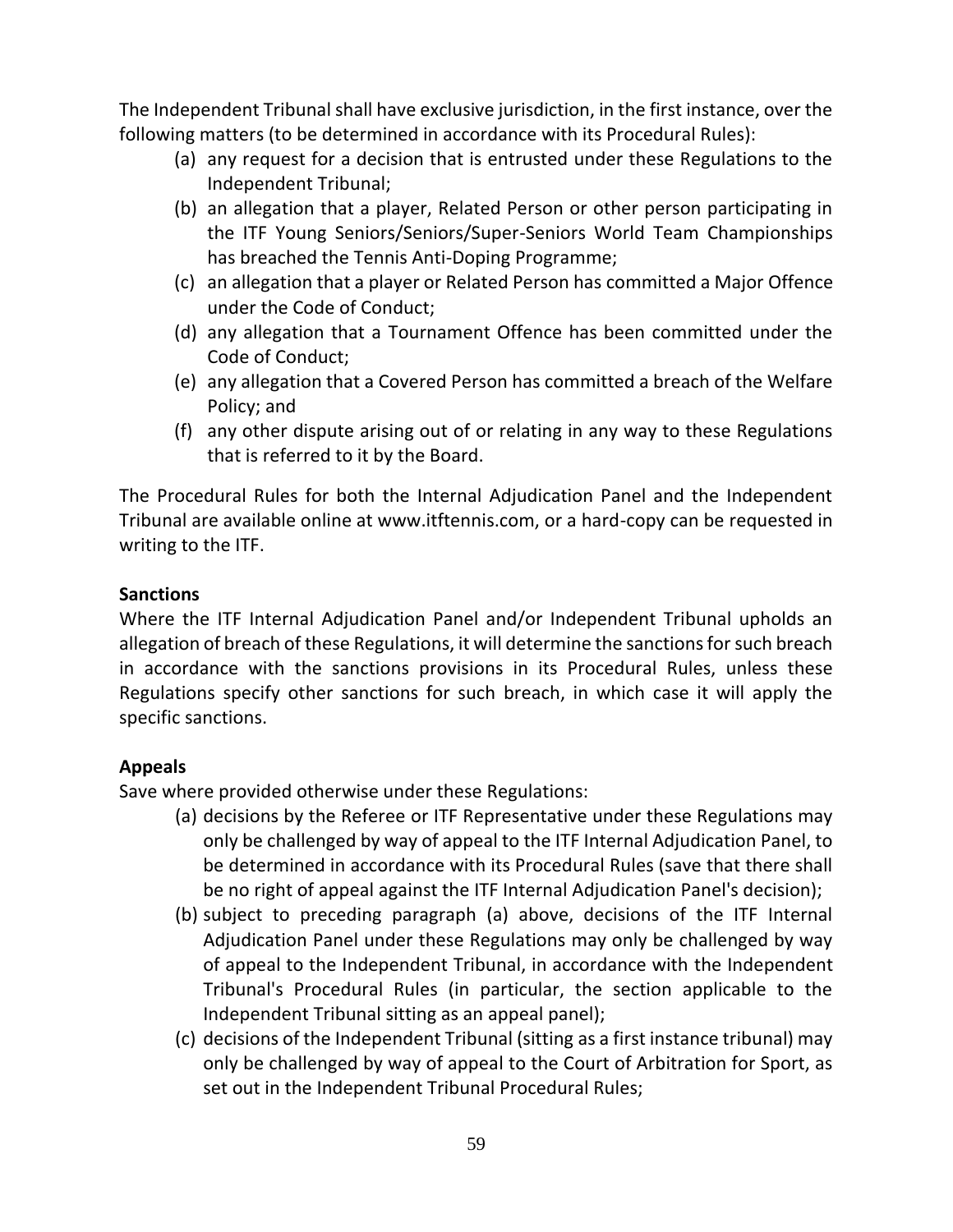Such appeals may only be brought by one of the following persons:

- (i) the Nation that is the subject of the decision being appealed;
- (ii) the team member who is the subject of the decision being appealed;
- (iii) the Nation of the team member who is the subject of the decision being appealed;
- (iv) any Nation that is directly affected by the decision being appealed; and/or
- (v) the ITF.

# **10. International Player Identification number (IPIN)**

To play in the ITF Young Seniors/Seniors/Super-Seniors World Team Championships, a player must have registered for a Seniors IPIN membership (International Player Identification Number) and have paid the event IPIN fee.

## **11. Sponsorship**

Commercial Rights for the Young Seniors/Seniors/Super-Seniors World Team Championships shall be as set out in the Hosting Agreement.

## **II. MANAGEMENT**

## **12. Board of Directors**

a) Management

The Competition shall be managed by the Board of Directors of the ITF in co-operation with the National Association(s) of the country or countries where the Competition is played.

b) Duties

The duties of the Board of Directors shall be:

- (i) to appoint every two (2) years a Seniors Committee, which shall consist of a Chair, who shall be a member of the Board of Directors, and further members as determined necessary.
- (ii) To register in the name of the ITF any trademarks in connection with the Competition, and to protect such rights;
- (iii) To select the venues and decide the dates for the Competition;
- (iv) To decide the entry fee and allocation of any prizes;
- (v) To administer the funds of the Competition within the financial framework of the Competition;
- (vi) To refuse the entry of any National Association, or refuse the further participation of such National Association in the Competition, if in its opinion the participation of the said nation may result in the Competition being endangered.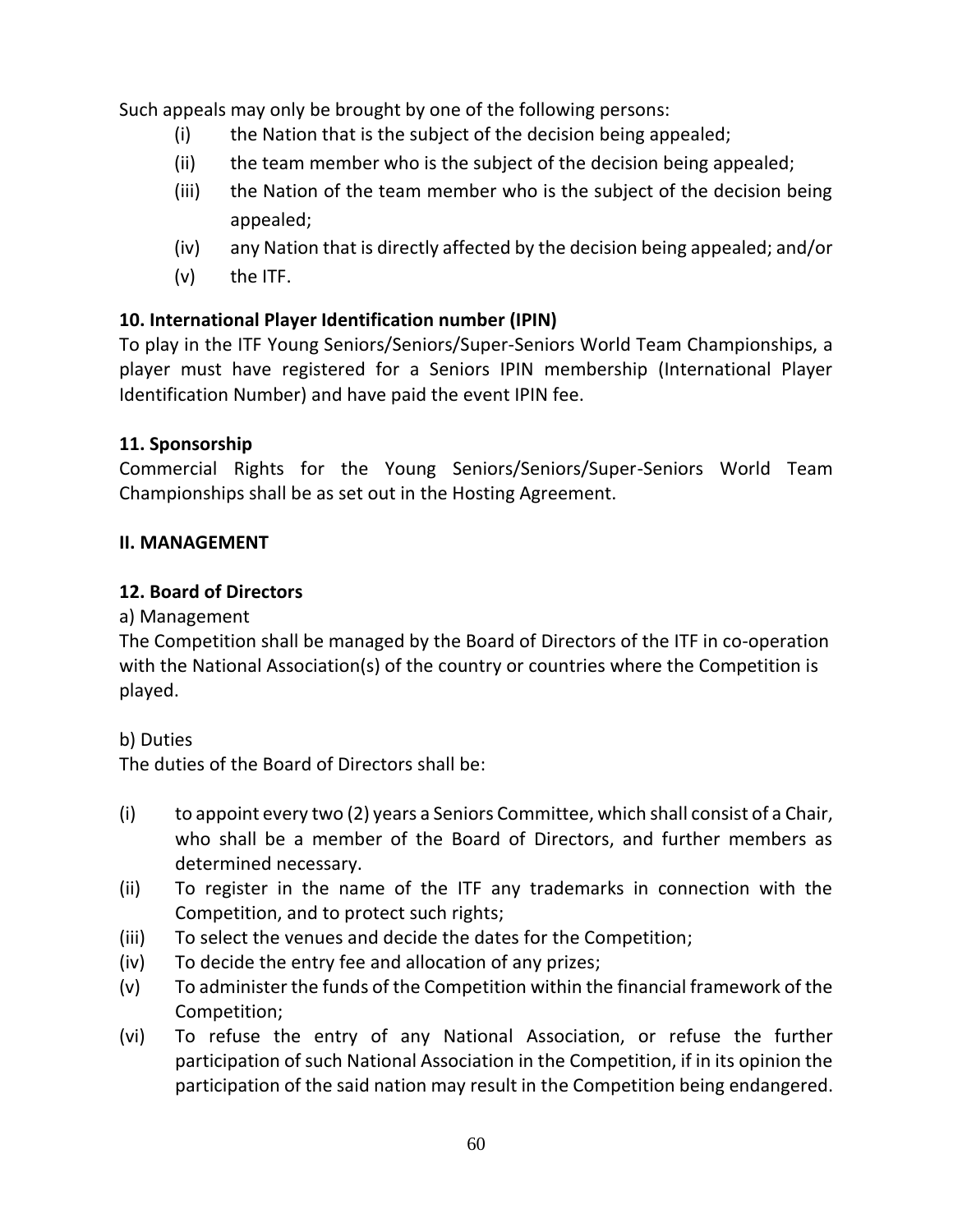## **13. Seniors Committee**

The duties and powers of the Seniors Committee shall be:

- (a) to manage the Team Competitions;
- (b) to recommend changes to and to ensure the uniform application of these Rules and Regulations and the Code of Conduct;
- (c) to administer the funds of the Team Competitions within the financial framework of the ITF;
- (d) to report to the Board of Directors on all financial matters;
- (e) to submit regular reports to the Board of Directors; and
- (f) to approve events for the Competition and to select the dates and venues for each of those events.

## **III. RULES OF THE COMPETITION**

## **14. Application to Stage the Competition**

Any National Association wishing to stage the Competition shall submit its application in writing on the approved form provided by the ITF.

National Associations may submit a joint bid with other National Associations to stage the Competition.

The ITF will only consider bids offering to host both the ITF Young Seniors/Seniors/Super-Seniors World Team Championships and the Young Seniors/Seniors/Super-Seniors World Individual Championships in the same year, in two consecutive weeks.

# **15. Financial Arrangements for On-Site Organisation**

The financial arrangements for the on-site organisation shall be negotiated between the ITF and the host nation.

## **16. Entries**

Entries from National Associations shall be sent to the ITF to arrive no later than twelve (12) weeks before the Competition begins, or such earlier date as may be decided and announced in advance by the ITF.

The list of entries shall be forwarded to the Organising Committee after the Entry Deadline.

The fee will be stipulated in the Application Form, and by submitting an application, a National Association is liable to pay the entry fee.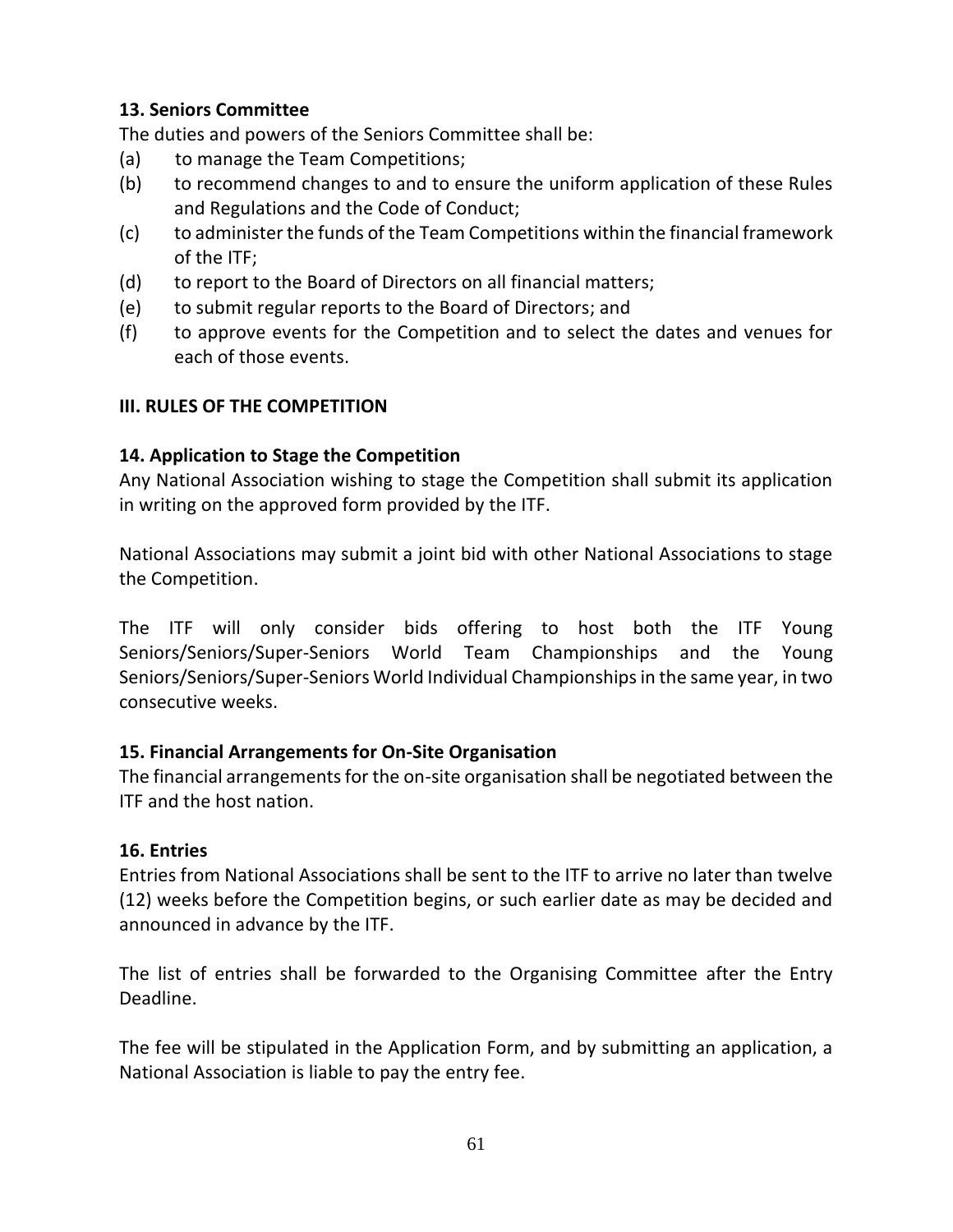## **17. Default in Payment**

Any default in payment in respect of its team's participation in a previous Competition, shall render the nation liable to have its entry refused for any future Competitions until such payment has been made in full.

## **18. Withdrawals**

Any team that withdraws after the player nomination deadline prior to the start of the Competition (as stated on the entry form) will not be refunded the team entry fee and shall be subject to a fine of up to \$1,500.

## **19. Number of Entries**

A maximum of 32 teams shall compete in the Competition.

If more than 32 entries are received preliminary rounds shall be arranged whenever possible.

## **20. Facilities**

The host nation shall provide sufficient facilities for the Competition to be completed over a period within which:

- a) a maximum of seven (7) days shall be allocated for the purpose of conduct of matches within the Competition, unless decided otherwise by the ITF;
- b) practice courts for a maximum of two (2) days prior to the commencement of play shall be available to competing nations.

For the purpose of these Regulations, the Competition shall be deemed to commence on the first day of the period agreed between the host nation and the Federation.

## **21. Composition of Teams**

Each team shall consist of a minimum of three (3) and a maximum of four (4) players. A player shall be nominated as Captain, or alternatively a nation can appoint an additional non-playing Captain.

## **22. Nomination of Players/Seeding**

Nominations of individual players, in order of merit for singles, must be received by the ITF by the nomination deadline.

The Order of Merit submitted by National Associations must reflect the standard of the players and ensure that the best player is included at No1 regardless of National and/or ITF rankings.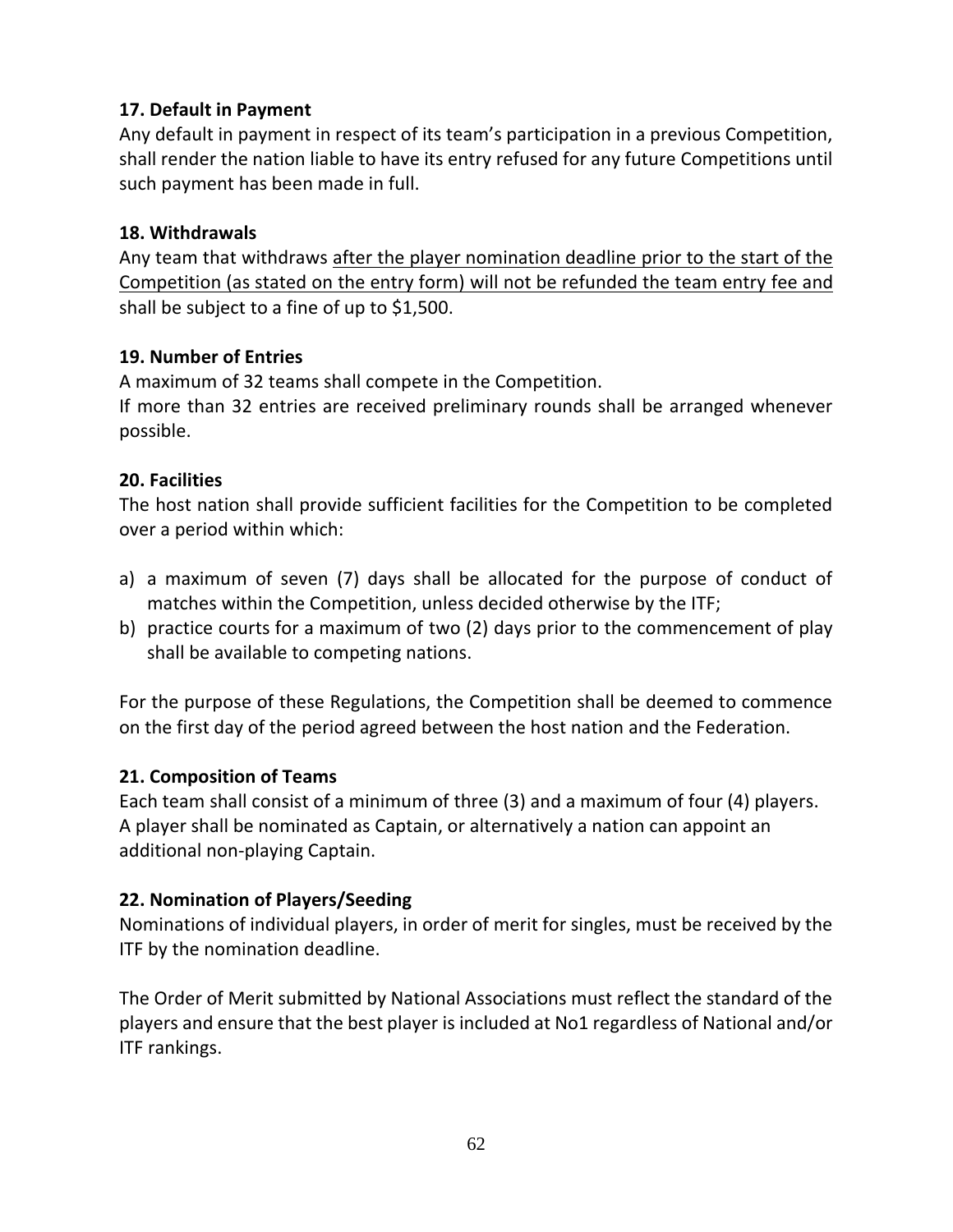National Associations may be required to provide evidence to justify the order of merit where rankings or head to head records indicate that the order submitted does not accurately reflect their players' ability.

Only those players present on-site at the time of and signed-in by the captain at the captains' meeting shall be considered for seeding purposes.

# **23. Changes to Nominations and Order of Merit**

## **Nominations**

Changes or additions to team nominations may be made no later than fourteen (14) days prior to the scheduled first day of play of the Competition. Thereafter no change may be made except for exceptional circumstances including reasons of health, injury or bereavement and any such changes must be authorized by the ITF.

Changes to team nominations due to exceptional circumstances may be made at the Captains' Meeting and must be supported by written documentation from the relevant National Association. Such changes must be submitted to the ITF Representative attending the Meeting for approval.

## **Order of Merit**

Changes to a team's Order of Merit may be made at the Captains' Meeting and must be supported by written documentation from the relevant National Association.

Any change to the Order of Merit must be based on recent tournament results and will be subject to the approval of the ITF Representative(s) on site

Captains of teams shall be prepared to justify to ITF at or before the Captains' Meeting the Order of Merit, producing supplementary data, current national rankings and other relevant documentation to substantiate their order. The ITF Representative attending the Meeting must change any clear mistake in an Order of Merit and has the final authority to adjust any Order of Merit. The ITF Representative must take such changes into account when determining the final seeding of the teams.

## **24. Passport**

The Captain shall present any outstanding passports of any team members, including that of the Captain, to the Referee prior to the start of the Captains' Meeting. Failure to present passports by the time determined by the Referee may render a team liable to disqualification.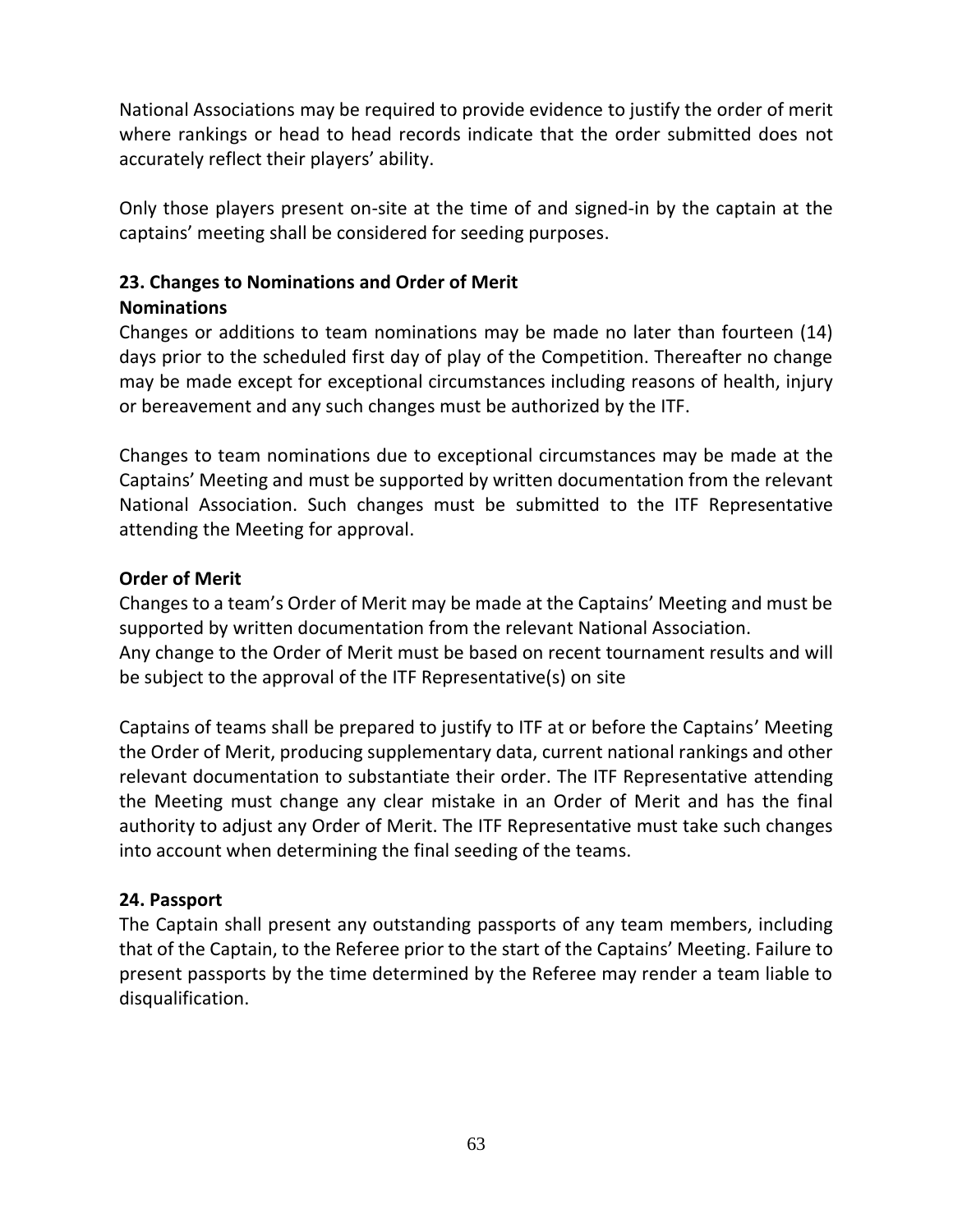## **25. Eligibility of a Player or Captain to Represent a Nation**

- 25.1 Any player or captain who is in good standing with his/her National Association in accordance with Appendix V shall be qualified to represent that nation as a player or captain in the ITF Young Seniors/Seniors/Super-Seniors World Team Championship if:
	- (a) he/she has not previously represented any other nation in the same Official Team Competition in the ITF Young Seniors/Seniors/Super-Seniors World Team Championship; and
	- (b) (i) is a citizen of that nation and holds a current valid passport of that nation; or
		- (ii) is a citizen of that nation, but in circumstances where that nation does not issue its own passport, holds a qualifying passport issued by or on behalf of that nation which confirms the player or captain's place of birth as that nation; or
		- (iii) after a consecutive period of two (2) years (24 months) residence in that nation, can provide a genuine reason for being unable to hold or make application to hold a current valid passport where:
			- a. he/she was born, or has a parent or grandparent born, in that nation; or
			- b. he/she has obtained or procured the right to remain permanently or has been granted humanitarian protection in that nation.
- 25.2 A National Association may apply to the ITF Internal Adjudication Panel to nominate a player or captain who is not eligible under the above Regulations on the basis that the full circumstances of the player's case demonstrate he/she has a sufficient, genuine connection or commitment to life and tennis in the nation that he/she wishes to represent such that an exemption to Regulation 25.1 is warranted. Such an application must be received by the ITF Internal Adjudication Panel at least two months prior to the event for which the player or captain wishes to be nominated.
- 25.3 If a player or captain is qualified under paragraph 25.1 or 25.2 above to represent more than one nation and the National Association of one or more of those nations wishes to nominate him/her to represent it, that Association must submit an application to the ITF Executive Director, who will forward a copy to any other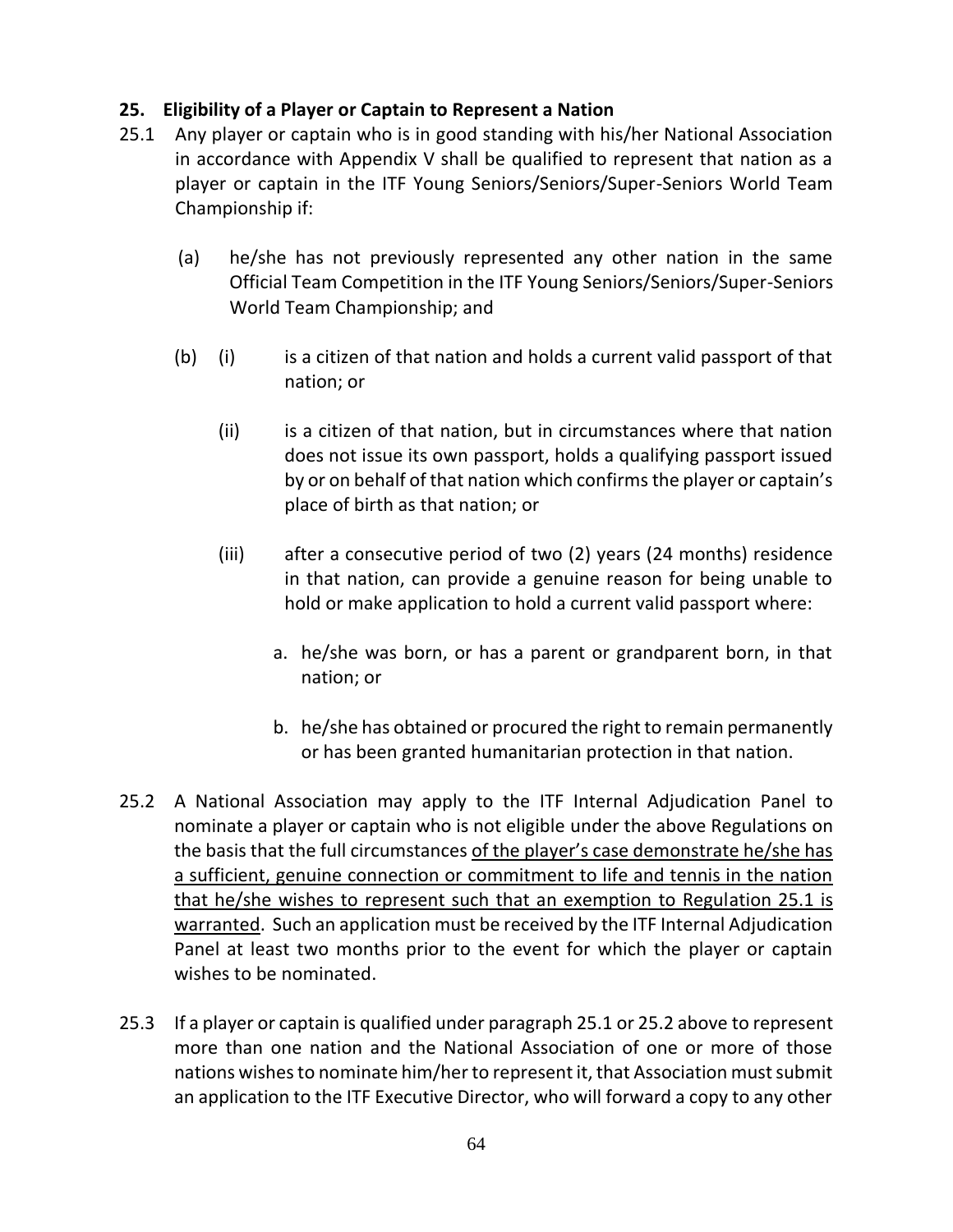National Association concerned, which shall be entitled to comment within 15 days of receipt. The initial application must be received by the ITF Executive Director at least two months prior to the event for which the player or captain wishes to be nominated. The ITF Executive will give a ruling having taken into account all relevant matters. The decision of the ITF Executive may be appealed to the ITF Internal Adjudication Panel (save that there shall be no right of appeal against the ITF Internal Adjudication Panel's decision). The appeal shall be made in writing, must detail the basis for the appeal, and must be filed with the ITF Executive within fourteen (14) days of notification of the decision.

- 25.4 The ITF Executive and ITF Internal Adjudication Panel have the right to ask a National Association to produce evidence to show how a player or captain is qualified to represent that nation.
- 25.5 A player or captain who has represented, or has been eligible to represent, a nation and such a nation is divided into two or more nations, shall immediately be eligible to represent any one of those nations.
- 25.6 A player or captain who has represented, or has been eligible to represent, a nation and such nation is absorbed in whole or in part by another nation, shall immediately be eligible to represent such other nation.
- 25.7 A player or captain who represented a nation under the Regulations for the ITF Young Seniors/Seniors/Super-Seniors World Team Championships in force at 31 December 2016 or prior thereto shall continue to be eligible to represent that nation even if he/she is no longer qualified to do so under the terms of this Regulation save that he/she must remain in good standing in accordance with Appendix V.
- 25.8 A player shall be deemed to have represented a nation if he/she shall have been nominated at the time of the draw.

#### **26. Waiver of Claims**

In submitting an entry, a National Association, its officers, directors, employees and its team members agree, as a condition of entry, that, subject to the limits set out below, for themselves, their executors, administrators, heirs and personal representatives, all claims of any kind, nature and description are waived, including past, present or future claims and injuries, if any, sustained in travelling to or from, or participating in an ITF Seniors event, against the ITF, the National Association or Regional Association sanctioning such events as well as officials, and (if applicable) sponsors, promoters, television or other broadcast licensees, vendors, venues, local organisers and others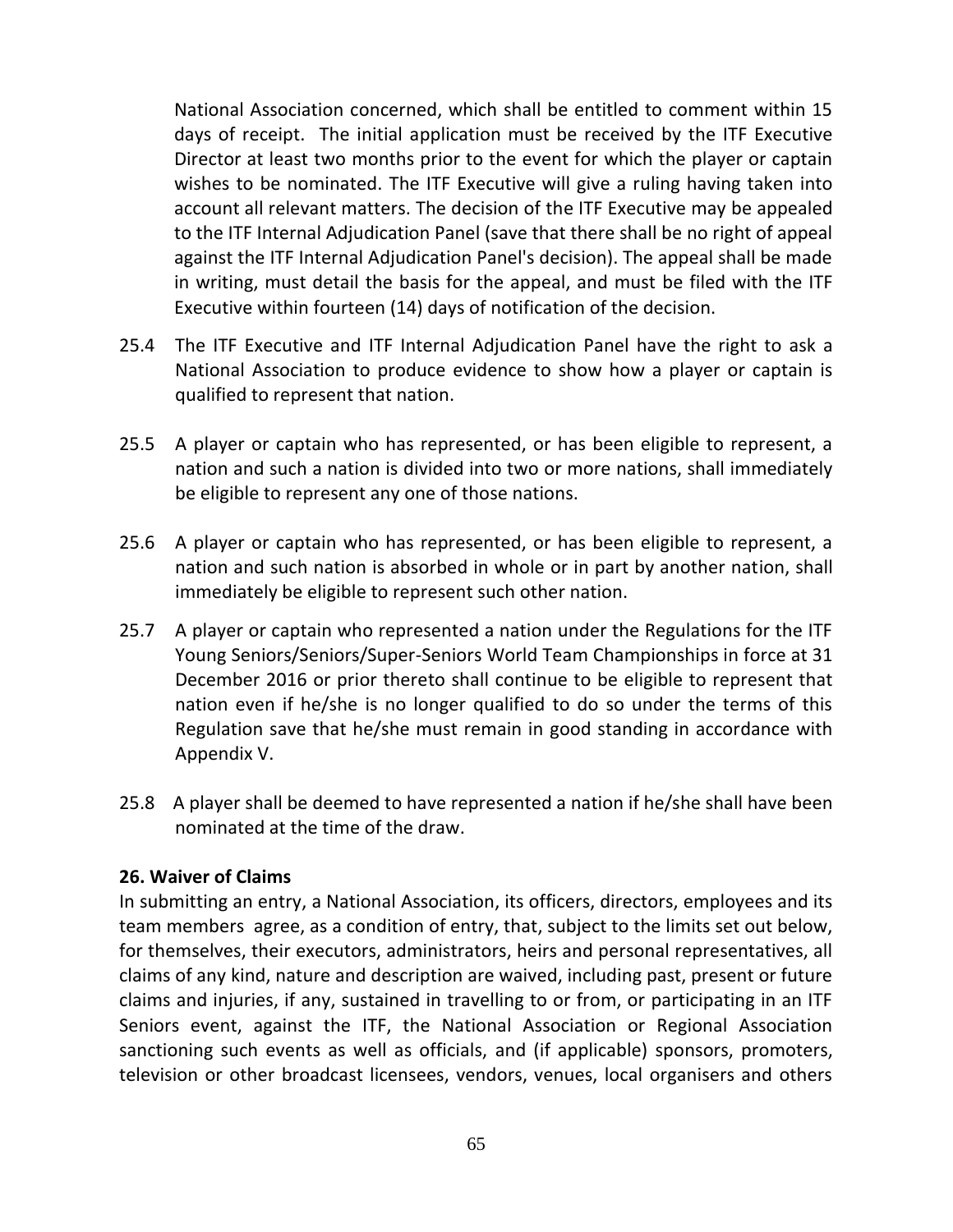connected with such ITF Seniors Tour tournaments, including its employees, officer, directors, volunteers, and representatives.

Nothing in these Regulations excludes or limits the liability of the ITF, or any of the above parties:

- (i) for death or personal injury caused by their (respective) negligence;
- (ii) for fraud; or

to the extent that such exclusion or limitation is not permitted by applicable law.

# **27. Insurance**

National Associations are responsible for ensuring that all members of their team(s), and any accompanying officials in their delegation, are fully and adequately covered by medical and travel insurance for the purposes of attending and participating in the event. The ITF, the title sponsor, the host National Association and the host venue cannot accept any liability for any participant of visitor in this respect.

# **28. Publicity and Promotion**

(a) Each player grants to the ITF, the tournament's sanctioning National Association, the tournament and their agents and assignees the right, in perpetuity and for commercial and non-commercial purposes:

(i) to use or authorise the use of his or her name, voice, photograph, likeness, signature, biographical material and other identification, in any and all media, for the purpose of publicising and promoting the sport of tennis, the ITF, the tournament's sanctioning National Association, the tournament and their respective affiliates and events including the right to use the same on event posters, photos, programs, merchandise and other materials, and for the televising broadcasting and filming of the same; and

(ii) to make, show and otherwise use, in any and all media, still and moving pictures, whether live or otherwise, and any other visual and/or audio-visual reproductions of his or her performance or appearance as a sportsman on and off the court during the event.

(b) With respect to sub sections (a)(i) and (a)(ii) above:

(i) there will be no compensation payable in relation to the grant of such rights; and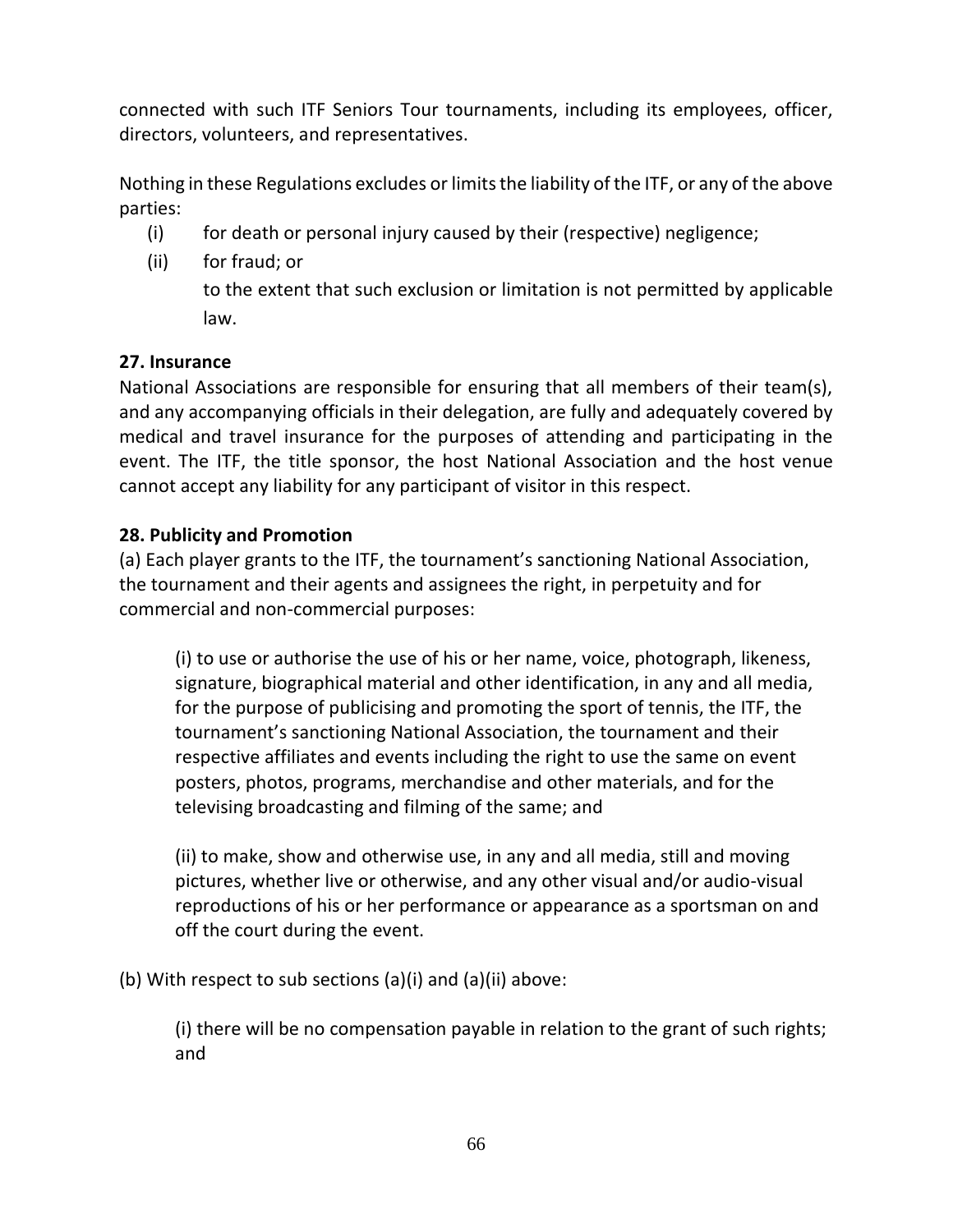(ii) the rights granted may not be used in such a way as to constitute an endorsement by the player of any product or company.

(c) Players acknowledge that their tennis biography and complete tournament history shall be published on the ITF's website for the purposes of transparency and promotion of the sport.

## **29. Related Regulations**

To the extent not covered herein The Constitution of ITF Limited and the Rules of Tennis shall be applicable to the Competition.

# **30. Failure to Abide by the Rules and Regulations**

Any competing nation that fails to conform to the Rules and Regulations may be immediately disqualified and/or shall be liable to have its entry refused for future Competitions until assurances of compliance with the Regulations are given, and subject to any further penalties set out in these Regulations.

# **IV. COMPETITION REGULATIONS**

# **31. Conduct of Event – Local Organising Committee**

An Organising Committee shall be appointed which shall be approved by the National Association of the country where the Competition is played (the host nation). The Organising Committee shall keep the ITF informed of the arrangements for the event.

# **32. The Captain**

The Captain must qualify as defined in Section II, Rule 25.

The Captain shall be allowed to sit on court beside the chair of his/her team but he/she may not move away from that area and in particular may not cross the net to the opposite side of the court. The Captain is the only member of the team permitted to talk to the Chair Umpire and, in case of an appeal on a question of tennis law, only the Captain may request to talk to the Referee. If the Captain is unable to fulfil his/her duties on court he/she may be replaced only by one of the nominated players who shall be allowed to sit on court and who shall under these circumstances be permitted to talk to the Chair Umpire and/or request to talk to the Referee.

# **33. Captains' Meetings**

An initial Captains' Meeting shall be held on the day preceding the commencement of match play at which the ITF Representative shall be Chairperson. He/she shall reconfirm the seedings and ensure that all appropriate announcements are made by the Host Nation's representatives and shall also direct the Draw. Without prior approval of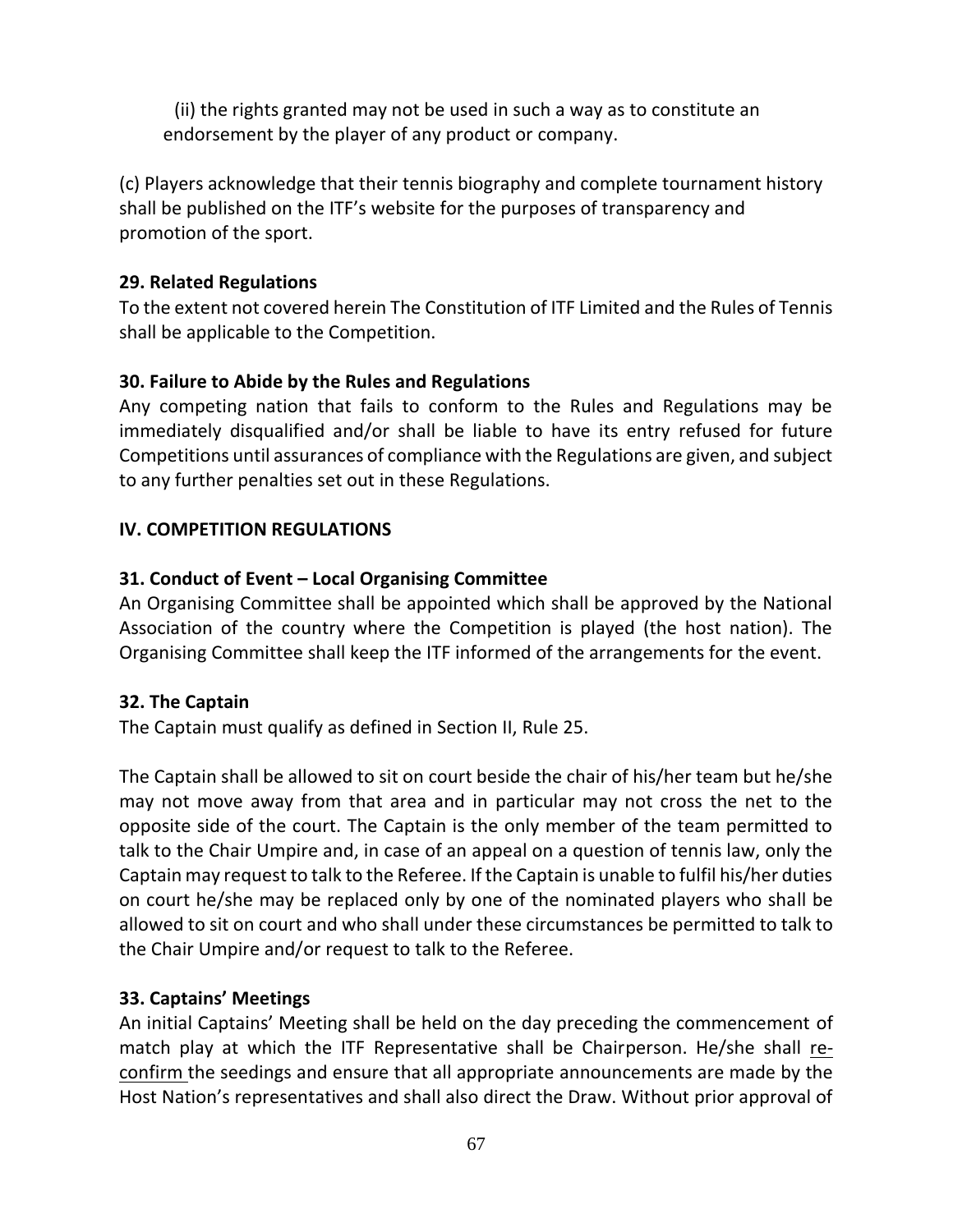the ITF Representative, only Captains or their appointed delegates may attend the Captains' Meeting. Additional Captains' Meetings shall be arranged at the discretion of the ITF Representative.

Should the Captain of a team or the appointed delegate fail to attend the Captains' Meeting without having notified the ITF in advance, the team shall be fined half the amount of the entry fee. Captains are responsible for confirming that all players are present for first day of match play.

## **34. Arbitration**

See Section II, Regulation 9, above.

# **35. Officials**

The Host Nation shall appoint on and off court officials as required by the ITF. The Referee shall as a minimum be certified as a White Badge Referee, unless otherwise approved by the ITF.

# **36. Duties of the Referee**

- 1. The Referee shall:
- a) use Tournament Planner software (ITF Seniors Team Event Planner (TP) before and during the Championships;
- b) upload results daily on the ITF Seniors website using the Tournament Planner software (ITF Seniors TP);
- c) send the ITF office regular backups of the ITF Seniors TP files during the event as well as on completion of the event;
- d) prior to the event conduct such training sessions and meetings as may be necessary to familiarise thoroughly all officials with all applicable Rules and Procedures;
- e) be responsible for all aspects of play;
- f) assist the ITF Representative in conducting the Captains Meeting and make the Draw for all events;
- g) prepare the daily order of play and ensure that it is posted on the official notice board and it is published online through the ITF Seniors TP as early as is possible;
- h) ensure that all courts are fit for play;
- i) ensure that all courts are equipped with singles sticks, a Chair Umpire's chair, players' chairs, linespersons chairs, water cups and a measuring device;
- j) decide if a match shall be moved to another court;
- k) decide when play should be postponed or stopped because of weather conditions, inadequate light or other conditions;
- l) be the final authority for on court disputes in respect of the Code of Conduct and interpretation of the Rules of Tennis;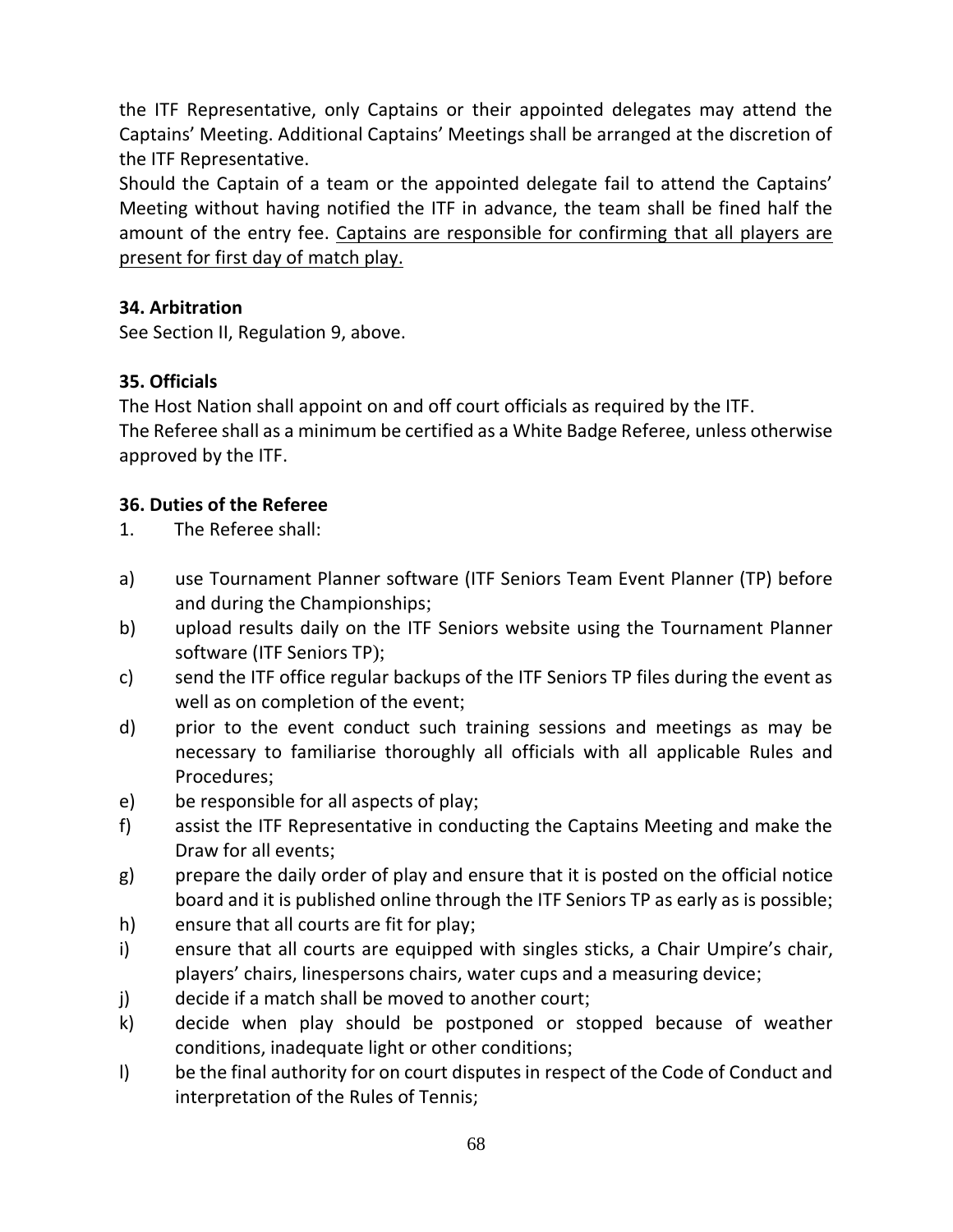- m) be responsible for arranging the consolation event and draw;
- n) ensure that all results are accurately recorded on the official draw sheet;
- o) designate the official visible timepiece at a fixed location as the official clock of the tournament; and
- p) be present at all times during the playing of matches.
- 2. The Referee's Powers
	- a) The Referee is the on-site representative of the ITF, and is responsible for ensuring the uniform administration and interpretation of the Senior Tour Regulations, the Rules of Tennis, the Organisational Requirements, the Senior Tour Code of Conduct and the ITF Duties and Procedures for Officials.
	- b) The Referee shall have the following power and discretion in relation to Captain misconduct before and during the period of the tournament:
		- (i) he/she may give a formal warning, and after two warnings, remove the Captain from his/her duties for the match in course and/or for any or all of the remaining matches of that Tie, in which case the Captain may be replaced only by a member of the nominated team. The Referee may remove the Captain without a formal warning for a single incident of misconduct, if in his/her discretion, it is warranted; and/or
		- (ii) remove the Captain's accreditation, order his/her removal from the site, and/or order continued denial of access for a specified period of time or for the remainder of the tournament. However, prior to removal of accreditation, removal from site and/or denial of access to the site, the Referee must use best efforts to obtain the approval of the Executive Director.

In addition, the Captain may be subject to the applicable provisions and penalties in Section III, Code of Conduct.

All decisions of the Referee are final, unless stated otherwise in these Regulations.

### **37. ITF Representative**

The position of the ITF Representative on site is one of final authority on any decision taken in respect of any change in the agreed programme of events including change of surface due to bad weather conditions.

The Referee is solely responsible for decisions on court regarding the Rules of Tennis, but any interpretation of the Seniors Rules must be referred to the ITF Representative.

The Captain of any competing nation may refer to the ITF Representative if he/she considers any act or decision of the Referee to be inconsistent with these Regulations.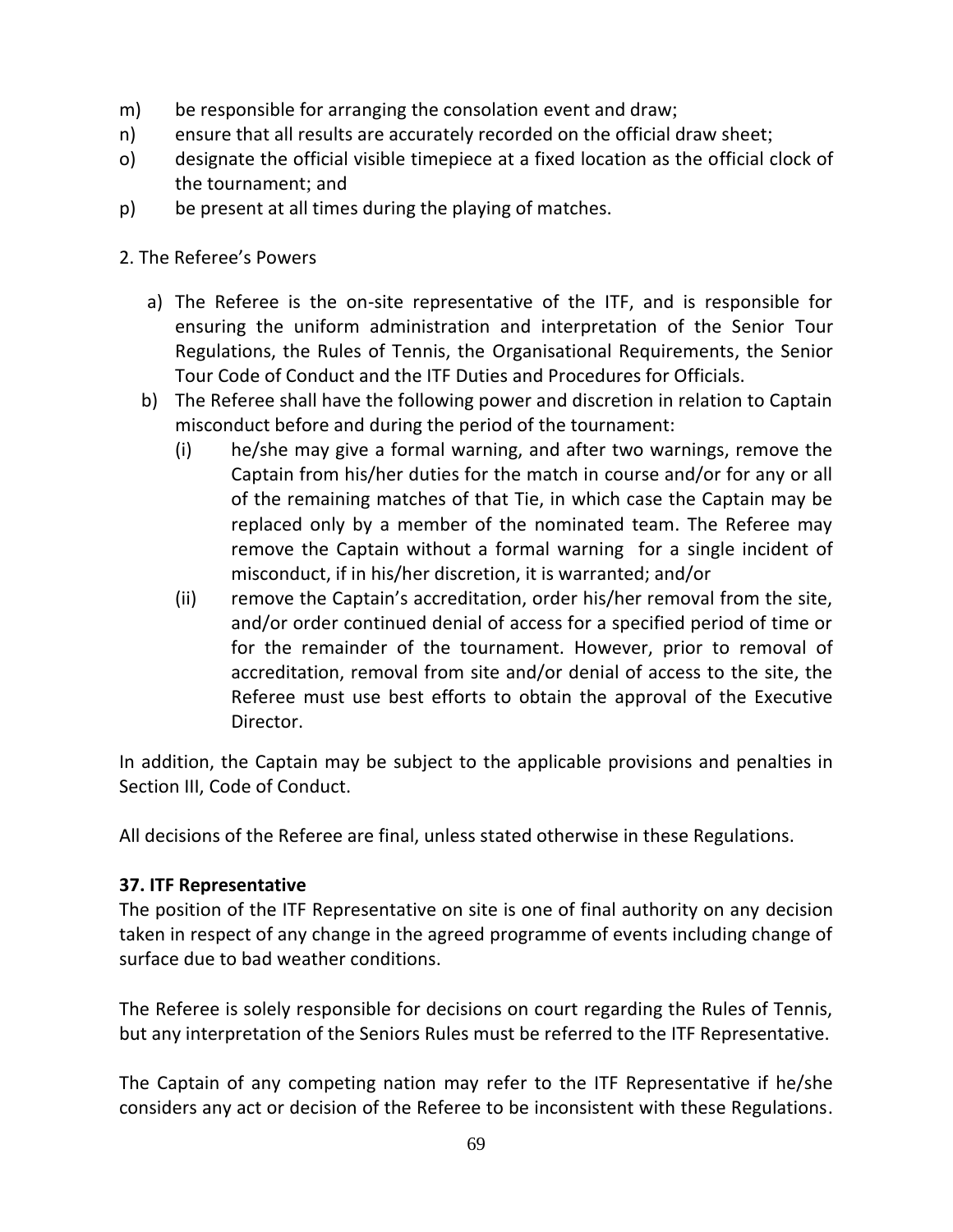For the avoidance of doubt, this does not confer any appeal rights beyond those set out in Section II, Regulation 8.

# **38. Seeding**

The number of seeds shall be recorded on the Format of Play document communicated to Team Captains prior to the Team Championships, but shall be no more than a maximum of half the draw. The selection of seeds shall be decided by the ITF Representative(s) based on the following:

Seeding will be decided in advance of the event by the ITF Seniors Committee representatives for the event. The number of seeds allocated to each draw is based on the number of entries received and the Format of Play for that respective draw size. Preliminary seeding will be based on the team's previous year results using the following metrics:

- Finishing position of the team in previous three (3) editions of the event
- ITF Seniors World Team Ranking
- Where two (2) or more players are moving up an age group since the last edition was played, the ITF Seniors World Team Ranking from the age group lower will be considered
- Head-to-Head results from the teams in previous three (3) editions.

The final seeding shall consider player data and results using the following metrics in relation to the nominated players:

- ITF Seniors Rankings of nominated players
- Career high ITF Seniors rankings
- ITF World Tennis Number of nominated players
- Career high professional Men's & Women's rankings up will be considered for the  $35+$  to  $60+$  age groups
- Head-to-Head Results between individual players

# **39. Format of Play**

All possible formats of play for the Young Seniors, Seniors and Super-Seniors World Team Championships for entry sizes from 3 to 32 teams will be communicated to the Team Captain in advance of the event and published online and in a prominent place at each tournament venue on Day 1.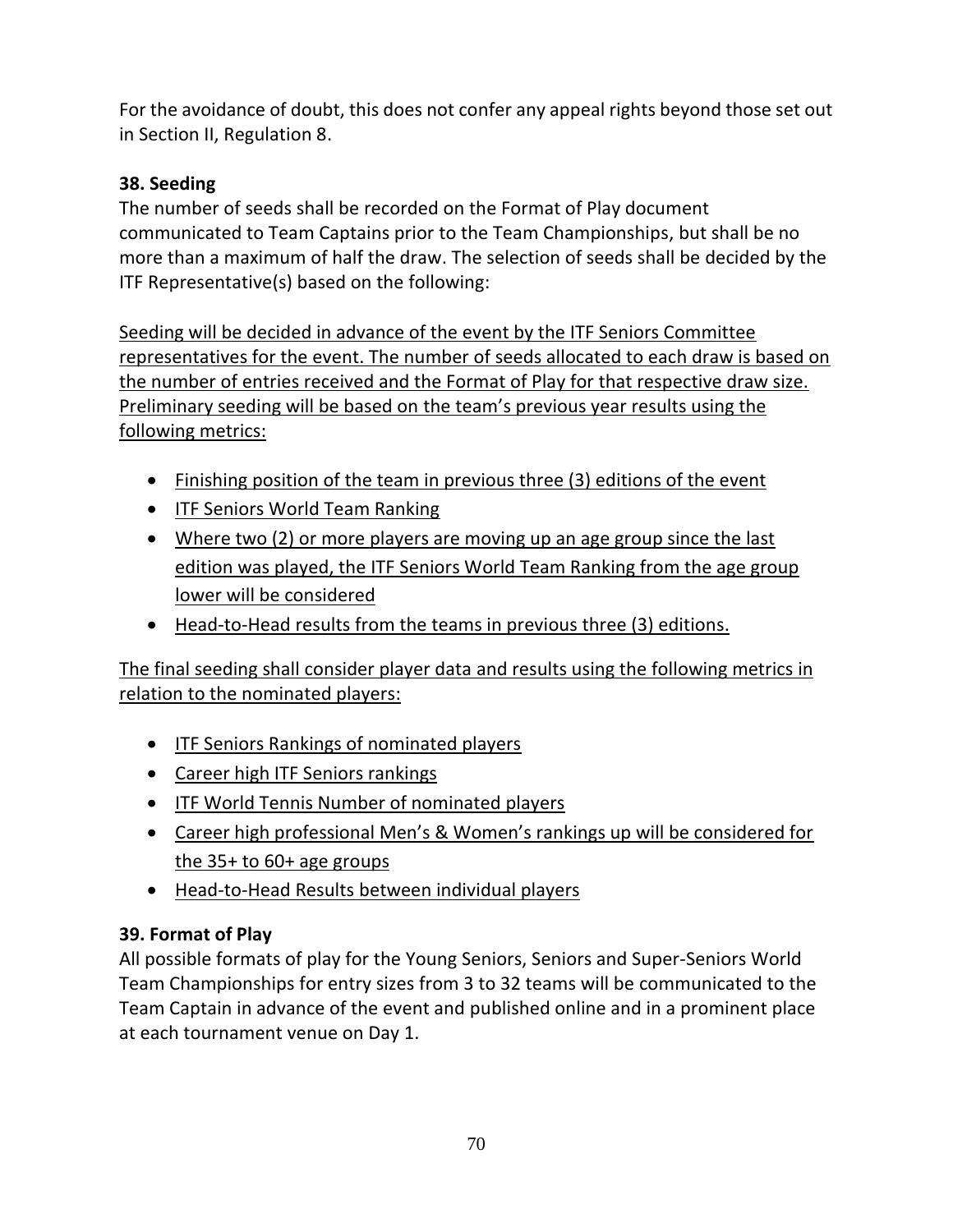The Competition will be played on a Round Robin basis, followed by Knock-out and/or Round Robin in the later stages, depending on number of entries, to give complete final standings of all teams.

In the first Round Robin stage of the competition, any byes will be given to the seeded nation(s) in descending order.

For draw sizes consisting of 17-23 teams, and where reasonably practicable, 'byes' in the knockout stage shall be filled by teams that finish in 2<sup>nd</sup> position in the first Round Robin stage and shall be drawn by lot. As far as is practicable, teams from the same Round Robin group shall be placed in different halves of the draw in the first round of the Knock-out stage.

#### **40. Match Formats**

Unless stated, matches shall be played over the best of three (3) tie-break (7 points) sets. In the following exceptions, a ten (10) point Match Tie Break will be played in the final set to decide the match:

- The Gardnar Mulloy Cup M80 (singles & doubles)
- The Doris Hart Cup W80 (singles & doubles)
- The Lorne Main Cup (M85) (singles & doubles)
- The Angela Mortimer Cup (W85) (singles and doubles)

Any doubles match in the knockout stages (2nd stage) of the World Team Championships where the result of the doubles match does not impact on medal positions.

### **41. Draw**

The Draw shall be made by the Referee, under the supervision of the ITF Representative.

The Draw shall be made in public at the venue for the Competition no later than twelve (12) hours before the commencement of the Competition. Once the draw has been made there can be no change unless a team retires or is forced to retire from the time the draw is made until the daily nomination deadline on the first day of play, the Referee in his discretion and in agreement with the ITF Representative may remake in part or in full the draw of that Cup.

### **42. Order of Play**

The order of play shall be as follows: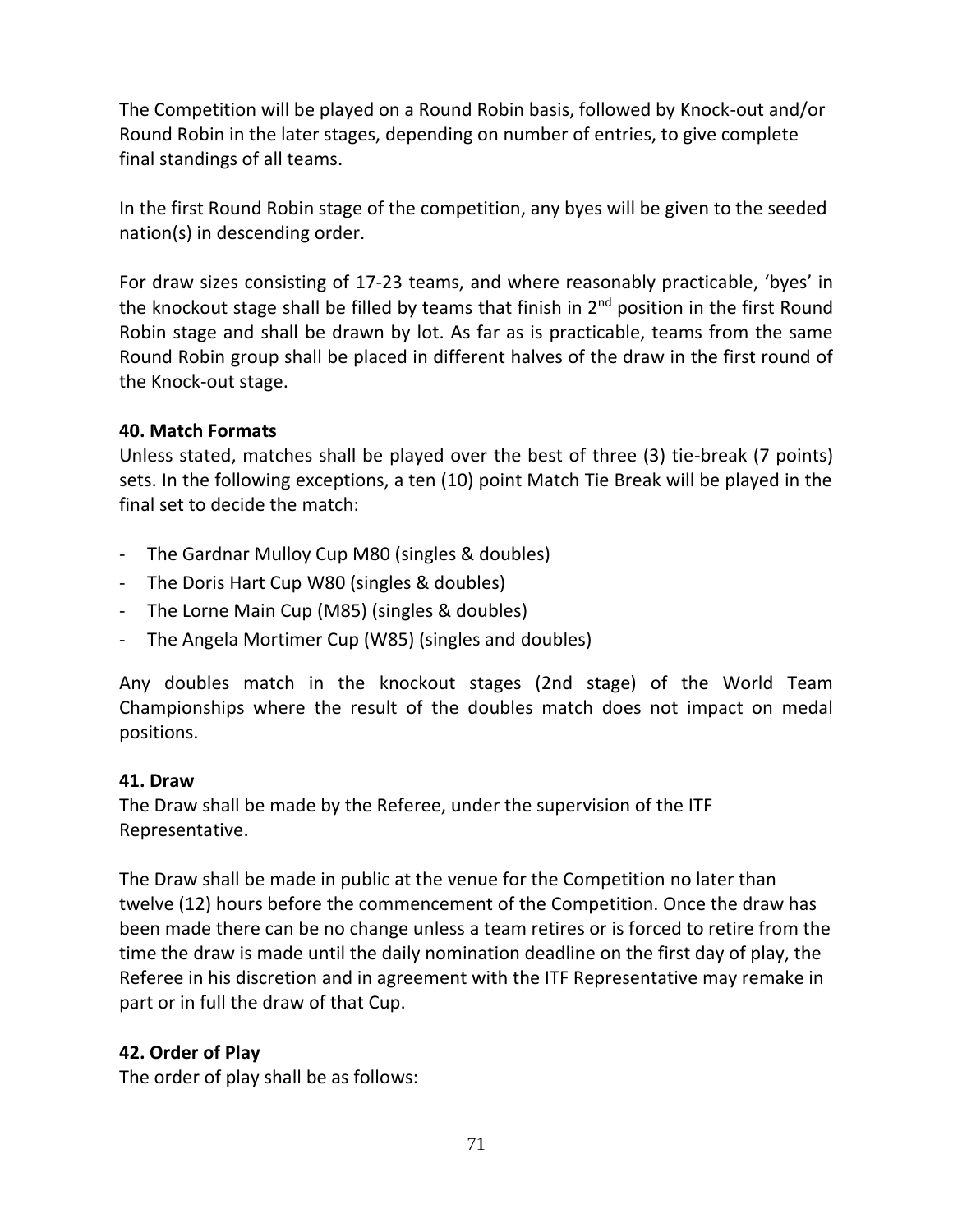| First Match: | Number 2 v Number 2 |
|--------------|---------------------|
| Followed by: | Number 1 v Number 1 |
| Followed by: | Doubles Match       |

It may be necessary on occasions such as bad weather to play both singles matches simultaneously. If this is necessary, every effort will be made to play both matches on neighbouring courts. This may result in any unfinished matches and/or matches that have not started from the previous day being moved to a different court.

If the doubles match has not started by a specific time confirmed in the official order of play or official factsheet, the Referee, at their discretion may delay the match until the following day and schedule on a different court.

### **43. Court Surface**

The surface of the courts to be used shall be subject to the approval of the Seniors Committee.

#### **44. Balls**

The balls to be used in the Competition must conform to the specifications in Rule 3 of the Rules of Tennis and must have been approved by the ITF.

There shall be a minimum of four new balls for each match; another four new balls shall be provided for a third set. New balls shall not be provided for any ten (10) point Match Tie-Break.

Balls shall be provided for practice, but it shall not be obligatory to give new balls for this purpose.

### **45. Notification of Singles and Doubles Players**

The Referee shall determine the time by which he/she shall receive from the Captains the daily nominations of the two (2) singles players and the doubles pairing. The doubles pairing may be altered by the Captain after the completion of the second singles match by formal application to the Referee. Failure to formally advise the Referee of a change to the doubles pairing will result in the forfeit of the doubles match.

#### **46. Composition of the Doubles Pairing**

Any two (2) members of the team may be nominated by the Captain to play any of the doubles matches.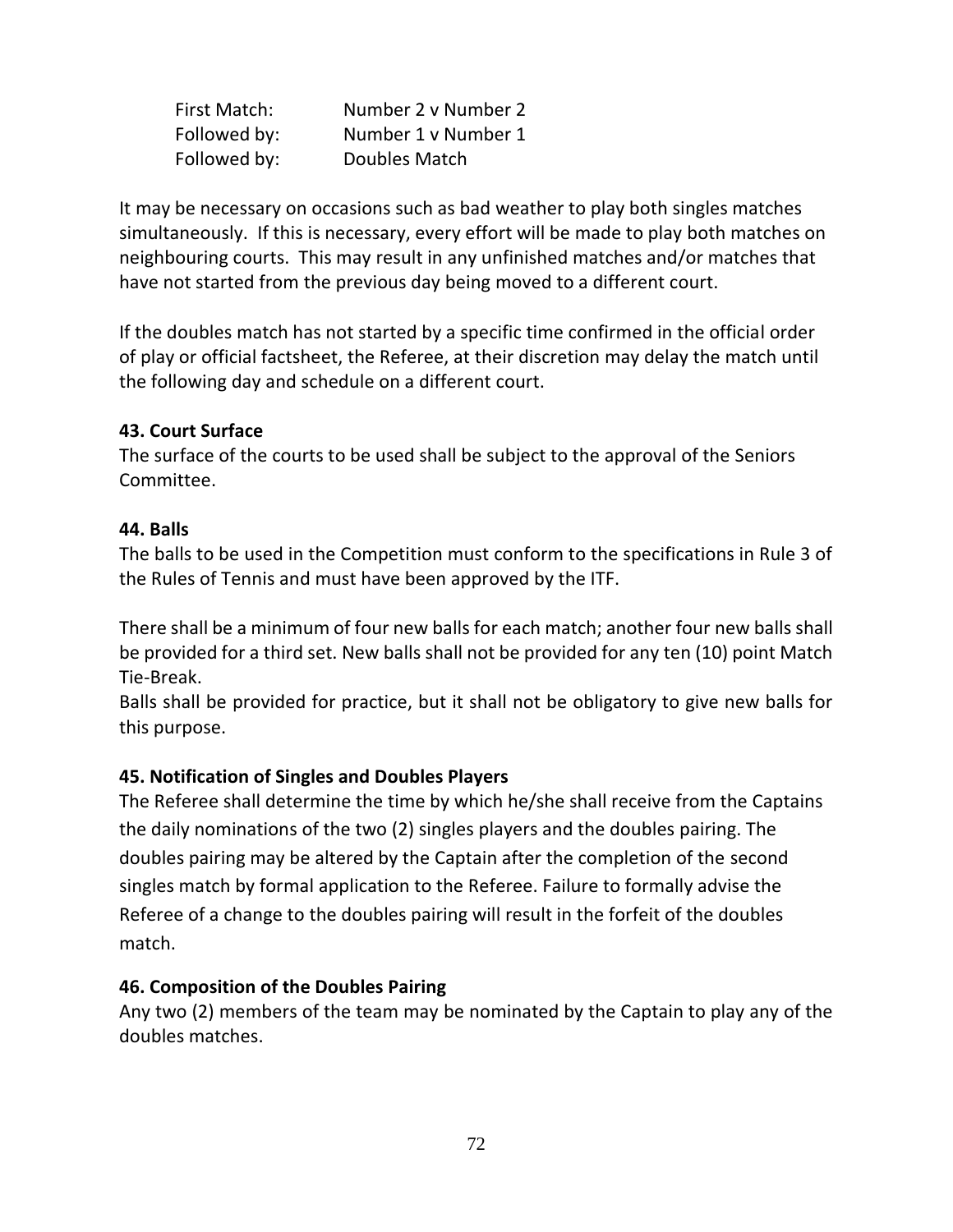## **47. Entitlement to Rest**

If a player is called upon to play more than one (1) round in one day, the Referee shall decide his or her entitlement to rest.

### **48. Substitutions**

If a player is unable to play his/her match due to health or injury or bereavement following notification of his/her name to the Referee, a substitution may be made by the Captain from the final nominated team. The Referee's decision to allow or not allow substitution shall be final.

## **49. Interval between Singles and Doubles**

Singles matches should follow each other immediately. There shall be a maximum of twenty (20) minutes between the finish of the Number 2 singles and the start of the Number 1 singles match. There shall be an interval of thirty (30) minutes between the singles and doubles matches, unless decided otherwise by the Referee.

## **50. Relocation of Doubles Match**

The Referee shall have the discretion to transfer a doubles match to another court.

## **51. Method of Determining Positions in Round Robin Events**

Each tie will consist of three matches; two singles and one doubles. The nation which wins the majority of the matches in the tie shall be declared the winner and shall be awarded one point.

- If two nations score an equal number of points, the head-to-head result between these nations shall decide the winner.
- If three or more nations score an equal number of points the following procedure shall be used:
	- The number of matches won shall decide the winner.
	- If matches won are equal, the percentage of sets won of sets played against all teams in the pool shall decide the winner.
	- If the percentages of sets won are equal, the percentages of games won against all teams in the pool shall decide the winner.

When three or more nations are tied, head-to-head results are never used to determine the positions in the group.

If any match is stopped and not completed for reasons of injury, etc., the full score shall be recorded. Example: Player A leads over Player B by 6-1, 2-0 when Player B is injured and unable to continue. Player A's victory shall be recorded as 6-1, 6-0.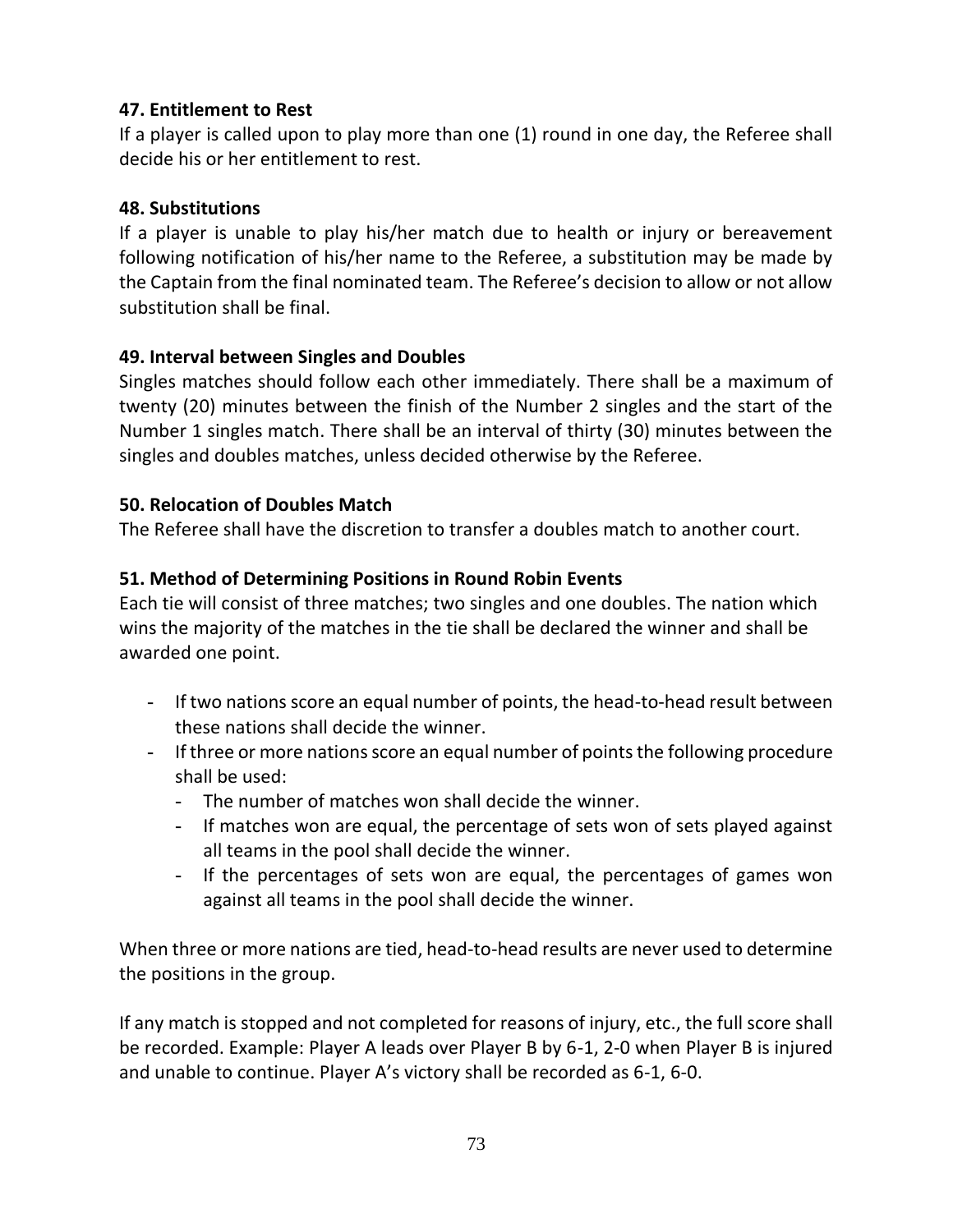#### **52. Team Identification**

Team Identification is strongly recommended, and the Identification on Dress and Equipment Rule shall apply (see Section III, Code of Conduct).

## **53. Young Seniors/Seniors/Super-Seniors World Team Championships ranking points**

Singles and doubles ranking points for matches won at ITF Team Championships (which form part of the ITF Seniors Tour), will be published by the ITF and made available to players in advance of each Competition.

The World Team Championships will offer a ranking point value equivalent to the World Individual Championships.

Regional Team Championships with restricted participation will offer a ranking point value as determined on a case-by-case basis by the ITF Seniors Committee.

### **54. Seniors World Team Rankings**

Points for the ITF Seniors World Team Rankings will be awarded in each of the 22 World Team Championship age groups and this will enable a ranking to be generated for each age group.

The rankings will consider the finishing position of nations in the Young Seniors, Seniors and Super-Seniors World Team Championship Cup events over a three (3) year period.

The points total will be worked out over the three (3) year period with the number of points counting towards the ranking with the following percentages:

Year 1: 100% Year 2: 80% Year 3: 60%

Points allocation according to final position:

| Position | Points | Position | Point | Position | Points |
|----------|--------|----------|-------|----------|--------|
| 1        | 8500   | 12       | 2100  | 23       | 320    |
| 2        | 7500   | 13       | 1800  | 24       | 260    |
| 3        | 6800   | 14       | 1500  | 25       | 220    |
| 4        | 6100   | 15       | 1200  | 26       | 180    |
| 5        | 5500   | 16       | 900   | 27       | 140    |
| 6        | 4900   | 17       | 800   | 28       | 100    |
|          |        |          |       |          |        |
| 7        | 4300   | 18       | 700   | 29       | 80     |
| 8        | 3700   | 19       | 600   | 30       | 60     |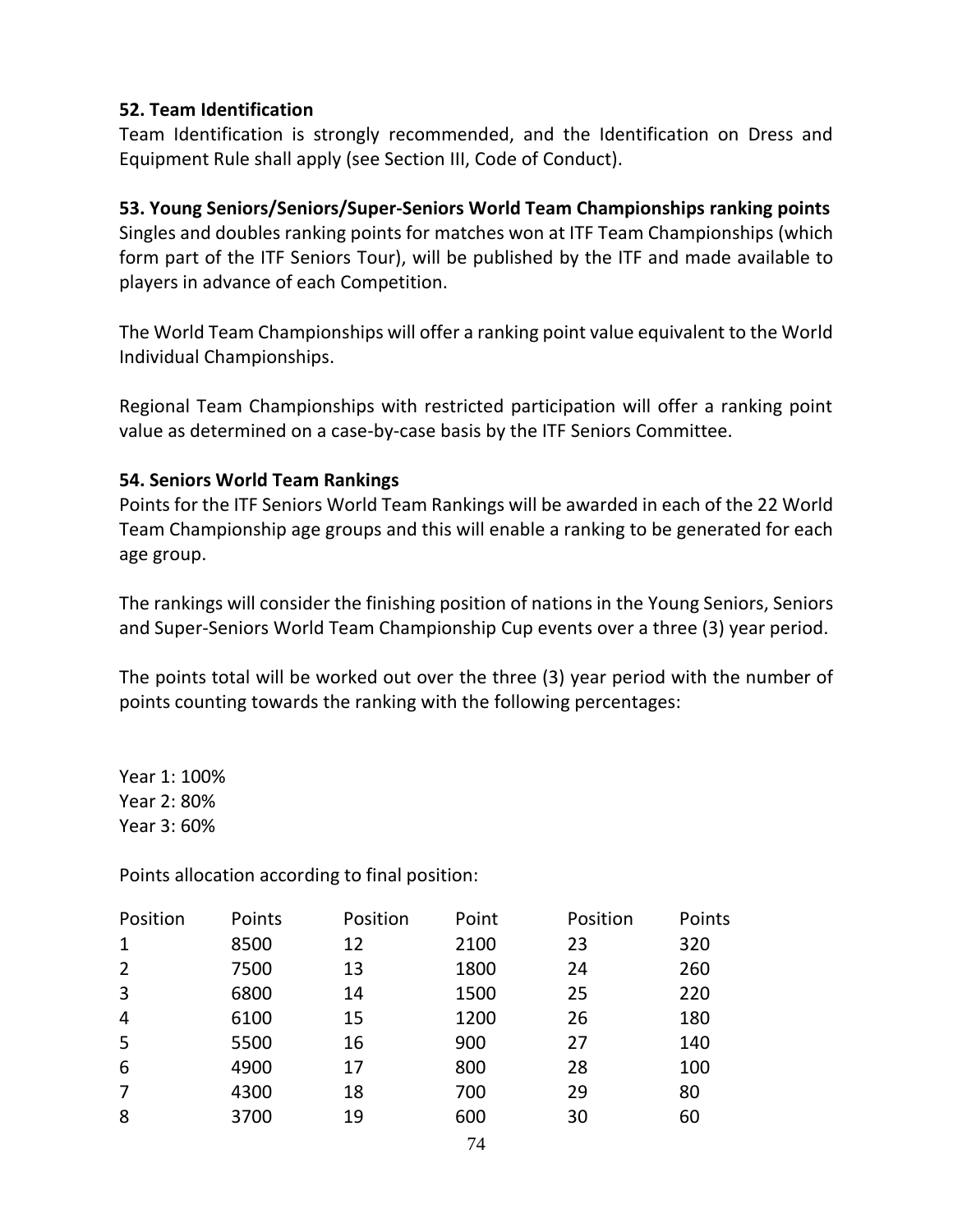| 9  | 3300 | 20 | 500 | 31 | 40 |
|----|------|----|-----|----|----|
| 10 | 2900 |    | 440 |    | 20 |
| 11 | 2500 |    | 380 |    |    |

In addition to the above ranking points, bonus points will be awarded to any team that beats a higher-ranked team:

| Nation's Ranking | <b>Bonus Points</b> |
|------------------|---------------------|
| $1 - 2$          | 500                 |
| $3 - 4$          | 300                 |
| $5-8$            | 200                 |
| $9 - 12$         | 100                 |
| $13 - 16$        | 50                  |

The ITF Seniors World Team Rankings will be published following the completion of the Young Seniors, Seniors and Super-Seniors World Team Championships and published on the ITF Seniors website.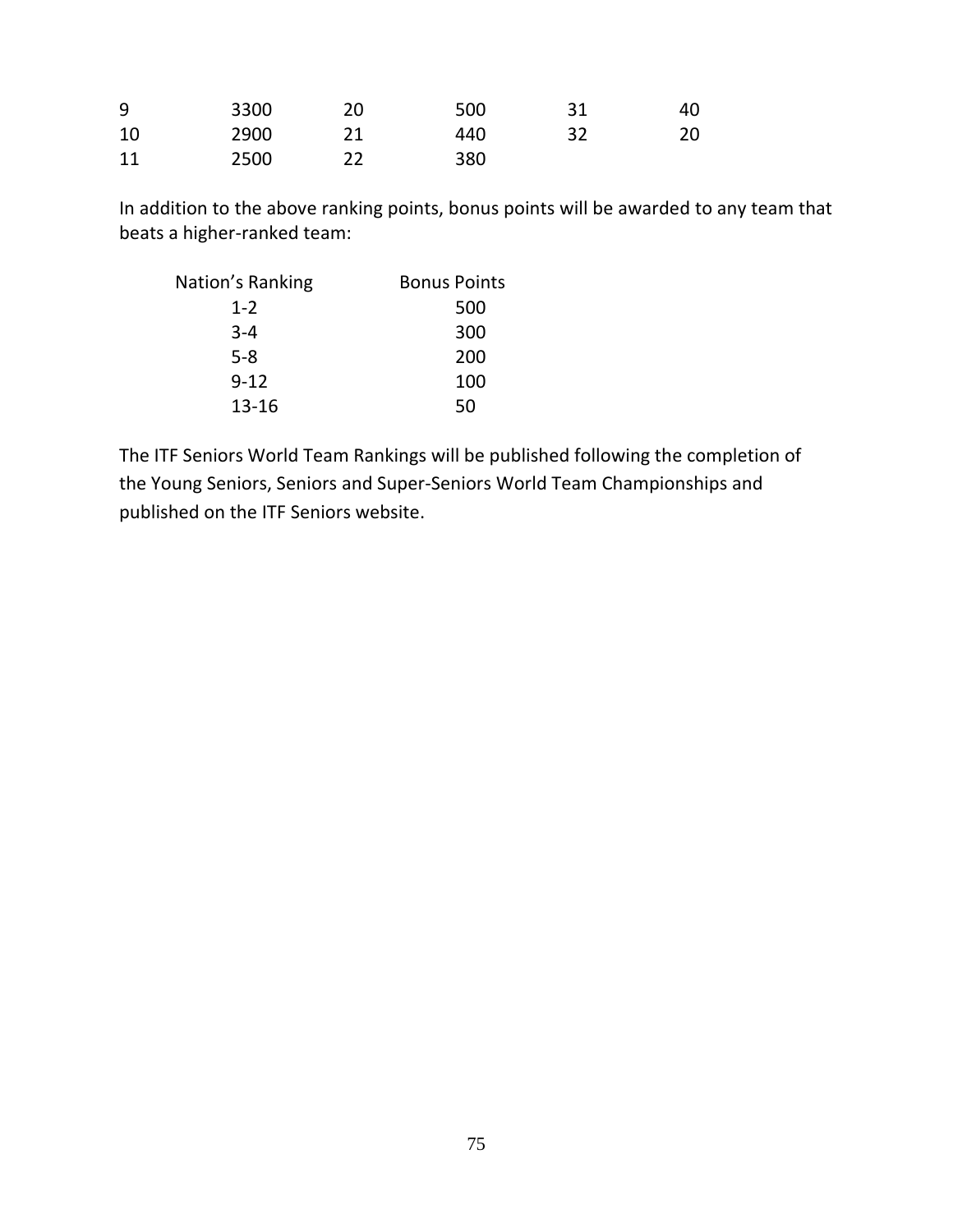#### **SECTION III**

### **CODE OF CONDUCT**

## **ITF SENIORS TOUR AND ITF SENIORS WORLD TEAM AND INDIVIDUAL CHAMPIONSHIPS**

#### **I. GENERAL**

References in this Code of Conduct ("Code") to the "ITF Executive Director" shall hereafter mean the ITF Executive Director of ITF Circuits.

References in this Code to the "Committee" shall hereafter mean the ITF Seniors Committee.

#### **A. Purpose**

The International Tennis Federation promulgates this ITF Code of Conduct ("Code") in order to maintain fair and reasonable standards of conduct by players, any Related Persons and Tournament Participants (for the purposes of Article III-1) at all tournaments, continental championships, international seniors team and individual competitions included in the ITF Seniors Calendar, and to protect their respective rights, the rights of the public and the integrity of the Sport of Tennis. All references to the International Tennis Federation or the ITF shall mean the ITF limited.

### **B. Exclusive Applicability**

This Code is applicable as stated herein to the ITF Seniors Tour and ITF World Team and Individual Championships. Any reference to players in this Code shall apply to all team members in the ITF World Team Championships, including the Captains, where appropriate.

This Code shall be the exclusive basis for disciplinary action against any player, Related Person, Covered Person or tournament in ITF sanctioned Seniors Tour tournaments, except to the extent that disciplinary jurisdiction is established in relation to such tournaments under (i) the Tennis Anti-Doping Programme, (ii)the Tennis Anti-Corruption Program and/or (iii) the ITF Welfare Policy.

For the purposes of this Code, 'Related Person' is defined as any coach, trainer, therapist, physician, management representative, agent, family member, tournament guest, business associate or other affiliate or associate of any player, or any other person who receives accreditation at an ITF Seniors Tour tournament at the request of the player or any other Related Person.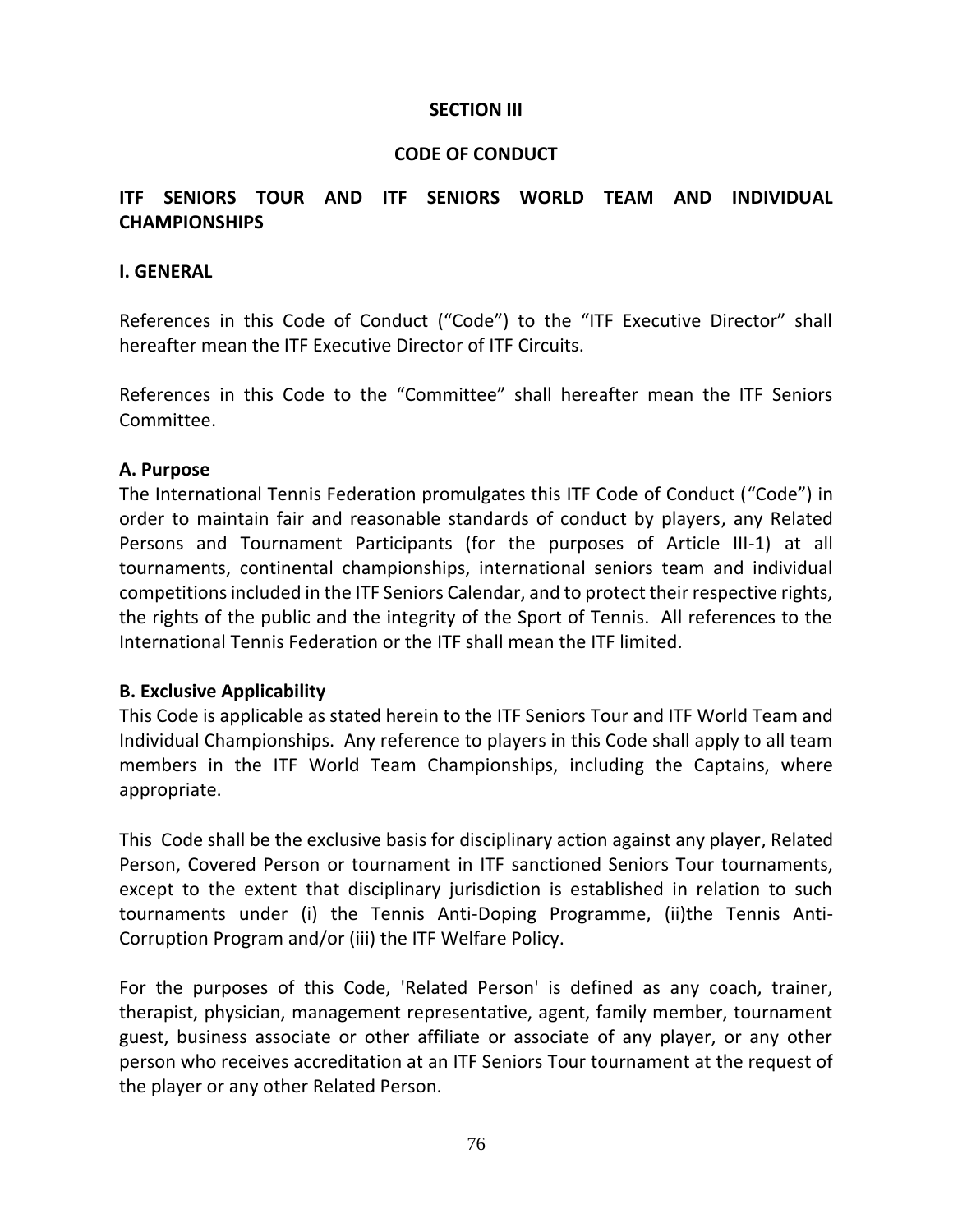For the purposes of Article III-1 of this Code, 'Covered Person' is defined as any player, and any player's coach, trainer, manager, agent, medical or para-medical personnel and/or family member, tournament guest, or other similar associate of any player, and any tournament personnel, such as an official, tournament director, staff, volunteer, sponsor, health care provider, ITF staff member and members of the media that accredited to attend an IT Seniors Tour tournament.

# **II. ENTRY OFFENCES**

## **A. Entry Offences**

## **1. Late Withdrawal/No Show**

Any late withdrawal from a player accepted into the Main Draw or Qualifying that occurs after the Withdrawal Deadline shall be considered a late withdrawal. A player's first (1) late withdrawal offence within a calendar year is excused, provided the withdrawal is received by the Referee, if submitted after the Withdrawal Deadline, prior to the publication of the draw.

Any unauthorised late withdrawal or any subsequent late withdrawal shall subject a player to sanction points in accordance with the Suspension Point Schedule below.

A player will have committed a No-Show Offence if:

- the player is accepted into the Qualifying Draw and fails to sign in by the Qualifying Sign-In Deadline; or
- the player is accepted into the Main Draw or has a wild card entry and fails to arrive on-site for his first match in the tournament. The Referee may waive the No Show Offence for a player who arrives on-site after the scheduled commencement time for his/her match, and penalise him/her for the On-Site Offence of Punctuality instead

A player with two (2) consecutive no shows at ITF Seniors Tour tournaments will be prevented from entering and/or playing any further ITF Seniors tournaments until all outstanding entry fees and IPIN fees are paid. The player will be prevented access to the IPIN system until payment has been made.

In circumstances that are flagrant and particularly injurious to the success of the tournament, or are singularly egregious, a single violation of this Section shall also constitute the Major Offence of "Aggravated Behaviour".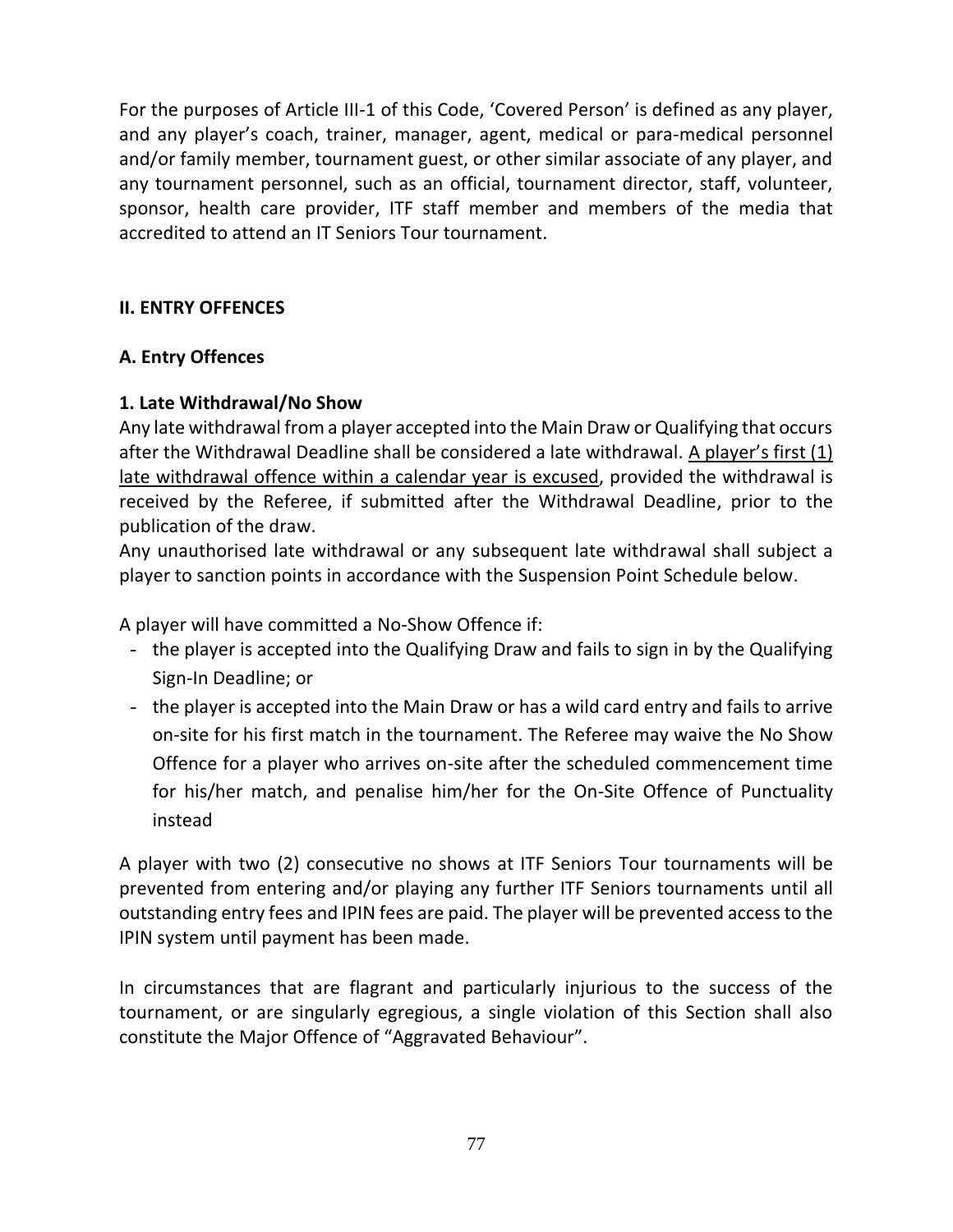## **2. On-Site Medical Withdrawal**

If a player is forced to retire or withdraw during a tournament for medical reasons, the ITF Medical Certification form must be completed by the medically qualified physician on-site verifying that the player is unfit to continue playing in the current tournament.

For the purpose of this rule, the ITF Medical Certification form must be completed and submitted to the ITF no later than the last day of the tournament.

A valid ITF Medical Certification form will excuse a late withdrawal penalty including for any subsequent tournament until the player next competes in any tennis event, provided the late withdrawal is submitted prior to the draw being made.

### **3. One Tournament**

No player who has entered and been accepted into the Qualifying or Main Draw of an ITF Seniors Tour tournament shall play in any other tennis event during the period of such tournament.

Violation of this section shall result in a default by the ITF Referee and forfeiture of all ITF Seniors World Individual Ranking points and forfeiture of all prize money and/or hospitality money earned during the given period.

In circumstances that are flagrant and particularly injurious to the success of the tournament, or are singularly egregious, a single violation of this Section shall also constitute the Major Offence of "Aggravated Behaviour".

#### **B. Wild Cards**

No player or Related Person, directly or indirectly, shall offer, give solicit, receive or accept, or agree to offer, give, solicit, receive or accept anything of value in exchange for a Wild Card. Violation of this Section by a player or Related Person shall subject that player or related Person to sanction in accordance with Section D below.

The maximum penalty for a breach of this Section B by a player or Related Person shall be permanent denial of access to any ITF tournament, event or circuit.

In circumstances that are flagrant and particularly injurious to the success of an ITF Seniors Tour tournament, or are singularly egregious, a single violation of this section shall also constitute the Major Offence of "Aggravated Behaviour" and shall be subject to the additional penalties below therefore.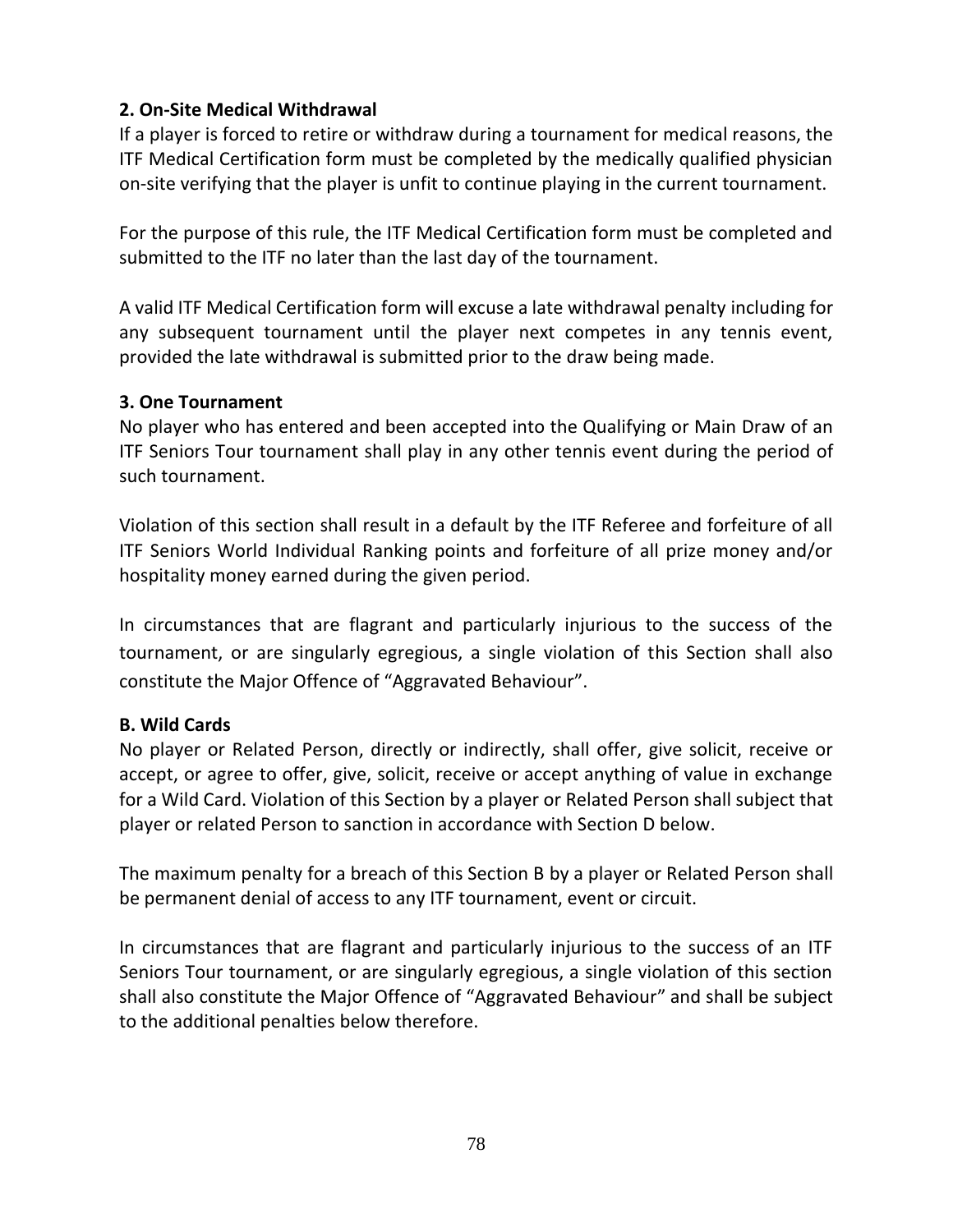## **C. Falsifying Official Documentation**

Should a player submit documentation that the ITF deems to be false evidence, including but not limited to documents pertaining to tournament entry and withdrawal and Code of Conduct appeals, the player shall be subject to sanction points.

In circumstances that are flagrant and particularly injurious to the success of an ITF Seniors Tour tournament, or are singularly egregious, a single violation of this section shall also constitute the Major Offence of "Aggravated Behaviour" and shall be subject to the additional penalties below therefore.

## **D. Determination and Penalty**

The ITF or Referee shall make such investigation as is reasonable to determine the facts regarding all entry offences and upon determining that a violation has occurred shall specify punishment therefore and where possible notify the player or Related Person.

## **E. Appeals**

Any player or Related Person found to have committed an Entry Offence may appeal to the ITF Internal Adjudication Panel, which shall determine the matter in accordance with its Procedural Rules (save that there shall be no right of appeal against the ITF Internal Adjudication Panel's decision). The appeal shall be made in writing using the form prescribed by the ITF and must be filed with the ITF by 5.00PM GMT within fourteen (14) days from the date the player is notified of the violation (the "Notice of Appeal"). The Notice of Appeal must include a statement by the player as to the facts and circumstances of the incident along with any other evidence the player wishes to submit.

### **III. ON-SITE OFFENCES**

### **A. General**

Every player, and in relation to team competitions, the team captain, team member/extra players, coach, trainer or officials of the participating teams ("Team Member"), shall during all matches and at all times while within the precincts of the site (which shall include any official venue or location related to the Tournament),conduct himself/herself in a professional manner. The provisions below shall apply to each player and Team Member while within the precincts of each such site, and references to the site shall include tournament hotels, transport, all tournament facilities and locations of tournament functions or activities.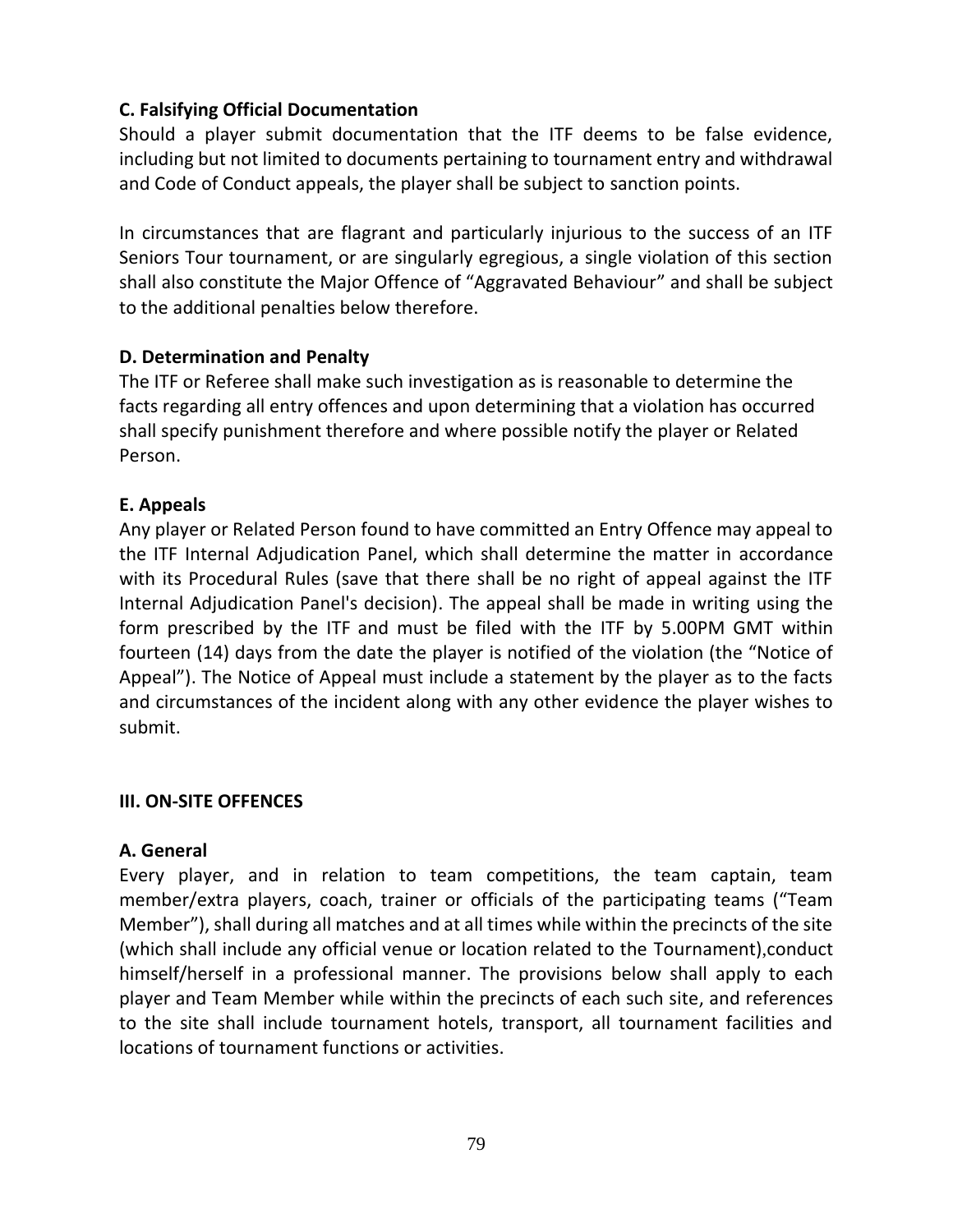### **B. Punctuality**

Matches shall follow each other without delay in accordance with the announced order of play. The order of play shall be posted at a highly visible place in a general player's area as designated by the Referee.

Matches shall be called in accordance with the order of play using all available and reasonable means. Players shall be ready to play when their matches are called.

Any player not ready to play within fifteen (15) minutes after his/her match is called shall be defaulted unless the Referee in his/her sole discretion, after consideration of all relevant circumstances, elects not to declare a default. The Player may also be subject to additional penalties set out in Article III, O.

## **C. Dress and Equipment**

Every player shall dress and present himself/herself for play in a professional manner. Clean and customarily acceptable tennis attire shall be worn.

Any player who violates this Section may be ordered by the Court Official or Referee to change his/her attire or equipment immediately. Failure of a player to comply with such order may result in an immediate default. (The ITF reserves the right to interpret the following rules so as to give effect to the intent and purposes of these Regulations).

### **1. Unacceptable Attire**

Inappropriate attire shall not be worn during a match (including the warm-up). Players may wear warm-up clothing during the warm-up and during the match provided it complies with the foregoing provisions.

a) Unacceptable Attire

Sweatshirts, gym shorts, dress shirts, T-shirts or any other inappropriate attire shall not be worn during a match (including the warm-up).

b) Shoes

Players are required to wear tennis shoes generally accepted as proper tennis attire. Shoes shall not cause damage to the court other than what is expected during the normal course of the match or practice. Damage to a court may be considered as physical or visible, which may include a shoe that leaves mark beyond what is considered acceptable. The ITF Referee has the authority to determine that a shoe does not meet the criteria and may order the player to change.

### i) Grass Court Shoes

At grass court tournaments, no shoes other than those with rubber soles, without heels, ribs, studs or coverings, shall be worn by players. Shoes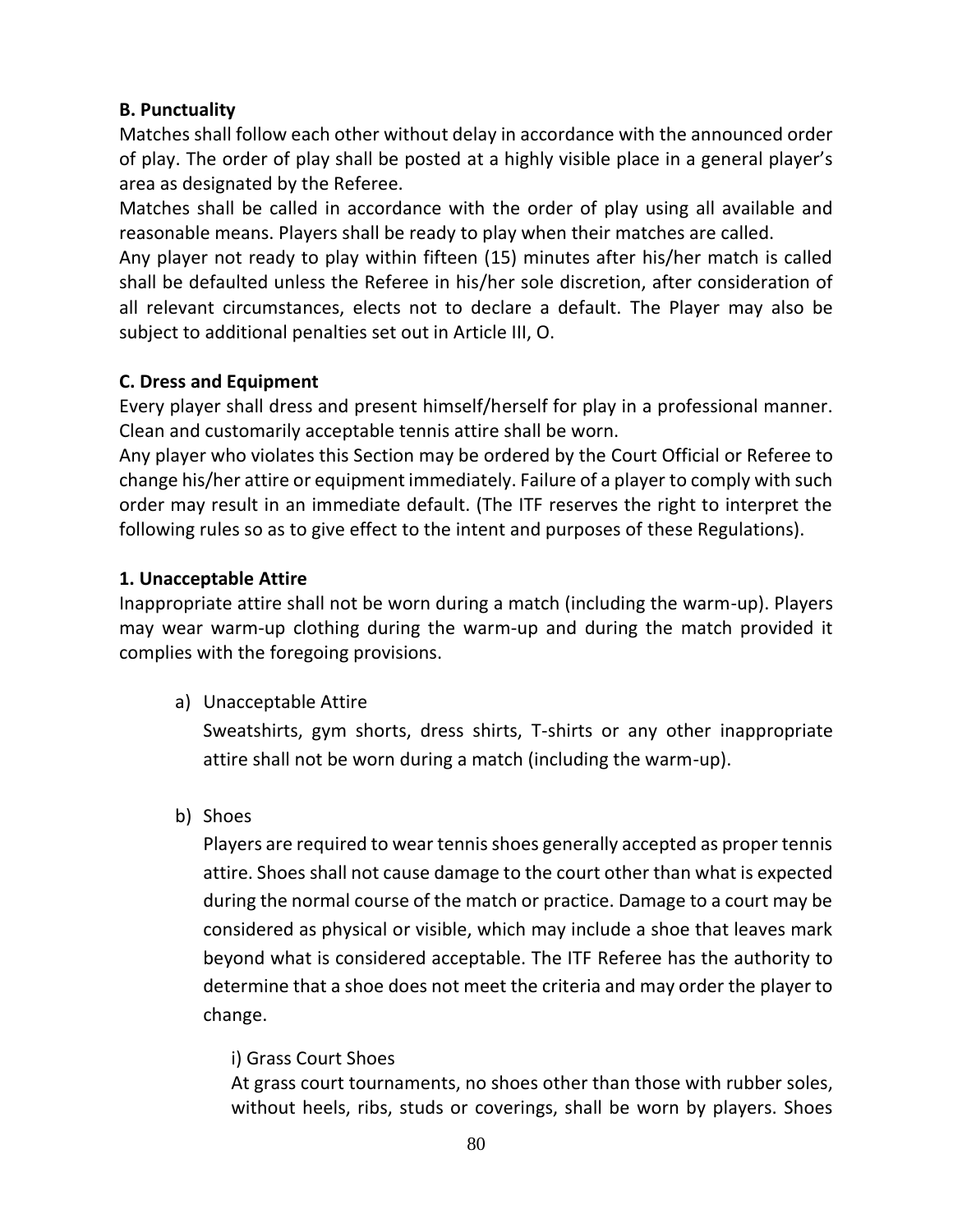with pimples or studs around the outside of the toes shall not be permitted. The foxing around the toes must be smooth.

The Referee has the authority to determine that a tennis shoe's sole does not conform to such customs and standards and can prohibit its use at grass courts tournaments.

ii) Clay Court Shoes

Players are required to wear tennis shoes generally accepted for play on clay courts or granular surfaces. The Referee has the authority to determine that a tennis shoe's sole does not conform to such customs and standards and can prohibit its use at clay courts tournaments.

Grass court shoes shall not be worn during a match on clay courts.

#### **2**. **Doubles Teams**

In ITF Team Competitions members of doubles teams shall be dressed in substantially the same colours.

### **3. Team Identification (Team Competitions)**

Players and Captains are encouraged to dress in compliance with Team Identification principles. To comply a Player or Captain shall display the Nation's name on the back of his/her shirt or he/she shall dress in National colours.

#### **4. General**

No identification shall be permitted on a player's clothing or equipment that promotes/displays betting companies, tobacco or e-cigarette products, hard liquor products, political activity or other category deemed to be detrimental to the sport of tennis, the ITF or the ITF Senior Tour tournaments.

In the event the utilisation of any non-prohibited commercial identifications would violate any governmental regulation then the same shall be prohibited.

### **5. Warm-up Clothing**

Players may wear warm-up clothing during the warm-up and during a match provided it complies with the foregoing provisions and provided further that the players obtain approval of the Referee prior to wearing warm-up clothing during a match.

### **D. Time Violation/Delay of Game**

Following the expiration of the warm-up period play shall be continuous and a player shall not unreasonably delay a match for any cause.

A maximum of twenty five (25) seconds shall elapse from the moment the ball goes out of play at the end of the point until the time the ball is struck for the first serve of the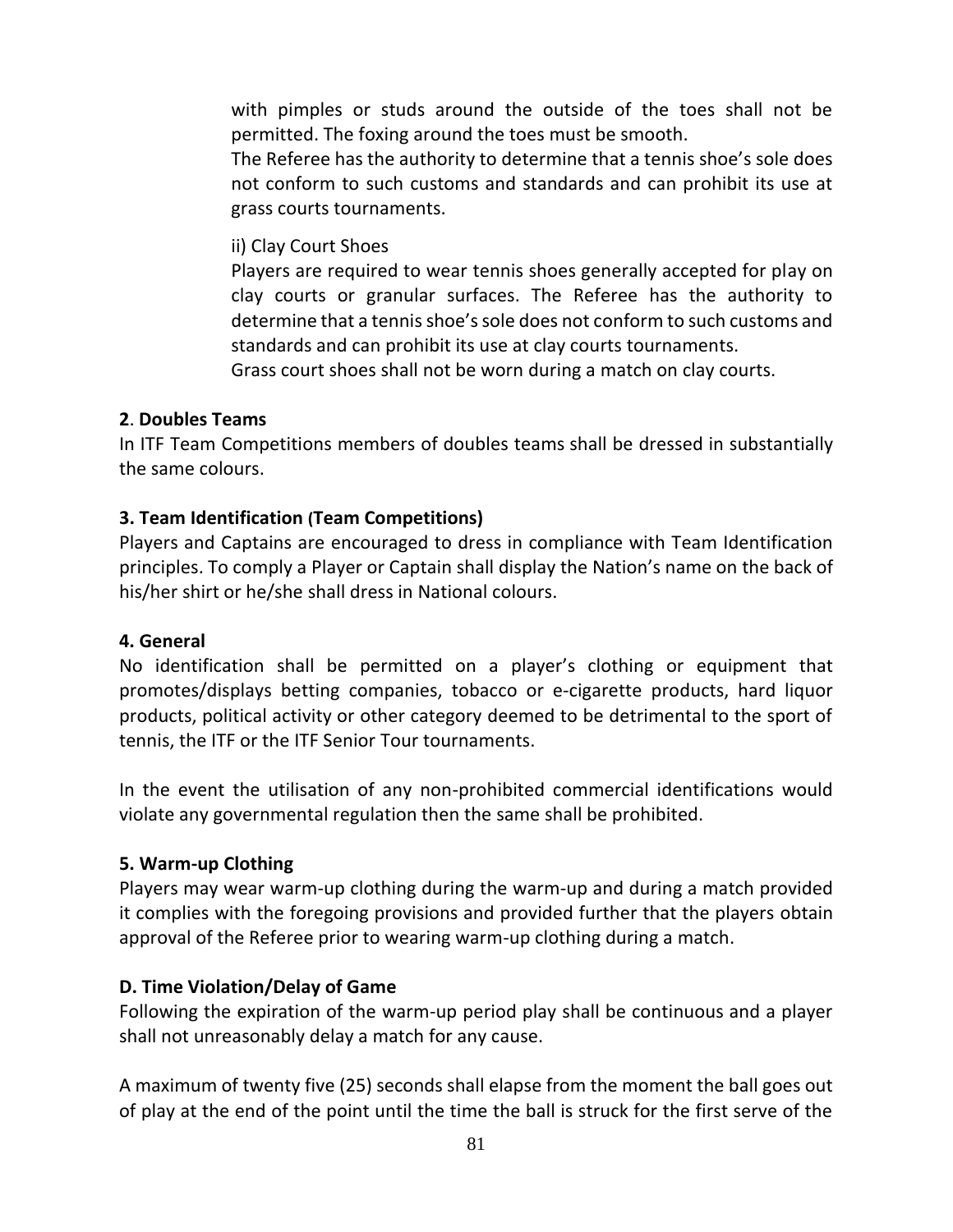next point. If such serve is a fault then the second serve must be struck by the server without delay.

When changing ends a maximum of ninety (90) seconds shall elapse from the moment the ball goes out of play at the end of the game until the time the first serve is struck for the next game. If such first serve is a fault the second serve must be struck by the server without delay. However, after the first game of each set and during a Tie-Break, play shall be continuous and the players shall change ends without a rest period.

At the conclusion of each set, regardless of the score, there shall be a set break of one hundred and twenty (120) seconds from the moment the ball goes out of play at the end of the set until the time the first serve is struck for the next set.

If a set ends after an even number of games, there shall be no change of ends until after the first game of the next set.

The receiver shall play to the reasonable pace of the server and shall be ready to receive within a reasonable time of the server being ready.

A Time Violation may be issued prior to the expiration of twenty five (25) seconds if the receiver's actions are delaying the reasonable pace of the server.

The first violation of this Section, as either server or receiver, shall be penalised by a Time Violation - Warning and each subsequent violation, as either server or receiver, shall be penalised as follows:

- Server: The Time Violation shall result in a "fault"
- Receiver: The Time Violation shall result in a "point penalty"

In each case, the Chair Umpire/Referee may determine that an extension of time is necessary and not impose a penalty.

When a violation is a result of a medical condition, refusal to play or not returning to the court within the allowed time a Code Violation (Delay of Game) penalty shall be assessed in accordance with the Point Penalty Schedule.

### **E. Audible Obscenity**

Players and Team Members shall not use audible obscenity within the precinct of the tournament site. If such violation occurs during a match (including the warm-up), the player shall be penalised in accordance with the Point Penalty Schedule below. In circumstances that are flagrant and particularly injurious to the success of a tournament, or are singularly egregious, a single violation of this Section shall also constitute the Major Offence of "Aggravated Behaviour" and shall be subject to the additional penalties below.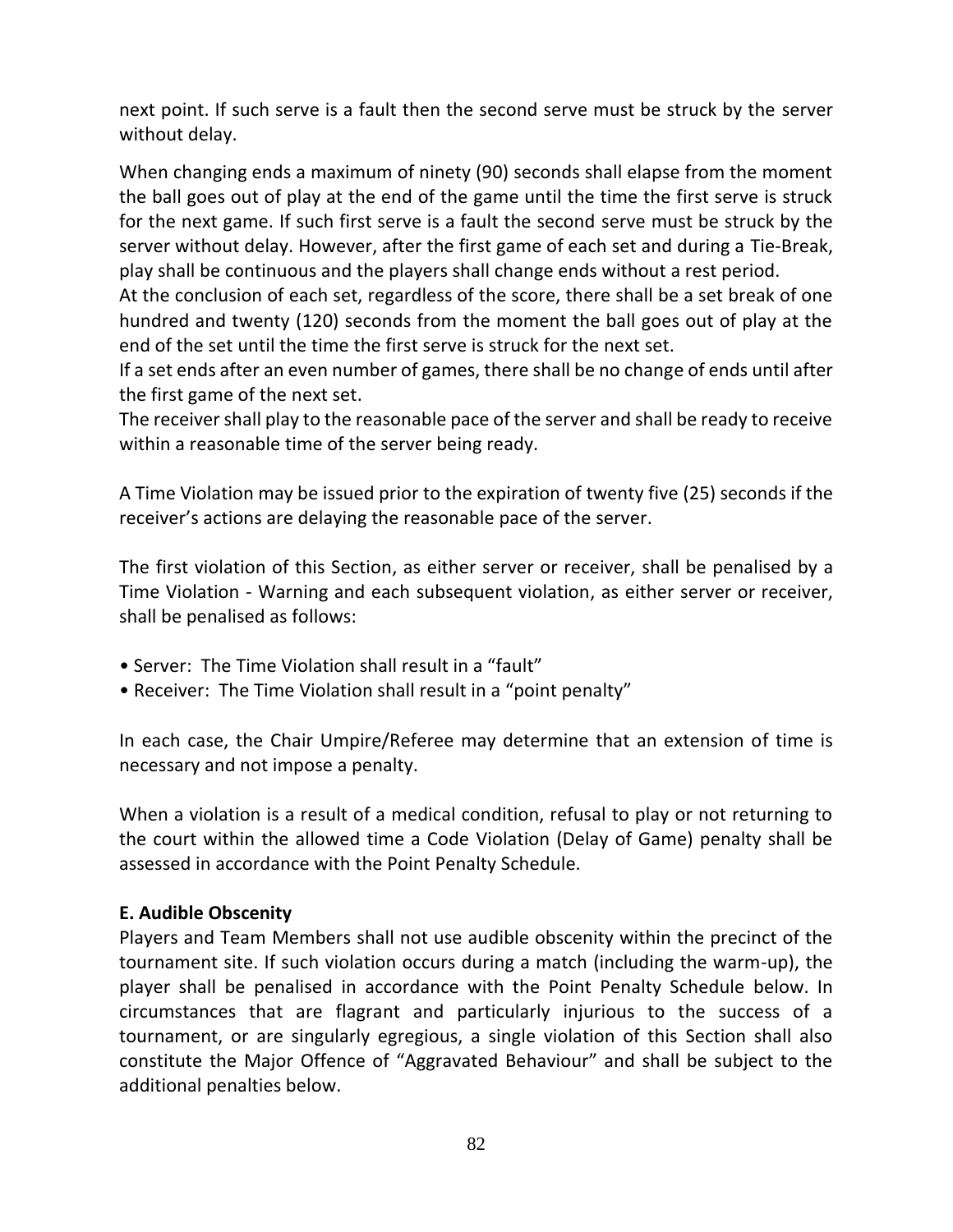For the purposes of this Rule, audible obscenity is defined as the use of words commonly known and understood to be profane and uttered clearly and loudly enough to be heard by Court Officials or spectators.

# **F. Visible Obscenity**

Players and Team Members shall not make obscene gestures of any kind within the precincts of the tournament site. If such violation occurs during a match (including the warm-up), the player shall be penalised in accordance with the Point Penalty Schedule below. In circumstances that are flagrant and particularly injurious to the success of a tournament, or are singularly egregious, a single violation of this Section shall also constitute the Major Offence of "Aggravated Behaviour" and shall be subject to the additional penalties below.

For the purposes of this Rule, visible obscenity is defined as the making of signs by a player with his/her hands and/or racquet or balls that commonly have an obscene meaning.

# **G. Verbal Abuse**

Players and Team Members shall not at any time verbally abuse any official, opponent, spectator, or other person within the precincts of the tournament site or official hotel(s). If such violation occurs during a match (including the warm-up), the player shall be penalised in accordance with the Point Penalty Schedule below. In circumstances that are flagrant and particularly injurious to the success of a tournament, or are singularly egregious, a single violation of this Section shall also constitute the Major Offence of "Aggravated Behaviour" and shall be subject to the additional penalties below.

For the purposes of this Rule, verbal abuse is defined as a statement about an official, opponent, sponsor, spectator, or other person that implies dishonesty or is derogatory, insulting or otherwise abusive.

# **H. Physical Abuse**

Players and Team Membersshall not at any time physically abuse any official, opponent, spectator, or other person within the precincts of the tournament site or official hotel(s). If such violation occurs during a match (including the warm-up), the player shall be penalised in accordance with the Point Penalty Schedule below. In circumstances that are flagrant and particularly injurious to the success of a tournament, or are singularly egregious, a single violation of this Section shall also constitute the Major Offence of "Aggravated Behaviour" and shall be subject to the additional penalties below.

For the purposes of this Rule, physical abuse is the unauthorised touching of a Court Official, opponent, spectator, or other person.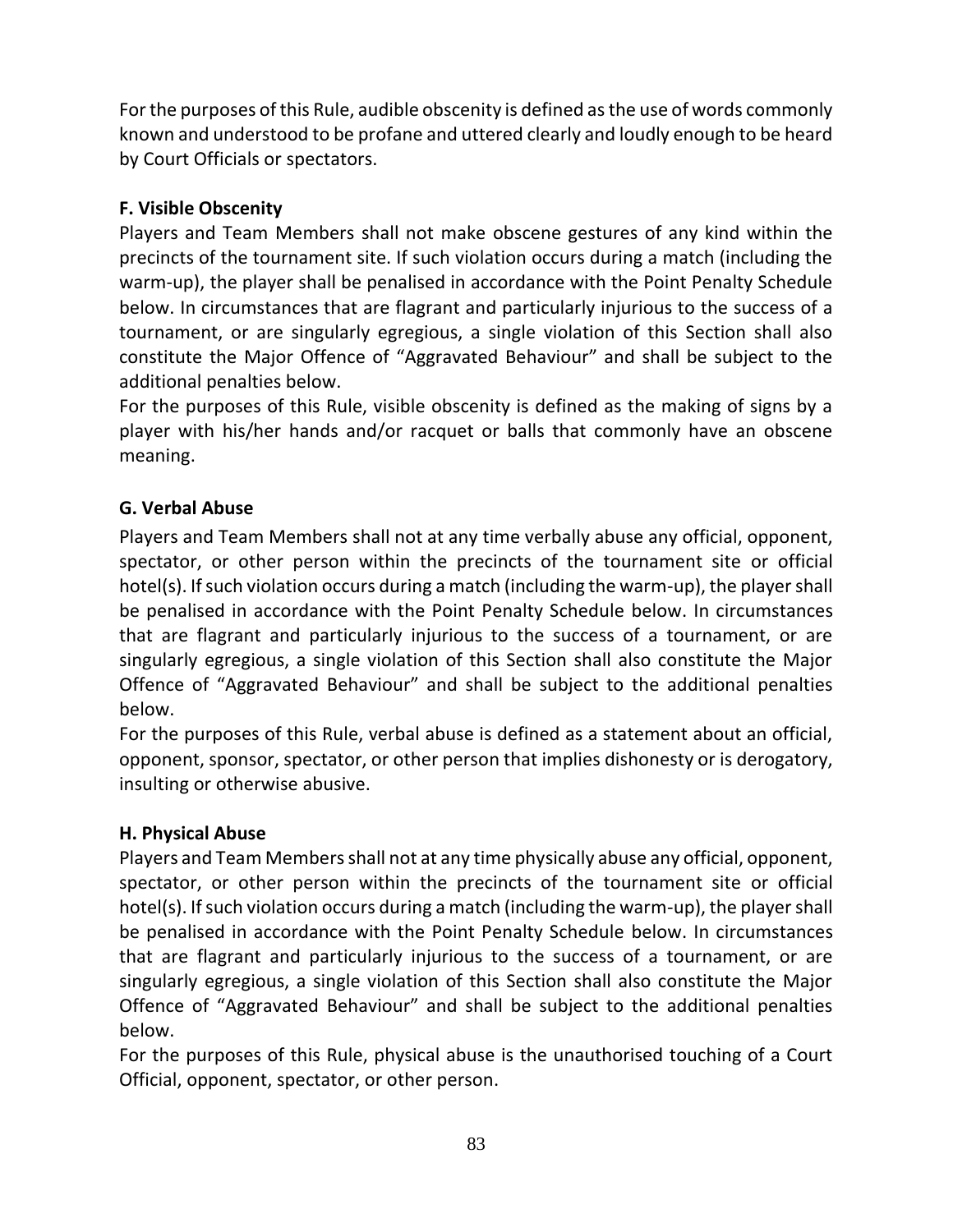### **I. Abuse of Balls**

Players shall not violently, dangerously or with anger hit, kick, or throw a tennis ball within the precincts of the tournament site except in the reasonable pursuit of a point during a match (including warm-up). If such violation occurs during a match (including the warm-up) the player shall be penalised in accordance with the Point Penalty Schedule below.

For the purposes of this Rule, abuse of balls is defined as intentionally or recklessly hitting a ball out of the enclosure of the court, hitting a ball dangerously or recklessly within the court or hitting a ball with negligent disregard of the consequences.

## **J. Abuse of Racquets or Equipment**

Players shall not violently or with anger hit, kick, or throw a racquet or other equipment within the precincts of the tournament site. If such violation occurs during a match (including the warm-up), the player shall be penalised in accordance with the Point Penalty Schedule below.

For the purposes of this Rule, abuse of racquets or equipment is defined as intentionally and violently destroying or damaging racquets or equipment or intentionally and violently hitting the net, court, umpire's chair, or other fixture during a match out of anger or frustration.

# **K. Coaching and Coaches**

Players shall not receive coaching during a match (including the warm-up) (except in team competitions by the captain as permitted by the Rules of Tennis and the Regulations). Communications of any kind, audible or visible, between a player and an off-court individual may be construed as coaching. Players shall also prohibit their coaches (1) from using audible obscenity within the precincts of the tournament site, (2) from making obscene gestures of any kind within the precincts of the tournament site, (3) from verbally abusing any official, opponent, spectator or other person within the precincts of the tournament site, (4) from physically abusing any official, opponent, spectator or other person within the precincts of the tournament site and (5) from giving, making, issuing, authorising or endorsing any public statement within the precincts of the tournament site having, or designed to have, an effect prejudicial or detrimental to the best interests of the tournament and/or of the officiating thereof. If such violation occurs during a match (including the warm-up), the player shall be penalised in accordance with the Point Penalty Schedule below. In circumstances that are flagrant and particularly injurious to the success of a tournament, or are singularly egregious, the Referee may order the Coach to be removed from the site of a match or the precincts of the tournament site and upon his failure to comply with such order may declare an immediate default of such player.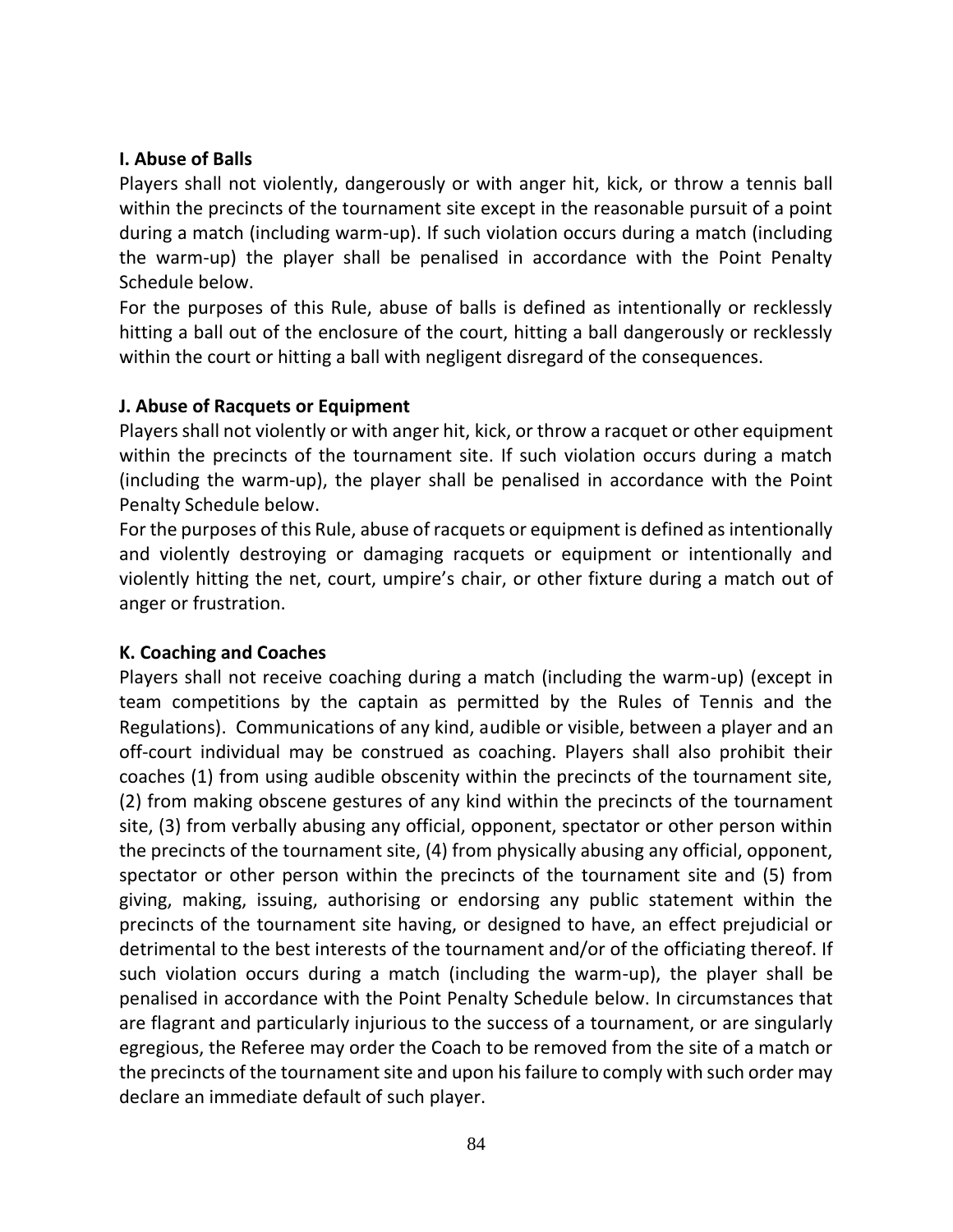For the purposes of this Rule, a "coach" shall also include any representative and/or relative of a player.

## **L. Unsportsmanlike Conduct**

Players and Team Members shall at all times conduct themselves in a sportsmanlike manner and give due regard to the authority of officials and the rights of opponents, spectators, and others. If such violation occurs during a match (including the warm-up), the player shall be penalised in accordance with the Point Penalty Schedule below. In circumstances that are flagrant and particularly injurious to the success of a tournament, or are singularly egregious, a single violation of this Section shall also constitute the Major Offence of "Aggravated Behaviour" and shall be subject to the additional penalties below.

For the purposes of this Rule, Unsportsmanlike Conduct is defined as any misconduct by a player that is clearly abusive or detrimental to the Competition, the ITF, or the sport of tennis. In addition, unsportsmanlike conduct shall include, but not be limited to, the giving, making, issuing, authorising, or endorsing any public statement having, or designed to have, an effect prejudicial or detrimental to the best interests of the tournament and/or the officiating thereof.

## **M. Best Efforts**

A player shall use his best efforts to win a match when competing in an ITF Seniors Tour tournament.

For purposes of this Rule, the Referee and/or Chair Umpire and/or Court Official shall have the authority to penalise a player in accordance with the Point Penalty Schedule. In circumstances that are flagrant and particularly injurious to the success of the tournament or Tie, or are singularly egregious, a single violation of this Section shall also constitute the Major Offence of "Aggravated Behaviour" and shall be subject to the additional penalties below, therefore.

# **N. Leaving the Court**

A player shall not leave the court area during a match (including the warm-up) without the permission of the Chair Umpire, Referee, or Court Official. A player who violates this section may be defaulted by the Referee and subjected to the additional penalties for Failure to Complete Match as below, therefore.

# **O. Failure to Complete Match or Tournament**

A player/team must complete a match/tie in progress, and complete the tournament, unless he/she/team is reasonably unable to do so. Violation of this Section shall subject a player to immediate default and shall also constitute the Major Offence of "Aggravated Behaviour" and shall be subjected to the additional penalties below, therefore. Any player nominated for any match in the Tie must commence or complete such match unless he/she is incapacitated by illness, accident, or other unavoidable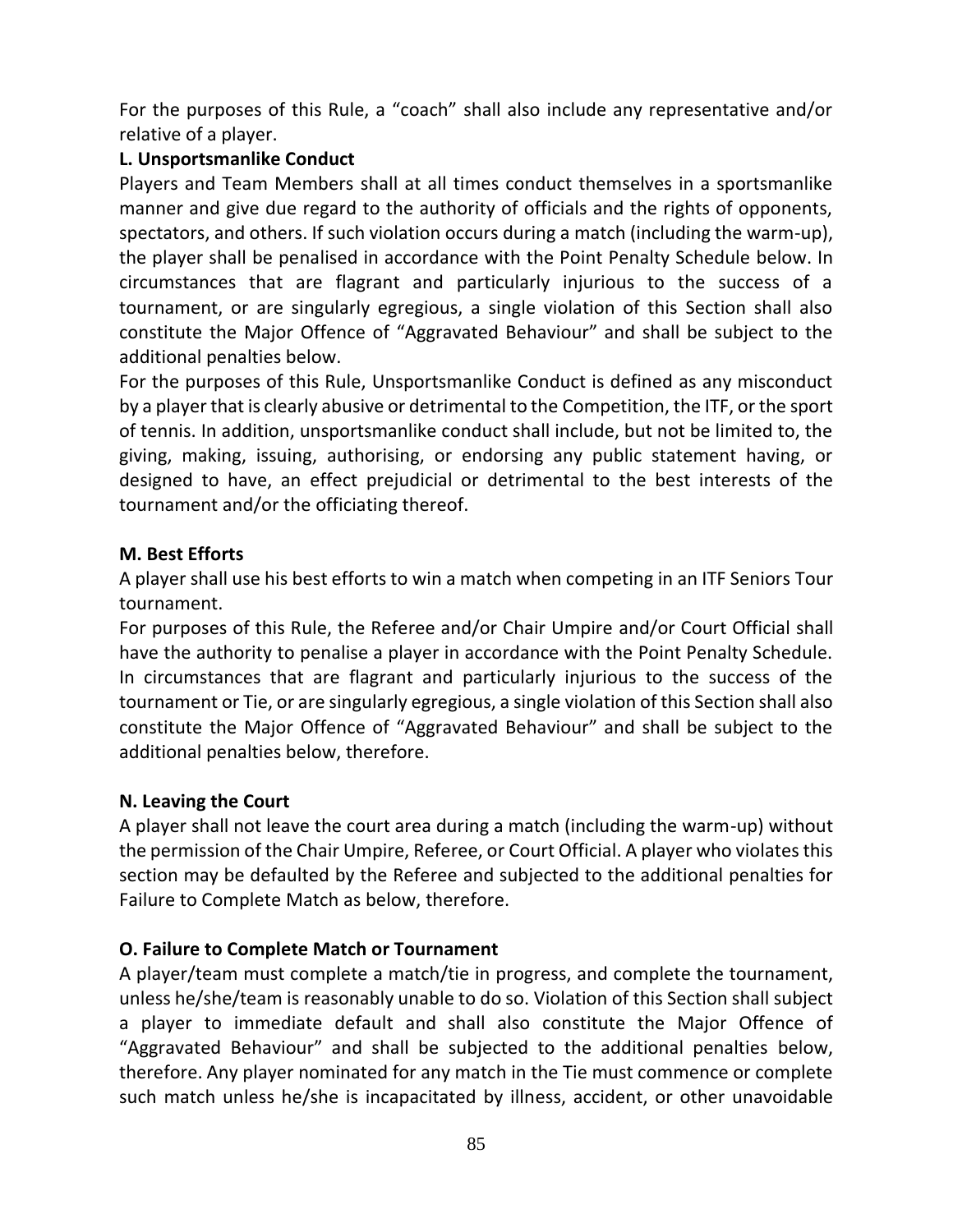hindrance. Any player in violation of this section shall not be eligible to represent his/her nation in the next Tie whether in the current Competition or subsequent Competitions. If a doubles team fails to complete a match/tie in progress or the tournament, the Referee shall have discretion over whether one or both of the team members will be sanctioned under this section.

## **P. Ceremonies**

All nominated players and Captains are required to attend the official functions in appropriate team dress unless reasonably unable to do so, as determined by the Referee.

Any player in violation of this section shall not be eligible to represent his/her nation in the subsequent Competitions. In circumstances that are flagrant and particularly injurious to the success of the tournament, or are singularly egregious, a single violation of this Section shall also constitute the Major Offence of "Aggravated Behaviour" and shall be subject to the additional penalties below, therefore.

### **Q. Point Penalty Schedule**

The Point Penalty Schedule to be used for violations set forth above is as follows:

| <b>FIRST Offence</b>              | WARNING              |
|-----------------------------------|----------------------|
| <b>SECOND Offence</b>             | <b>POINT PENALTY</b> |
| THIRD AND EACH SUBSEQUENT Offence | <b>GAME PENALTY</b>  |

However, after the third Code Violation, the Referee shall determine whether each subsequent offence shall constitute a default.

The imposition of a penalty under the Point Penalty Schedule shall be final and unappealable.

### **R. Defaults**

The Referee may declare a default for either a single violation of this Code or pursuant to the Point Penalty Schedule set out above.

In all cases of default, the decision of the Referee shall be final and unappealable.

Any player who is defaulted as herein provided may be defaulted from all other events and/or from the remainder of the Tie, except when:

- (a) the player or team was defaulted for a violation of the Punctuality or Dress and Equipment provisions above at Article III, B and C; or
- (b) the player or team was defaulted as a result of a medical condition; or
- (c) the player's doubles partner commits the Code Violation which causes the default.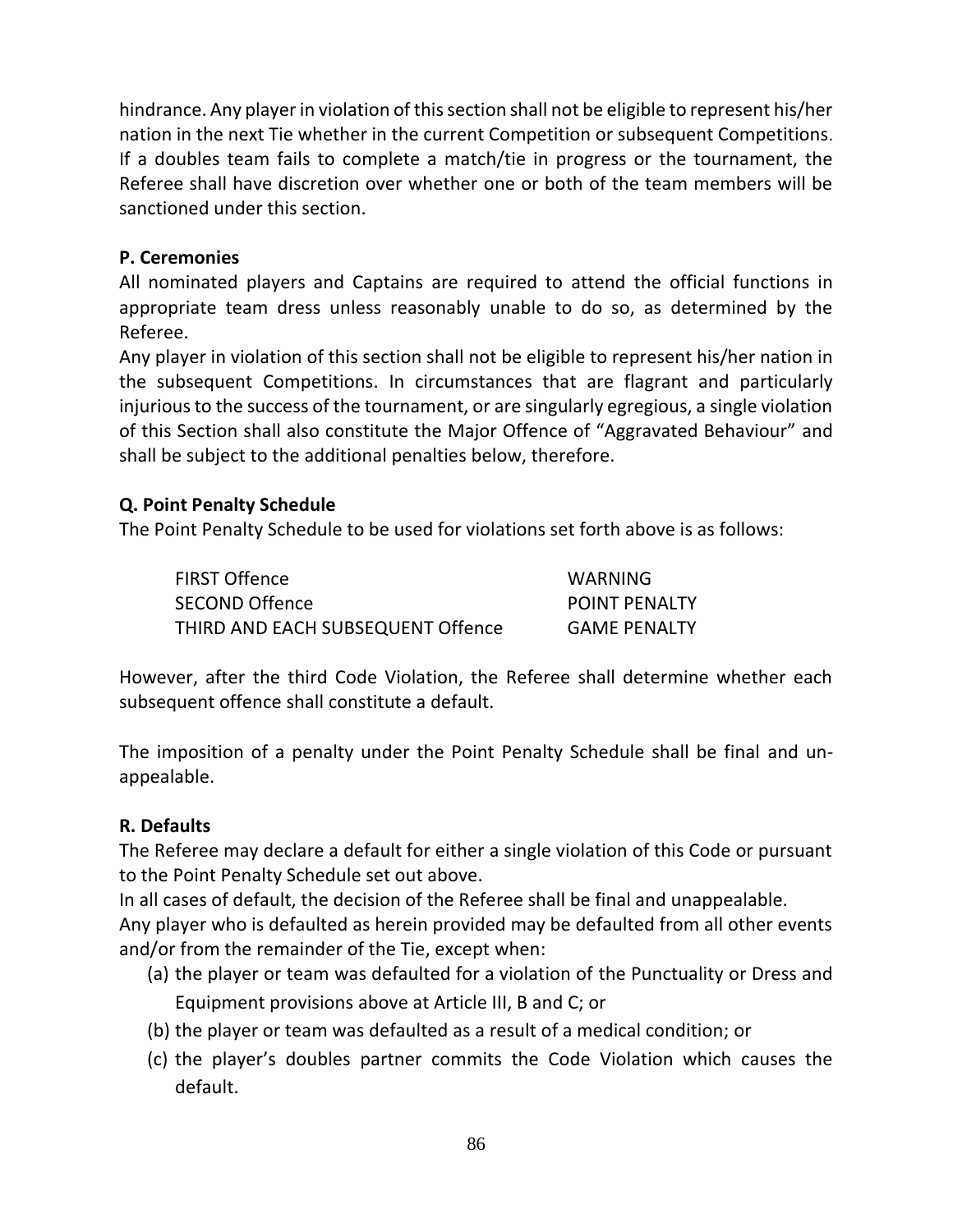Default of a player from the remainder of the tournament may include at the Referee's discretion, the removal of accreditation and denial of access to the site. A default as a result of a violation by a Team Member other than a player may subject that Team Member to removal of accreditation, and at the Referee's discretion, denial of access to the site.

Any player who is defaulted as herein provided shall lose all prize money and/or hospitality money and points earned for that event at that tournament or Tie (where applicable).

## **S. Doubles Events**

Warnings, Point Penalties, Game Penalties and/or a Default if assessed for violation of the Code shall be assessed against the team.

## **T. Determination and Penalty**

The Referee shall make such investigation as is reasonable to determine the facts regarding all On-Site Offences and upon determining that a violation has occurred shall specify the punishment, other than under the Point Penalty Schedule, and give written notice thereof to the player.

## **U. Appeals**

Any player or Team Member found to have committed an On-Site Offence may appeal the determination of a violation and/or the punishment imposed under Article III, (T) above (but not any point penalties or defaults) to the ITF Internal Adjudication Panel, which shall determine the matter in accordance with its Procedural Rules (save that there shall be no right of appeal against the ITF Internal Adjudication Panel's decision). The appeal shall be made in writing using the form prescribed by the ITF and must be filed with the ITF by 5.00PM GMT within fourteen (14) days from the date the player/Team Member is notified of the violation (the "Notice of Appeal"). The Notice of Appeal must include a statement by the player as to the facts and circumstances of the incident along with any other evidence the player wishes to submit.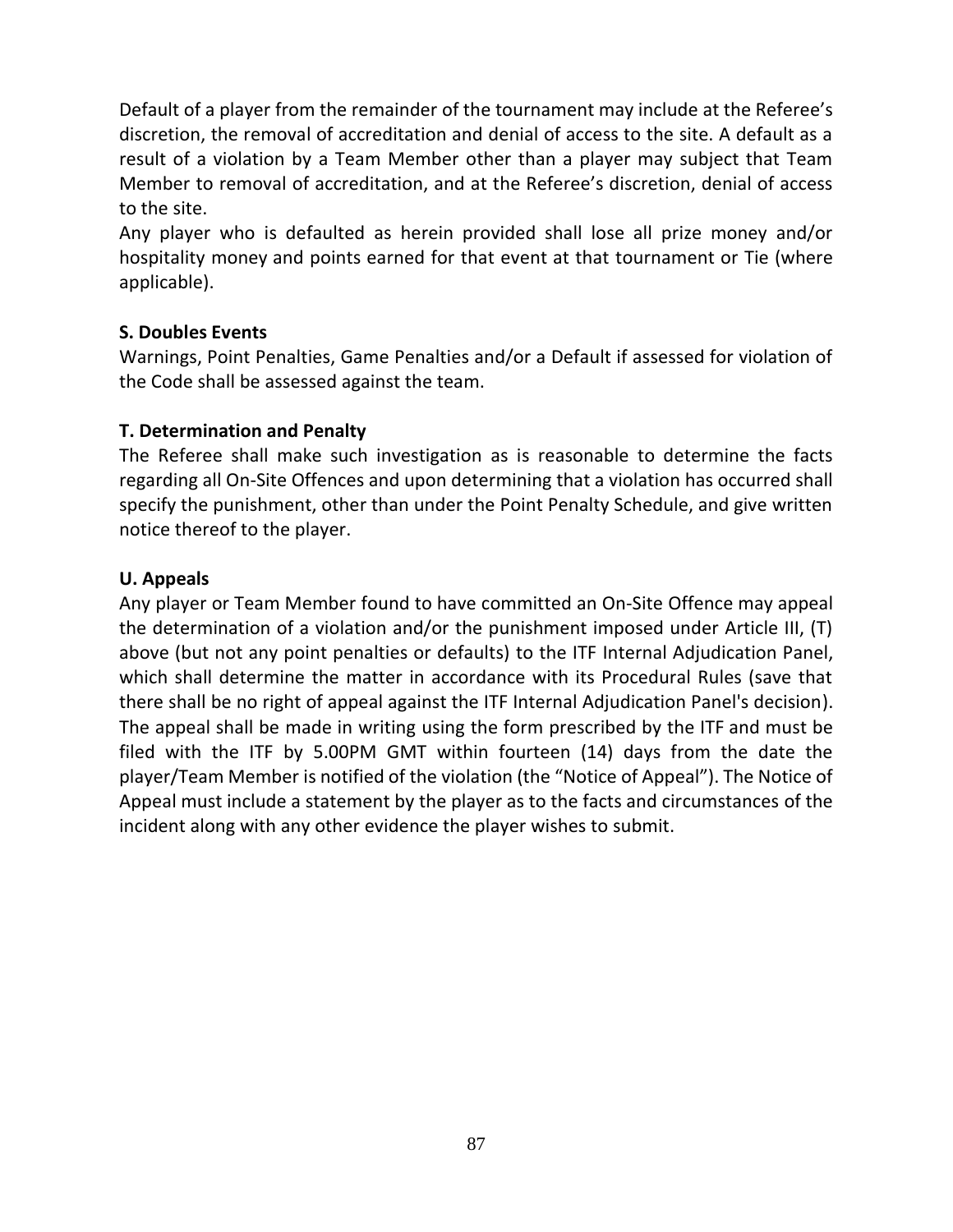### **V. SUSPENSION POINTS**

Suspension points shall be recorded against a player according to the following: a) Late withdrawals Singles: From Withdrawal Deadline to the time the draw is published 3 From the time the draw is published to the start of the event 4 Doubles: From the time the draw is published to the start of the event\* 2 b) Failure to sign-in or appear at a tournament/No Show (after sign in) 5 Failure to sign-in or appear at a tournament or No Show (after sign-in) and failure to pay entry fee 7 and 7 and 7 and 7 and 7 and 7 and 7 and 7 and 7 and 7 and 7 and 7 and 7 and 7 and 7 and 7 and 7 and 7 and 7 and 7 and 7 and 7 and 7 and 7 and 7 and 7 and 7 and 7 and 7 and 7 and 7 and 7 and 7 c) For on-site offences: For a warning + a point penalty and the contract of the 2 For a warning  $+$  a point penalty  $+$  first game penalty  $3$ For a warning + a point penalty + second game penalty 4 For any subsequent game penalty in a match  $+1$ For a Default after any of the above  $+1$ For Any Default for a single violation of the Code (Immediate Default) 6 d) Any Default for reason of dress and equipment or punctuality 2 e) Failure to Complete Match/Tie 5 f) Soliciting a Wild Card 4 g) Submitting False Documentation 7 h) Failure to obtain on-site medical prior to withdrawal 5

*\* There can only be one late withdrawal code per player per tournament, therefore the higher number of suspension points will be applied*

Any player receiving a total of ten (10) or more suspension points shall be suspended from competing ITF Seniors Tour Tournaments for a period of four (4) weeks.

At the Appeal Deadline, the suspended player will be automatically removed from the entry list of any tournament entered that is due to commence during the period of suspension and prevented from entering any tournament due to commence during the period of suspension. Once the period of suspension has been served, the ten (10) points will be deducted from the player's suspension points total. Should a player have more than ten (10) suspension points when he/she commences his/her period of suspension, the balance of the points will be carried over.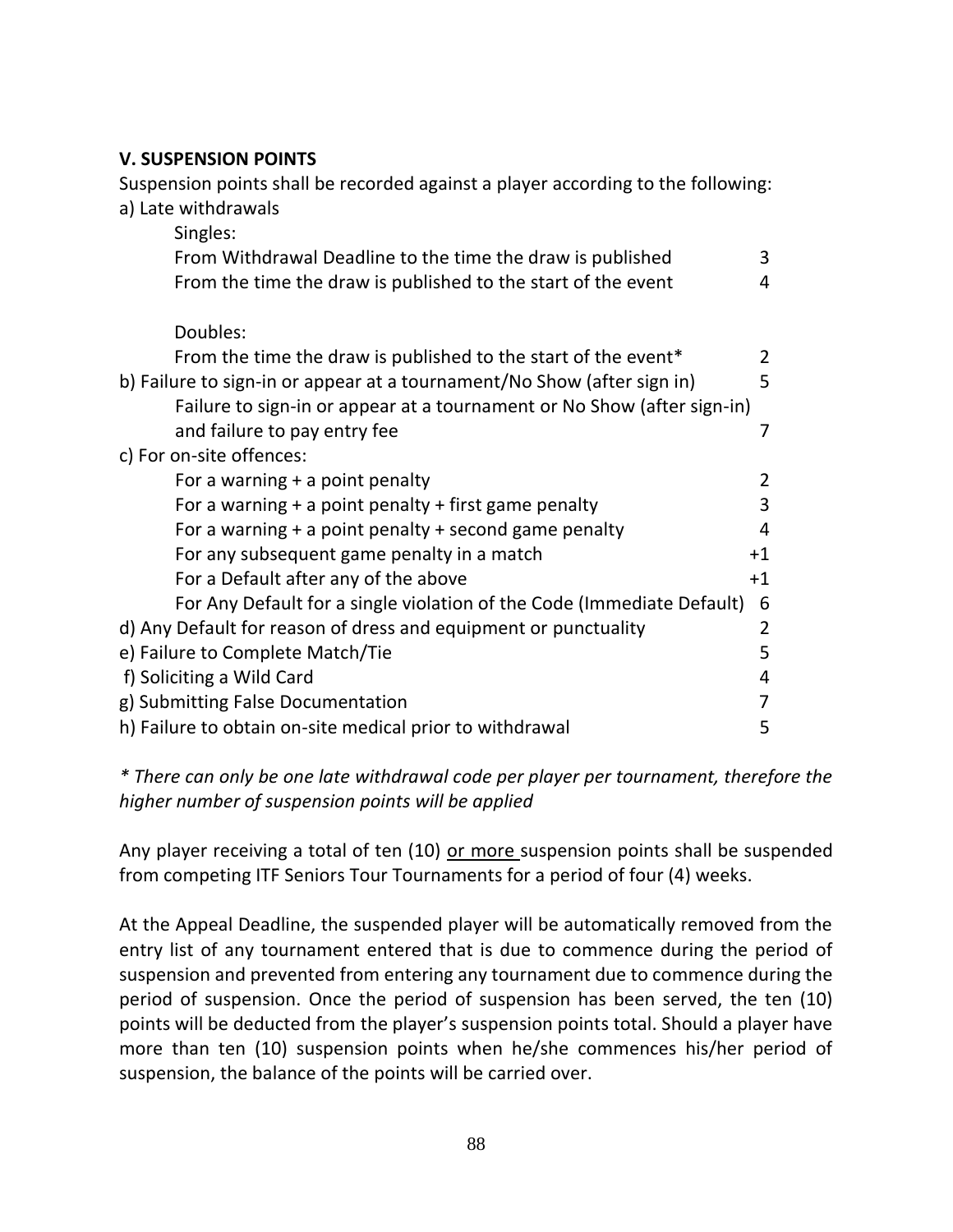The suspension shall commence from a date to be specified by the ITF, which shall take into account the time required to notify the player's National Association and all other relevant parties.

The ITF is responsible for notifying the Regional and/or National Associations of any suspension incurred by a player. Referees and ITF Seniors Tour Tournaments shall be in breach of the Regulations if they allow any player to play that has been notified to them as suspended.

The ITF Internal Adjudication Panel may reduce or waive the suspension points on appeal.

# **III-1. COVID-19 PROTOCOLS (COVERED PERSONS)**

### **A. Minimum Standards of Behaviour**

All Covered Persons shall comply with the *ITF Return to International Tennis Protocols* including without limitation the *Minimum Standard of Behaviour (***the 'Protocols'***)*. Any failure to comply with the Protocols shall amount to a violation of this Article III-1. Violation of this Article III-1 may result in the following sanctions:

- (i) For a player: one or more point penalties in accordance with the Suspension Points Schedule pursuant to Article III.V (Suspension Points) or an Immediate Default and six (6) suspension points in accordance with Article III.R (Defaults). If such violation occurs during a match (including the warm-up), the player shall be penalised in accordance with the Point Penalty Schedule at Article III.Q. One violation of this Article III-1.A that is flagrant and particularly injurious to the success of the tournament, or is singularly egregious, or a series of two (2) or more violations of this Article III-1.A within a twelve (12) month period which when viewed together establish a pattern of conduct that is collectively egregious and is detrimental or injurious to the tournament may also constitute the Major Offence of "Aggravated Behaviour".
- (ii) For a Related Person or any other Covered Person: immediate revocation of accreditation and denial of access to the tournament. One or more violations which are singularly or collectively flagrant or egregious or detrimental or injurious to the tournament may also result in permanent revocation of accreditation and denial of access to all ITF tournaments, competitions and events as determined by the ITF.

### **B. Determination and Penalty**

The ITF Referee shall make such investigation as is reasonable to determine the facts regarding an alleged violation of this Article III-1. Upon determining that a violation has occurred, the ITF Referee shall specify the sanction(s) to be imposed and give written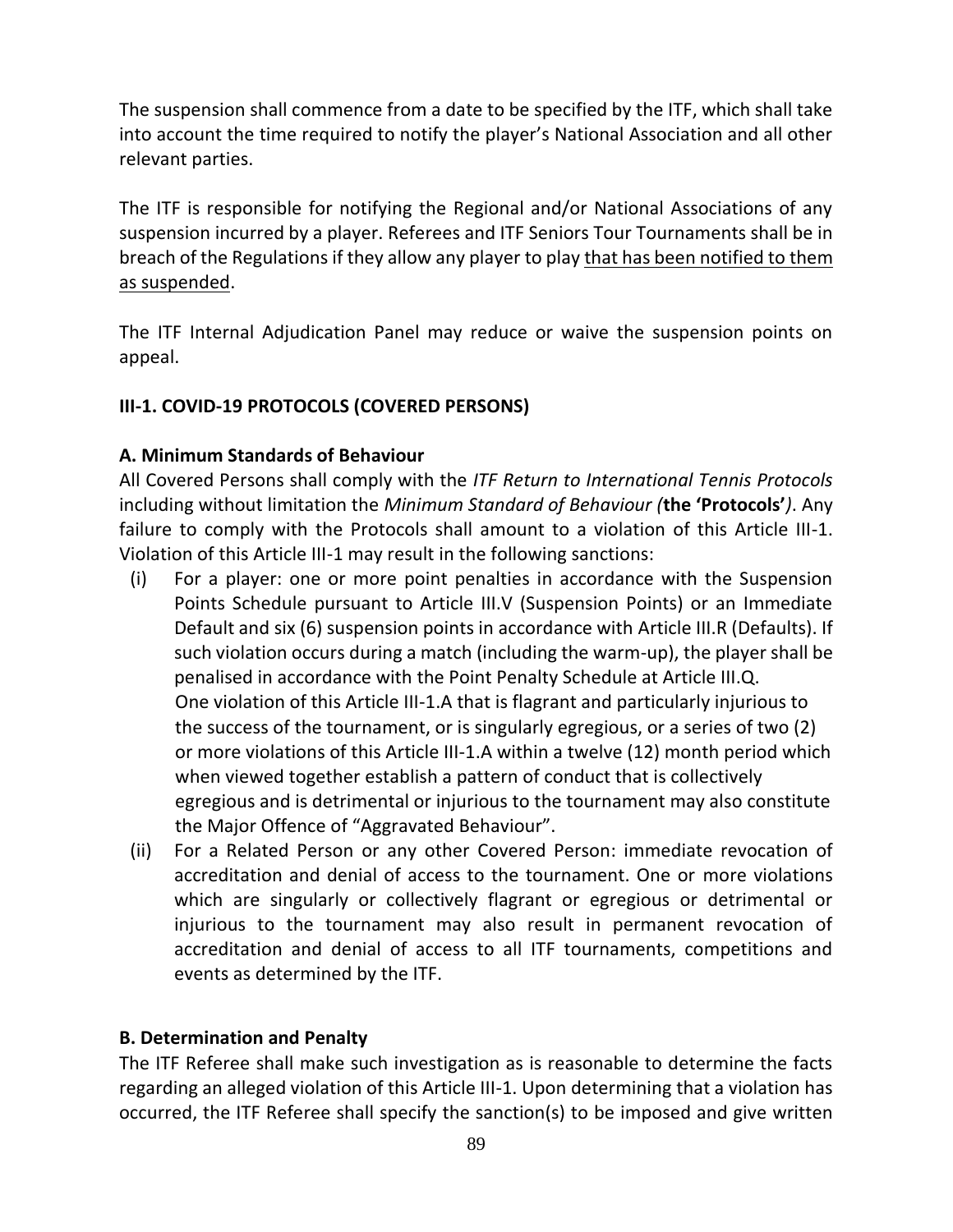notice thereof to the Covered Person. The ITF Referee shall not revoke a Covered Person's entry and/or access to an ITF Seniors Tour tournament without first consulting the ITF Executive Director save where the immediate revocation of entry and/or access to a tournament is, in the reasonable opinion of the ITF Referee, necessary to preserve the health and safety of other Covered Persons.

### **C. Appeal**

Any Covered Person found to have committed an offence under Article III-1. A may appeal the determination of a violation and/or the punishment imposed under section A. above (but not any Immediate Default issued to a player) to the ITF Internal Adjudication Panel, which shall determine the matter in accordance with its Procedural Rules (save that there shall be no right of appeal against the ITF Internal Adjudication Panel's decision). The appeal shall be made in writing, using the form prescribed by the ITF and must be filed with the ITF by 17:00 (5.00pm) GMT within fourteen (14) days from the date the Covered Person is notified of the violation. The Notice of Appeal must include a statement by the Covered Person as to the facts and circumstances of the incident along with any other evidence the Covered Person wishes to submit.

### **IV. MAJOR OFFENCES**

### **A. Wagers**

No player or Related Person may wager anything of value in connection with any ITF Seniors Tour tournaments. Violation of this section shall subject the player to a suspension from play in ITF Seniors tournaments for a period of up to three (3) years. Violation of this section shall subject a Related Person to a maximum penalty of permanent denial of access to all ITF Seniors Tour tournaments.

### **B. Bribes or Other Payments**

No player or Related Person may offer, give, solicit, or accept, or agree to offer, give, solicit, or accept, anything of value to or from any person with the intent to influence any player's efforts or participation in any ITF Seniors Tour tournament.

Violation of this section shall subject the player to a suspension from play in ITF Seniors Tour tournaments for a period of up to three (3) years. Violation of this section shall subject a Related Person to a maximum penalty of permanent denial of access to all ITF Seniors Tour tournaments.

# **C. Aggravated Behaviour**

No player or Related Person at any ITF Seniors Tour event shall engage in "Aggravated Behaviour" which is defined as follows: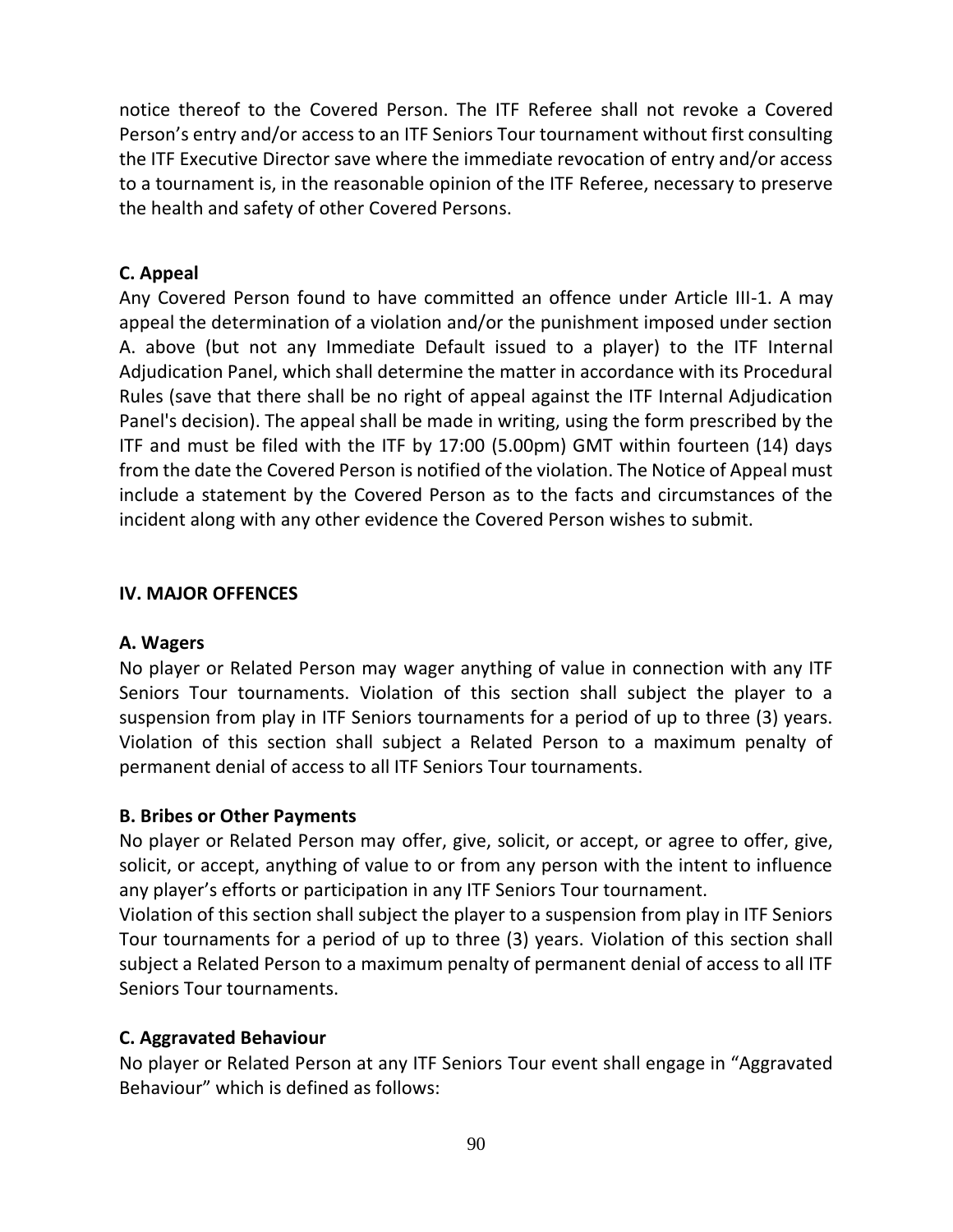- i) One or more incidents of behaviour designated in this Code as constituting "Aggravated Behaviour".
- ii) One incident of behaviour that is flagrant and particularly injurious to the success of an ITF Seniors Tour event or is singularly egregious.
- iii) A series of two (2) or more violations of this Code within a twelve (12) month period which singularly do not constitute "Aggravated Behaviour", but when viewed together establish a pattern of conduct that is collectively egregious and is detrimental or injurious to the ITF Seniors Tour.

Violation of this section shall subject the player to a maximum penalty of permanent suspension from play in any ITF tournament, event, or Tour.

Violation of this Section by a player, directly or indirectly through a Related Person or others, shall subject them to a maximum penalty of permanent denial of access to any ITF tournament, event, or circuit.

Violation of this Section shall subject a Related Person to a maximum penalty of permanent revocation of accreditation and denial of access to any ITF tournament, event, or Tour.

#### **D. Conduct Contrary to the Integrity of the Game**

No player or Related Person shall engage in conduct contrary to the integrity of the Game of Tennis. If a player is convicted of a violation of a criminal or civil law of any country, the punishment of which includes possible imprisonment for more than one year, he/she may be deemed by virtue of such conviction to have engaged in conduct contrary to the integrity of the Game of Tennis and the ITF Executive Director may provisionally suspend such player from further participating in ITF Seniors Tour tournaments pending a final determination in section E. In addition, if a player has at any time behaved in a manner severely damaging to the reputation of the sport, he/she may be deemed by virtue of such behaviour to have engaged in conduct contrary to the integrity of the Game of Tennis and be in violation of this section.

Violation of this Section by a player, directly or indirectly through a Related Person or others shall subject the player to a maximum penalty of permanent suspension from play in any ITF tournament event or Tour.

Violation of this section shall subject a Related Person to a maximum penalty of permanent denial of access to any ITF tournament, event, or Tour.

#### **E. Determination and Penalty**

The ITF will investigate all facts concerning any alleged Major Offence. All Players and Related Persons must cooperate fully with such investigations. The ITF may make a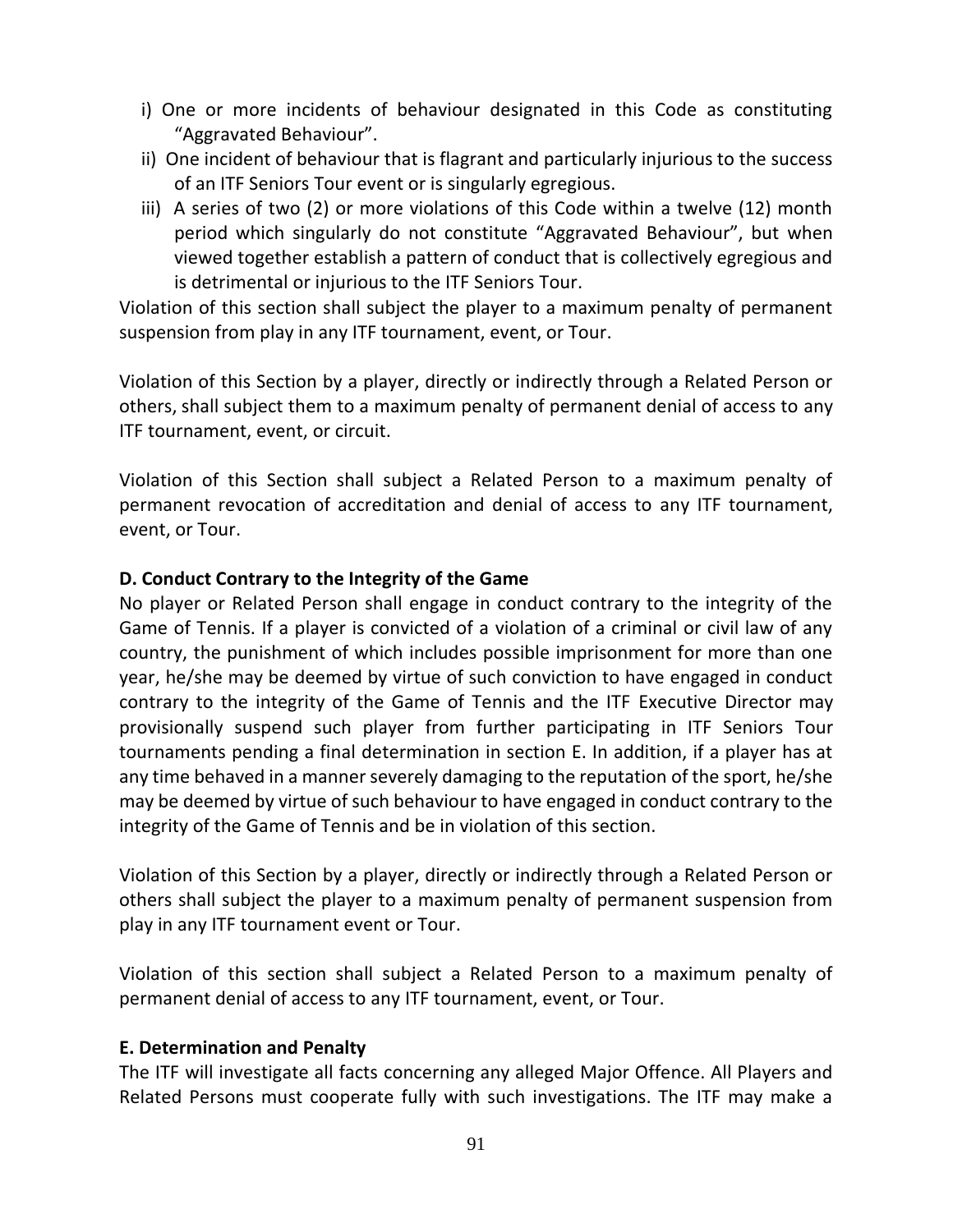written demand to a Player or Related Person (a "Demand") to furnish to the ITF any information that may evidence or lead to the discovery of evidence of a Major Offence, including (without limitation) requiring the Player or other Related Person to attend an interview and/or to provide a written statement setting forth his/her knowledge of the relevant facts and circumstances. The Player or Related Person must furnish such information within seven business days of the making of such Demand, or within such other deadline as may be specified by the ITF.

Where, as the result of an investigation under this Article IV.E, the ITF forms the view that a Player or Related Person has a case to answer for commission of a Major Offence, the ITF shall refer the matter to the Review Board.

## **Review Board**

The ITF shall identify one or more individuals who are independent of the ITF and who have the expertise required by the nature of the particular case to form the Review Board and to review the evidence to determine whether there is a case to answer. The ITF shall send the entire dossier of evidence to the Review Board member(s). Where necessary, the Review Board may request that the ITF provide additional information for the Review Board's consideration. There shall be no obligation for the Review Board to meet in person to deliberate. However, any decision by the Review Board that the Player or other Person has a case to answer must be unanimous.

Where the Review Board concludes that there is no case to answer, then the ITF shall notify the Player or Related Person and any other party with a right of appeal, and (subject to the rights of appeal) the matter shall not proceed any further.

When the Review Board determines that a Player or Related Person has a case to answer, the ITF will send a written notice to the Player or Related Person (the "Notice of Charge"), with a copy to the Chairman of the Independent Tribunal, setting out:

- (a) the Major Offence(s) alleged to have been committed, a summary of the facts upon which such allegations are based;
- (b) the potential consequences applicable if it is determined that the alleged Major Offence has been committed; and
- (c) the Player or Related Person's entitlement to respond to the Notice of Charge in one of the following ways:
	- (i) to admit the Major Offence(s) charged, and accede to the consequences specified in the Notice of Charge;
	- (ii) to admit the Major Offence(s) charged, but to dispute and/or seek to mitigate the consequences specified in the Notice of Charge, and to have the Independent Tribunal determine the consequences at a hearing; or
	- (iii) to deny the Major Offence(s) charged, and to have the Independent Tribunal determine the charge and (if the charge is upheld) any consequences, at a hearing;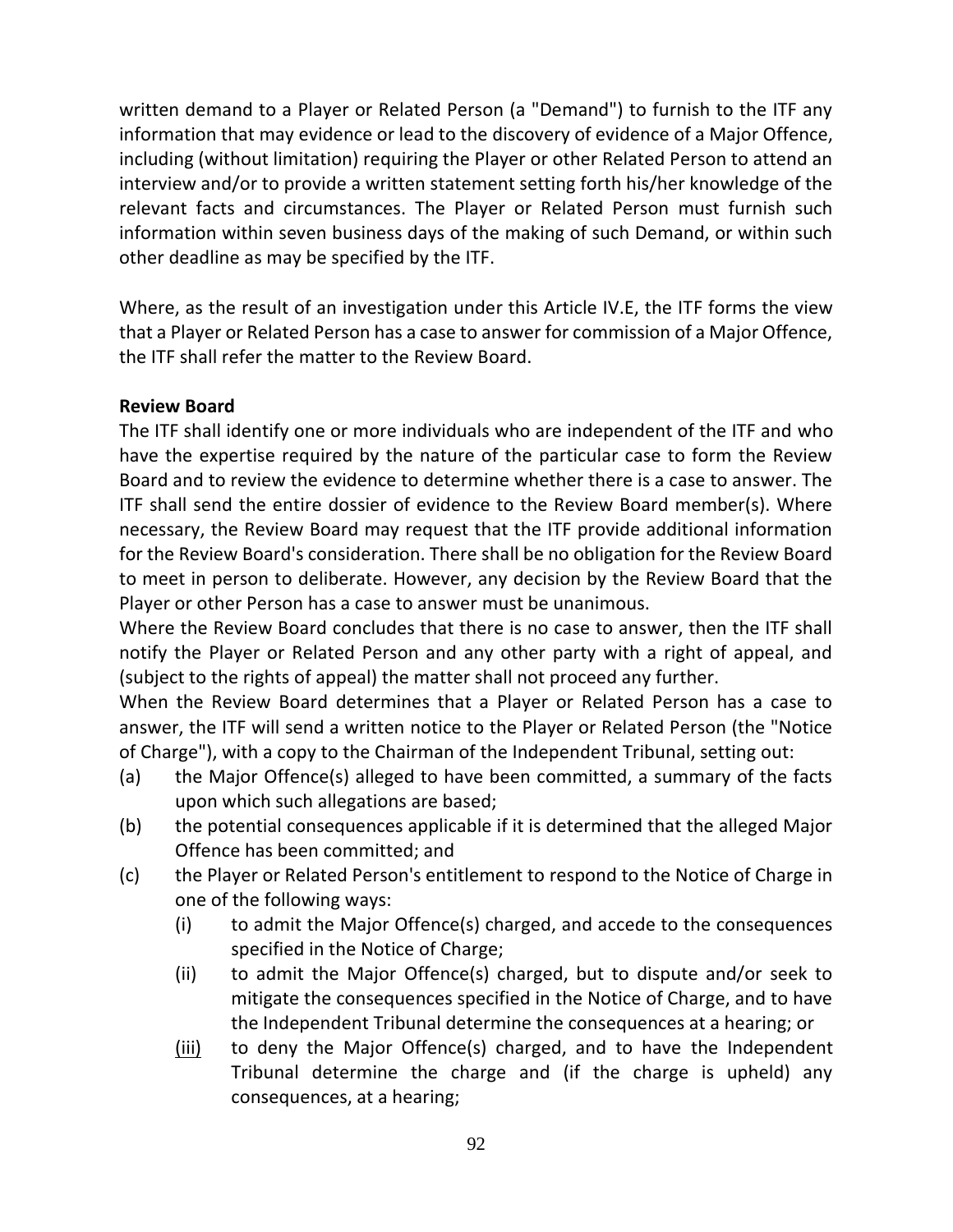(d) if the Player or Related Person wishes to exercise his/her right to a hearing before the Independent Tribunal, he/she must submit a written request for such a hearing so that it is received by the ITF as soon as possible, but in any event within 10 days of the Player or Related Person's receipt of the Notice. The request must also state how the Player or Related Person responds to the charge in the Notice and must explain (in summary form) the basis for such response. In the event no such response is received by that deadline, the Player or Related Person will be deemed to have admitted the Major Offence(s) charged, and to have acceded to the consequences specified in the Notice of Charge.

In the event that the ITF withdraws the Notice of Charge, or the Player or Related Person admits the Major Offence(s) charged and accedes to the consequences specified by the ITF (or is deemed to have done so), a hearing before the Independent Tribunal shall not be required. Instead, the ITF shall promptly issue a decision confirming (as applicable) its withdrawal of the Notice of Charge or the commission of the Major Offence(s) and the imposition of the specified consequences and shall send a copy of the decision to the Player or Related Person.

#### **Provisional Suspension**

- i. At the time, afterwards, or (exceptionally) before, it issues a Notice of Charge, the ITF may impose a Provisional Suspension on the Player or Related Person in question pending determination of the charge(s), where it considers it necessary to protect the integrity and/or reputation of the Competition, the ITF, and/or the sport of tennis.
- ii. Where a Provisional Suspension is imposed, the ITF shall notify the Player or Related Person of his/her right:
	- (a) at his/her election, to make an application to the Chairman of the Independent Tribunal convened to hear his/her case, either immediately or at any time prior to the full hearing, for an order that the Provisional Suspension should not be imposed (or, if the Provisional Suspension has been imposed, that it should be vacated). The Chairman of the Independent Tribunal, sitting alone, will rule on the application as soon as reasonably practicable; and
	- (b) to have the proceedings before the Independent Tribunal expedited so that the hearing is held, and the charge against him/her is determined, as soon as possible, consistent with the requirements of due process.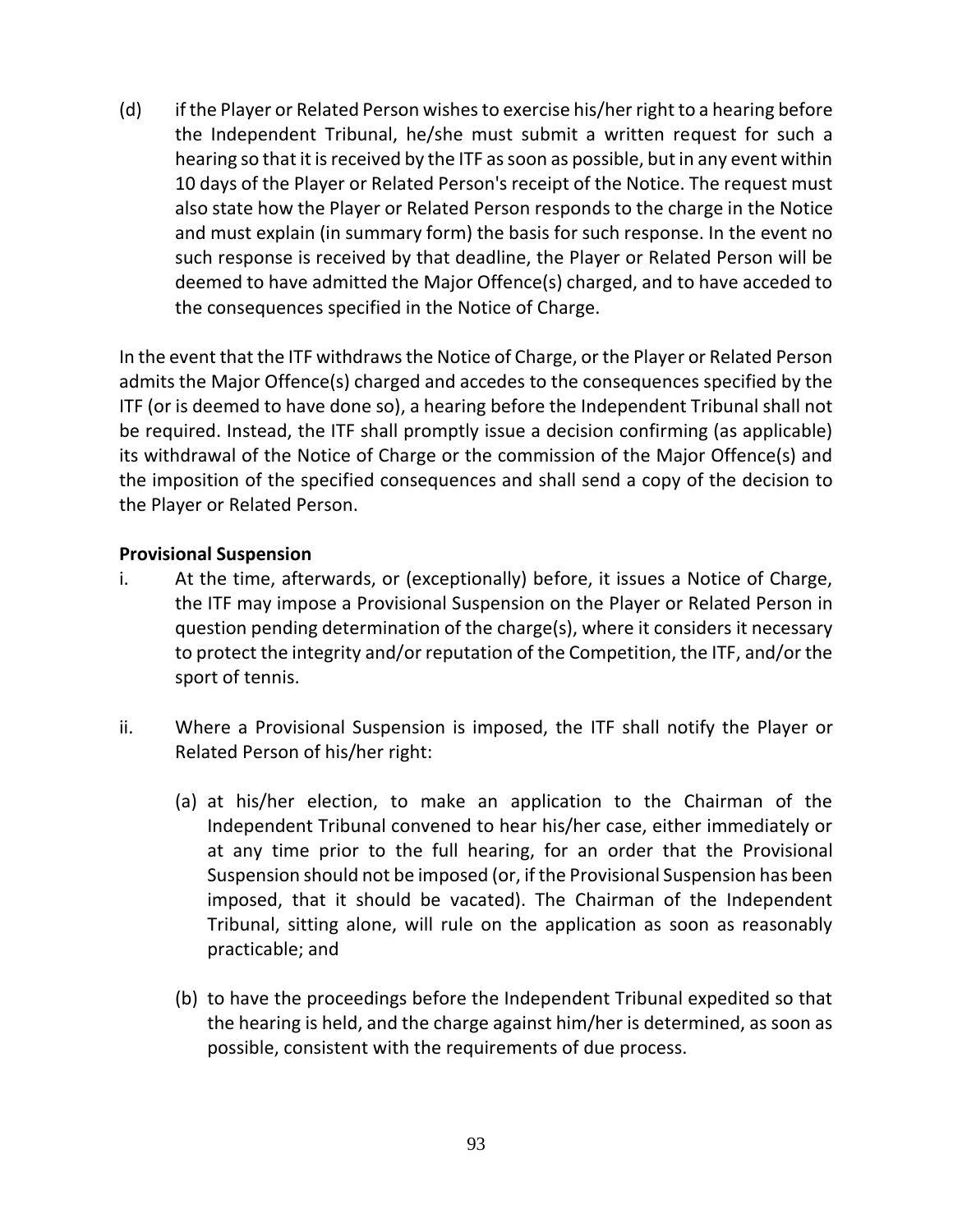- iii. In circumstances where the ITF decides not to impose a Provisional Suspension, the Player or Related Person shall be offered the opportunity to accept a voluntary Provisional Suspension pending the resolution of the matter. If the Player or Related Person wishes to accept the offer (and receive credit against any period of suspension that might be imposed), the Player or Related Person must communicate his/her acceptance in writing to the ITF, in a form acceptable to the ITF.
- iv. No admission shall be inferred, or other adverse inference drawn, from the decision of a Player or Related Person (a) not to make an application to avoid (or to vacate) a Provisional Suspension, or (b) to accept a voluntary Provisional Suspension.
- v. A Player or Related Person may not, during the period of any Provisional Suspension, play, coach or otherwise participate in any capacity in any tournament, event or Tour owned or sanctioned by the ITF.
- vi. Any period of Provisional Suspension served by the Player or Related Person (whether imposed or voluntarily accepted in writing, in a form acceptable to the ITF) shall be credited against any period of suspension imposed by the Independent Tribunal, provided that the Player or Related Person must have respected the terms of the Provisional Suspension in full. No credit against a period of suspension shall be given for any time period before the effective date of the Provisional Suspension (whether imposed or voluntarily accepted in writing, in a form acceptable to the ITF), regardless of the Player's or Related Person's status or lack of participation during such period. If a period of suspension is served pursuant to a decision that is subsequently appealed, then the Player or Related Person shall receive a credit for such period of Provisional Suspension served against any period of suspension that may ultimately be imposed on appeal.

#### **Hearing**

If the Player or Related Person charged exercises his/her right to a hearing, the matter shall be referred to the Independent Tribunal and shall be resolved in accordance with the Independent Tribunal's Procedural Rules.

### **F. Commencement of Penalty**

A suspension imposed on a Player for a Major Offence shall take effect from the later of the following, unless specified otherwise by the Independent Tribunal or the ITF when issuing a suspension:

(a) the date of notification by the ITF or the Independent Tribunal;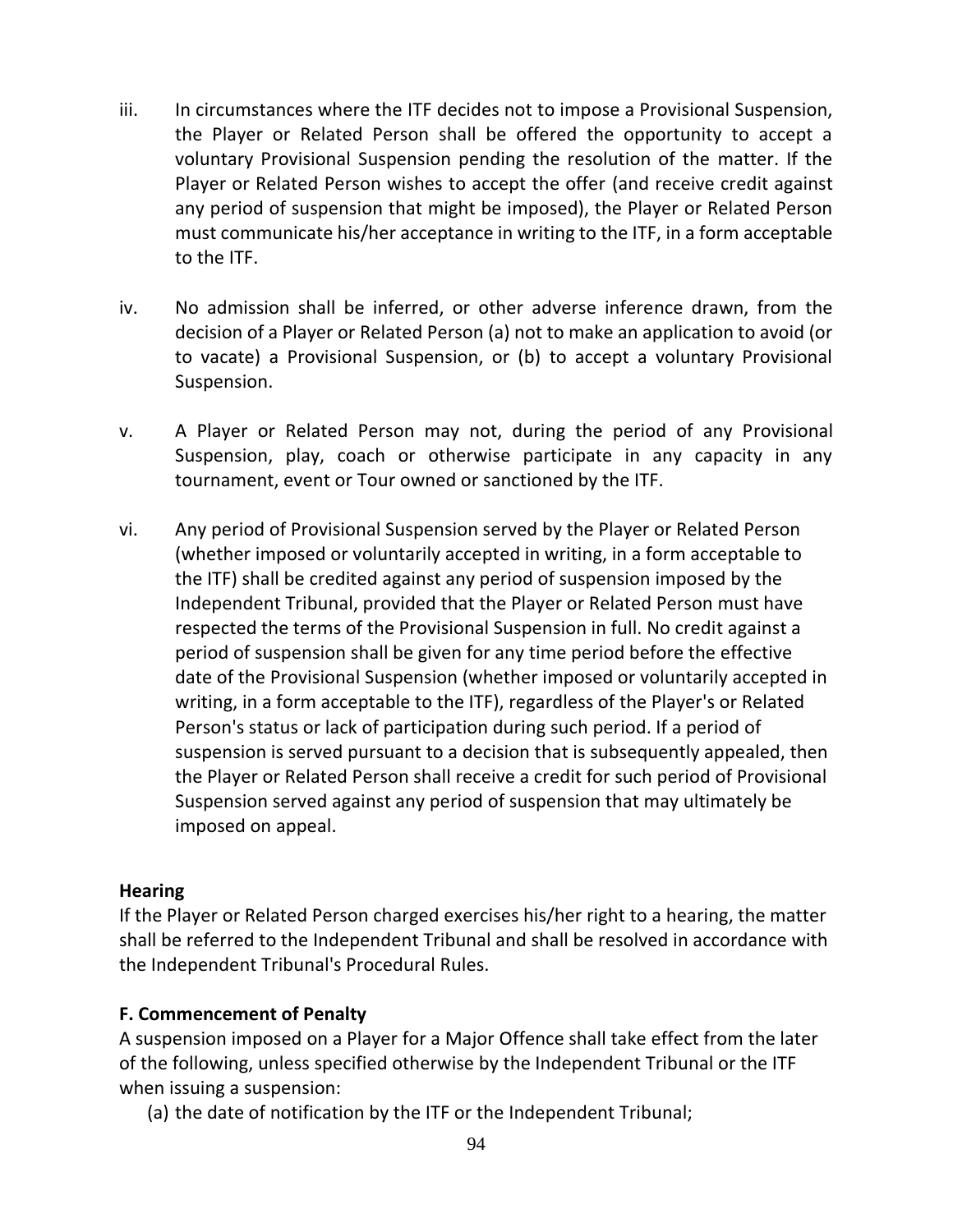(b) if the Player is participating in a Tournament on the date of notification, the day after he or she finishes competing in that Tournament.

The revocation of accreditation or denial of access to any ITF tournament, event or Tour imposed on a Related Person shall take effect immediately upon notification.

Any breach by a player or Related Person of the terms of their sanction under this section IV shall be referred to the ITF Internal Adjudication Panel and dealt with pursuant to clause 5 of the *Procedural Rules governing an Internal Adjudication Panel convened under ITF Rules*.

## **G. Appeal**

The ITF, the Player and/or the Related Person may appeal the Independent Tribunal's decision to the Court of Arbitration for Sport. The appeal proceedings shall be conducted in accordance with the CAS Code of Sports-related Arbitration, in the English language, and shall be governed by English Law.

## **V. MEDICAL CONTROL – ANTI-DOPING POLICY**

Any Player, Player Support Personnel or other Person who enters or participates in the ITF Seniors Tour shall be bound by and shall comply with all of the provisions of the 2022 ITF Tennis Anti-Doping Programme.

The 2022 ITF Tennis Anti-Doping Programme is set out in full on the ITF website (www.itftennis.com/antidoping) and in a separate rulebook that is published and distributed by the ITF to all National Associations.

### **VI. TOURNAMENT OFFENCES**

### **A. Applicability**

This Article shall apply to each ITF Senior Tour Tournament and Applicant. References in this Article to a "Tournament" shall hereafter mean an ITF Senior Tour Tournament or applicant for such a tournament, and where applicable refers to the legal entity (personal or corporate) that is applying for, administering, operating, or otherwise organising the ITF Senior Tour Tournament.

### **B. Guarantees**

The owner(s), operator(s), sponsor(s) or agent(s) of a Tournament shall not offer, give or pay money or anything of value, nor shall the Tournament permit any other person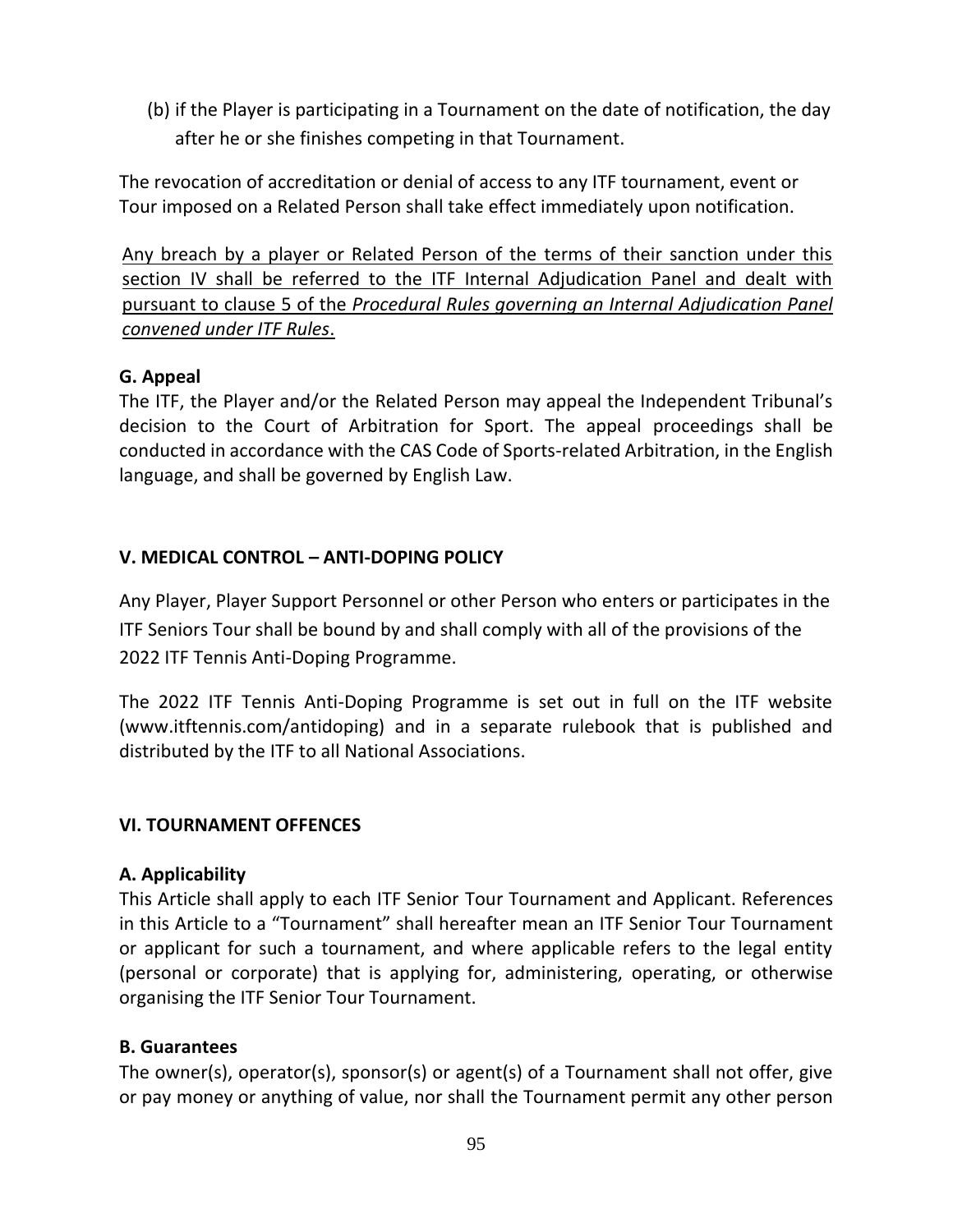or entity to offer, give or pay money or anything of value to a player, directly or indirectly, to influence or guarantee a player's appearance at a Tournament, other than prize money and permitted amateur expenses, unless authorised to do so by the Committee. Violation of this Section shall subject the Tournament to a fine up to \$5,000 plus the amount or value of any such payment, forfeiture of all sums, if any, previously paid to the ITF, and/or withdrawal of its sanction. In the event the ITF Executive Director believes that a Tournament may be violating this Section, then upon demand the Tournament must furnish or cause to be furnished to the ITF Executive Director or his agent, access to and copies of all records to which it has access relating in any way to such alleged guarantee, or, in the absence of such records, an affidavit setting forth the facts in detail with respect to any transaction under question by the ITF Executive Director.

### **C. Wild Cards**

No Tournament, directly or indirectly, shall offer, give, solicit, receive, or accept, or agree to offer, give, solicit, receive, or accept anything of value in exchange for a Wild Card. Violation of this section shall subject the Tournament to a fine of up to \$5,000, forfeiture of all sums, if any, previously paid to the ITF, and/or withdrawal of its sanction.

### **D. Conduct Contrary to the Integrity of the Game**

No Tournament, or any owner, promoter, or operator thereof, shall engage in conduct contrary to the integrity of the Sport.

Violation of this Section may subject the Tournament to a fine up to \$5,000, forfeiture of all sums, if any, previously paid to the ITF, and/or withdrawal of its sanction.

#### **E. ITF Seniors Tour Rules**

No Tournament shall violate any provisions of these ITF Senior Tour Rules. Violation of this Section shall subject the Tournament to a fine up to \$5,000, forfeiture of all sums, if any, previously paid to the ITF, and/or withdrawal of its sanction.

#### **F. Late Cancellations**

No Tournament shall cancel less than sixty (60) days prior to the scheduled commencement of the event.

Violation of this section may subject the Tournament to a fine up to \$5,000, reimbursement of unrecoverable expenses incurred, forfeiture of all sums, if any, previously paid to the ITF, and/or withdrawal of its sanction.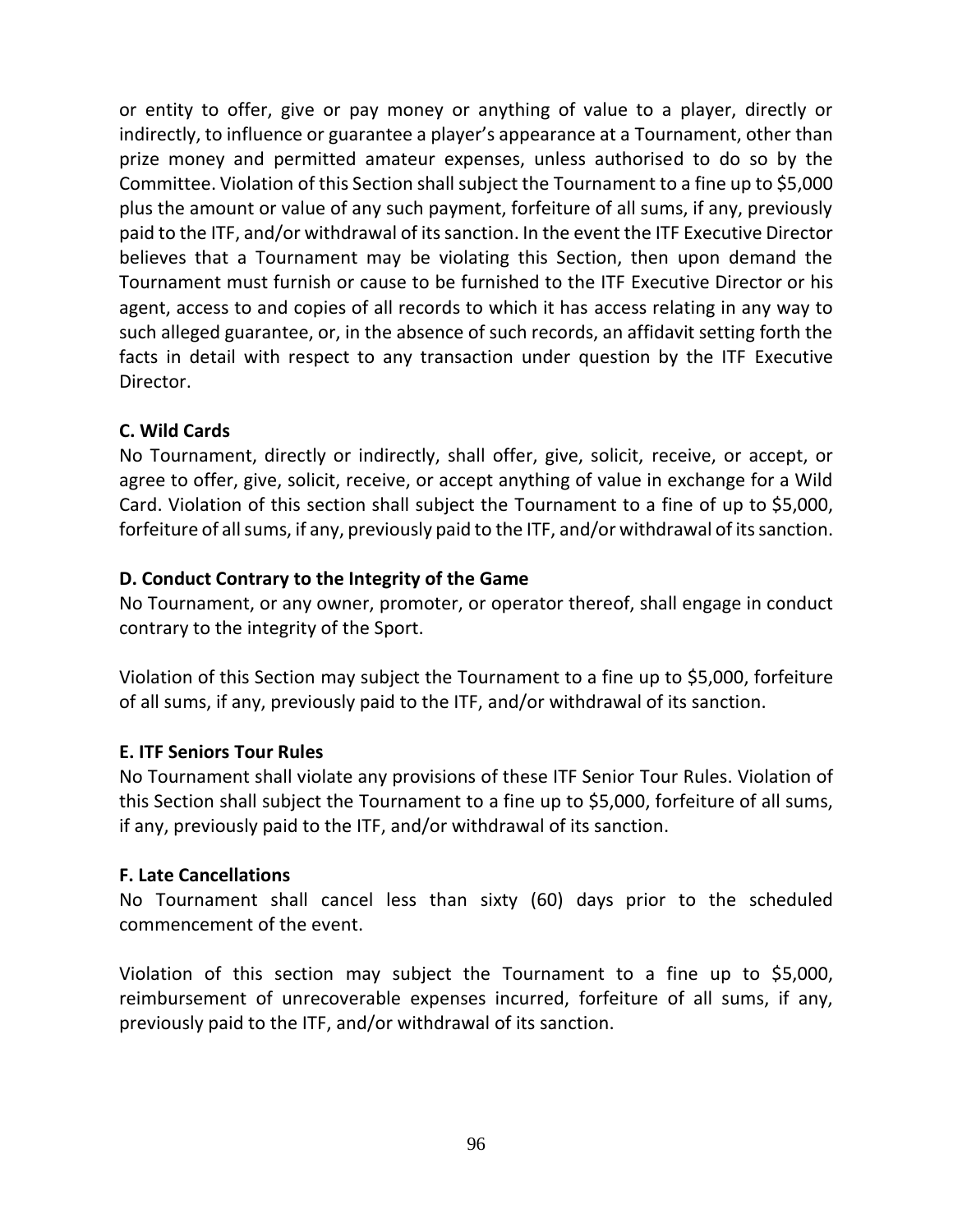#### **G. COVID-19 Protocols**

A Tournament shall comply with the *ITF Return to International Tennis Protocols,*  including without limitation the *Minimum Standard of Behaviour* (the '**Protocols'**). Any failure to comply with the Protocols shall amount to a violation of this Article VI.G. Violation of this Article VI.G shall subject the Tournament to a fine of up to \$5,000, forfeiture of all sums, if any, previously paid or due to the ITF, an order for reimbursement of unrecoverable expenses incurred by Covered Persons, withdrawal of its sanction and/or denial of subsequent applications to host.

#### **H. Determination and Penalty**

The ITF shall cause an investigation to be made of all facts concerning any alleged Tournament Offence by a Tournament and shall provide written notice of such investigation to the Tournament involved. The Tournament must cooperate fully with such investigations.

The ITF may make a written demand to a Tournament (a "Demand") to furnish to the ITF any information that may evidence or lead to the discovery of evidence of a Tournament Offence, including (without limitation) requiring the Tournament to attend an interview and/or to provide a written statement setting forth its knowledge of the relevant facts and circumstances. The Tournament must furnish such information within seven business days of the making of such Demand, or within such other deadline as may be specified by the ITF.

Where, as the result of an investigation under this Article VI, the ITF forms the view that a Tournament has a case to answer for commission of a Tournament Offence, the ITF shall refer the matter to the Review Board.

#### **Review Board**

The ITF shall identify one or more individuals who are independent of the ITF and who have the expertise required by the nature of the particular case to form the Review Board and to review the evidence to determine whether there is a case to answer. The ITF shall send the entire dossier of evidence to the Review Board member(s). Where necessary, the Review Board may request that the ITF provide additional information for the Review Board's consideration. There shall be no obligation for the Review Board to meet in person to deliberate. However, any decision by the Review Board that the Player or other Person has a case to answer must be unanimous.

Where the Review Board concludes that there is no case to answer, then the ITF shall notify the Tournament and any other party with a right of appeal, and (subject to the rights of appeal) the matter shall not proceed any further.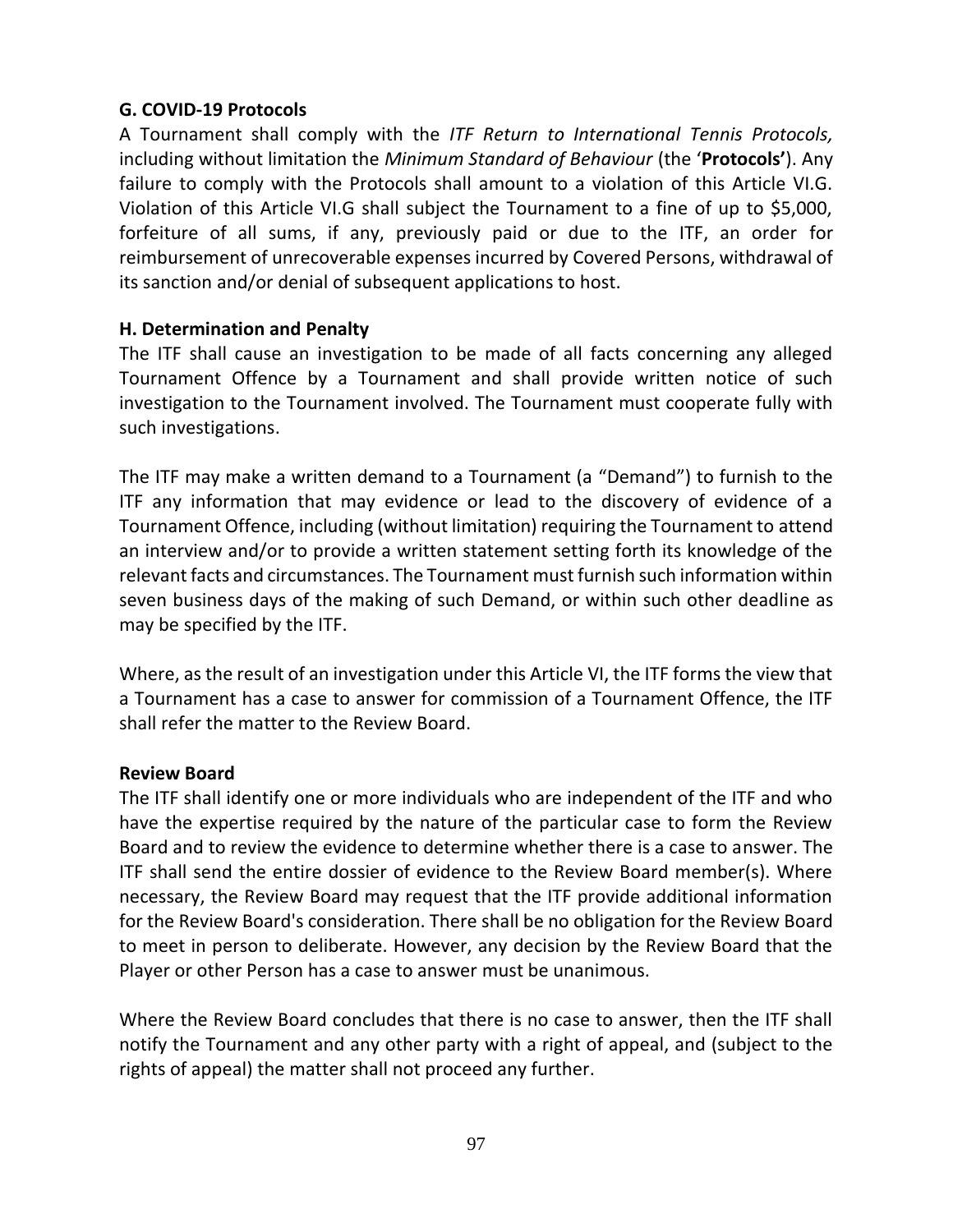When the Review Board determines that a Tournament has a case to answer, the ITF will send a written notice to the Tournament (the "Notice of Charge"), with a copy to the Chairman of the Independent Tribunal, setting out:

- (a) the Tournament Offence(s) alleged to have been committed, a summary of the facts upon which such allegations are based;
- (b) the potential consequences applicable if it is determined that the alleged Tournament Offence has been committed; and
- (c) the Tournament's entitlement to respond to the Notice of Charge in one of the following ways:
	- (i) to admit the Tournament Offence(s) charged, and accede to the consequences specified in the Notice of Charge;
	- (ii) to admit the Tournament Offence (s) charged, but to dispute and/or seek to mitigate the consequences specified in the Notice of Charge, and to have the Independent Tribunal determine the consequences at a hearing; or
	- (iii) to deny the Tournament Offence (s) charged, and to have the Independent Tribunal determine the charge and (if the charge is upheld) any consequences, at a hearing;
- (d) if the Tournament wishes to exercise its right to a hearing before the Independent Tribunal, it must submit a written request for such a hearing so that it is received by the ITF as soon as possible, but in any event within 10 days of the Tournament's receipt of the Notice. The request must also state how the Tournament responds to the charge in the Notice and must explain (in summary form) the basis for such response. In the event no such response is received by that deadline, the Tournament will be deemed to have admitted the Tournament Offence(s) charged, and to have acceded to the consequences specified in the Notice of Charge.

In the event that the ITF withdraws the Notice of Charge, or the Tournament admits the Tournament Offence(s) charged and accedes to the consequences specified by the ITF (or is deemed to have done so), a hearing before the Independent Tribunal shall not be required. Instead, the ITF shall promptly issue a decision confirming (as applicable) its withdrawal of the Notice of Charge or the commission of the Tournament Offence(s) and the imposition of the specified consequences and shall send a copy of the decision to the tournament.

# **Hearing**

If the tournament charged exercises its right to a hearing, the matter shall be referred to the Independent Tribunal and shall be resolved in accordance with the Independent Tribunal's Procedural Rules.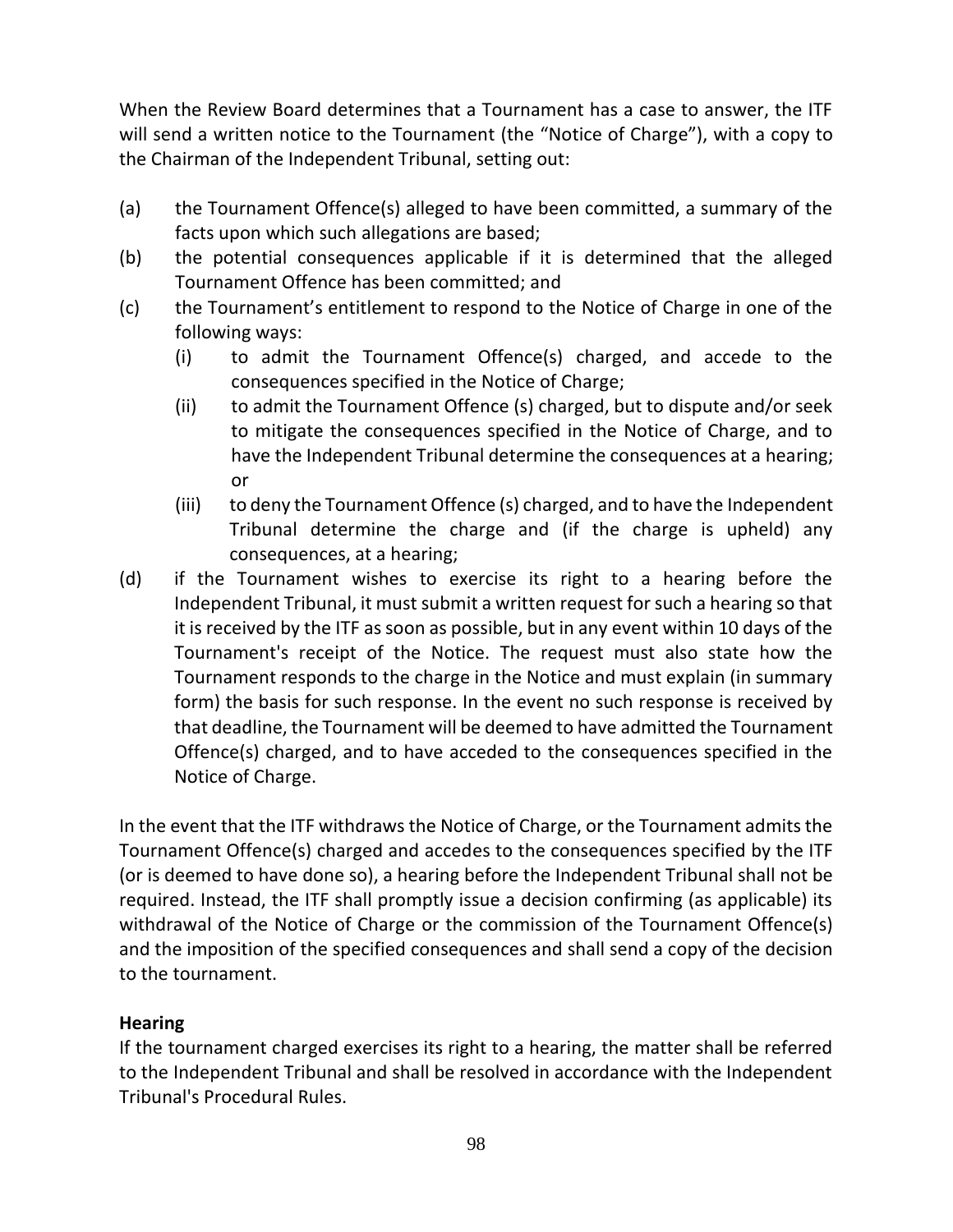### **I. Payment of Fines**

All fines levied by the Independent Tribunal shall be paid by the tournament to the ITF within thirty (30) days after receipt of written notice thereof.

#### **J. Appeals**

Any Tournament found to have committed a Tournament Offence may, after paying all fines as above provided, appeal the decision of the Independent Tribunal to the Court of Arbitration for Sport. The appeal proceedings shall be conducted in accordance with the CAS Code of Sports-related Arbitration, in the English language, and shall be governed by English Law.

#### **VII. WELFARE POLICY**

Covered Persons (as defined in the ITF Welfare Policy) that attend and/or participate on the ITF Seniors Tour shall be bound by and shall comply with the provisions of the Welfare Policy set out in Appendix IV.

#### **VIII. RECIPROCITY**

The ITF reserves the right to ask the ITF Internal Adjudication Panel to affirm, modify, extend or reject with respect to any or all ITF Seniors Tour tournaments a suspension or other sanction issued against a Covered Person (as defined in the ITF Welfare Policy, Appendix IV) either by or on behalf of the ITF pursuant to a conduct or disciplinary process under any ITF code or policy or by a tennis organisation (including but not limited to the Women's Tennis Association, Association of Tennis Professionals, the Grand Slam Board, and each member national association) or other relevant authority .

The ITF Internal Adjudication Panel shall have the right in its absolute discretion to share information concerning any complaint against a Covered Person with and/or conduct an investigation in conjunction with any other tennis organisation or any other relevant authorities. The ITF Internal Adjudication Panel may also refer the complaint and/or any information received during the course of investigating an allegation or prosecuting a charge to any authorities it considers appropriate in its absolute discretion. The ITF shall have the absolute discretion, where it deems appropriate, to stay its own investigation pending the outcome of investigations being conducted by any other tennis organisations and/or any relevant authorities.

A decision by the ITF Internal Adjudication Panel to affirm, modify or reject a suspension or other sanction issued against a Covered Person may be appealed by the Covered Person to the Independent Tribunal, which shall determine the matter in accordance with its Procedural Rules (save that there shall be no right of appeal against the Independent Tribunal's decision).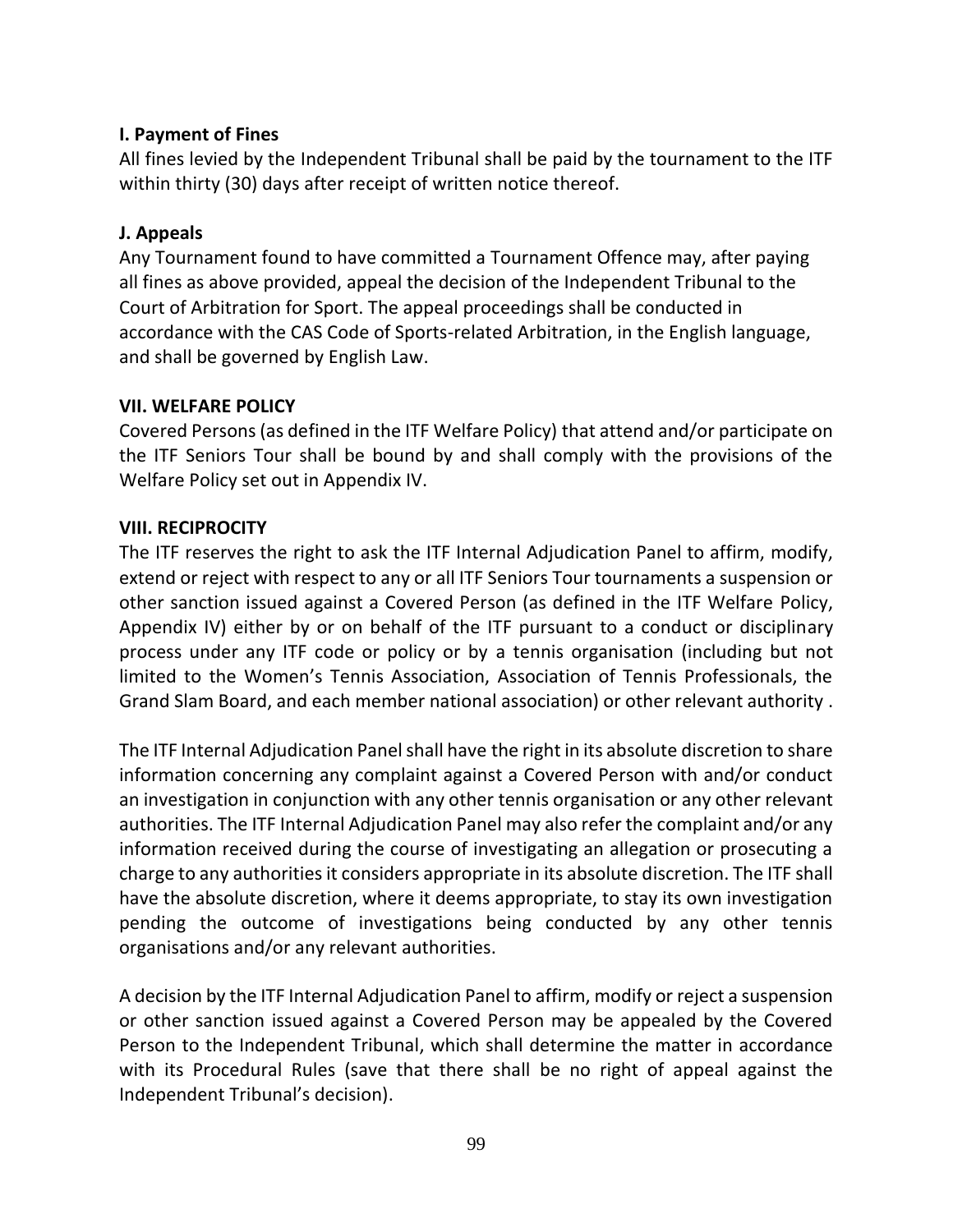### **IX. INTERPRETATIONS**

Any person or entity subject to this Code may file with the ITF Internal Adjudication Panel a request for an interpretation or clarification of the Code and/or its applicability and effect on a particular event or transaction.

### **X. NOTICE**

All written communications to the ITF Executive Director should be addressed as follows, unless notice of change is subsequently published:

ITF Executive Director, ITF Circuits International Tennis Federation Bank Lane Roehampton London SW15 5XZ United Kingdom Tel: (44) 20 8878 6464 Fax: (44) 20 8392 4737 **Email: [Seniors@itftennis.com](mailto:Seniors@itftennis.com)**

## **A. PLAYER**

Notice that a player is being investigated pursuant to a possible Major Offence charge shall be served personally upon him/her via letter issued to the players nominated email address. Service of any other document required by the Code shall be deemed complete if mailed to the subject player at their home address or other address (including email address) designated by the player, along with a copy to any player association of which he/she is a member provided that the ITF Executive Director has notice of such membership.

### **B. TOURNAMENT**

Service of any document on an ITF Seniors Tour Tournament as required by this Code shall be deemed complete if mailed to the ITF Seniors Tour Tournament Director along with a copy to the relevant National Association.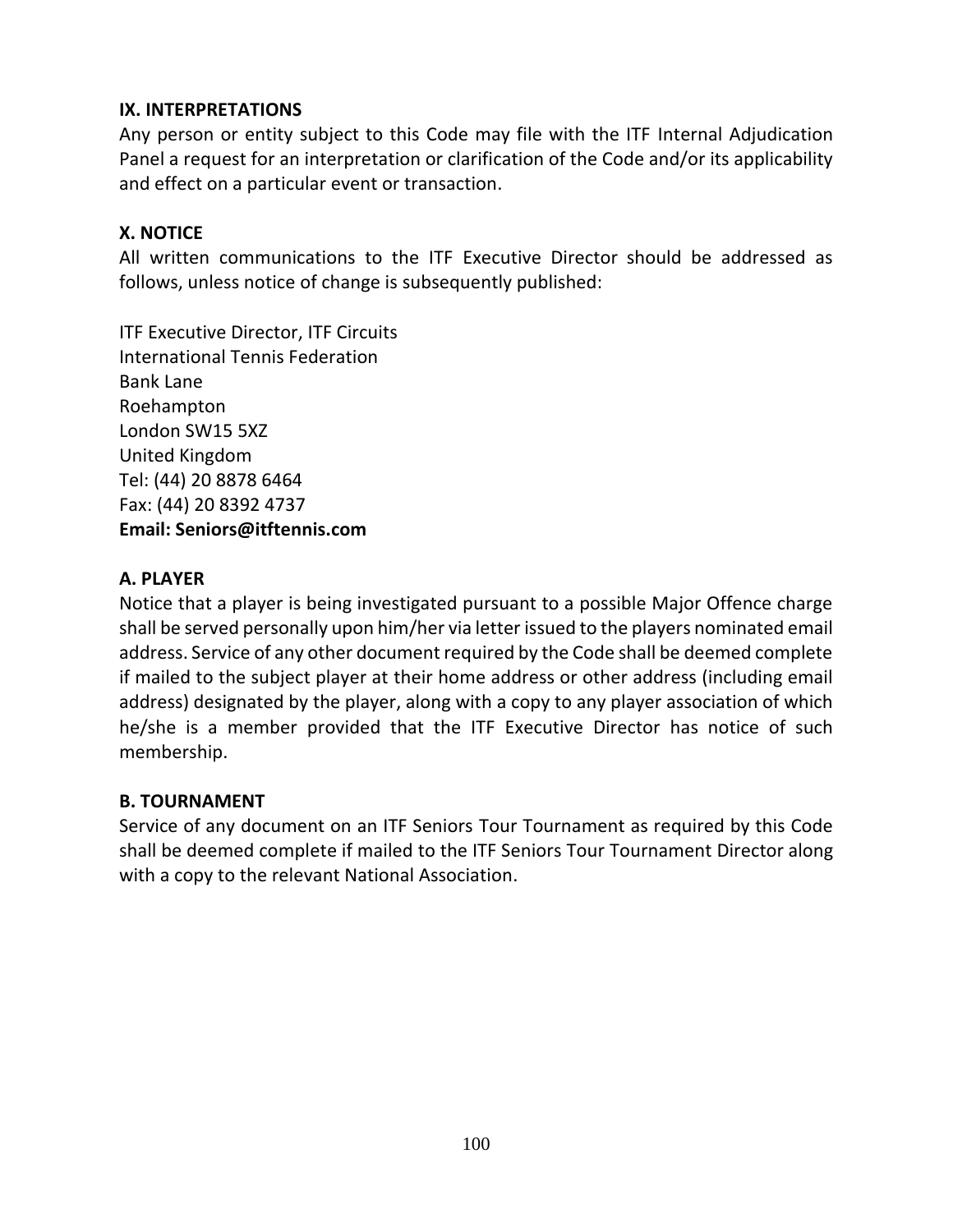## **APPENDIX I NATIONAL CLOSED CHAMPIONSHIPS**

1. National Closed Championships shall be hosted by a National Association and shall be open only to competitors who are eligible according to the rules of each National Association.

2. National Closed Championships may choose to run the tournament in accordance with the regulations of the National Association where the tournament is held, including criteria for acceptances, seeding and appointment of referee.

3. A National Closed Championships may not be graded higher than Grade 700 level. National Closed Championships shall be subject to the ITF Seniors tournament grading criteria and may be upgraded or downgraded accordingly. Ranking points will be awarded according to the points tables in Section I, Regulation 21.

5. Tournament Organisers must use the official ITF tournament software (TP) for collecting and submitting results to the ITF. Tournament organisers are strongly encouraged to use the online entry facility provided by the ITF.

6. All players must obtain an ITF Seniors IPIN membership to receive ITF ranking points from National Closed Championships.

7. Each National Association is permitted to have one National Closed Championships tournament on the ITF Seniors Tour Calendar per year.

Nations that hosted more than one National Closed Championships tournament per year when this Appendix was introduced may continue to host those pre-existing tournaments. In exceptional circumstances approved by the ITF, additional closed tournaments may be approved.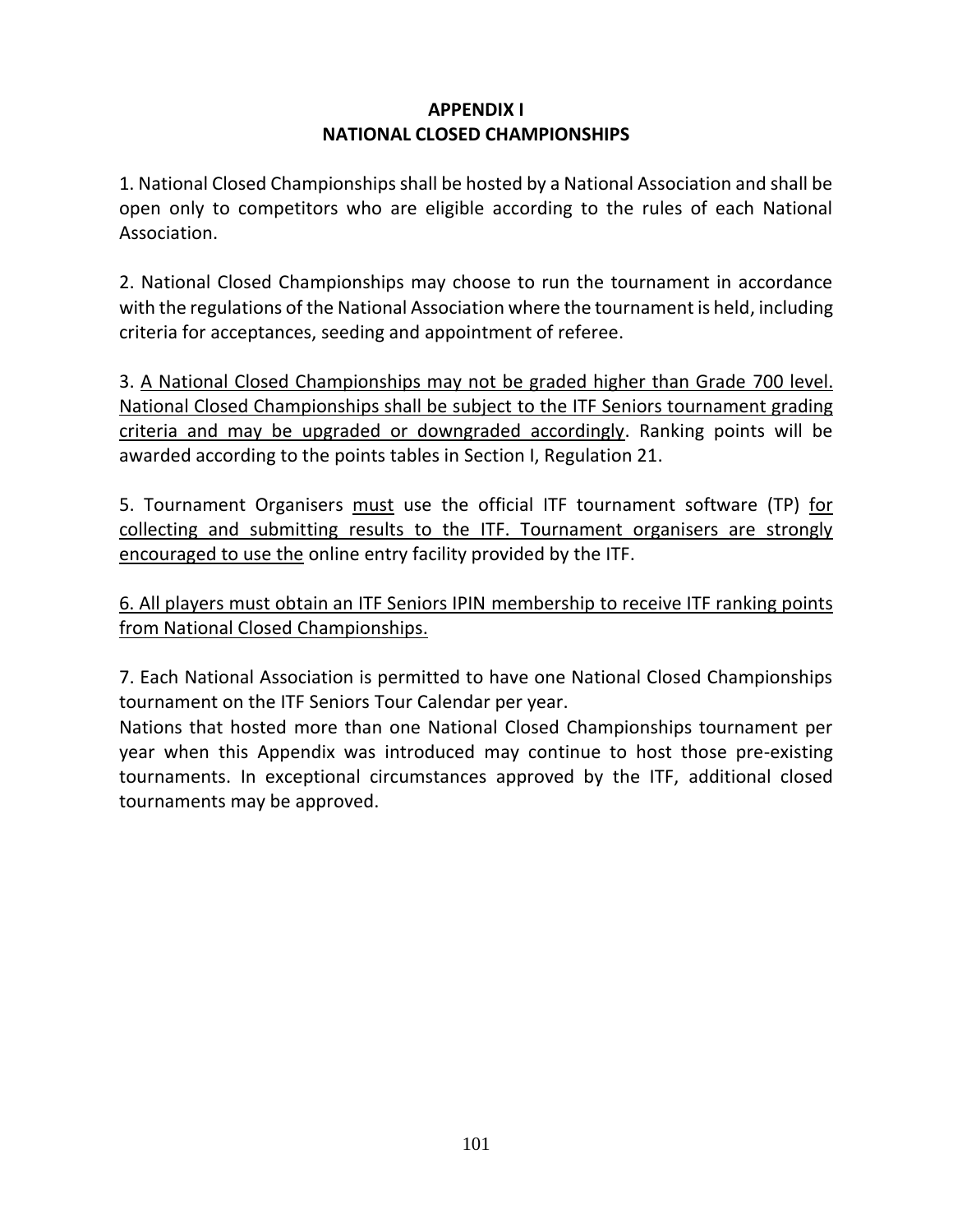## **APPENDIX II REGIONAL CHAMPIONSHIPS**

1. Regional Championships may be hosted by a Regional Association. An application to host a Regional Championship must be submitted to the ITF by the relevant Regional Association. Only applications sanctioned by the Regional Association and host National Association shall be considered for inclusion in the ITF Seniors Tour calendar.

2. There is no restriction to the number of Regional Championships that a player may compete at, in a calendar year. Regional Championships are open to all players, regardless of their nationality (subject to a valid Seniors IPIN membership and good standing with their National Association). A player participating in Regional Championships must have registered for a valid Seniors IPIN membership and must have paid the tournament entry fee and IPIN fee to the tournament organiser.

3. Regional Championship shall follow the Regulations for their relevant Grade and shall be upgraded or downgraded based upon their annual grading criteria explained in 18. Tournament Grading.

4. Ranking points will be allocated according to the points tables in Section I, Regulation 21.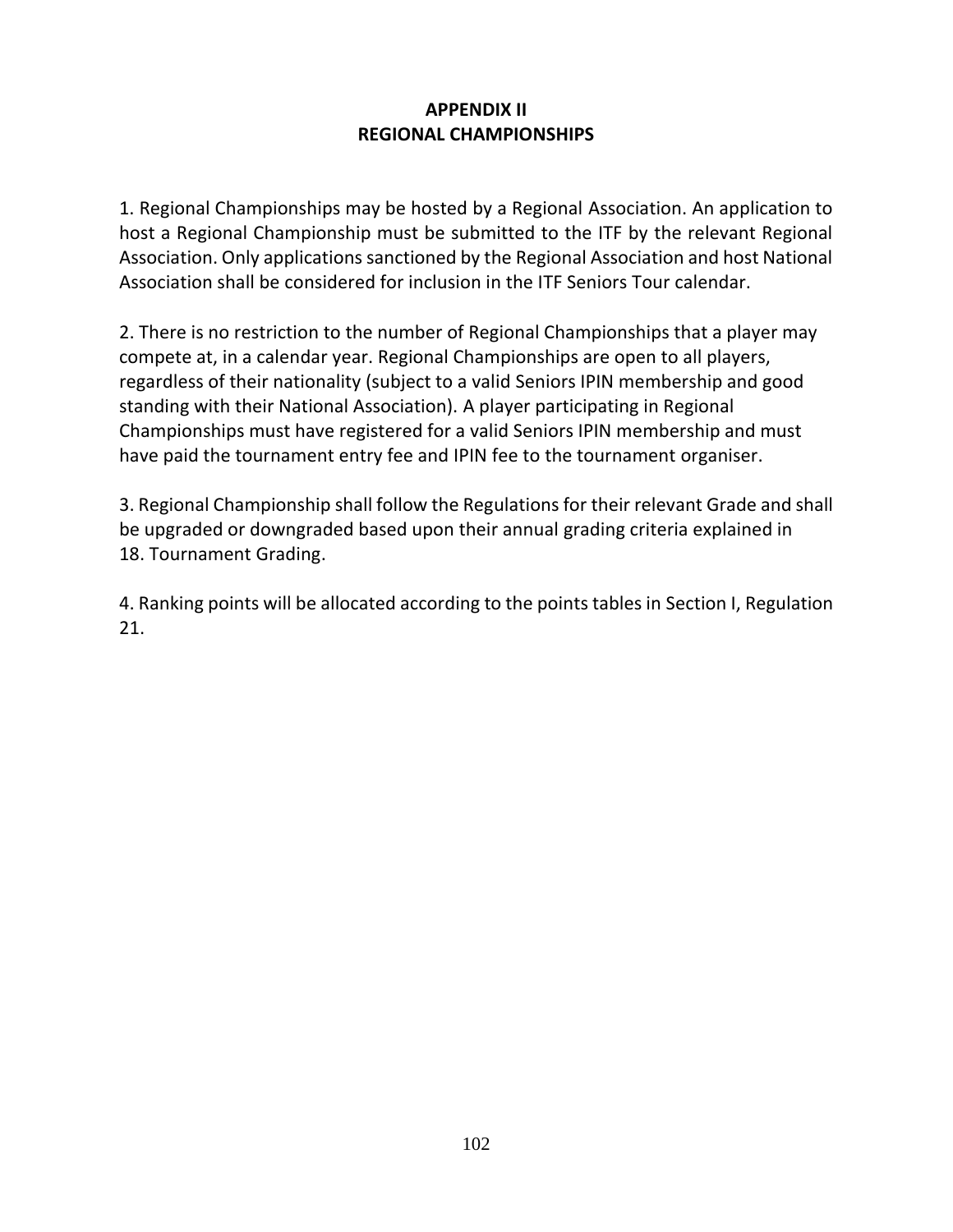#### **APPENDIX III**

# **MEDICAL, EXTREME WEATHER CONDITIONS & TOILET/CHANGE OF ATTIRE BREAKS**

#### **MEDICAL**

#### **a. Medical Condition**

A medical condition is a medical illness or a musculoskeletal injury that warrants medical evaluation and/or medical treatment by the Sports Physiotherapist (as defined in the ITF Guide to Recommended Health Care Standards) during the warm-up or the match.

- Treatable Medical Conditions
	- o Acute medical condition: the sudden development of a medical illness or musculoskeletal injury during the warm-up or the match that requires immediate medical attention.
	- o Non-acute medical condition: a medical illness or musculoskeletal injury that develops or is aggravated during the warm-up or the match and requires medical attention at the changeover or set break.
- Non-Treatable Medical Conditions
	- o Any medical condition that cannot be treated appropriately, or that will not be improved by available medical treatment within the time allowed.
	- o Any medical condition (inclusive of symptoms) that has not developed or has not been aggravated during the warm-up or the match.
	- o General player fatigue.
	- o Any medical condition requiring injections, or intravenous infusions, except for diabetes, for which prior medical certification has been obtained, and for which subcutaneous injections of insulin may be administered. The use of supplemental oxygen on-court is not permitted at any time.
	- o Any medical condition requiring oxygen, unless prior medical approval has been given by the ITF. Except as permitted by this provision, the use of supplemental oxygen is not permitted at any time, for any reason.

### **b. Medical Evaluation**

During the warm-up or the match, the player may request through the Chair Umpire for the Sports Physiotherapist to evaluate him/her during the next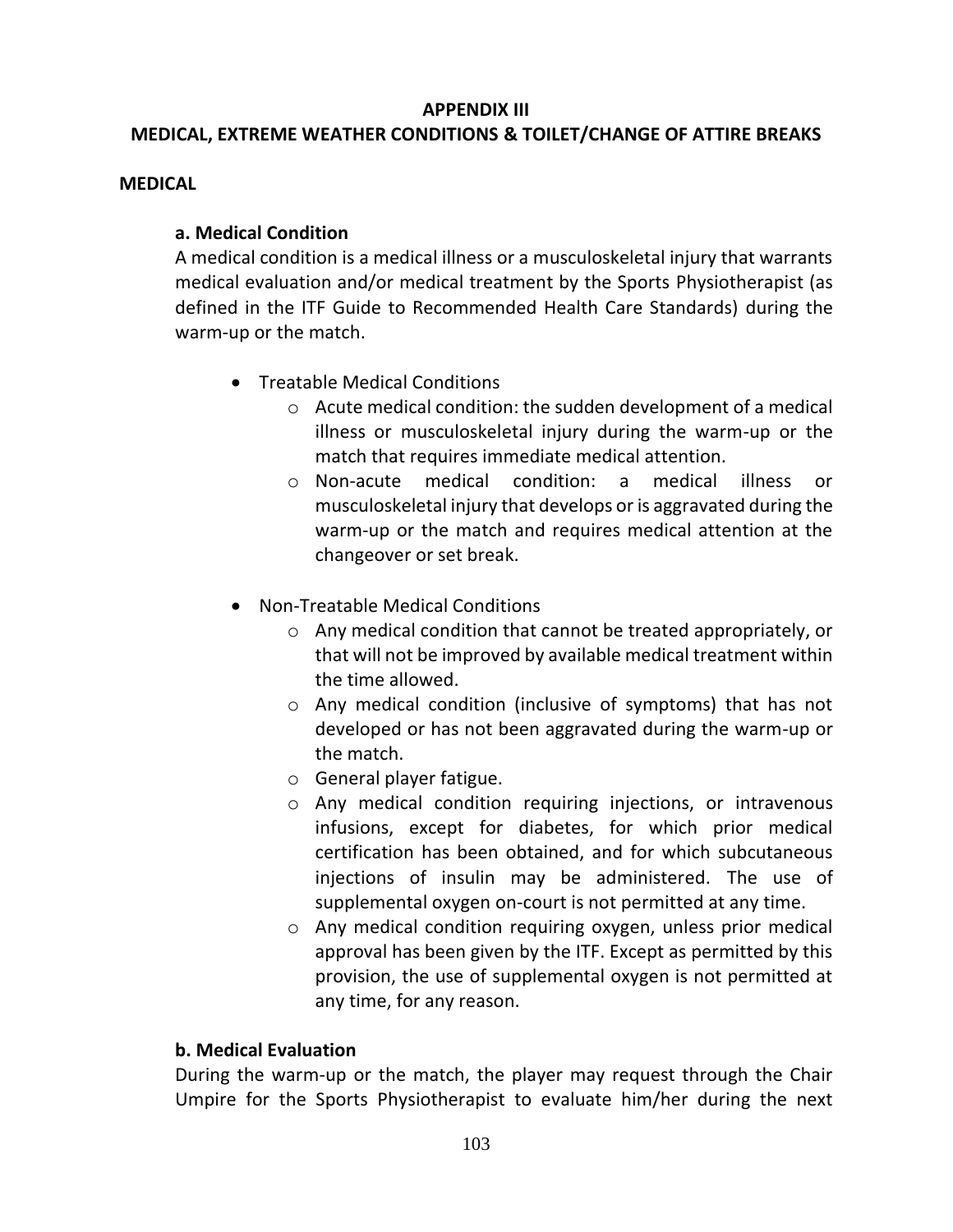change over or set break. Only in the case that a player develops an acute medical condition that necessitates an immediate stop in play may the player request through the Chair Umpire for the Sports Physiotherapist to evaluate him/her immediately.

The purpose of the medical evaluation is to determine if the player has developed a treatable medical condition and, if so, to determine when medical treatment is warranted. Such evaluation should be performed within a reasonable length of time, balancing player safety on the one hand, and continuous play on the other. At the discretion of the Sports Physiotherapist, such evaluation may be performed in conjunction with the Tournament Doctor, and may be performed off-court.\*

If the Sports Physiotherapist determines that the player has a non-treatable medical condition, then the player will be advised that no medical treatment will be allowed.

#### **c. Medical Time-Out**

A Medical Time-Out is allowed by the Referee or Chair Umpire when the Sports Physiotherapist has evaluated the player and has determined that additional time for medical treatment is required. The Medical Time-Out takes place during a change over or set break, unless the Sports Physiotherapist determines that the player has developed an acute medical condition that requires immediate medical treatment.

The Medical Time-Out begins when the Sports Physiotherapist is ready to start treatment. At the discretion of the Sports Physiotherapist, treatment during a Medical Time-Out may take place off-court, and may proceed in conjunction with the Tournament Doctor.\*

The Medical Time-Out is limited to three (3) minutes of treatment. However, at non-professional events the Referee may extend the time allowed for treatment if necessary.

A player is allowed one (1) Medical Time-Out for each distinct treatable medical condition. All clinical manifestations of heat illness shall be considered as one (1) treatable medical condition. All treatable musculoskeletal injuries that manifest as part of a kinetic chain continuum shall be considered as one (1) treatable medical condition.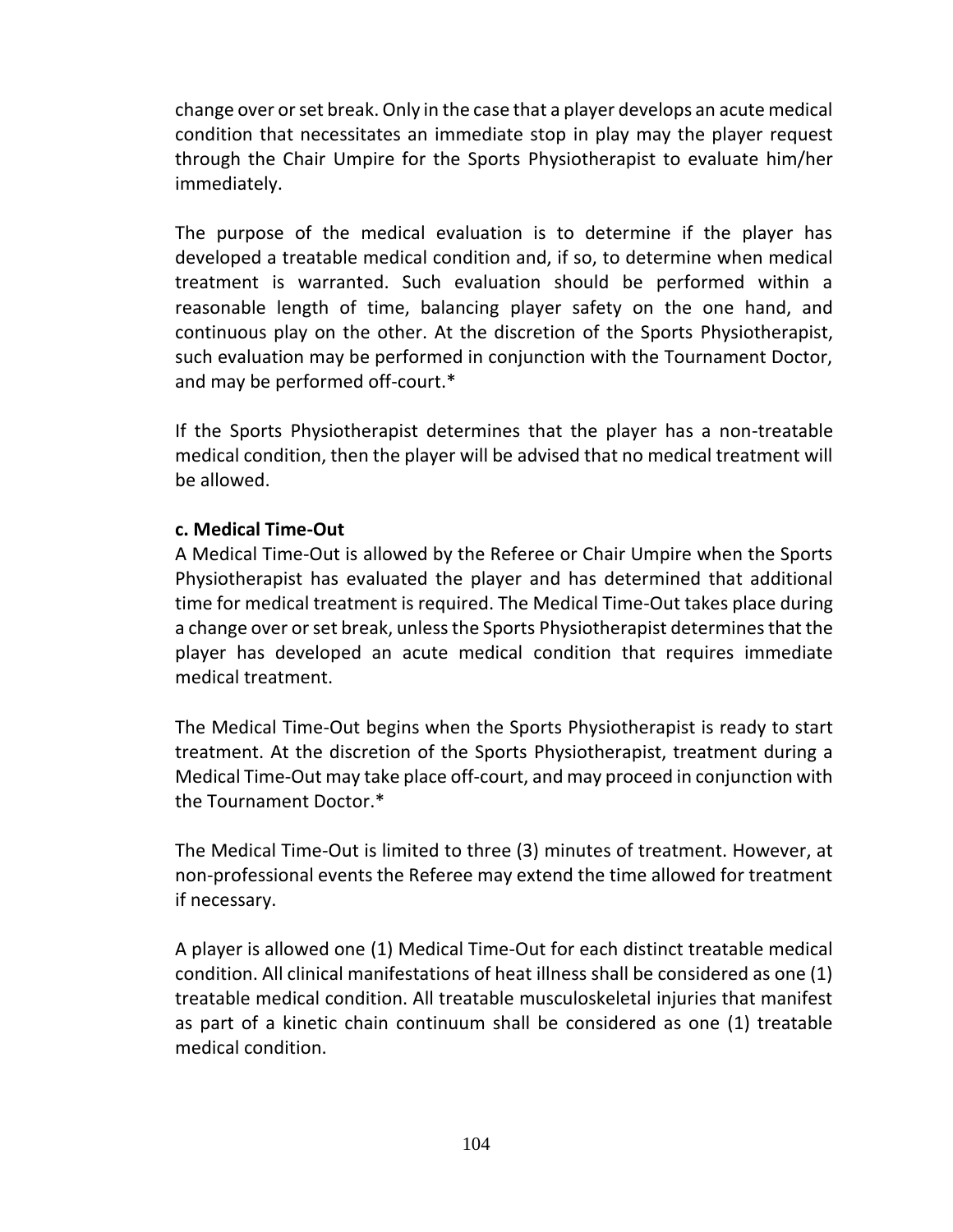*Muscle Cramping:* A player may receive treatment for muscle cramping only during the time allotted for change of ends and/or set breaks. Players may not receive a Medical Time-Out for muscle cramping.

In cases where there is doubt about whether the player suffers from an acute medical condition, non-acute medical condition inclusive of muscle cramping, or non-treatable medical condition, the decision of the Sports Physiotherapist, in conjunction with the Tournament Doctor, if appropriate, is final. If the Sports Physiotherapist believes that the player has heat illness, and if muscle cramping is one of the manifestations of heat illness, then the muscle cramping may only be treated as part of the recommended treatment by the Sports Physiotherapist for the heat illness condition.

Note:

A player who has stopped play by claiming an acute medical condition, but is determined by the Sports Physiotherapist and/or Tournament Doctor to have muscle cramping, shall be ordered by the Chair Umpire to resume play immediately.

If the player cannot continue playing due to severe muscle cramping, as determined by the Sports Physiotherapist and/or Tournament Doctor, he/she may forfeit the point(s)/game(s) needed to get to a change of end or set-break in order to receive treatment. There may be a total of two (2) additional change of ends treatments for muscle cramping in a match, not necessarily consecutive. If it is determined by the Chair Umpire or Referee that gamesmanship was involved, then a Code Violation for Unsportsmanlike Conduct could be issued.

A total of two (2) consecutive Medical Time-Outs may be allowed by the Referee or Chair Umpire for the special circumstance in which the Sports Physiotherapist determines that the player has developed at least two (2) distinct acute and treatable medical conditions. This may include: a medical illness in conjunction with a musculoskeletal injury; two or more acute and distinct musculoskeletal injuries. In such cases, the Sports Physiotherapist will perform a medical evaluation for the two or more treatable medical conditions during a single evaluation and may then determine that two consecutive Medical Time-Outs are required.

## **d. Medical Treatment**

A player may receive on-court medical treatment and/or supplies from the Sports Physiotherapist and/or Tournament Doctor during any changeover or set break. As a guideline, such medical treatment should be limited to two (2) changeovers/set breaks for each treatable medical condition, before or after a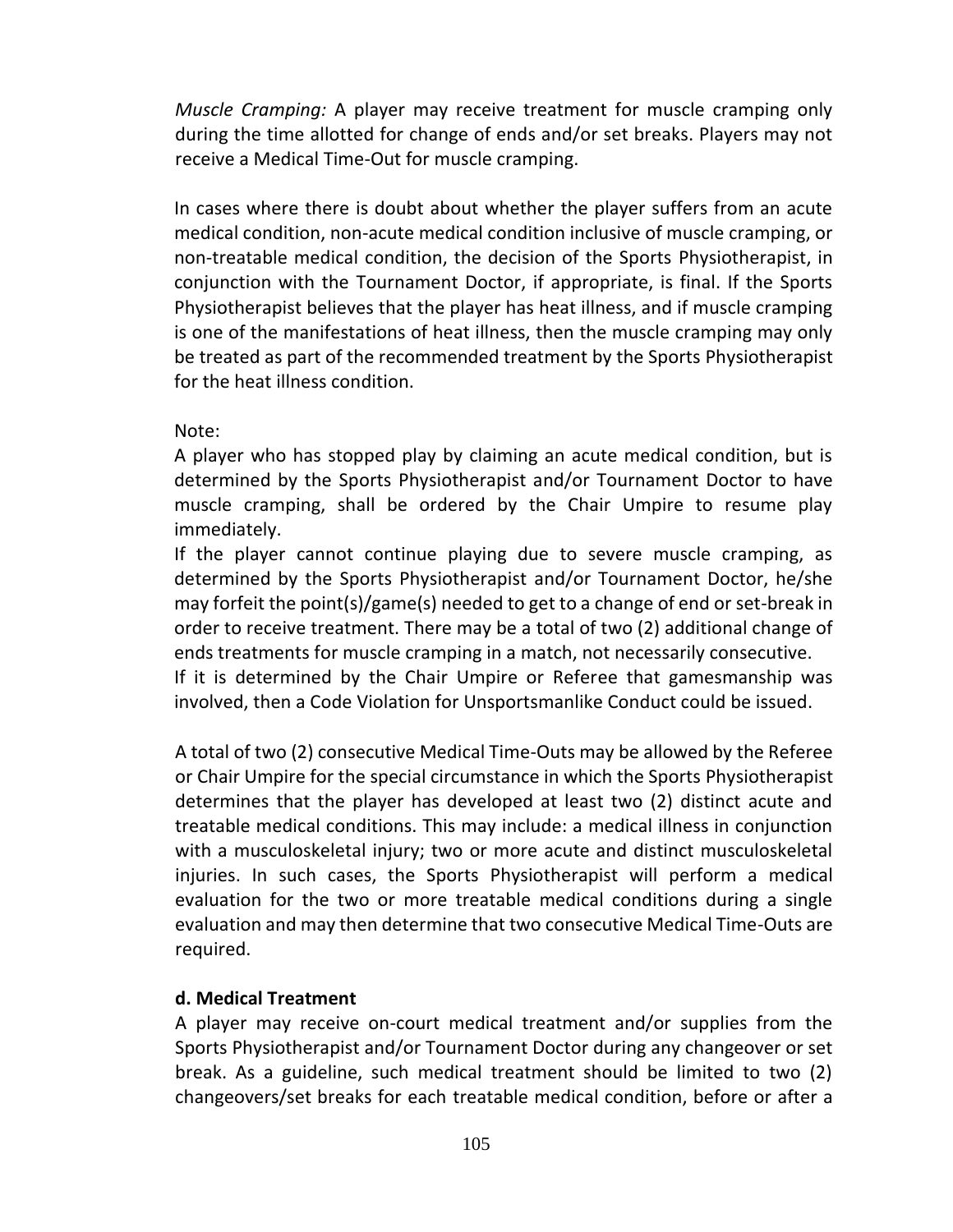Medical Time-Out, and need not be consecutive. Players may not receive medical treatment for non-treatable medical conditions.

## **e. Penalty**

After completion of a Medical Time-Out or medical treatment, any delay in resumption of play shall be penalized by Code Violations for Delay of Game. Any player abuse of this Medical Rule will be subject to penalty in accordance with the Unsportsmanlike Conduct section of the Code of Conduct.

## **f. Bleeding**

If a player is bleeding, the Chair Umpire must stop play as soon as possible, and the Sports Physiotherapist must be called to the court by the Chair Umpire for evaluation and treatment. The Sports Physiotherapist, in conjunction with the Tournament Doctor if appropriate, will evaluate the source of the bleeding, and will request a Medical Time-Out for treatment if necessary.

If requested by the Sports Physiotherapist and/or Tournament Doctor, the Referee or Chair Umpire may allow up to a total of five (5) minutes to assure control of the bleeding.

If blood has spilled onto the court or its immediate vicinity, play must not resume until the blood spill has been cleaned appropriately.

## **g. Vomiting**

If a player is vomiting, the Chair Umpire must stop play if vomiting has spilled onto the court, or if the player requests medical evaluation. If the player requests medical evaluation, then the Sports Physiotherapist must determine if the player has a treatable medical condition, and if so, whether the medical condition is acute or non-acute.

If vomiting has spilled onto the court, play must not resume until the vomit spill has been cleaned appropriately.

## **h. Incapacity**

If any concern arises about a player's medical condition (whether physical or psychological) that they are unable to compete, or they pose a serious health risk to players, officials or tournament organisers or staff, the Sports Physiotherapist and/or Tournament Doctor should be called to assist the player.

If the issues arises during a match the Chair Umpire should immediately call for the Tournament Doctor and/or Sports Physiotherapist to assist the player.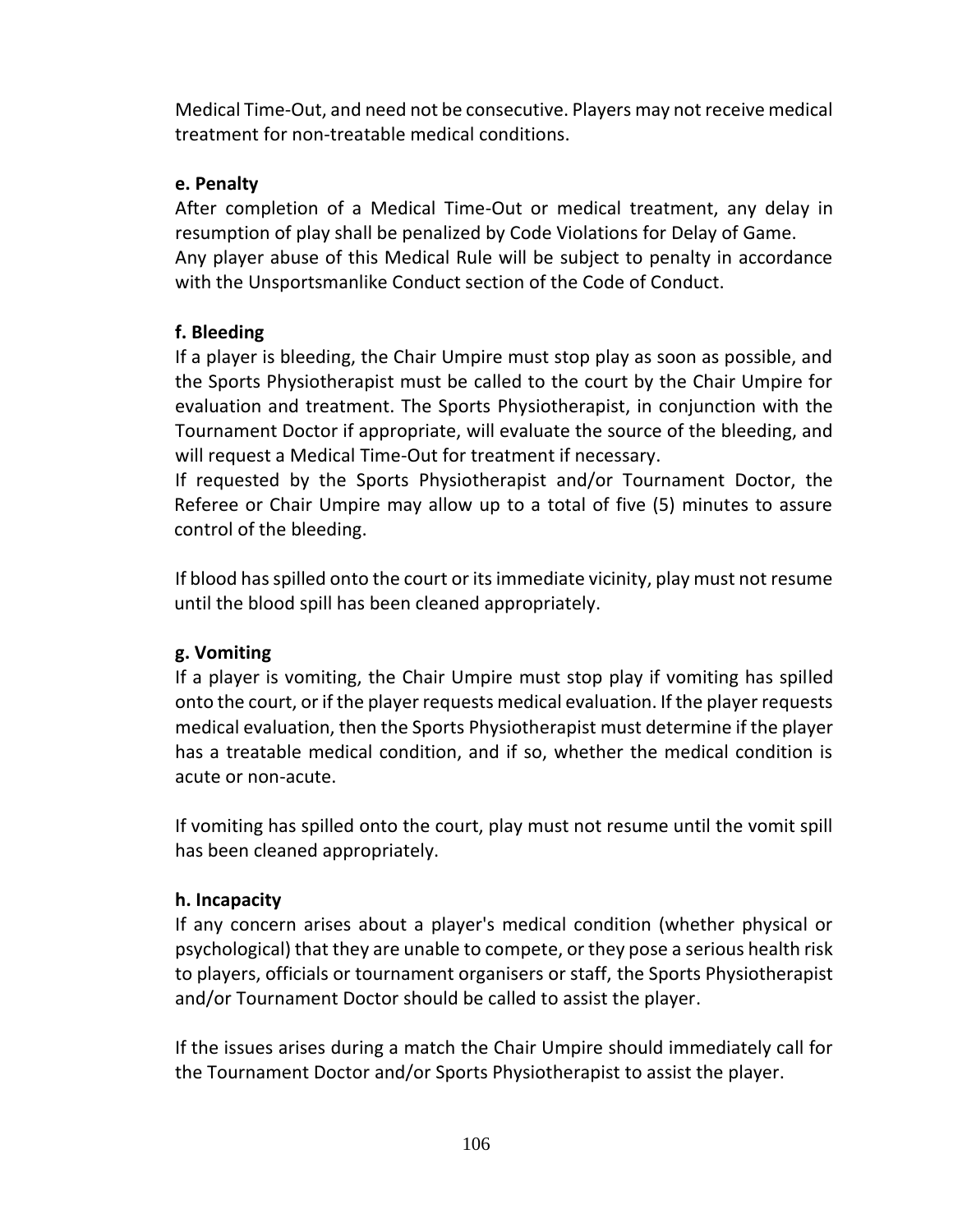The Tournament Doctor is responsible for ensuring that the player is afforded the best medical attention, that his/her well-being is not put at risk, and that his/her medical condition is not a risk to other players or the public at large. All discussions between the Tournament Doctor and the player take place within the context of a doctor-patient relationship and are therefore confidential and may not be divulged to a third party without the informed consent of the player. However, if the Tournament Doctor determines that the player's medical condition makes the player unable to participate safely in the tournament, the player must permit the Tournament Doctor to advise the Referee of their determination (only disclosing medical information to which the player has consented). Upon receipt of such a report from the Referee will decide whether to retire the player from the match in progress or withdraw the player from the match to be played (as applicable). The Referee shall use great discretion before taking this action and should base the decision on the best interests of professional tennis, as well as taking all medical opinion and advice, and any other relevant information into consideration.

If the player's medical condition improves sufficiently to return to match play, the Tournament Doctor may inform the Referee accordingly. The player may subsequently compete in another event at the same tournament (e.g., doubles), either that day or on a subsequent day.

It is recognized that national laws or governmental or other binding Regulations imposed upon the tournament by authorities outside its control may require more compulsory participation by the Tournament Doctor in all decisions regarding diagnosis and treatment.

#### **EXTREME WEATHER CONDITIONS**

#### **Extreme Weather Conditions**

a. Definitions

#### **Extreme Heat Condition: Modification of Play**

Extreme Heat Condition: Modification of Play criterion is defined as when the Web-Bulb Globe Temperature (WBGT) on court meets or exceeds 30.1°C (86.2°F). If the WBGT cannot be measured, then the Heat Index should be calculated using the chart below, and Extreme Heat Condition: Modification of Play criterion is defined as when the Heat Index meets or exceeds 34.0°C (93.2°F).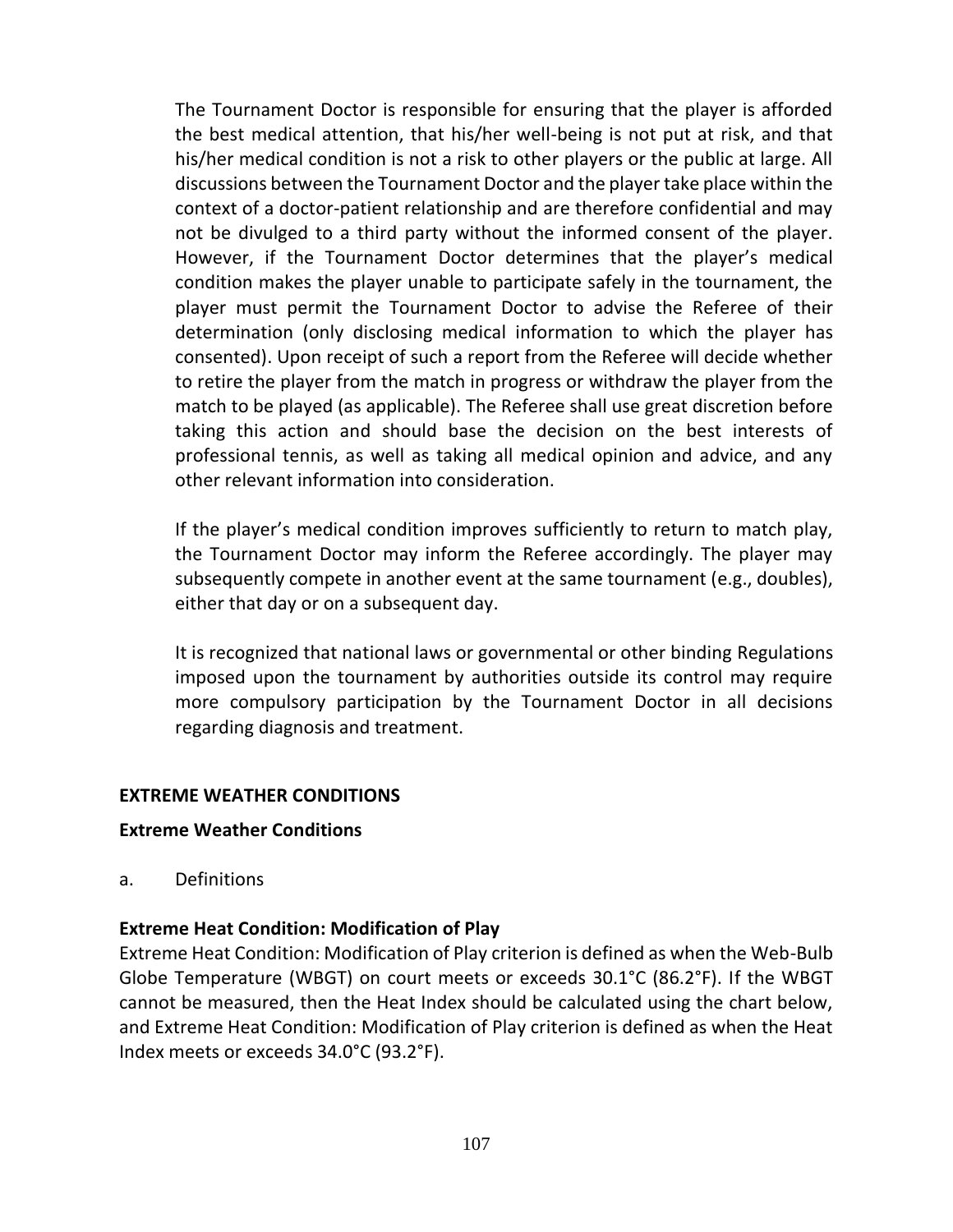#### **Extreme Heat Condition: Suspension of Play**

Extreme Heat Condition: Suspension of Play criterion is defined as when the WBGT on court meets or exceeds 32.2°C (90.0°F). If the WBGT cannot be measured, then the Heat Index should be calculated using the chart below, and Extreme Heat Condition: Suspension of Play criterion is defined as when the Heat Index meets or exceeds 40.1°C  $(104.2^{\circ}F).$ 

|                                     | Air temperature                                                                |                                               |                                      |                                               |                                       |                                      |                                           |                                         |                                                  |                                          |                                       |  |
|-------------------------------------|--------------------------------------------------------------------------------|-----------------------------------------------|--------------------------------------|-----------------------------------------------|---------------------------------------|--------------------------------------|-------------------------------------------|-----------------------------------------|--------------------------------------------------|------------------------------------------|---------------------------------------|--|
|                                     | $21.1^\circ$<br>C<br>70°F                                                      | $23.9^\circ$<br>C<br>$75°$ F                  | $26.7^\circ$<br>C<br>80°F            | $29.4^\circ$<br>C<br>85°F                     | $32.2^\circ$<br>C<br>90°F             | $35^{\circ}$ C<br>95°F               | 37.8°<br>$\mathsf{C}$<br>$100^\circ$<br>F | $40.6^{\circ}$<br>C<br>$105°$ F         | $43.3^\circ$<br>$\mathsf{C}$<br>$110^\circ$<br>F | $46.1^\circ$<br>C<br>115°F               | 48.9°<br>С<br>$120^\circ$<br>F        |  |
| <b>Relativ</b><br>e<br>humidit<br>y | <b>Heat Index</b><br>(combined index of air temperature and relative humidity) |                                               |                                      |                                               |                                       |                                      |                                           |                                         |                                                  |                                          |                                       |  |
| 0%                                  | $17.8^\circ$<br>C<br>$64^{\circ}F$                                             | $20.6^\circ$<br>C<br>69°F                     | $22.8^\circ$<br>$\mathsf{C}$<br>73°F | $25.6^\circ$<br>$\mathsf{C}$<br>78°F          | $28.3^\circ$<br>C<br>83°F             | $30.6^\circ$<br>C<br>87°F            | $32.8^\circ$<br>C<br>$91^{\circ}F$        | $35^{\circ}$ C<br>95°F                  | $37.2^\circ$<br>$\mathsf{C}$<br>99°F             | 39.4°<br>$\mathsf{C}$<br>103°F           | 41.7°<br>C<br>$107^\circ$<br>F        |  |
| 10%                                 | $18.3^\circ$<br>C<br>65°F                                                      | $21.1^\circ$<br>$\mathsf{C}$<br>70°F          | $23.9^\circ$<br>C<br>$75^{\circ}F$   | $26.7^\circ$<br>$\mathsf{C}$<br>80°F          | $29.4^\circ$<br>C<br>85°F             | $32.2^\circ$<br>C<br>90°F            | $35^{\circ}$ C<br>$95^\circ F$            | $37.8^\circ$<br>C<br>$100°$ F           | 40.6°<br>C<br>$105^\circ$<br>F                   | 43.9°<br>C<br>$111^{\circ}$ F            | 46.7°<br>C<br>$116^\circ$<br>F        |  |
| 20%                                 | $18.9^\circ$<br>C<br>66°F                                                      | $22.2^\circ$<br>$\mathsf{C}$<br>$72^{\circ}F$ | $25^{\circ}$ C<br>$77^{\circ}F$      | $27.8^\circ$<br>$\mathsf C$<br>82°F           | $30.6^\circ$<br>C<br>$87°$ F          | 33.9°<br>C<br>93°F                   | $37.2^\circ$<br>$\mathsf{C}$<br>99°F      | $40.6^\circ$<br>$\mathsf C$<br>$105°$ F | 44.4°<br>C<br>$112^\circ$<br>F                   | 48.9°<br>$\mathsf C$<br>$120°$ F         | $54.4^\circ$<br>C<br>$130^\circ$<br>F |  |
| 30%                                 | $19.4^\circ$<br>C<br>$67^{\circ}F$                                             | $22.8^\circ$<br>$\mathsf{C}$<br>73°F          | $25.6^\circ$<br>C<br>78°F            | $28.9^\circ$<br>$\mathsf{C}$<br>$84^{\circ}F$ | $32.2^\circ$<br>$\mathsf{C}$<br>90°F  | $35.6^\circ$<br>C<br>96°F            | $40.1^\circ$<br>C<br>104.2<br>$\degree$ F | 45°C<br>113°F                           | $50.6^\circ$<br>$\mathsf{C}$<br>$123^\circ$<br>F | $57.2^\circ$<br>$\mathsf{C}$<br>135°F    | 64.4°<br>С<br>148°<br>F               |  |
| 40%                                 | $20^{\circ}$ C<br>68°F                                                         | $23.3^\circ$<br>C<br>$74^{\circ}F$            | $26.1^\circ$<br>C<br>$79^{\circ}F$   | $30^{\circ}$ C<br>86°F                        | 33.9°<br>$\mathsf C$<br>$93^{\circ}F$ | $38.3^\circ$<br>$\mathsf C$<br>101°F | $43.3^\circ$<br>C<br>$110^\circ$<br>F     | $50.6^\circ$<br>C<br>123°F              | $58.3^\circ$<br>$\mathsf{C}$<br>$137^\circ$<br>F | 66.1°<br>$\mathsf{C}$<br>$151^{\circ}$ F |                                       |  |
| 50%                                 | $20.6^\circ$<br>C<br>69°F                                                      | $23.9^\circ$<br>C<br>$75^{\circ}F$            | $27.2^\circ$<br>C<br>$81^{\circ}$ F  | $31.1^\circ$<br>C<br>88°F                     | $35.6^\circ$<br>C<br>96°F             | $41.7^\circ$<br>C<br>$107°$ F        | 48.9°<br>С<br>$120^\circ$<br>F            | $57.2^\circ$<br>С<br>$135°$ F           | $65.6^\circ$<br>C<br>$150^\circ$<br>F            |                                          |                                       |  |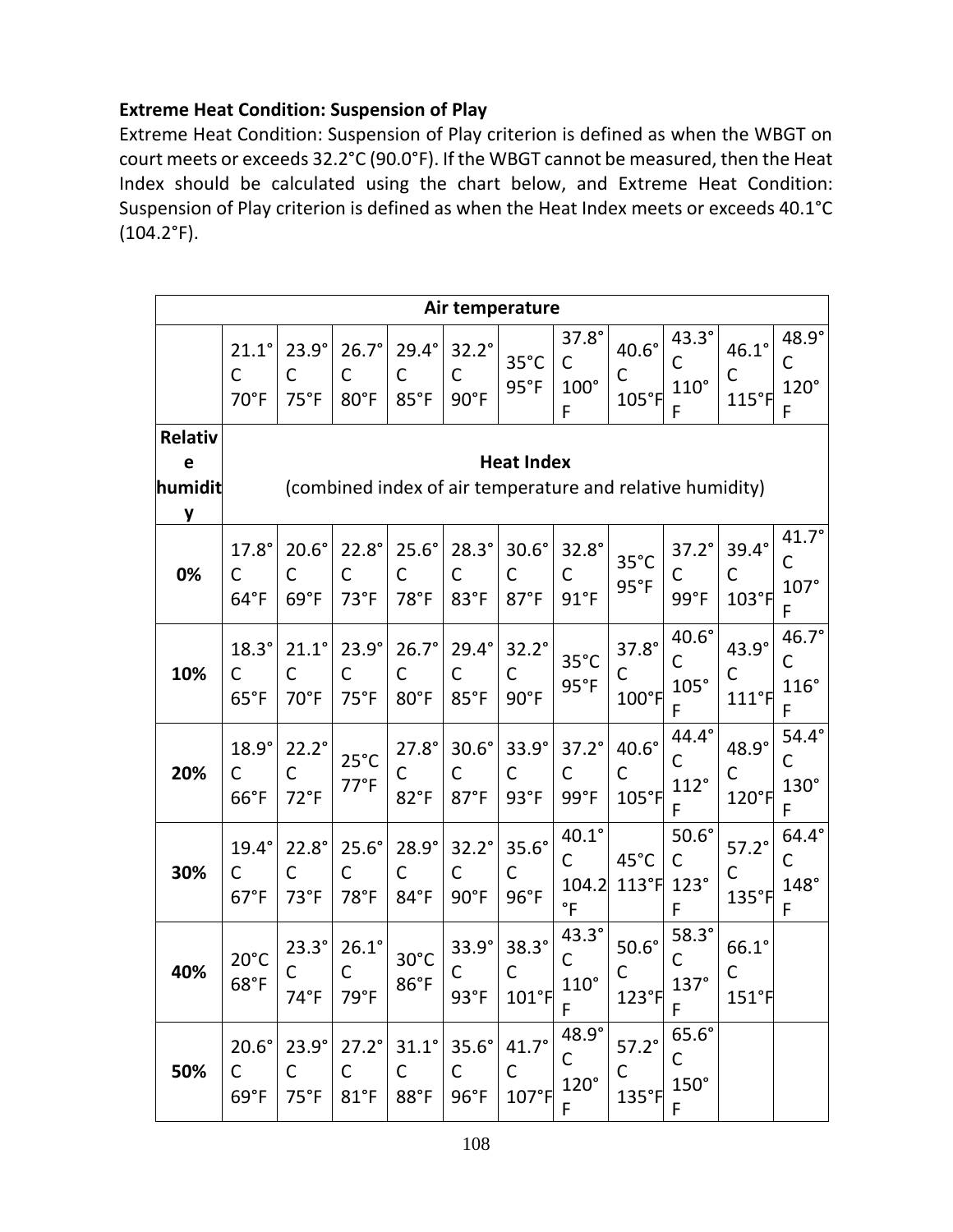| 60% | $21.1^\circ$<br>C<br>70°F         | $24.4^\circ$<br>С<br>76°F       | $27.8^\circ$<br>C<br>82°F             | $32.2^\circ$<br>С<br>90°F          | $37.8^\circ$<br>C<br>$100°$ F         | $45.6^\circ$<br>C<br>$114^{\circ}$ F | $55.6^\circ$<br>С<br>132°<br>F | $65^{\circ}$ C<br>$149°$ F |  |  |
|-----|-----------------------------------|---------------------------------|---------------------------------------|------------------------------------|---------------------------------------|--------------------------------------|--------------------------------|----------------------------|--|--|
| 70% | $21.1^\circ$<br>C<br>70°F         | $25^{\circ}$ C<br>$77^{\circ}F$ | $29.4^{\circ}$<br>С<br>$85^{\circ}$ F | $33.9^\circ$<br>С<br>93°F          | $41.1^\circ$<br>$\mathsf{C}$<br>106°F | $51.1^\circ$<br>C<br>$124^{\circ}$ F | $62.2^\circ$<br>С<br>144°<br>F |                            |  |  |
| 80% | 21.7°<br>C<br>$71^{\circ}F$       | $25.6^\circ$<br>78°F            | $30^{\circ}$ C<br>86°F                | $36.1^\circ$<br>С<br>$97^{\circ}F$ | 45°C<br>113°F                         | $57.8^\circ$<br>С<br>136°F           |                                |                            |  |  |
| 90% | $21.7^\circ$<br>C<br>$71^\circ F$ | $26.1^\circ$<br>C<br>79°F       | $31.1^\circ$<br>С<br>88°F             | 38.9°<br>С<br>102°<br>F            | $50^{\circ}$ C<br>122°F               |                                      |                                |                            |  |  |

#### **b. Measurement Procedure**

The WBGT or Heat Index should be measured at least three (3) times daily by the Referee or his/her designee. Ideally, measurements should be taken every 2 hours, but a minimum three (3) readings should be taken at the following times:

- 1. 30 minutes before match play begins.
- 2. Middle of the scheduled day's play; and
- 3. Just prior to beginning the last match of the day, or just prior to the start of the first evening session match.

The WBGT or Heat Index should also be measured under the following circumstances:

- 1. Following any suspension of play; and
- 2. At the discretion of the Referee, in consultation with the Tournament Doctor and/or Sports Physiotherapist.

Details on the measurement of WBGT and Heat Index are provided in the current edition of the *ITF Guide to Recommended Health Care Standards for Tennis Tournaments*.

## **c. Extreme Heat Condition: Modification of Play**

When the Extreme Heat Condition: Modification of Play criterion is met before the start or resumption of a match, the procedures set out below in sub-section (d) should be followed. For the avoidance of doubt, the Referee has the discretion to apply the procedures set out in sub-section (d) at a WBGT or Heat Index below the Extreme Heat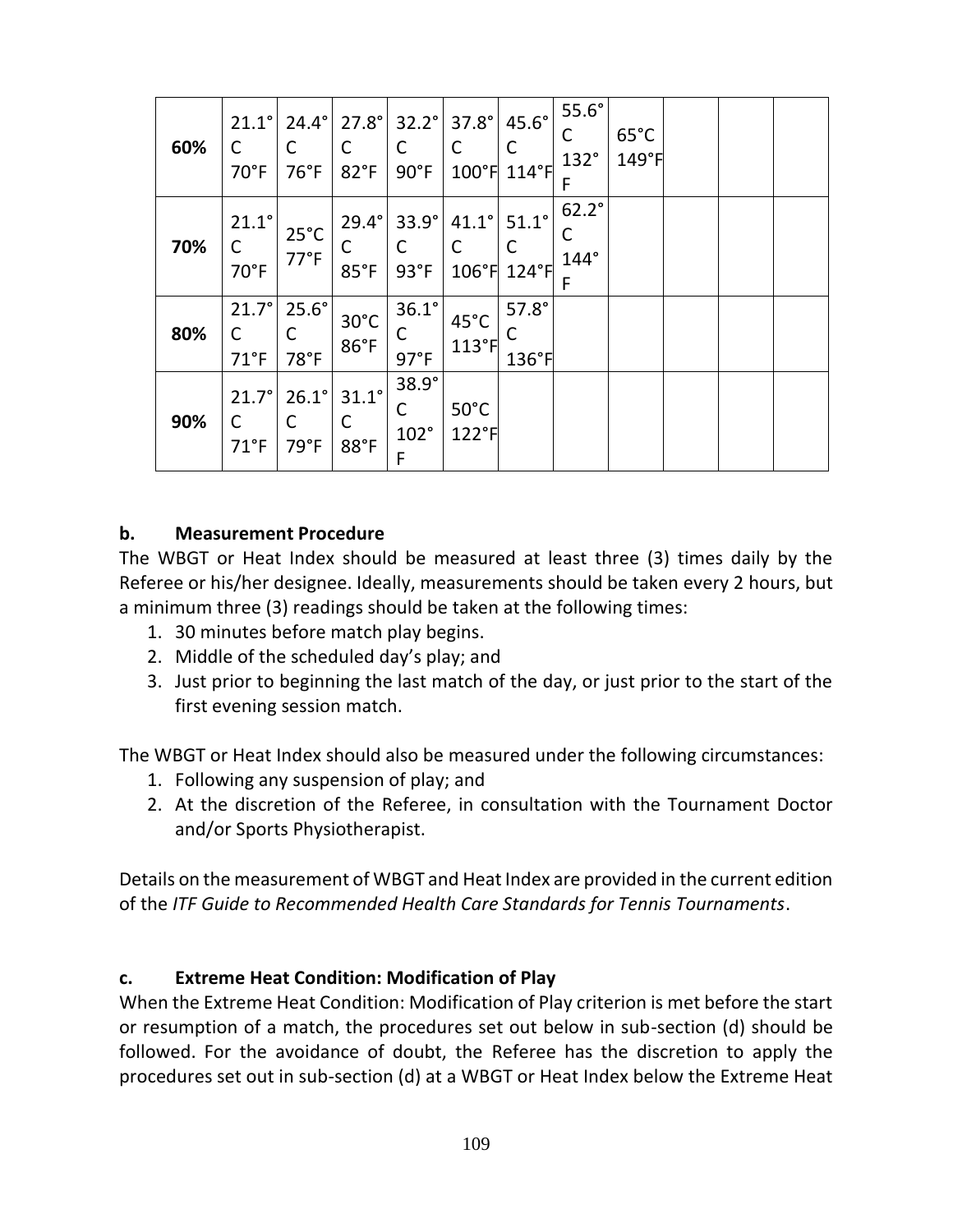Condition: Modification of Play criterion, if in his or her opinion it is required in the safety and wellbeing of players, officials, spectators, or others.

If there is a change in weather conditions and the Extreme Heat Condition: Modification of Play criterion is met while a match is in progress, as determined by the periodic monitoring set out above in sub-section (b), the procedures set out below in sub-section (d) should be followed on all courts, including matches already in progress. Once notified that the Extreme Weather Condition: Modification of Play criterion is met, the Chair Umpire must inform the players at the next change of ends or set break.

If there is a change in weather conditions and the Extreme Heat Condition: Modification of Play criterion is no longer met, as determined by the periodic monitoring set out above in sub-section (b), those matches already in progress should continue to follow the procedures set out below in sub-section (d) until they are completed or suspended.

## **d. Modification of Play Procedures (Singles and Doubles)**

A 10-minute break will be allowed between the second and third sets (in a best of 3 tiebreak sets match only) if one or more of the players requests such a break. If neither/none of the players requests such a break, then play will continue.

However, if a match has already resumed following the suspension of play and one set was completed before the suspension of play (in a best of 3 sets match), the 10-minute break will no longer be available, unless otherwise decided by the Referee.

The Referee, in consultation with the Tournament Doctor/Sports Physiotherapist, may choose to delay the starting time for matches until such a time as the Extreme Heat Condition: Modification of Play criterion is no longer met.

- i. During the 10-minute break:
	- a. A Medical Evaluation, Medical Time-Out or Medical Treatment is not allowed, unless approved by the Referee. This would normally be restricted to requests for the Tournament Doctor/Sports Physiotherapist that are made on-court to the Chair Umpire, or were already agreed before the end of the second set (in a best of 3 sets match). However, a player is allowed to receive an adjustment of medical support, medical equipment and/or medical advice from the Tournament Doctor/Sports Physiotherapist during the 10-minute break.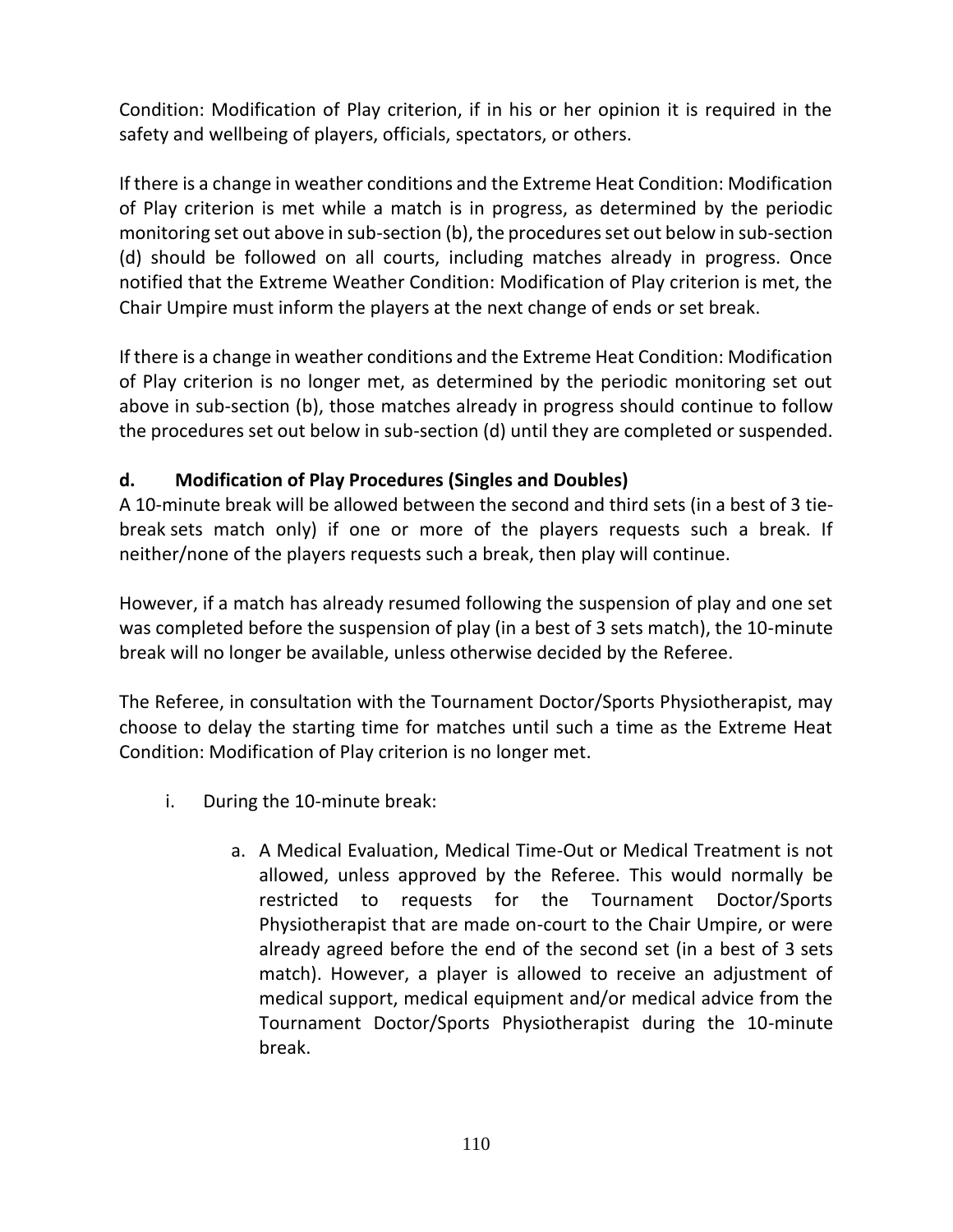- ii. Immediately following the 10-minute break:
	- a. Any delay in resumption of play will subject a player to Time Violations (Warning, Point Penalties only apply).
	- b. No re-warm up is allowed.
	- c. A player is not allowed to receive a Medical Evaluation, Medical Time-Out or Medical Treatment, unless approved by the Referee.
- iii. Consecutive Breaks

An Extreme Weather Condition: Modification of Play 10-minute break and a Bathroom/Change of Attire break cannot be taken consecutively.

## **e. Extreme Heat Condition: Suspension of Play (Singles and Doubles)**

When the Extreme Heat Condition: Suspension of Play criterion is met before the start or resumption of a match, the start or resumption of play should be suspended until Extreme Heat Condition: Suspension of Play criterion is no longer met. If a game is in progress when the Extreme Heat Condition: Suspension of Play criterion is met, play should be suspended at the end of that game. Once the Extreme Heat Condition: Suspension of Play criterion is no longer met, the Referee should give the players reasonable notice of the time at which play will resume. For the avoidance of doubt, the Referee has the discretion to suspend play at a WBGT or Heat Index below the Extreme Heat Condition: Suspension of Play criterion, if in his or her opinion it is required in the safety and wellbeing of players, officials, spectators or others.

## **f. Lightning**

The Referee or his/her designee is responsible for monitoring the local weather for lightning. The Referee has the authority to suspend play when a thunderstorm appears imminent (for instance if lightning is sighted and thunder occurs in 30 seconds or less). Everyone on-site should be advised to seek appropriate shelter immediately. Play should not resume until the likelihood of a lightning strike has passed (as a guideline, at least 30 minutes after the last lightning strike is seen and the last sound of thunder is heard). Additional information on thunderstorms and lightning is provided in the *ITF Guide to Recommended Health Care Standards for Tennis Tournaments*.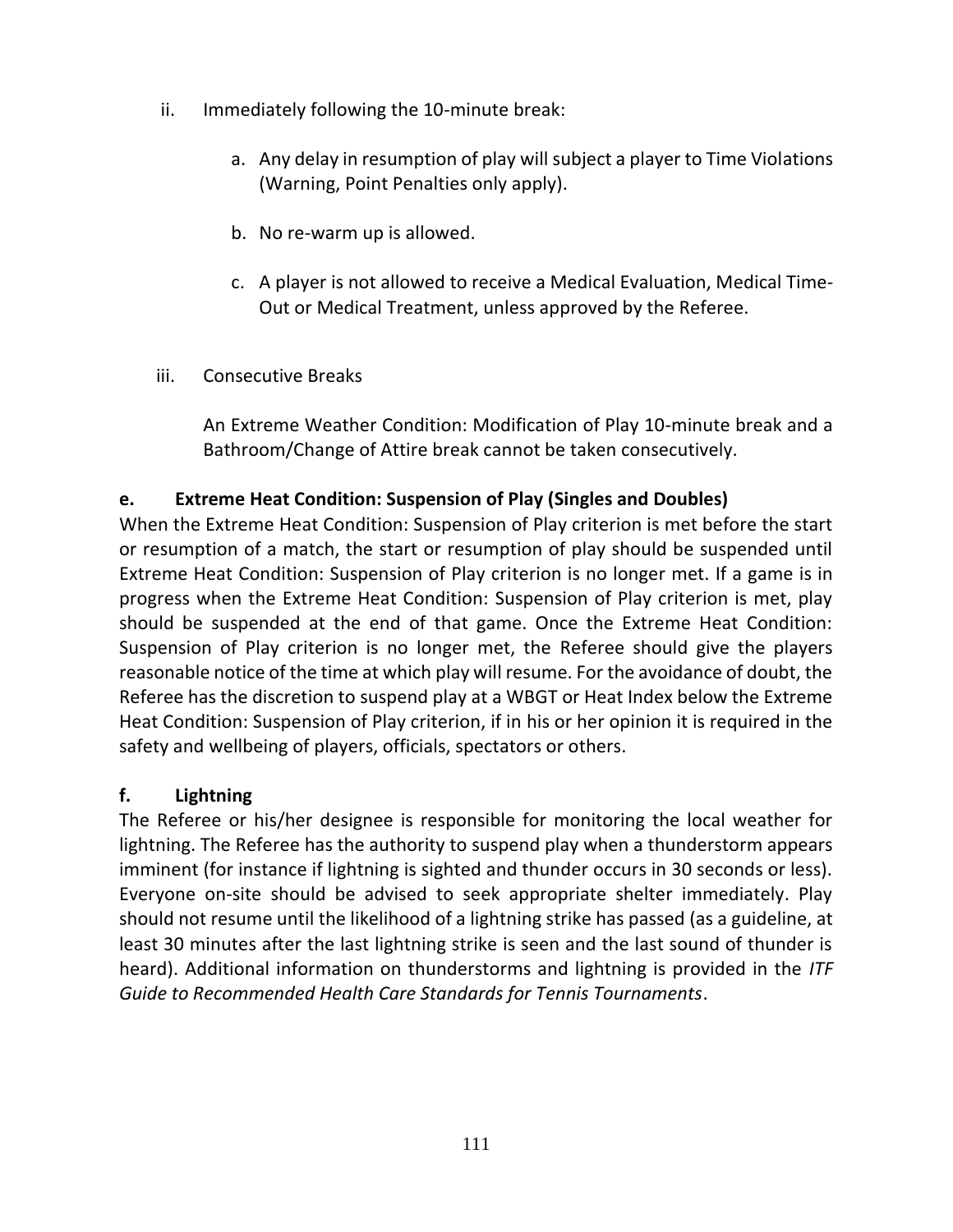## **TOILET/CHANGE OF ATTIRE BREAK**

A player is allowed to request permission to leave the court for a reasonable time for a toilet break / change of attire break (women's matches).

Toilet breaks should be taken on a set break. Change of attire (women's matches) breaks must be taken on a set break.

In women's singles events, a player is entitled to two (2) breaks during a match. In men's singles events, a player is entitled to one (1) toilet break.

In a doubles match, each team is entitled to a total of two (2) breaks.

If partners leave the court together, it counts as one (1) of the team's authorised breaks. These breaks may be taken for toilet visits, change of attire (women's matches), or both, but for no other reason whatsoever.

Any time a player leaves the court for a toilet break, it is considered one of the authorised breaks regardless of whether or not the opponent has left the court. Any toilet break taken after a warm-up has started is considered one of the authorised breaks. Additional breaks will be authorised but will be penalised in accordance with the point penalty schedule if the player is not ready to play within the allowed time.

The Referee shall have the authority to deny a player permission to leave the court during a match for a toilet and/or change of attire break if it is interpreted by the Referee as gamesmanship and/or flagrant abuse of the Rules.

A player should not take a toilet/change of attire break and a medical time out consecutively unless approved by the Referee.

A player may change her attire during a toilet break.

Any player abuse of this rule will be subject to penalty in accordance with the Unsportsmanlike Conduct section of the Code of Conduct.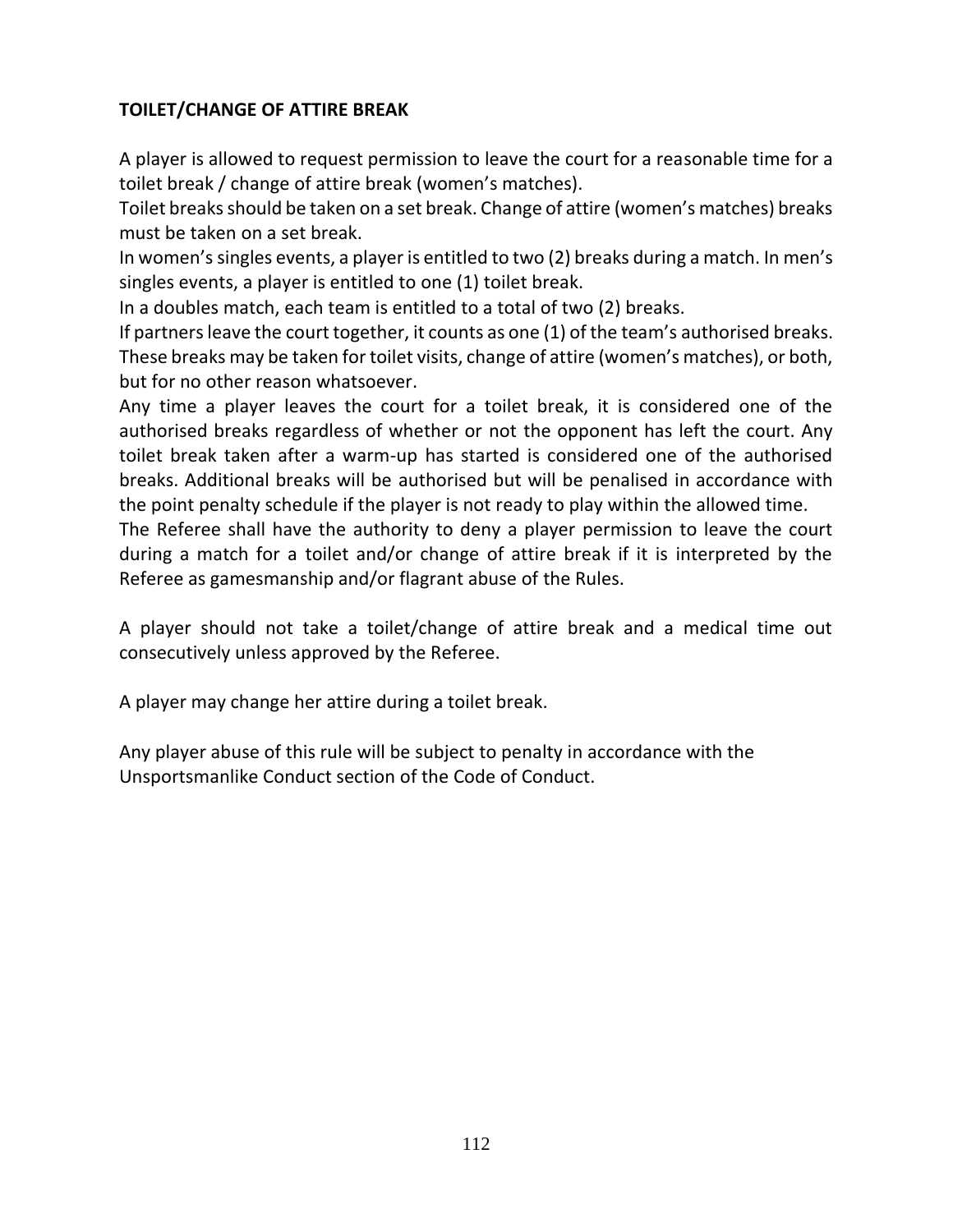## **APPENDIX IV: WELFARE POLICY**

A "**Covered Person**" is bound by all sections of this Welfare Policy, and is any person who:

- Competes, coaches, officiates, works at, or otherwise participates in (whether as a player or supporting role, including parents and legal guardians of a player) in a tennis event organised or sanctioned by the ITF;
- Attends or is employed at an ITF Regional Training Centre;
- Is a member of an ITF Touring Team in any capacity;
- Is an ITF employee or ITF-appointed consultant;
- Holds an ITF or ITF-recognised Officiating or Coaching certification;
- Receives accreditation at any ITF Tournaments, Events and activities; or
- Acts as an ITF contractor or volunteer in relation to any of the above.

#### **Section A.**

Criminal Conduct – illegal drugs and substances

Any Covered Person convicted of or having entered a plea of guilty or no contest to a criminal charge or indictment relating to the use, possession, distribution or intent to distribute illegal drugs or substances will be deemed to be in violation of this Section A of the ITF Welfare Policy and shall be subject to sanction in accordance with the *Procedural Rules Governing Proceedings before an Internal Adjudication Panel Convened Under ITF Rules.*

#### **Section B.**

Children Safeguarding Policy *Published separately and available in full on the ITF website at <https://www.itftennis.com/en/about-us/governance/rules-and-regulations/>*

## **Section C.**

Adult Safeguarding Policy *Published separately and available in full on the ITF website at <https://www.itftennis.com/en/about-us/governance/rules-and-regulations/>*

## **Section D.**

Safeguarding and Case Management Procedures *Published separately and available in full on the ITF website at <https://www.itftennis.com/en/about-us/governance/rules-and-regulations/>*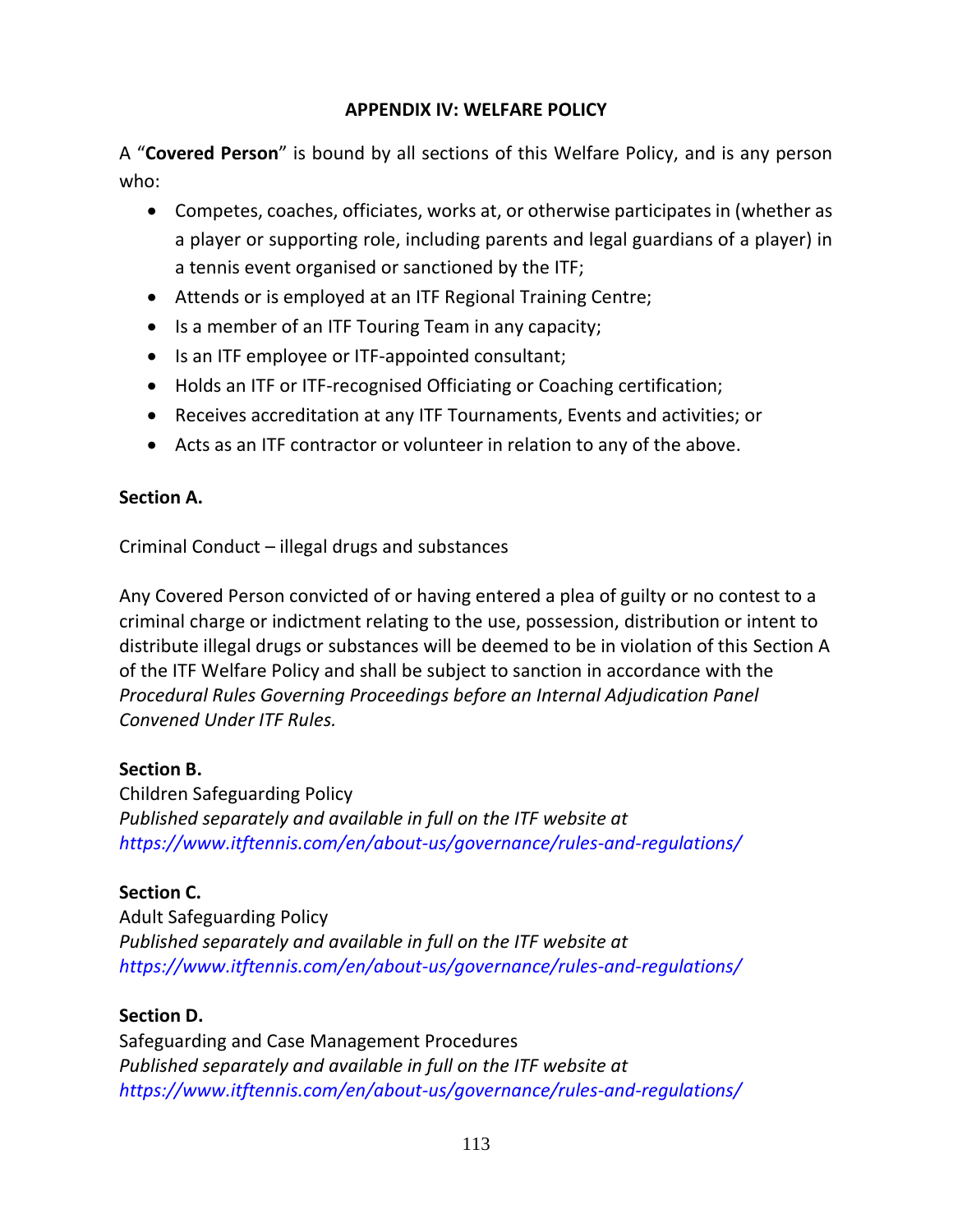## **APPENDIX V THE PLAYERS**

Any reference to players in this Article shall apply to the Captain where appropriate.

## **1. Definition of "Good Standing" of a Player**

Any player selected by a Nation to take part in the Young Seniors/Seniors/Super-Seniors World Team Championships must be of Good Standing. The National Tennis Association of the Nation for which the player is to be selected shall determine whether the player is of Good Standing before he/she is selected to take part in the Seniors/Super-Seniors World Team Championships. Any player that wishes to participate in any of the tournaments that comprise the 2022 ITF Seniors Tour must be of Good Standing.

A National Tennis Association shall deem a player to be of Good Standing where he/she:

(a) is free from a suspension imposed by his/her National Tennis Association, or by the ITF, or through the imposition of a suspension under a Code of Conduct accepted and approved by the ITF;

(b) is accepted by his National Tennis Association as being under its jurisdiction while competing in events for which his National Tennis association has selected him/her;

(c) makes himself/herself available for selection for Young Seniors/Seniors/Super-Seniors World Team Championships and accepts the jurisdiction of his National Tennis Association while competing in events for which they have selected him;

(d) respects the spirit of fair play and non-violence at all times;

(e) accepts the conditions of entry of the events he enters, including the conditions of any code of conduct adopted for those events and the terms and conditions contained in the IPIN registration system;

(f) agrees to undergo any medical control, including gender control and/or other tests, which are in operation at any event which he enters;

(g) has not been convicted by a competent court of a country of an offence:

(i) in respect of which an unsuspended sentence of at least 12 months was imposed; or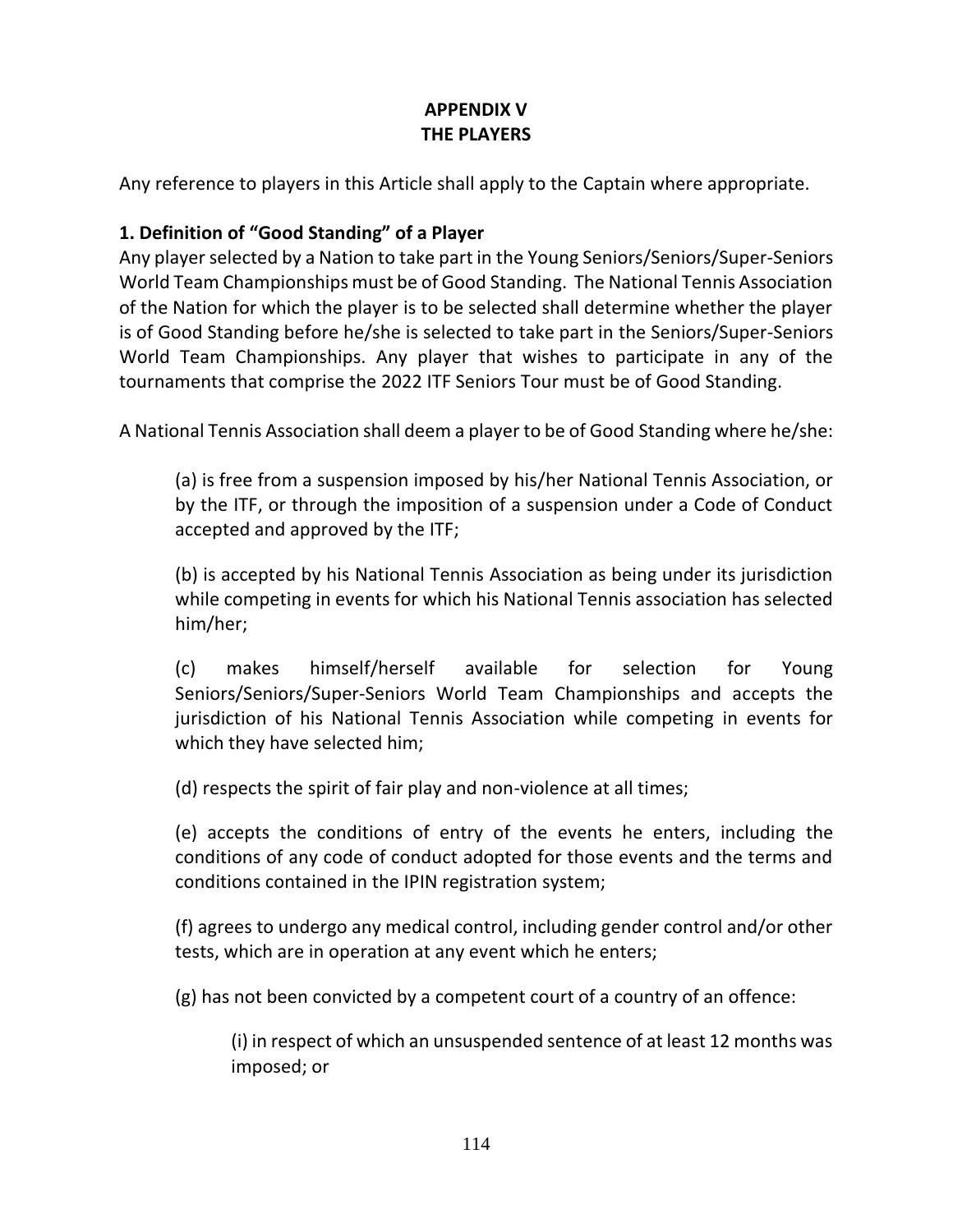(ii) which involved any act or omission which would reasonably be considered to compromise the integrity of tennis, his National Tennis Association, the ITF and/or the safety of those taking part in and/or attending an ITF Seniors Tour tournament or Young Seniors / Seniors / Super-Seniors World Championships; and

(h) has not otherwise engaged in conduct which brings his/her National Tennis Association and/or the ITF into disrepute.

A player who fails to satisfy any of the criteria at (a)-(h) above but intends to be considered for selection, must establish to the satisfaction of his/her National Tennis Association that he/she is of Good Standing notwithstanding his/her failure.

Any Appeal against a final decision handed down by a National Tennis Association shall be lodged with the ITF Internal Adjudication Panel within 21 days of notification of the decision in question. Recourse may only be made to the ITF Internal Adjudication Panel after all other internal channels of appeal to a National Tennis Association have been exhausted. The decision of the ITF Internal Adjudication Panel shall be final and binding (and there shall be no further rights of appeal). The ITF Internal Adjudication Panel in its absolute discretion may set aside the determination of a National Tennis Association.

## **2. Definition of a "National"**

A national of a country is a player who is eligible for and holds a passport of that country and for the purposes of Section II, Regulation 25, the tennis nationality of a player shall be:

- **(a)** In the case of a player who has represented a country, that of the country which he/she last represented.
- **(b)** In all other cases, that of the country which he/she is for the time being qualified to represent under Section II, Regulation 25.

## **3. Transgender**

The ITF will deal with any cases involving transgender players in accordance with the principles set out in the ITF Transgender Policy, which can be found on the ITF website: [www.itftennis.com](http://www.itftennis.com/)

## **4. Proof of Nationality**

The ITF may request from a player at any time a copy of their current, valid passport as proof of nationality.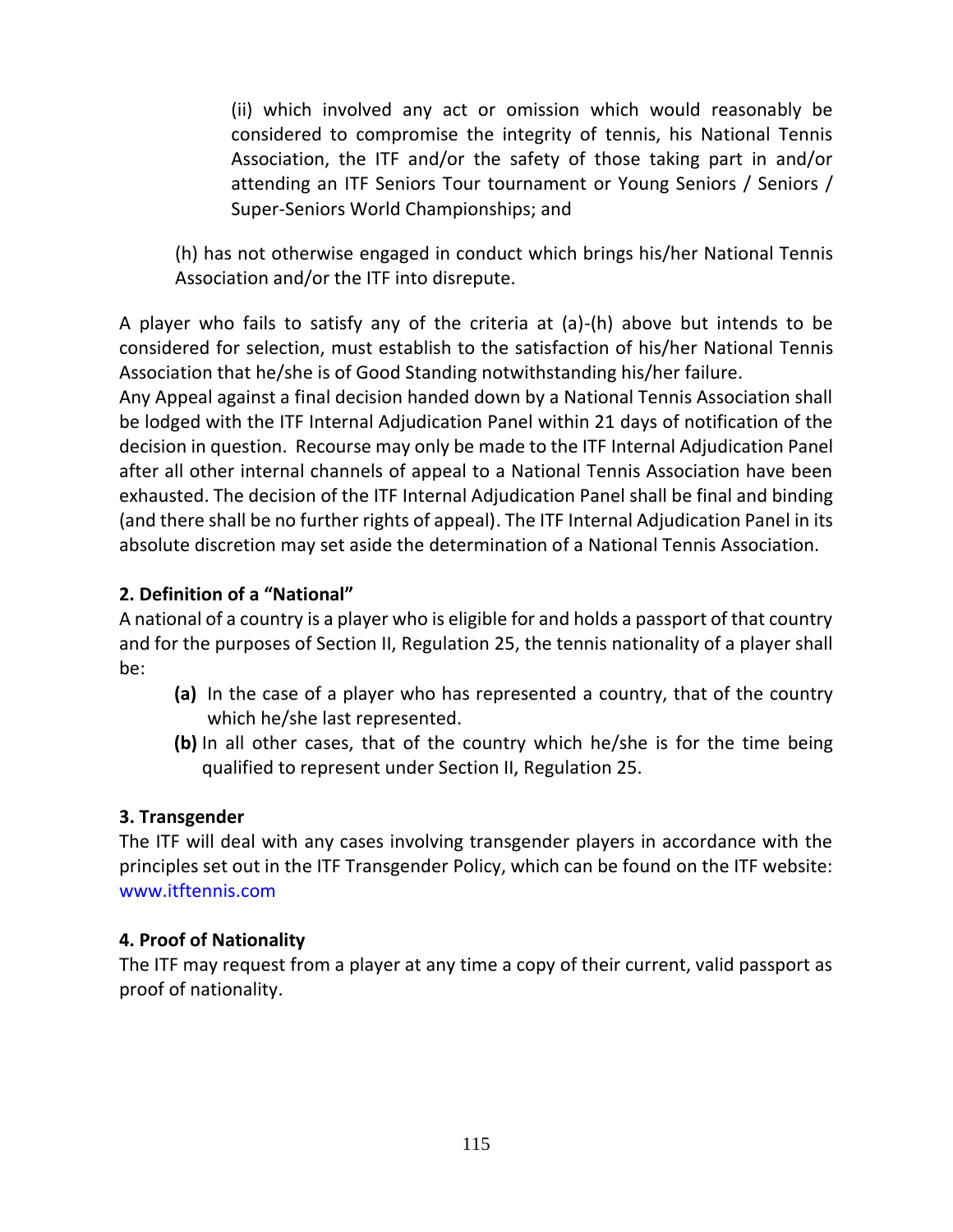## **APPENDIX VI DATA RIGHTS**

#### **1. Definitions**

The following terms shall have the following ascribed meanings:

**"DATA RIGHTS"** shall mean the right to in any way use or create or assemble official data including without limitation the right to collect, collate, store, use, reproduce, exploit, onward supply or make available any and all official data including but not limited to the live scoring rights. **"MATCH PERIOD"** shall mean in respect of each match the period commencing at the start of that match and expiring 30 seconds after conclusion of the last game in said match. **"LIVE SCORING RIGHTS"** shall mean the right to exercise data rights during the applicable match period. **"LIVE STREAMING"** shall mean the transmission and/or making available of coverage from a tournament through a live audiovisual signal by means of the internet, mobile wireless technology or mobile broadcast technology or any similar or derivative technologies. **"OFFICIAL DATA"** shall mean any order of play/schedule, draw, scoring (including, without limitation live match scores/inmatch incident such as match starting, challenge, a point being scored, number of aces etc.) And/or other statistical information relating to the competition, any match and/or the participants therein, howsoever generated and including without limitation PAT data; **"PAT DATA"** shall mean player performance analysis data and/or other data or information (and any analysis derived from that data or information) that is collected (a) during a match in a tournament, and (b) by means of any system of Player analysis technology that is approved by ITF for use in the competition, whether or not it is collected by or in co-operation with the ITF, a Nation or the Player.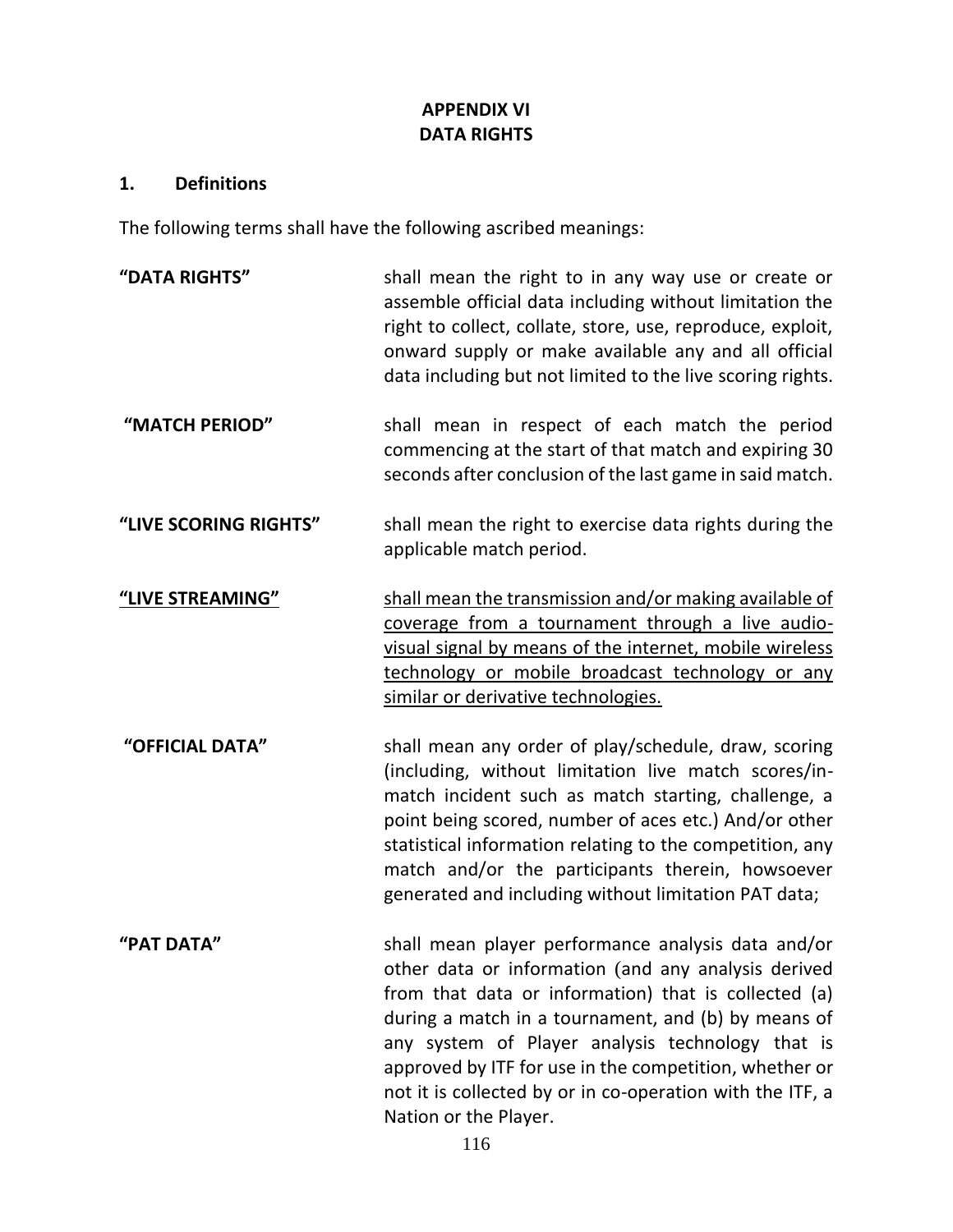## **2. Data rights**

The ITF will have the exclusive right to exercise the data rights including without limitation the live scoring rights in respect of any and all matches and/or any and all elements of the competition. Each Tournament organiser will assist the ITF in its efforts to exercise the data rights.

ITF hereby confirms that each Tournament organiser may on a royalty free basis use official data by the following means:

- (a) the right to use the official data excluding PAT data in official publications and on official websites, mobile applications and/or other media outlets **provided that** any such use takes place after the applicable match period and is for nongambling purposes;
- (b) the right to supply the official data excluding PAT data to official sponsors **provided that** any such supply takes place after the match period and is for nongambling purposes; and
- (c) the right to use the official data excluding PAT data for in-venue purposes (including by way of example and not limitation on in-venue scoreboards) before the expiry of the match period for non-gambling purposes;

## (a) Traditional Television Broadcast

In addition the Tournament organiser of an event and (if applicable) the licensees of traditional broadcast television in the host country may use official data in their live and/or delayed transmissions of that event provided that (i) such use is an integral part of the transmission of the television signal of the event; (ii) the official data is not used in connection with gambling or for gambling purposes; and (iii) the official data used relates only to the event which is being broadcast.

In addition, ITF confirms that where ITF provides a live score centre of any match on the ITF website the Tournament organiser may request ITF's permission to incorporate a link on their respective official websites that enables viewers to access and view such live score centre. ITF will not unreasonably refuse any request to incorporate such a link provided that the link is incorporated in accordance with ITF directions.

## (b) Live Streaming

Except for the rights granted directly below, the National Association does not have any rights to carry out or authorize Live Streaming of a tournament.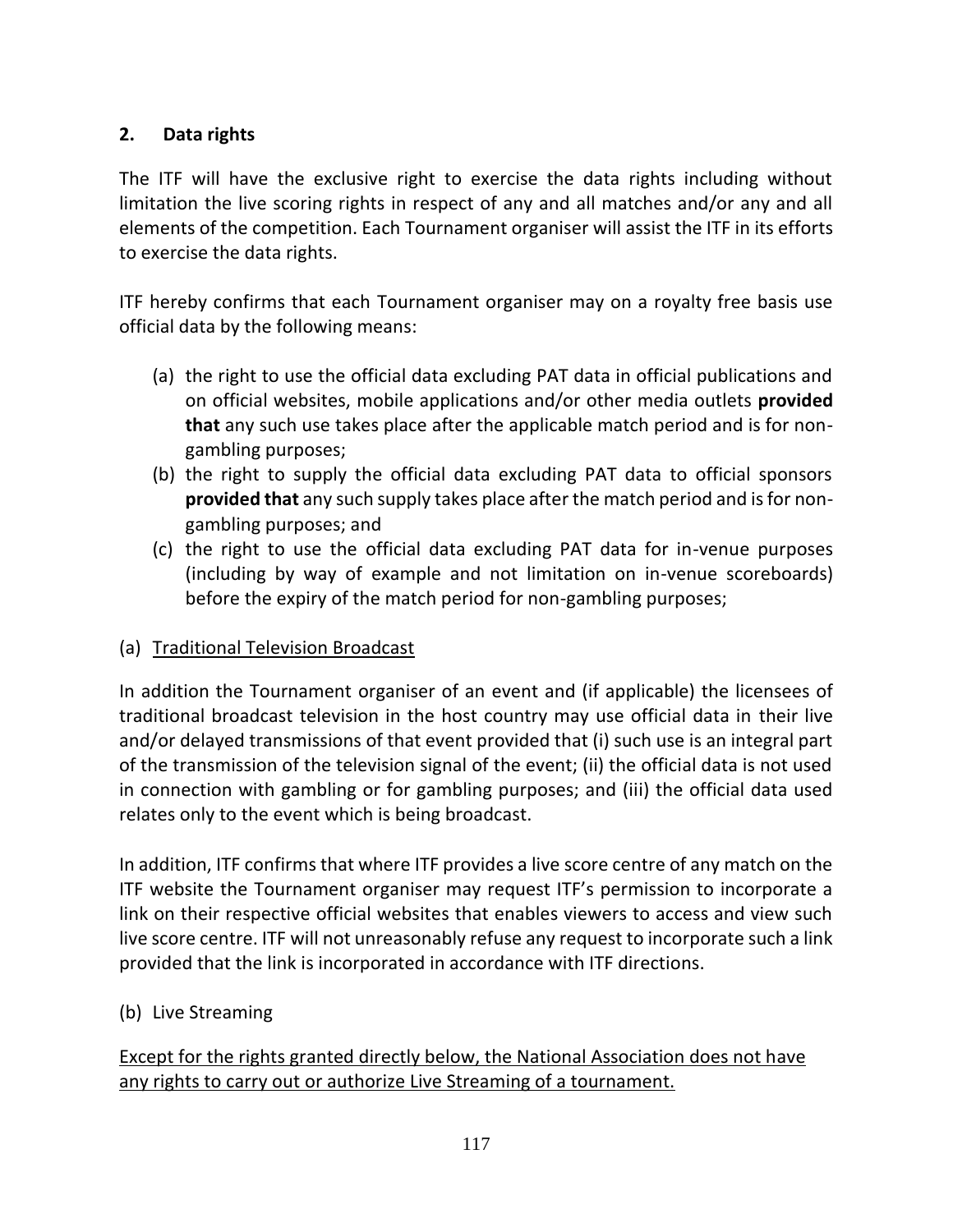The National Association may conduct and/or authorise third parties to conduct Live Streaming of the tournament in its domestic territory subject to the following:

- (a) the prior written approval of the ITF in its sole discretion;
- (b) such Live Streaming shall not be transmitted or made available with a less than 30 second delay between the action taking place at the tournament and the Live Streaming being available to viewers;
- (c) such Live Streaming being satisfactorily geoblocked to within the domestic territory of the Tournament;
- (d) the Live Stream being made available to the ITF free of charge and in a timely manner on request for publication on its own digital channels;
- (e) such Live Streaming not being made available for gambling or betting purposes, or in any way associated with gambling or betting; and
- (f) the National Association granting, or procuring that the producer of the Live Stream grants, all copyright in the Live Stream to the ITF at the conclusion of the tournament.

All other rights to use or create or assemble official data or in any way to exercise the data rights are reserved exclusively to ITF and may be exploited by ITF at its sole election.

## **3. Data rights protection**

Tournament organiser shall not allow or authorise the dissemination, transmission, publication or release of any official data and/or any match score or other related statistical data from the venue.

The use of laptop computers, mobile phones or other handheld electronic devices within the venues to collate, collect, use, store, reproduce, onward supply or make available any official data and/or any match score or other related statistical data or for purposes relating to gambling shall be prohibited and each Tournament organiser national association shall take reasonable steps to enforce such prohibition (including without limitation by means of venue regulations, ticket conditions and accreditation terms), **save for incidental use within editorial reporting**. The exception to this provision is Tournament organiser and/or ITF credentialed personnel when used in the performance of their duties.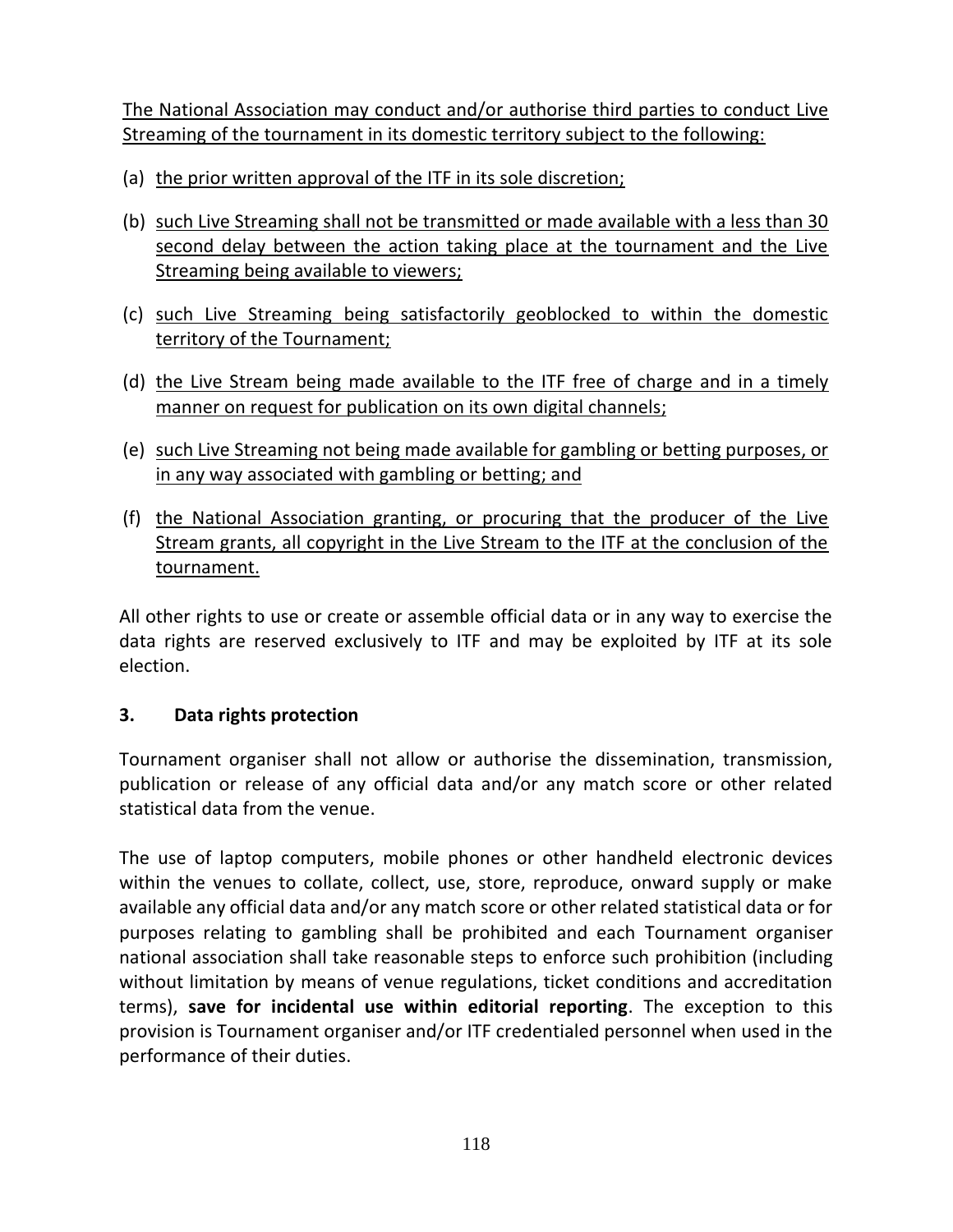The Tournament organiser shall co-operate with the ITF in relation to:

- Any system or scheme that the ITF implements for the exercise, collection, supply and/or licensing (in each case by the ITF itself or via an appointed  $3<sup>rd</sup>$ party) of live scoring rights;
- Any measures that the ITF takes to protect the exclusivity of live scoring rights and the prevention of any unauthorised collation, collection, use, storage, reproduction, onward supply or making available of official data.

ITF and the Tournament organiser shall at all times co-operate with and comply with the requirements of the tennis anti-corruption program.

## **4. PAT data exploitation**

ITF has, subject to the Rules of Tennis, agreed that players using approved PAT systems may collect, collate, assemble and store PAT data from matches played in the competition subject to the following conditions:

- i. During the match the coaches and players and any technology providers or service operators involved in the collection, collation and/or analysis of PAT data shall only use such PAT data for internal analysis and coaching purposes of the respective player and/or team and such use shall be strictly subject to rule 30 of the Rules of Tennis
- ii. Each Tournament organiser coach and player shall and undertakes to procure that any technology provider or service operator involved in the collection, collation and/or analysis of PAT data at any time shall:
- a) Not publish, use or otherwise exploit any PAT data or supply any PAT data or analysis derived therefrom to third parties for any purposes other than as described in 4(i) above or that have otherwise been pre-approved in writing by ITF and shall take such steps as ITF may reasonably require to prevent any unauthorised access to and/or use of such PAT data, in particular but without limitation no PAT data or analysis or product derived therefrom shall be used or supplied to any third party for any purpose related to betting and/or gambling;
- b) Ensure that ITF shall be able to access free of charge any and all such PAT data live and/or delayed at the venue of the match and/or such other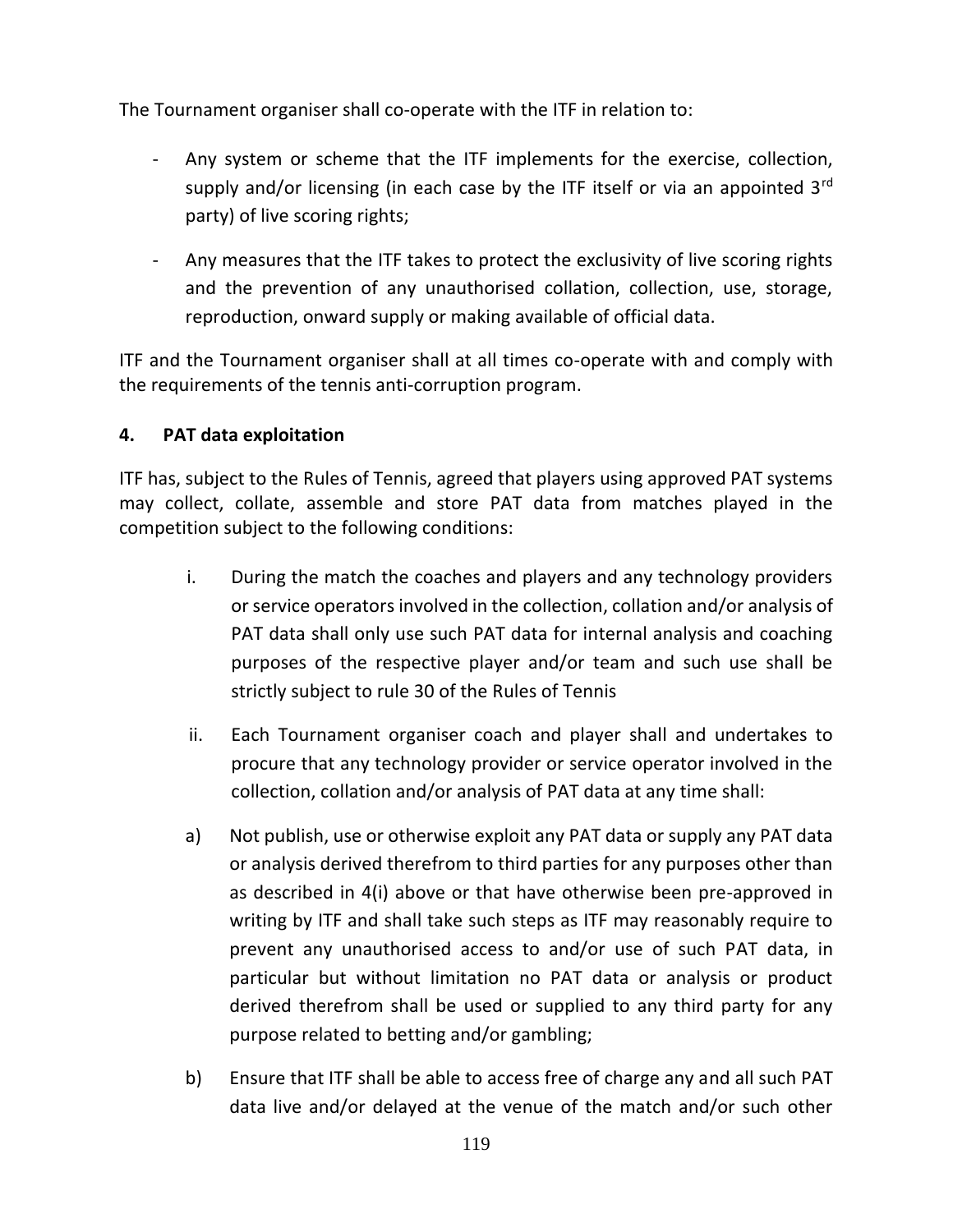point as may be agreed and ITF shall be free to use such PAT data and authorise third parties to use such PAT data for any purposes;

iii. In the event that such PAT data is accessed by unauthorised third parties and/or ITF reasonably believes that PAT data and/or PAT equipment and/or services are being used for any purposes in breach of these regulations ITF shall be entitled to rescind its approval and the coaches and players will immediately cease use of the PAT system pending resolution.

## **APPENDIX VII**

#### **CONTACTS**

INTERNATIONAL TENNIS FEDERATION Bank Lane, Roehampton London, SW15 5XZ Great Britain Telephone: (44-20) 8878 6464 Facsimile: (44-20) 8392 4737 Email: seniors@itftennis.com Website: www.itftennis.com/seniors Jackie Nesbitt – Senior Executive Director, ITF Tours & Player Pathway Matt Byford – Head of Juniors & Seniors Tennis Hayley Iveson – Team Lead, Seniors Tennis Paul Midgley – Coordinator, Juniors and Seniors